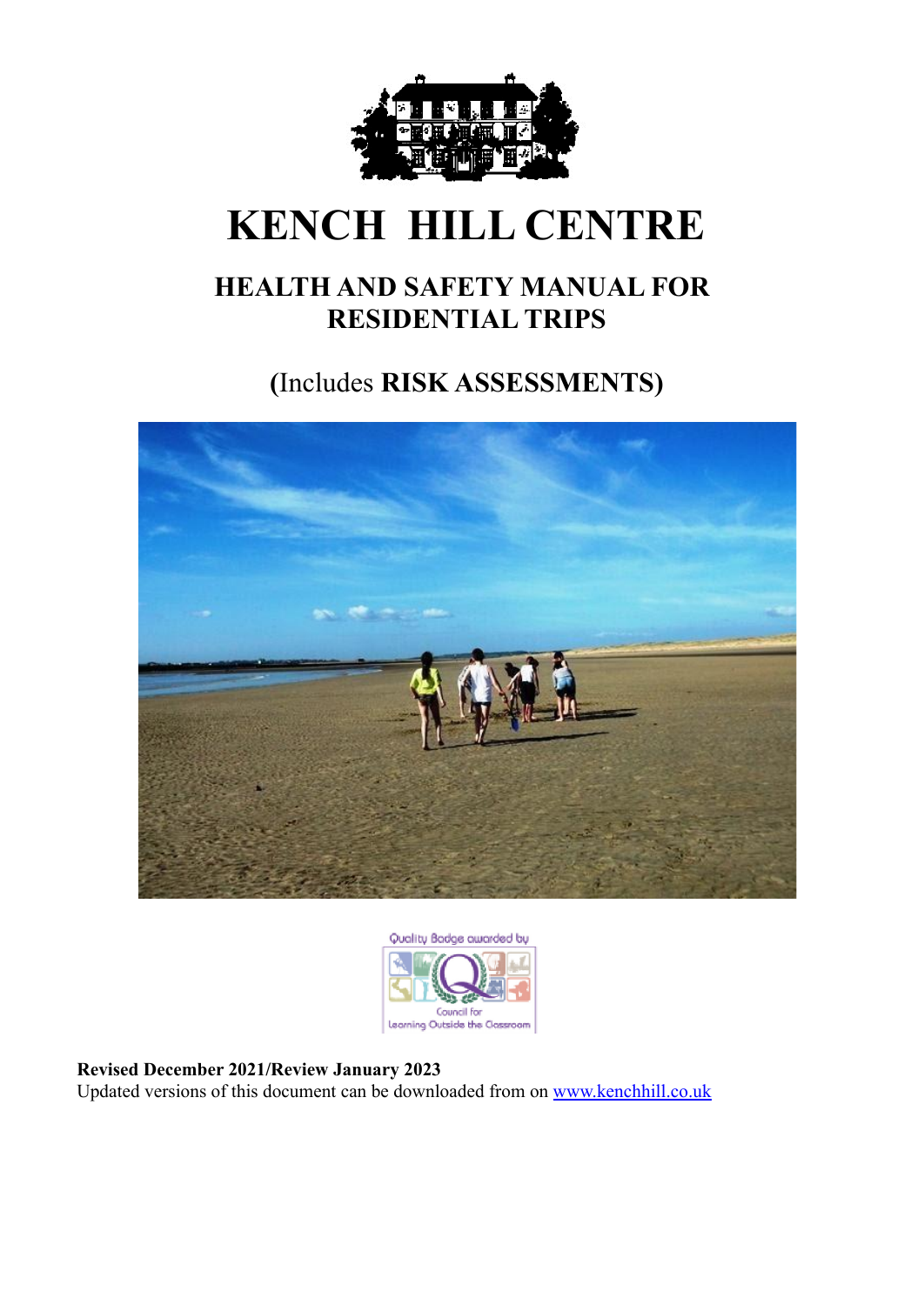## **CONTENTS**

### **SECTION 1**

| Introduction                                                                       | $\overline{2}$ |  |
|------------------------------------------------------------------------------------|----------------|--|
| Outline of Health and Safety Responsibilities                                      | 3              |  |
| Local Health and Safety Statement for Kench Hill Centre 4                          |                |  |
| Health & Safety for Visiting Group Leaders                                         | 8              |  |
| Insurance                                                                          | 9              |  |
| Kench Hill Centre Rules                                                            | 10             |  |
| Inclusion of Children with Special Needs                                           | 11             |  |
| <b>Child Protection Policy</b>                                                     | 12             |  |
| Arrival information for groups - Induction                                         | 13             |  |
| Use of telephone                                                                   | 15             |  |
| <b>Emergency procedures</b>                                                        | 16             |  |
| Emergency numbers                                                                  | 17             |  |
| In the Event of a Power Cut                                                        | 18             |  |
| Fire Audit & Risk Assessment                                                       | 19             |  |
| <b>SECTION 2</b><br><b>RISK ASSESSMENTS</b><br>Summary of Risk Assessments On-Site | 20             |  |
| Risk Assessments -<br>I)<br><b>On-Site Activities</b>                              | 22             |  |
| Risk Assessments -<br><b>Off-Site Activities</b><br>$\mathbf{II}$                  | 53             |  |
| Covid-19 Centre policy/risk assessments                                            |                |  |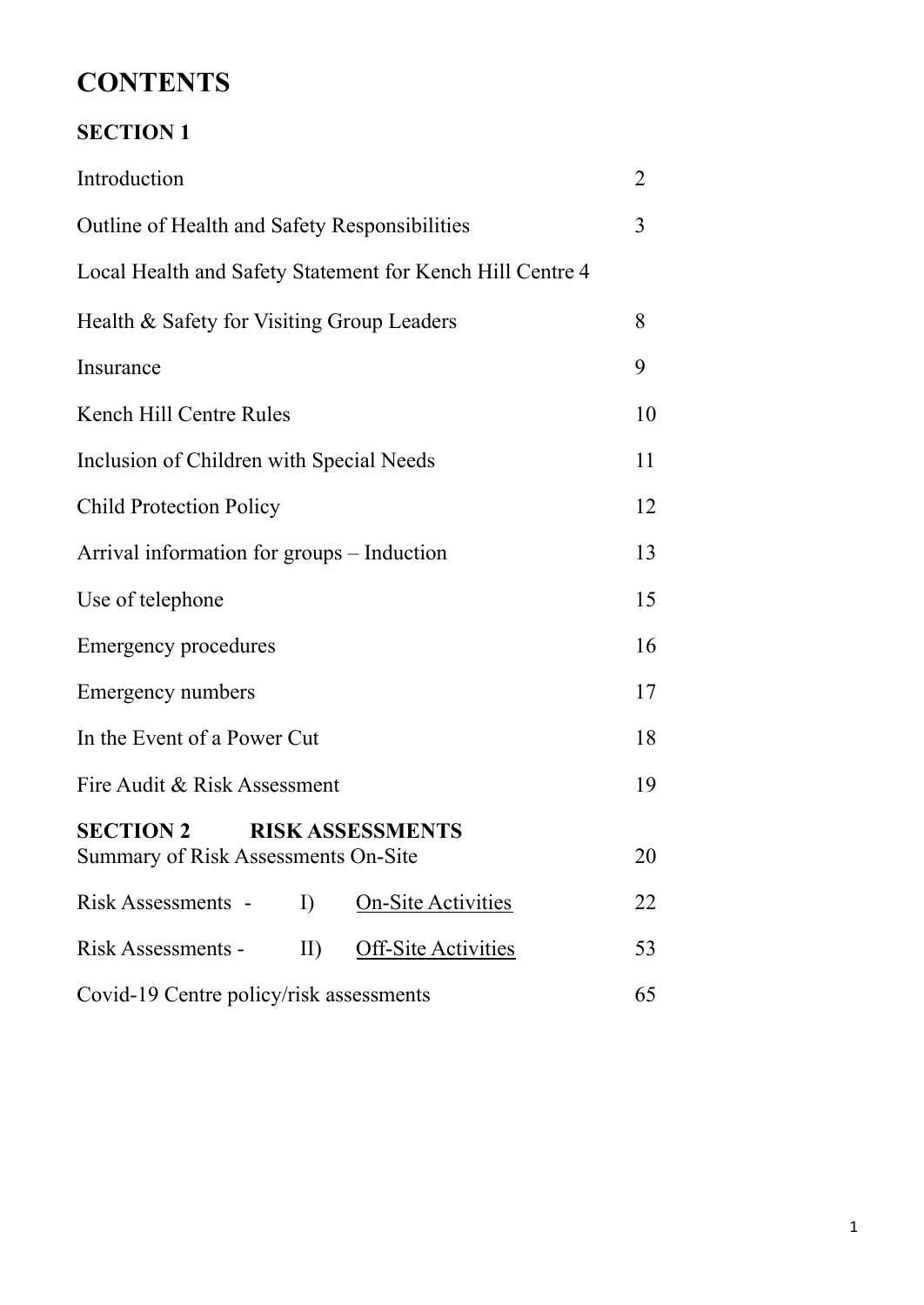## **Introduction**

It is a legal and moral requirement that leaders of school parties and others in a responsible position take reasonable care of themselves and other persons who may be affected by their acts or omissions. In advance of a Kench Hill visit the group leader is provided with information about the essential preliminary visit, accommodation, activities, day trips etc. It is important the Centre receives vital information in advance of any visit eg group details, experience and capability of teaching staff, dietary and medical needs, any SEN/physical needs and desired outcomes.

These visits have great value in raising attainment and achievement for pupils, teachers and their schools. Although the lists of responsibilities and duties may seem onerous, in practice the management of health and safety on visits is part of a school's overall H  $\&$  S policy. Kench Hill's staff members are very experienced in organising school groups, the Centre has an excellent record in Health and Safety, consequently there is no reason for any visit not to be entirely safe and successful as long as the correct procedures are followed.

Kench Hill acquired the LotC Quality Badge in 2011 (Reg R2QB102129, renewed 2021), which absolves schools from their requirement to produce their own risk assessments for venues. This nationally-recognised standard ensures a high level of health and safety, as well as good quality outcome-based teaching and activities. (See [www.LotC.org.uk](http://www.lotc.org.uk))

Schools should consult the Outdoor Education Advisers Panel National Guidance for all advice relating to management of outdoor learning and learning outside the classroom. OEAP's National [Guidance](https://oeapng.info/)

This guidance asserts a number of principles for the way LEA's and schools organise educational visits – in particular that each school should have an educational visits co-ordinator (EVC). For *Hackney* schools this should be used in conjunction with Hackney Education's health and safety guidelines.

The EVC will be involved in the planning and management of educational visits and working with the group leader to ensure all safety, academic and social obligations are met.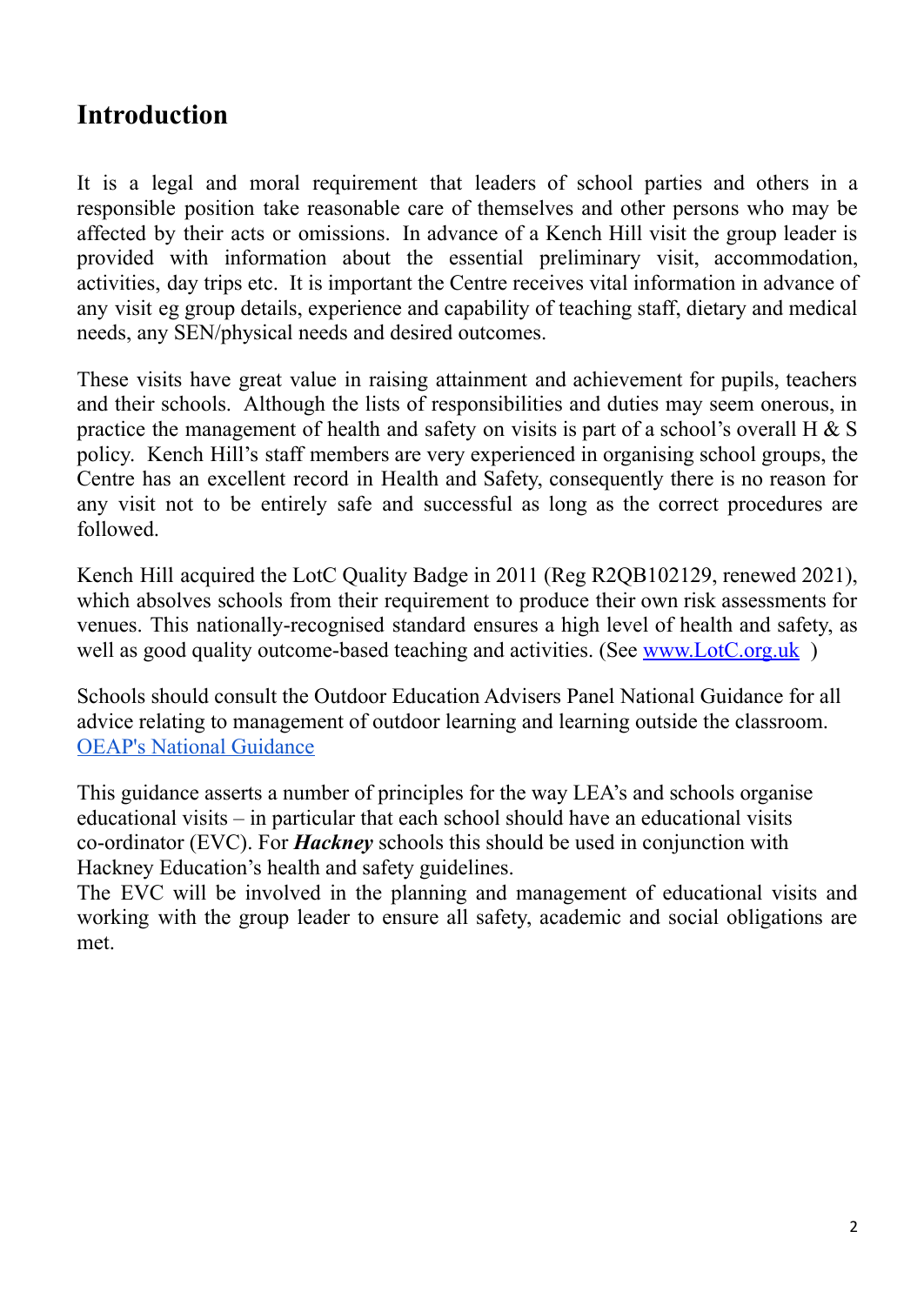### **HEALTH AND SAFETY IN EDUCATIONAL ESTABLISHMENTS**

#### **KENCH HILL CENTRE OUTLINE OF HEALTH AND SAFETY RESPONSIBILITIES**

| <b>Responsibility of</b>                                                                                                                                                                                                                                                                                                                                                                                                                                                                                                                                                                                                                                                                                                                                                                                                                                                                                                                                                               | <b>Responsibility of</b>                                                                                                                                                                                                                                                                                                                                                                                                                                                                                                                                                                                                                                                                              |
|----------------------------------------------------------------------------------------------------------------------------------------------------------------------------------------------------------------------------------------------------------------------------------------------------------------------------------------------------------------------------------------------------------------------------------------------------------------------------------------------------------------------------------------------------------------------------------------------------------------------------------------------------------------------------------------------------------------------------------------------------------------------------------------------------------------------------------------------------------------------------------------------------------------------------------------------------------------------------------------|-------------------------------------------------------------------------------------------------------------------------------------------------------------------------------------------------------------------------------------------------------------------------------------------------------------------------------------------------------------------------------------------------------------------------------------------------------------------------------------------------------------------------------------------------------------------------------------------------------------------------------------------------------------------------------------------------------|
| <b>GROUP LEADERS</b>                                                                                                                                                                                                                                                                                                                                                                                                                                                                                                                                                                                                                                                                                                                                                                                                                                                                                                                                                                   | <b>CENTRE MANAGERS</b>                                                                                                                                                                                                                                                                                                                                                                                                                                                                                                                                                                                                                                                                                |
| <b>BEFORE VISIT</b><br>1. Formal planning involving Headteacher.<br>Inform Education Visits Co-ordinator (EVC).<br>2.<br>New leader's preliminary visit to Centre<br>3.<br>Programme/costs agreed with Centre manager<br>4.<br>Parent/carer meeting<br>5.<br>Parent/carer consent & medical forms<br>6.<br>School journey grant forms distributed<br>7.<br>8. Clothing and equipment lists<br>9. Rules, behaviour discussed<br>10. Emergency contact numbers agreed, informed.<br>11. Inform Centre of medical/dietary information<br>12. Medication, valuables collected<br>13. Seat belts worn in coach<br><b>AT THE CENTRE – On-site activities</b><br>1. Be aware of the risk assessment for the activity<br>2. Have a clear plan of the activity and its<br>educational objectives<br>3. Ensure that all pupils and adults are aware of the<br>expected standards of behaviour<br>Monitor the risks throughout the activity<br>4.<br>Supervision of free time/play sessions<br>5. | <b>BEFORE VISIT</b><br>Local safety statement<br>1.<br><b>COSHH/Water testing</b><br>2.<br>Local authority health/ hygiene check<br>3.<br>Staff trained as first aiders<br>4.<br>5.<br>Fire certificate<br>6.<br>Electrical PAT/Circuit testing<br>Public liability/employers' insurance<br>7.<br>Vehicle checks (MOT, weekly<br>8.<br>inspection)<br>Equipment checks<br>9.<br>10. Risk assessments reviewed<br>11. Menu planning to cater for allergies<br>etc<br><b>AT THE CENTRE – On-site activities</b><br>1. Induction safety talk to include:<br>Fire drill<br>$\bullet$<br>No running indoors<br>Areas off limit<br>Site dangers/hazard awareness<br>Night-time<br>No food/drink in bedrooms |
| Locking up at night<br>6.<br>Be responsible and on duty at all times in case of<br>7.<br>emergency eg medical, fire. NB Alcohol<br>consumption impairs judgement and ability.<br>Staff consuming alcohol on duty are in breach<br>of their contracts.                                                                                                                                                                                                                                                                                                                                                                                                                                                                                                                                                                                                                                                                                                                                  | Illness/medication<br>$\bullet$<br><b>Emergency procedures</b><br>$\bullet$<br>Hygiene and cleanliness<br>Animal handling<br>2. Phone numbers given<br>3. Risk assessments for site and activities                                                                                                                                                                                                                                                                                                                                                                                                                                                                                                    |
| <b>Off-Site Visits</b>                                                                                                                                                                                                                                                                                                                                                                                                                                                                                                                                                                                                                                                                                                                                                                                                                                                                                                                                                                 | <b>Off-Site Visits</b>                                                                                                                                                                                                                                                                                                                                                                                                                                                                                                                                                                                                                                                                                |
| Be aware of risk assessments for the visit<br>$\mathbf{L}$<br>Ensure all pupils and adults are aware of the<br>2.<br>expected standards of behaviour<br>3. Have a clear plan of the visit and its educational<br>objectives<br>Monitor the risks throughout the activity<br>4.<br>Take regular head counts<br>5.<br>Ensure correct clothing is worn<br>6.<br>Ensure seat belts are used correctly<br>7.<br>1 <sup>st</sup> Aid Kit, mobile phone, medication carried<br>8.                                                                                                                                                                                                                                                                                                                                                                                                                                                                                                             | 1. Risk assessments for all official visits<br>ie those included in the Centre's<br>programme<br>2. Provide relevant information eg<br>weather forecast, tide timetables, local<br>conditions<br>3. Vehicles and drivers approved for use<br>4. Off site first aider and first aid kit                                                                                                                                                                                                                                                                                                                                                                                                                |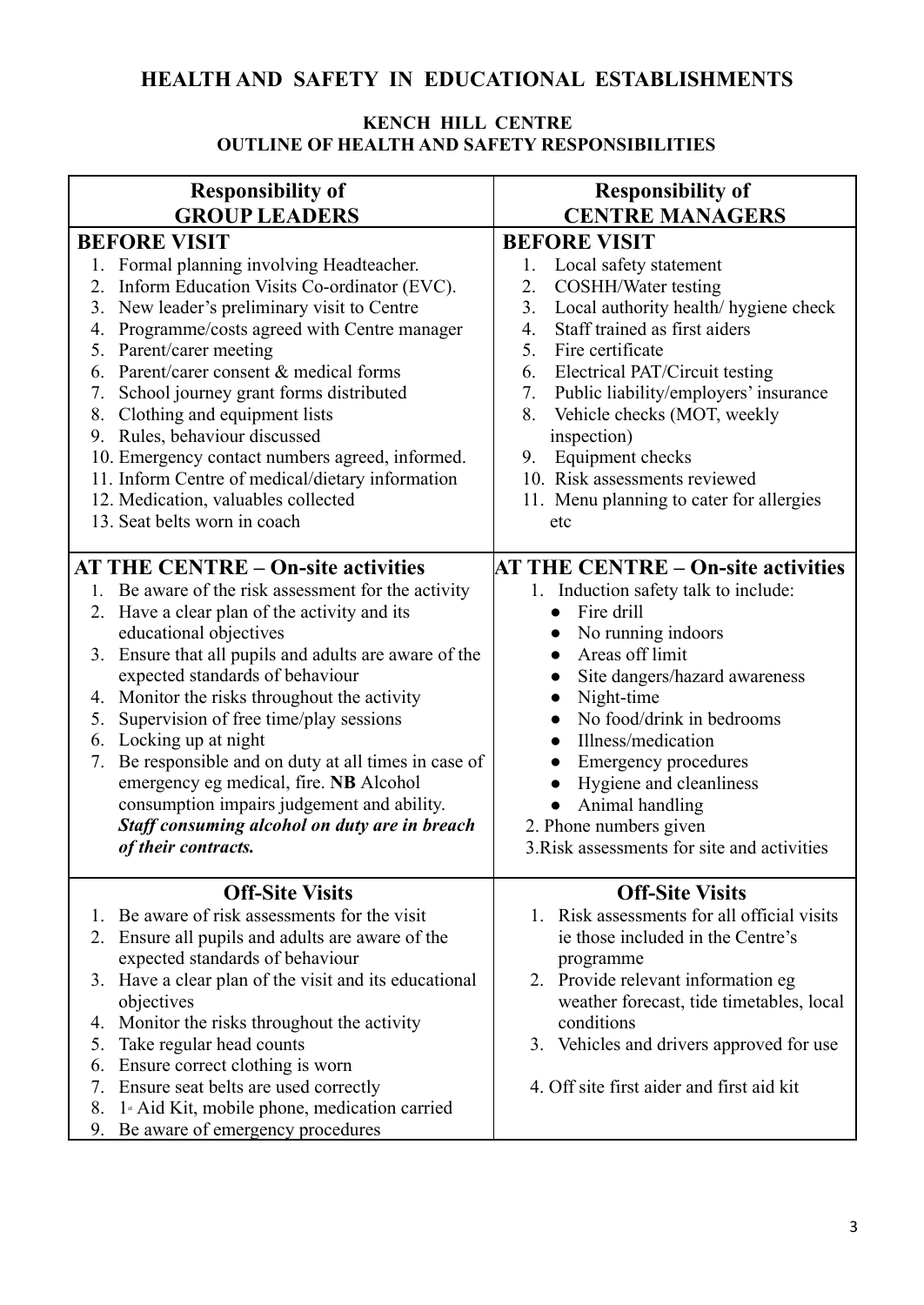#### **LOCAL HEALTH AND SAFETY STATEMENT FOR KENCH HILL CENTRE**

Key staff at Kench Hill Charity are seconded employees of Hackney Education which has a Safety Policy document available to all employees. The purpose of this document is to achieve a safe and healthy working environment for all employees, pupils and visitors to the Trust's premises. The responsibilities of management, safety representatives and employees are clearly stated in this document. All staff members are DBS-checked.

#### **KEY MANAGER**

● The Key Health and Safety Manager is the Head of Centre. This person is responsible for carrying out the Trust's instructions as stated in the Safety Policy document. The person designated to act in the Key Manager's absence is the Education Manager. On the rare occasions when neither is present the Resident Tutor or Maintenance officer, or thereafter the teacher leading the group will assume role of Key Manager.

Health and Safety contacts are:-

| Domestic          | Head of Centre Sandi Bain (Deputy – Maintenance Officer)                 |
|-------------------|--------------------------------------------------------------------------|
| Grounds/Buildings | Maintenance Officer Brian Chapman (Deputy – Head of Centre)              |
| Education/Pupils  | Education Manager Barney Clarke (Deputy – Resident Tutor / Group leader) |

Safety of the pupils is of paramount importance and group leaders will be issued with risk assessments on all education and play activities as well as use of accommodation. The Head of Centre would discuss with leaders further hazardous situations if they were to arise. Local contacts and if applicable, safety representatives, are responsible for inspections of their "area" at least once per term.

#### **EQUIPMENT**

The Head of Centre is responsible for ensuring the regular (at least once per month) inspection and safety of all internal fabric and fittings, domestic equipment, furniture and maintaining of records. Education equipment is the responsibility of the Education Manager. The Maintenance Person is responsible for external fabric and fittings, the overall security of the premises, the supervision of the central heating, hot water systems, fire and emergency lighting systems, regular checks of the Centre's minibus and the maintenance and safety of all other machinery.

#### **COMMUNICATIONS**

• All employees should read the Health and Safety documents and Risk Assessments. New members of staff will be fully briefed on Health and Safety arrangements by the Head of Centre. Regular meetings (at least one per year) will be held of the Kench Hill Safety Committee of which all employees at the Centre are members. The agenda is to include risk assessment, accident and "near miss" investigation. These meetings to be minuted and the minutes kept in the Health and Safety box file in the staff room.

#### **ACCIDENTS**

● All accidents must be reported to the Head of Centre or Education Manager and recorded in the Accident Book available from the office. The Head of Centre will report any accident needing a visit to a doctor or hospital or resulting in the pupil/employee concerned needing to be sent home. This report will include the completion of Hackney Education Incident/Accident Report form – one copy being sent to the Health & Safety Manager at Hackney Education and another to the school in residence. The third copy will be kept on file at Kench Hill. More serious accidents will be reported according to the LEA's policy laid down in "Health & Safety in Education Establishments".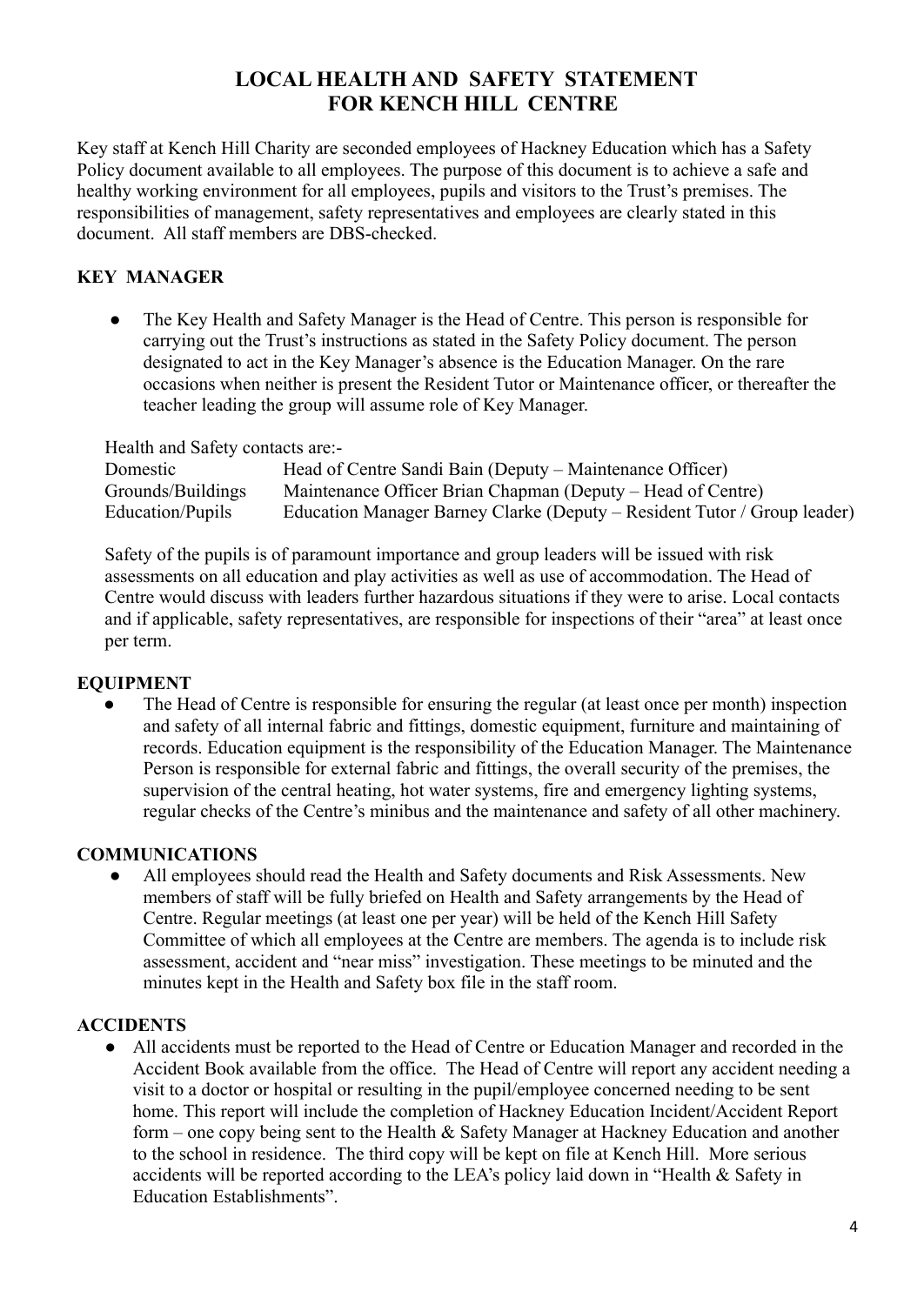In the case of non-emergency medical conditions when none of the Centre's First Aiders are available use the Centre's phone to call the local doctor (Ivy Court Surgery) on 01580 763666 or NHS Direct 111 or Head of Centre on mobile 0780 831 4521. The nearest A&E is William Harvey Hospital, Ashford TN24 0LZ 01233 633331. In the event of serious accidents/illness call 999 See **Appendix A** for Kench Hill First Aiders.

#### **HAZARD REPORTING**

- Any potential hazard should be reported immediately to the Key Manager who will respond to this report and inform all staff and visitors of any likely danger. Also the Head of Centre (or Maintenance Officer) will regularly (at least once per week) inspect all parts of the establishment with an awareness of safety implications. In particular visiting pupils will be warned of the Centre's ponds, rope course, country roads and all potentially hazardous areas they might visit in following the agreed programme of visits. Any alterations to this programme must be discussed beforehand with the Head of Centre.
- An inspection of all games equipment both indoor and out will be carried out each term. Inflammable liquids to be kept in secure, well-marked metal containers and like all other dangerous materials must be locked away from pupils. Information concerning these materials is obtainable in the Control of Substances Hazardous to Health Section of the Health and Safety (COSHH) folder.

#### **FIRE PRECAUTION**

- All staff and visitors to exercise extreme care with electrical equipment, matches, lighters, cigarettes etc. Electrical equipment to be switched off when not attended. Devices must not be left charging unattended in bedrooms or other communal rooms. No smoking is allowed inside the building and is only permitted outside. No candles indoors.
- Fire drills will take place on the first day of each new intake of pupils, testing a manual call point on a different zone to ensure all zones are tested at least quarterly. On hearing the bells ringing all staff, pupils and visitors will immediately leave the building by the numerous fire exits on the ground floor and go immediately to the FRONT DRIVE. No one will re-enter the building without the permission of the senior member of staff present.

If evidence of a fire is observed and the alarm is not ringing the observer should break the glass in one of the fire alarm stations (manual call point) positioned throughout the building. Detailed regulations for fire drill are posted in all major rooms of the Centre. Employees and visiting adults are not expected to fight fires using fire extinguishers – the evacuation of all persons from the building is of paramount importance. However, fire extinguishers are situated throughout the buildings and instruction will be offered to all Centre staff on their use. The Key Manager or Deputy will ensure regular service of fire extinguishers and fire blankets. See Appendix B.

#### **FIRST AID ARRANGEMENTS**

● First Aid boxes are situated in the Staff Lounge, Kitchen, Barn classroom, Straw Hall, Minibus and in Rucksacks for visits away from the Centre. If the contents of these boxes are used make sure the Head of Centre (responsible for the maintenance of the First Aid boxes and for the Accident Report Book) is informed. There is usually a "First Aider" on-site and visitors will be advised of those employees who are qualified. **Non-qualified staff should NOT administer first aid.** A cabinet is kept in the office with non-prescription medicines. Parents' permission must be sought before these are administered to any child (eg Calpol, Piriton) and a record kept of any medication given.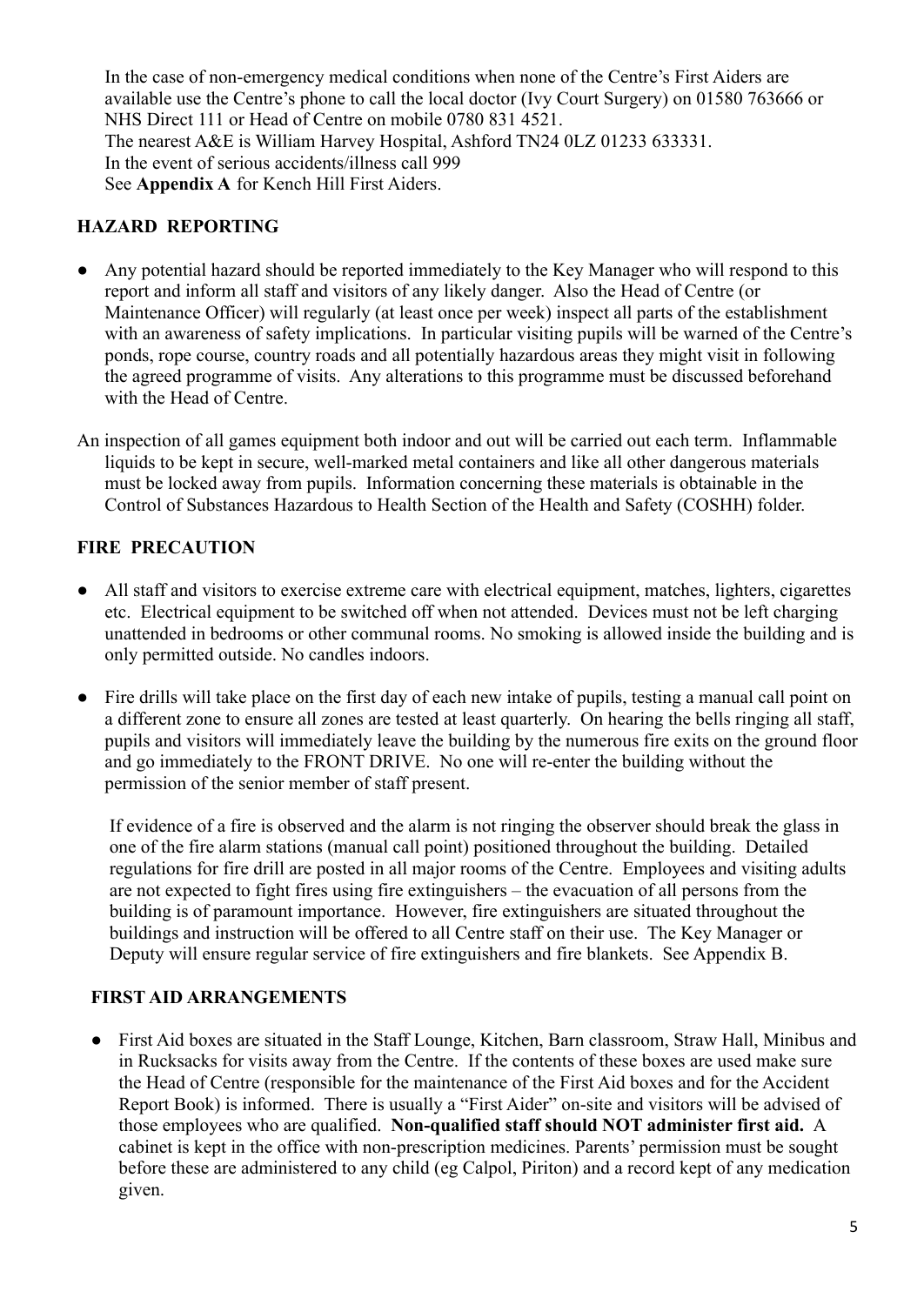#### **SAFETY REPRESENTATIVES**

• The complete staff of Kench Hill will meet as a Safety Committee at least once per year to review the Health & Safety policy and assess its effectiveness.

#### **ELECTRICAL EQUIPMENT**

• Only approved electrical equipment should be used on the premises and the manufacturers' guidelines for use strictly adhered to. Inspection and servicing of such equipment will be on a regular basis as prescribed by the Council (PAT biannually, Fixed circuits 5 yearly).

#### **CONTRACTORS ON-SITE**

• All contractors must report to the Key Manager or Maintenance Person prior to starting work, so that potential hazardous situations can be avoided.

#### **OUTDOOR ACTIVITIES**

● As much of the work of Kench Hill is outdoors, great attention is paid to safety in the area. Potential hazardous situations are discussed with party leaders during their preliminary visit and in the Risk Assessment Section of the visitors' Health and Safety booklet. Reminder notices appear in the Staff room and Group Leaders Pack. The Head of Centre speaks to all visiting groups about the possible hazards both inside and outside the Centre. See Appendix C.

#### **CONCLUSION**

• The Health & Safety at Work Act 1974 places a duty on all employees while at work to take reasonable care of themselves and of anyone who may be affected by their acts or omissions. As all of us are employed at Kench Hill for the benefit of the young people who visit, it is our collective responsibility to ensure good Health and Safety to all.

#### **Appendix A**

#### *Kench Hill First Aiders*

Sandi Bain, Head of Centre (Daily 9-5pm) Barney Clarke, Education Manager (9-5pm) Brian Chapman, Maintenance Manager (9-2pm) Amanda Burnell, Cook (8.30-2.00 Mon-Weds) James Cook, Cook (Daily) Sue Jarvis, Domestic Supervisor (Mornings)

Resident tutor  $-24$  hours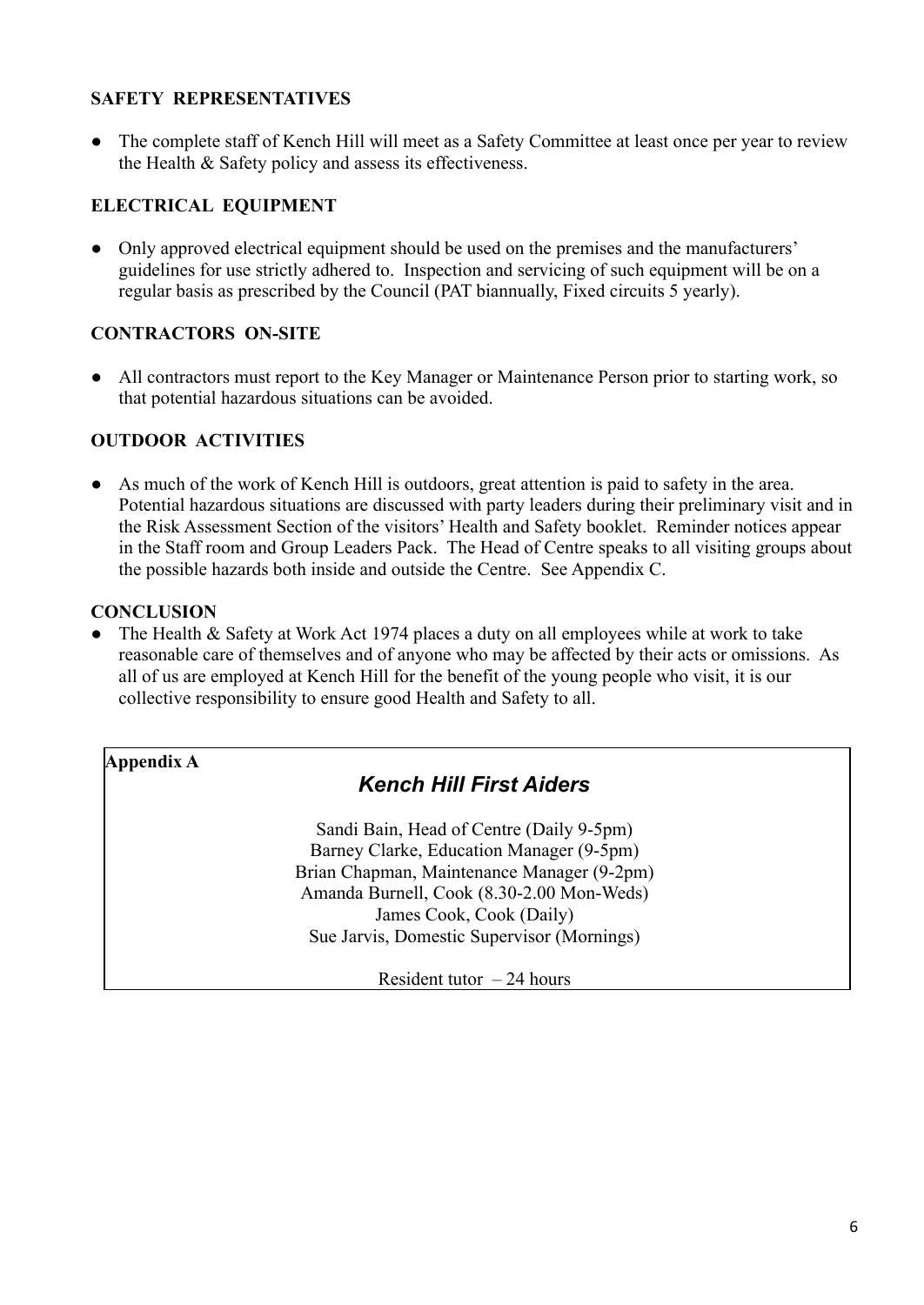### **Appendix B**

#### **LOCATION OF FIRE EXTINGUISHERS**

| Boiler Room + Cellar                | Powder + Foam             |
|-------------------------------------|---------------------------|
| <b>Front Hall</b>                   | Foam                      |
| Kitchen                             | $Blanket + CO2 + foam$    |
| Washing-up Area                     | CO <sub>2</sub>           |
| Laundry room                        | Water / Ad                |
| Offices                             | $2 \times CO2 + Water$    |
| Rear exit (Cloakroom)               | Water                     |
| $1$ <sup>st</sup> Floor Landing     | Water                     |
| $1$ <sup>s</sup> Floor Back Landing | Water                     |
| Library - 1st floor lounge          | Water/Ad + $CO2$          |
| $2nd$ Floor Landing                 | Foam                      |
| $2nd$ Floor Back Landing            | Water/Ad                  |
| Art Hut/Shed                        | Blanket/Foam              |
| <b>Barn Classroom</b>               | Water $+$ CO <sub>2</sub> |
| <b>Straw Hall</b>                   | CO <sub>2</sub> , Foam    |
| Straw Hall store                    | Foam                      |
| Minibus                             | Powder                    |

#### **ALARM POINTS FIRE NOTICES**

- 
- 1. Front Hall<br>
2. Rear main hall by Staff Room<br>
Teaching Room 2. Rear main hall by Staff Room Teaching<br>3. Corridor to Main Office Kitchen
- 3. Corridor to Main Office
- 4. Back Corridor Exit All Bedrooms
- 5. Kitchen back door Staff Room
- 6. Bottom Back Fire Stairs
- 7. 1st Floor Back Landing
- 8.  $1$ <sup>s</sup> Floor Main Landing
- 9. 2<sup>nd</sup> Floor Main Landing
- 10. 2<sup>nd</sup> Floor Back Landing
- 11. Main Office
- 12. Basement boiler room
- 13. Straw Hall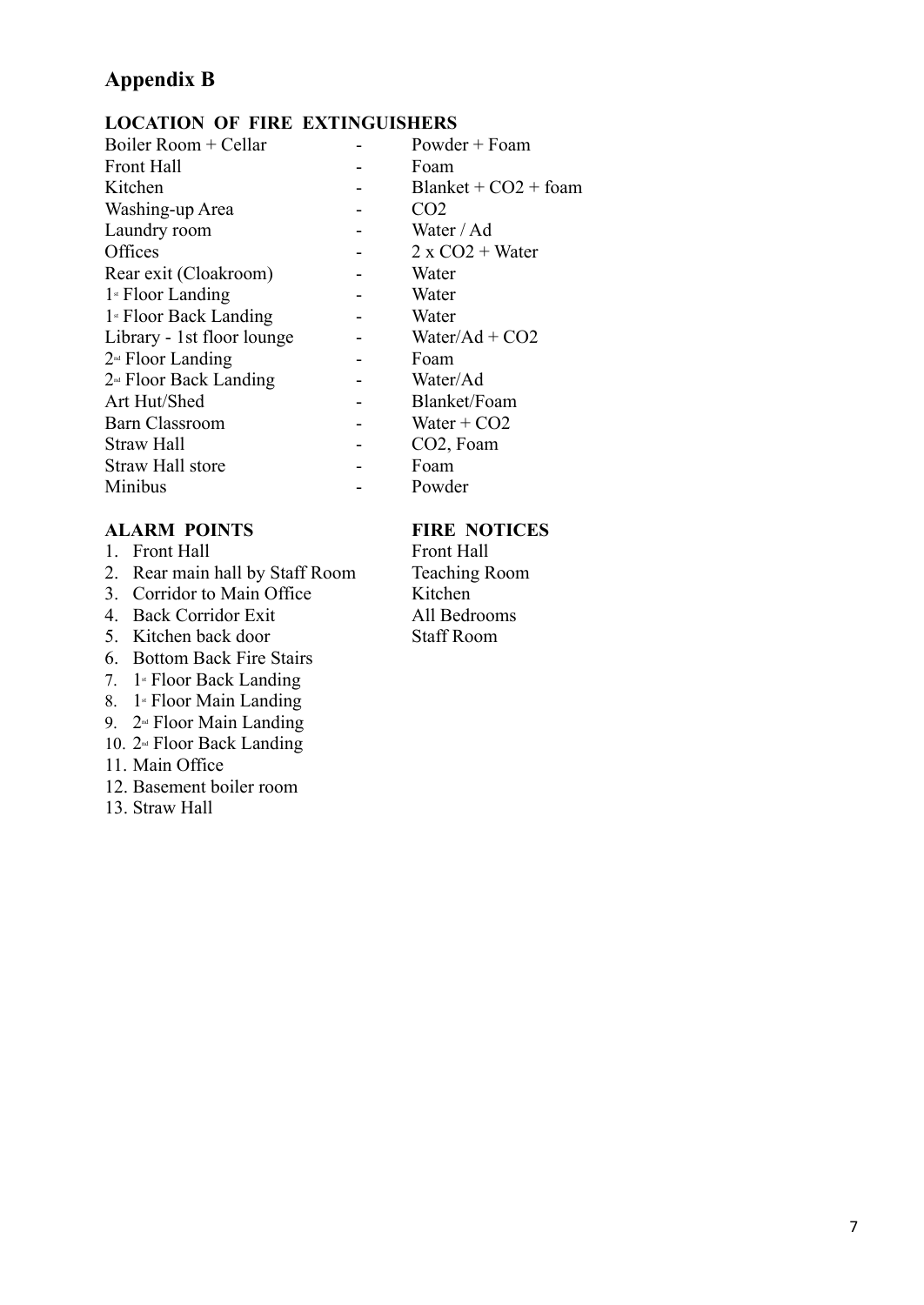## **Health & Safety for Visiting Group Leaders**

- All visiting staff should have prior knowledge of the Centre's Health and Safety statement. Risk assessments for all the Centre's activities both on and off site have been drawn up and the relevant ones should be read by staff before commencement of the activity. These documents are available from the school's Education Visits Co-ordinator, downloadable from our website [\(www.kenchhill.co.uk](http://www.kenchhill.co.uk)) and in the Health and Safety Manual folder in the Staff room.
- Visits to potentially hazardous sites e.g. rivers, coast, farms, castles etc., should be discussed with the Head of Centre beforehand. Although with older students unsupervised time is sometimes to be encouraged, there are certain situations, including all those mentioned above, where there must always be a teacher present and available to pupils. On all occasions the means of contacting a teacher should be known to all pupils in the party.
- All teachers should know the Kench Hill phone number **(01580) 762073** in case of emergency. Group leaders should ensure they are carrying a First Aid kit on all excursions away from the Centre. Report all accidents to the Head of Centre. In the case of serious accident the Head/Deputy Head of school should be contacted without delay.
- Any changes to the agreed programme of visits must be discussed with the Head of Centre beforehand. Visits to sites that have not been previously risk assessed will not be permitted. The use of questionnaires involving members of the public is not allowed without the prior consent of the Head of Centre.
- It is the responsibility of the Teacher-in-Charge of the visiting group to ensure that all electrical equipment is switched off when he/she "retires" to bed at night-time, including the hot water boiler and TV's. Similarly all ground floor external doors and windows should be locked.
- Good discipline is essential to the success and safety of any visit and teachers must consistently exercise the sort of control which is prudently calculated to ensure the safety and welfare of pupils and to follow the rules and guidelines issued by Kench Hill Centre.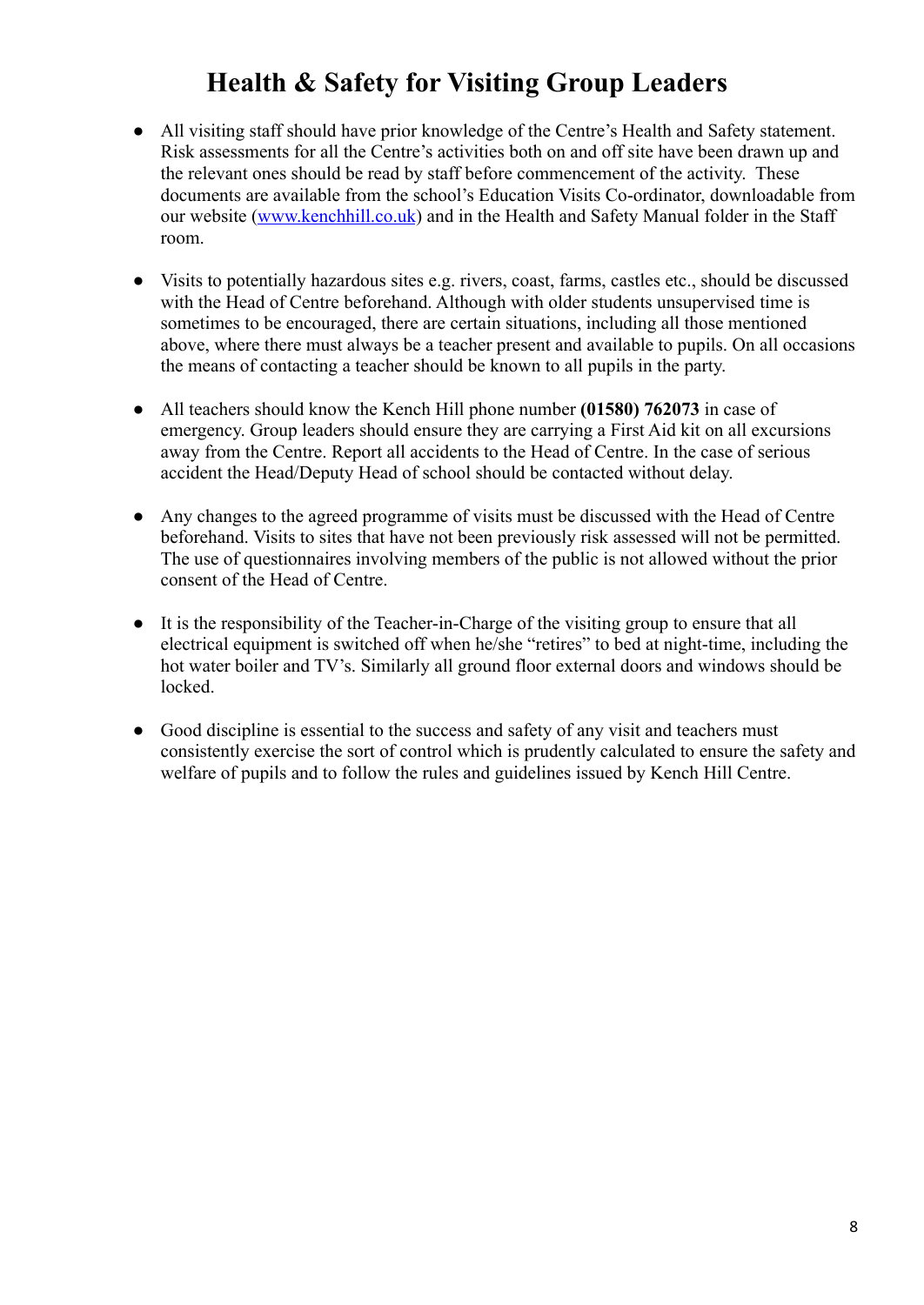### **Insurance**

Kench Hill Residential Centre is part of the education service in Hackney organised by Hackney Education. It is managed by the Kench Hill Charity. The Charity is responsible for Employers' and Public Liability Insurance, also Minibus insurance. The Charity also provides Hirer's insurance for self-catered groups. The premises are owned by Hackney Council, which is responsible for Buildings Insurance. If the visiting group wishes to consider additional insurance e.g. personal luggage, favourable rates can be obtained through the School Journey Association sjatours.org Tel: 0208 356 2635. It is unusual for pupils to be individually insured – most companies consider children to be an 'uninsurable risk.' Parents may wish to take out individual insurance, but should do this independently.

The DCFS produced an insurance guide for schools – DFES 0256/2003, ISBN 84185 9303.

#### **Employers' Liability Insurance + Public Liability Insurance + Hirer's: Zurich Municipal c/o Tennyson Insurance Policy 23389745**

| Policy number   |                          | P/01/237978038 / XAO:1220597163 |  |  |  |
|-----------------|--------------------------|---------------------------------|--|--|--|
| Policyholder    |                          | Kench Hill Charity              |  |  |  |
|                 | Date of commencement:    | 21st April 2021                 |  |  |  |
| Date of expiry: |                          | 20th April 2022                 |  |  |  |
| Minimum cover:  |                          | £5 million                      |  |  |  |
|                 | Excess: Public Liability | Nil                             |  |  |  |
|                 | Products Liability       | Nil                             |  |  |  |
|                 | Employers                | Nil                             |  |  |  |
|                 | Hirer's                  | £200                            |  |  |  |

#### **Motor insurance (Minibus): QBE Insurance**

| Certificate number   | M0026197MBPM                                                       |
|----------------------|--------------------------------------------------------------------|
| Policyholder         | Kench Hill Charity                                                 |
| Date of commencement | 02 January 2021                                                    |
| Date of Expiry       | $1$ <sup>st</sup> January 2022                                     |
| Insured              | Any person in the Policyholder's Employ                            |
| Excess:              | £75 windscreen, £150 accidental, malicious damage, fire $\&$ theft |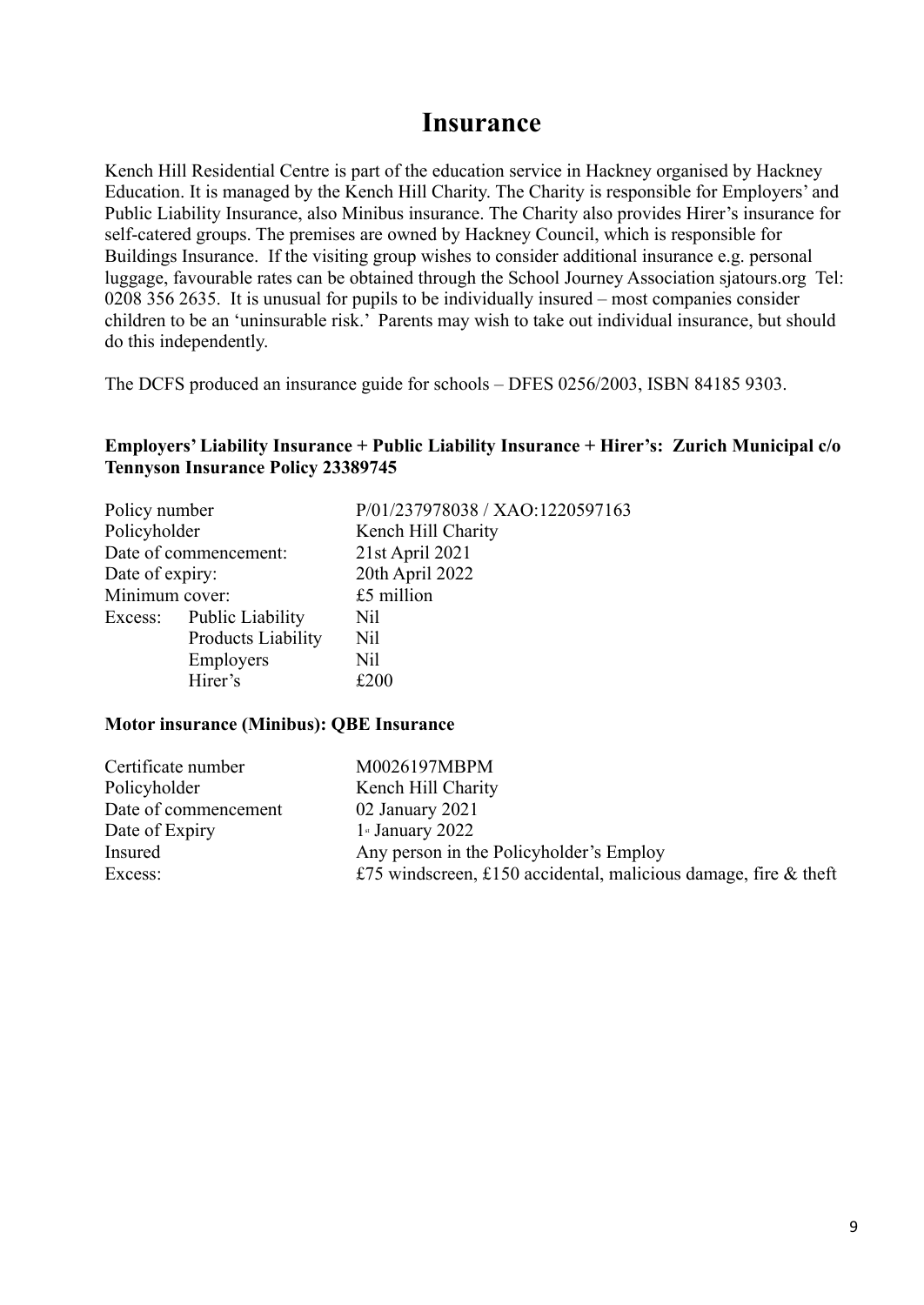# **Kench Hill Rules**

#### **GENERAL**



- **No** smoking, alcohol or drugs.
- If fire bells ring make your way **immediately** to the driveway in front of the house. Make sure you know the different ways of getting out of the house. Line up quietly facing the house – boys and girls in 2 separate rows. Do not stop to collect anything.
- **Do not** drop litter please use the bins provided.
- **Do not** cause wilful damage you will be asked to pay for any repairs.
- **No** mobile phones or electronic devices. Hand in any valuables for safe-keeping.

#### **INSIDE THE HOUSE**

- **Do not** wear wet/muddy/sandy footwear or clothing inside. Leave in the cloakroom.
- **Wear** soft shoes/ trainers/ slippers indoors no welly boots!
- **Do not** run around the house. No noise or moving around after "lights out" or before 7am in the morning.
- **Keep** your room will clean and tidy just as it is when you arrive.
- **Do not** go into other people's rooms and respect the property of others. Boys are not allowed on the girls' floor and girls are not allowed on the boys' floor.
- **Hand** in all medication and money to teachers.

#### **OUTSIDE THE HOUSE**

- **Do not** leave the grounds unless accompanied by a teacher.
- **Only** go on the Climbing equipment when a teacher is present.
- **Do not** climb fences or trees
- **Do not** feed or disturb animals.
- **Do not** throw stones.
- **Do not** pick flowers/fruit or walk on the flower beds.
- **Only** play football and ball games on the football field.
- **Take care** near the ponds, do not go onto the platforms without an adult.
- **Do not** disturb other people with rowdy behaviour or bad language.
- **Most of all Have fun safely!**

#### **IN ORDER TO HAVE A SAFE AND PLEASANT STAY AT KENCH HILL, ALL VISITORS MUST RESPECT THESE RULES**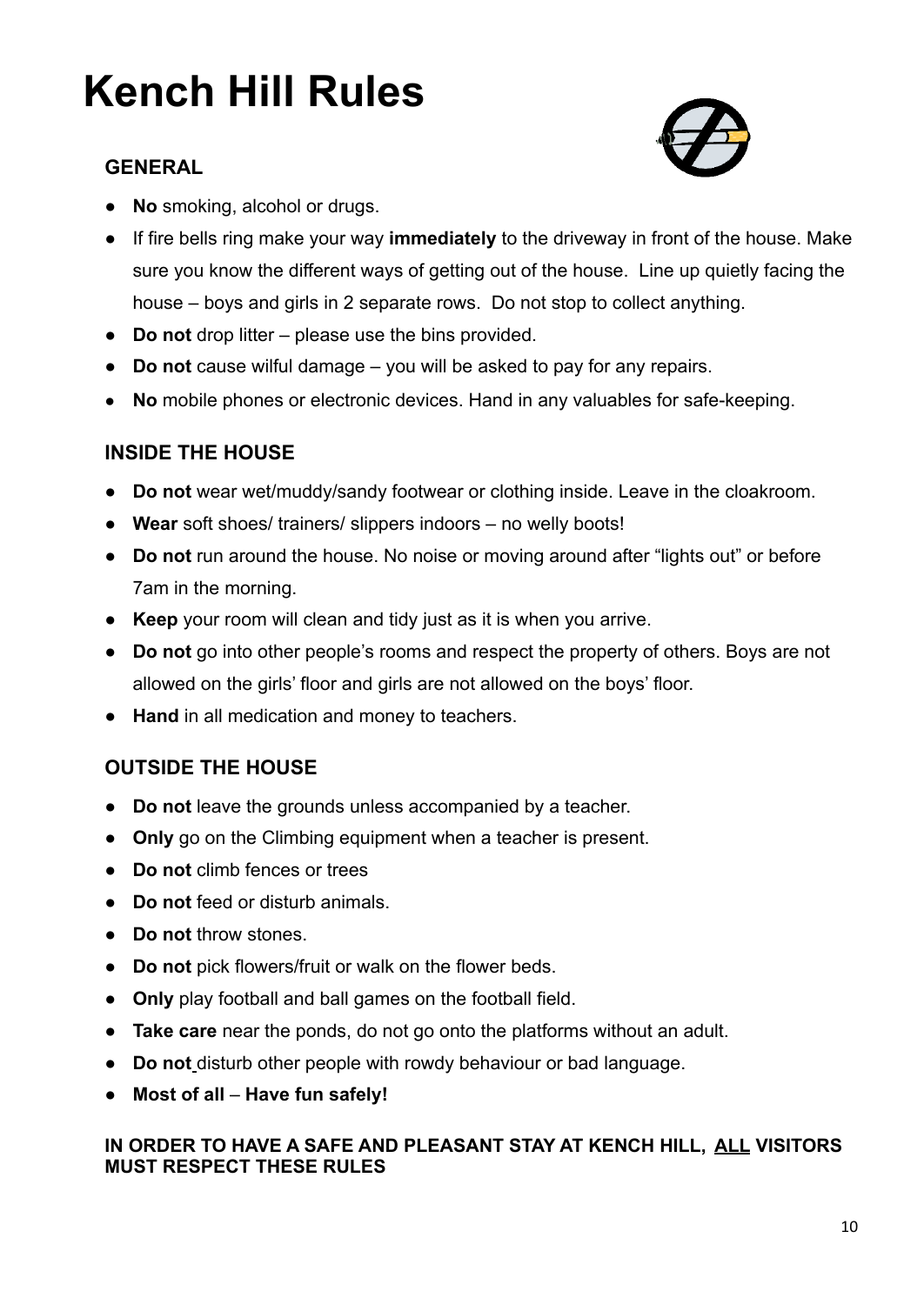#### **INCLUSION OF CHILDREN WITH SPECIAL EDUCATIONAL NEEDS AND BEHAVIOURAL PROBLEMS**

We make every effort to include pupils with special educational or medical needs, but must ensure the health and safety of ALL pupils on a school visit. **Prior agreement must be obtained from the Head of Centre** before planning your trip and the needs of individual pupils discussed fully in advance. We may adapt or revise programmes to accommodate the pupils safely and to meet their needs. We can cooperate with teaching staff by adopting your specific behaviour management strategies during their stay.

If a child is likely to exhibit particularly challenging behaviour, which could endanger or spoil the experience for others, you will need to consider additional supervision and prepare a contingency plan in case s/he has to be removed from the Centre. Kench Hill is quite remote, without public transport links, and it is the **school/headteacher's responsibility to return children to their parents/carers.**

The DCSF 'Health and Safety of Learners Outside the Classroom' gives guidance which is supported by our own policy – see excerpt below:

3.42 You needn't put up with misbehaviour. You can and should withdraw anyone in the group who risks anyone's safety or health. As a group leader on a residential visit you can send them home early. You should have briefed the group and parents beforehand how this can happen and who will meet the costs.

#### **Supporting inclusion (disabilities, special educational needs, medical conditions)**

3.43 You must make reasonable adjustments to include would-be participants who have a disability. Practical measures should be in place to include children and young people with special educational needs or medical conditions where that is possible. They should have, where possible, the same learning opportunities as the others in the group. But the activity can be adjusted for individual participants' needs. The risk assessment can show such enabling measures. For guidance on inclusion, see the LOtC Out and About website at [www.lotc.org.uk](http://www.lotc.org.uk).

3.44 Is a child in your group subject to a care order? If so, the relevant Social Services Department (SSD) should consent to any activity for which parental consent is advised (also see chapter 4 on consent). The SSD should be informed of any other learning outside the classroom activity. You should ensure that foster carers are aware of this so that they take the necessary action. If any participant is a ward of court, the establishment's senior manager should seek advice from the court in relation to excursions and activities abroad well in advance.

#### On arrival, staff should identify SEN pupils to Head of Centre and agree responsibility for conduct and learning aims.

If a child misbehaves, our policy is to reinforce discipline by excluding them from informal social activities eg free play, tuck shop rather than taught educational activities which have been paid for by parents or school. We do not believe withdrawing access to education is an appropriate punishment.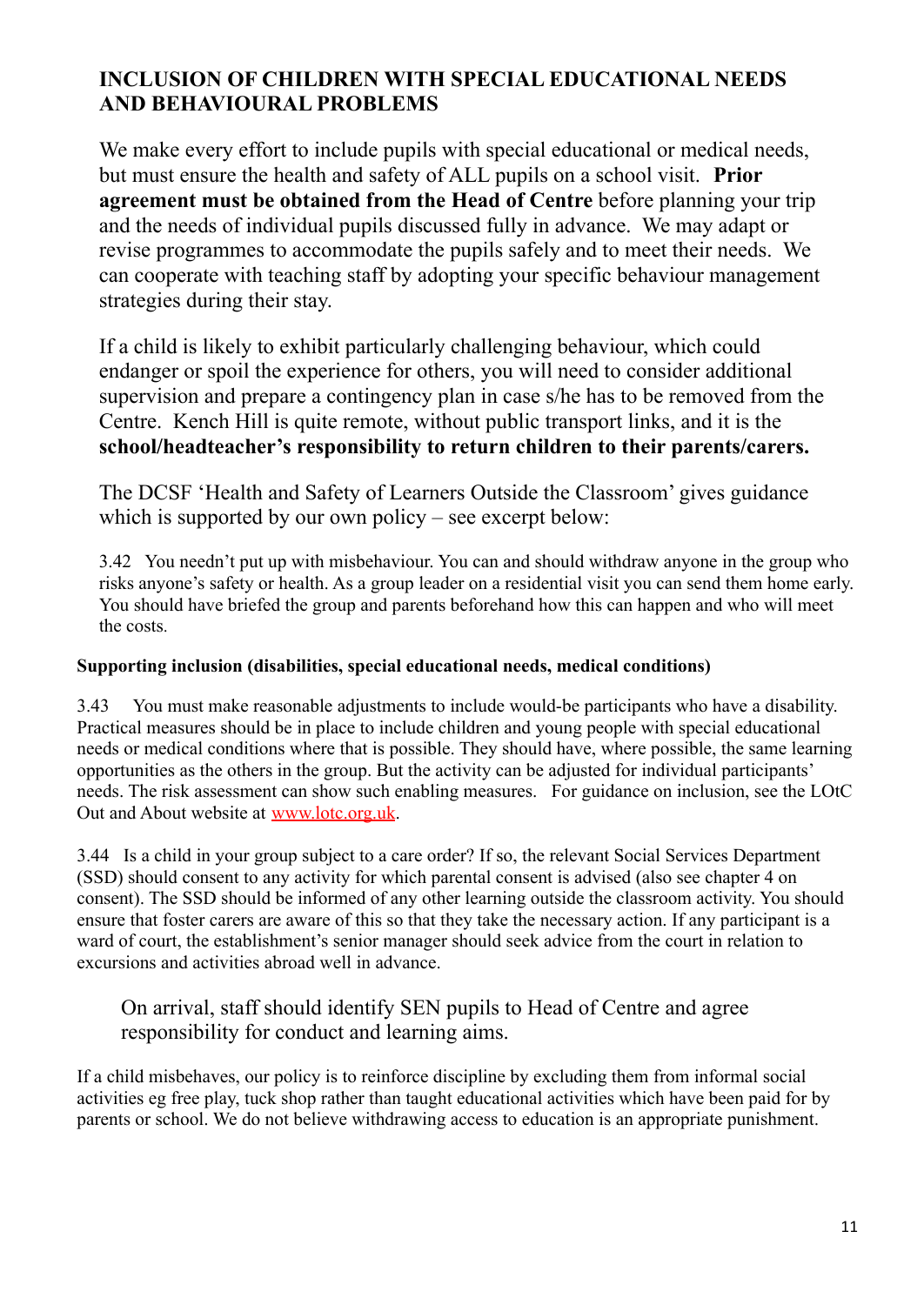## **Kench Hill Centre – Child Protection & Safeguarding Policy**

Kench Hill Centre fully recognizes its responsibilities for child protection. Our policy applies to all staff, volunteers and visitors working at the Centre. There are five main elements to our policy:

- 1. Ensuring we practice safe recruitment in checking the suitability of staff and volunteers to work with children. All staff working directly with children have Enhanced DBS checks and have received Safeguarding training at the appropriate level.
- 2. Raising awareness of child protection issues and equipping children with the skills needed to keep them safe.
- 3. Implementing procedures for identifying and reporting cases, or suspected cases, of abuse, in collaboration with school staff.
- 4. Supporting pupils who have been abused in accordance with their agreed plans.
- 5. Establishing a safe environment in which children can learn and develop.

We recognize that because of the close 24 hour contact with children, Centre and visiting staff are well placed to observe outward signs of abuse. It will therefore:

- Establish an environment where children feel secure, are encouraged to talk and are listened to;
- Ensure children know there are adults at the Centre whom they can approach if worried;
- Include opportunities in the Centre's activities for children to develop the skills they need to recognize and stay safe from abuse

We will follow the procedures set out by the Area Child Protection Committee (for Kent) and take account of Safeguarding Children guidance issued by DfE to:

- Ensure we have a designated senior person for child protection who has received appropriate training and support for this role.\*
- Ensure all staff know who the designated person is, understand their responsibilities in being alert to signs of abuse and to refer such matters to the designated person.
- Develop effective links with relevant agencies and co-operate as required with their enquiries regarding child protection matters.
- Ensure all records are kept securely in locked locations.
- Develop and then follow procedures where an allegation is made against a member of staff or volunteer.
- Ensure safe recruitment practices are always followed.
- Follow safe working practices with children eg with 'open door' policy.
- All Centre visitors and contractors to sign in and out at reception
- All staff to wear Kench Hill uniform
- Carry out regular safety checks on the buildings and grounds to reduce risk of physical harm

Support pupils who may have suffered abuse and who are vulnerable in a residential setting by:

- Having an ethos which promotes supportive and secure environment which values all pupils and visitors
- A behaviour policy which reinforces positive behaviour, and is non-threatening or intimidating

\* Currently Sandi Bain, Head of Centre (January 2021)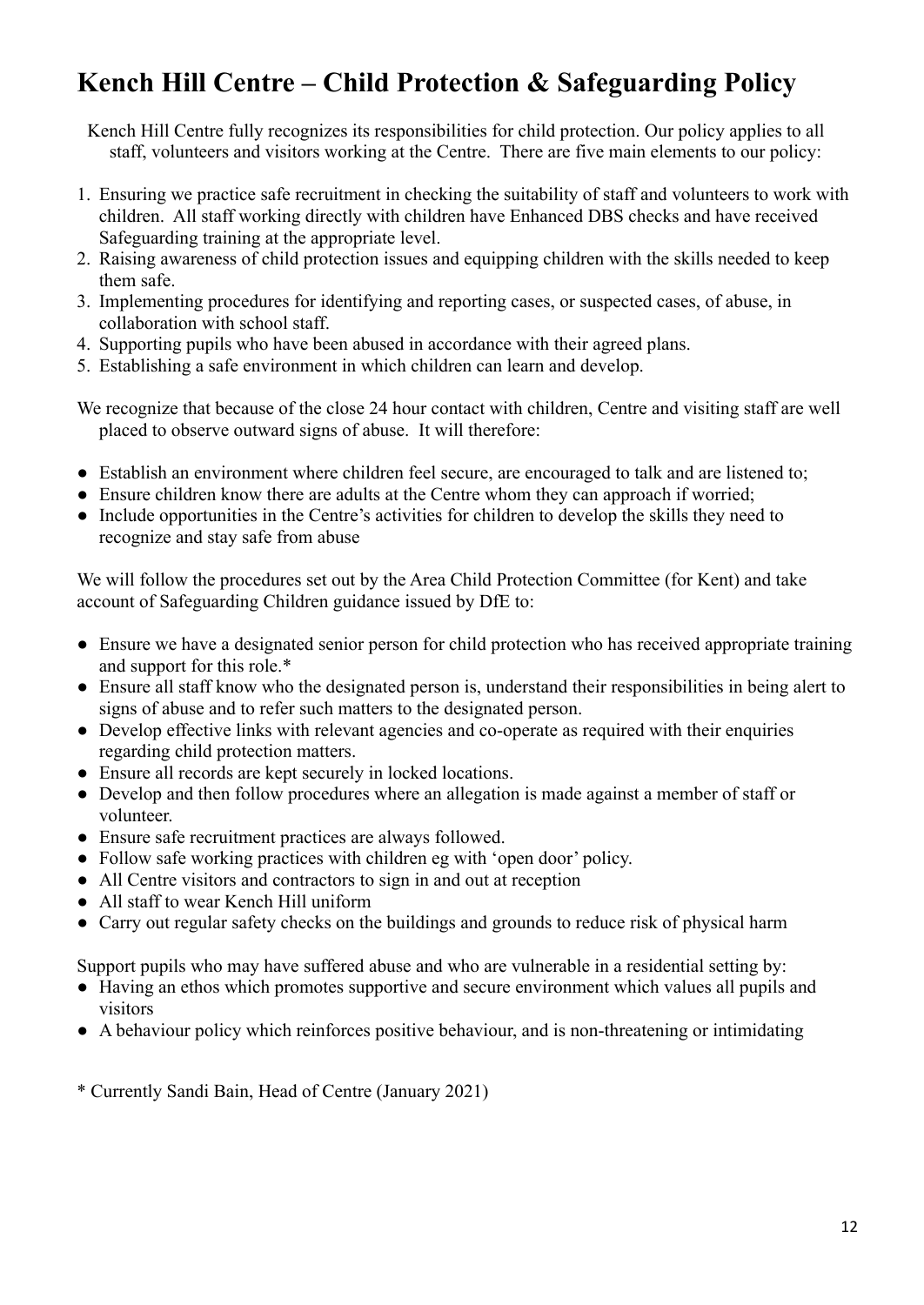## **Meeting Groups on Arrival - Induction Procedure**

Leave cases on doorstep, meet in Lounge. A tutor will welcome and outline basic rules, including fire drill procedure and introduce our staff, who will show children to bedrooms. Cases are then collected by children to unpack, staying in bedrooms until called for lunch or outside tour.

#### **Tea for Visiting Staff**

Whilst children are unpacking discuss programme, finances, keys, instructions e.g. in case of power cut. Check childrens' medication and pocket money has been collected, any queries. Agree suitable location for Consent Forms. Show staff to their rooms and where children are in each bedroom. Meet in lounge for induction tour of grounds if time before lunch.

CHILDREN ARE NOT ALLOWED OUTSIDE UNTIL AFTER SAFETY TOUR.

#### **Dangers inside House**

- **NO RUNNING INSIDE THE HOUSE.**
- **FIRE** Causes (a) smoking, matches, lighters etc. Smoking is not allowed and will result in dismissal from Kench Hill. (b) Electrical – cracked repaired hair dryers etc. Electrical items left on unattended, especially electric heaters and chargers. (c) Items left on heaters eg wet clothing
- **ESCAPE** Bells. Immediate evacuation. Fire points. Staircases. Doors. Meeting Area. Do not return. **No Running**. Fire drill later (usually after evening meal).

#### **Dangers outside House**

- **Ponds** You can go near the ponds but must not go through the gates onto pond platforms without adult supervision. Platforms can be slippery.
- **Play equipment** –Linear course, dish roundabout and swing can be used without adult supervision. Max 2 children on the cradle swing (or 100kg). The Games Area can be used unsupervised if children are deemed unlikely to misbehave.
- **Basketball hard court –** Do not hold onto the basketball net
- **Boundaries** Show children the boundaries they must not go off site without being accompanied by a leader.
- **Ponies and chickens** Do not go into enclosures unaccompanied. Do not hand feed ponies.

#### **Do's & Don'ts:-**

- DO Respect the animals don't throw things at them.
- Don't Throw objects e.g. small stones, apples on drive or in ponds
- Don't Run around outside after dark or before you are woken by teachers in the morning.
- Don't Drop litter.
- Don't Wear your wellies or outdoor shoes indoors.
- Don't Jump on bunk beds or down stairs.
- DO Use seathelts in minibus.

### **General Talk**

● **Meal times**

8.00am Breakfast (Friday 8.30am)

12.30 Lunch – if on-site (12pm if swimming on Monday afternoon)

5.30pm Dinner (5pm in mid-winter)

Everyone in the lounge 5 minutes before the above times – used the toilet and washed hands.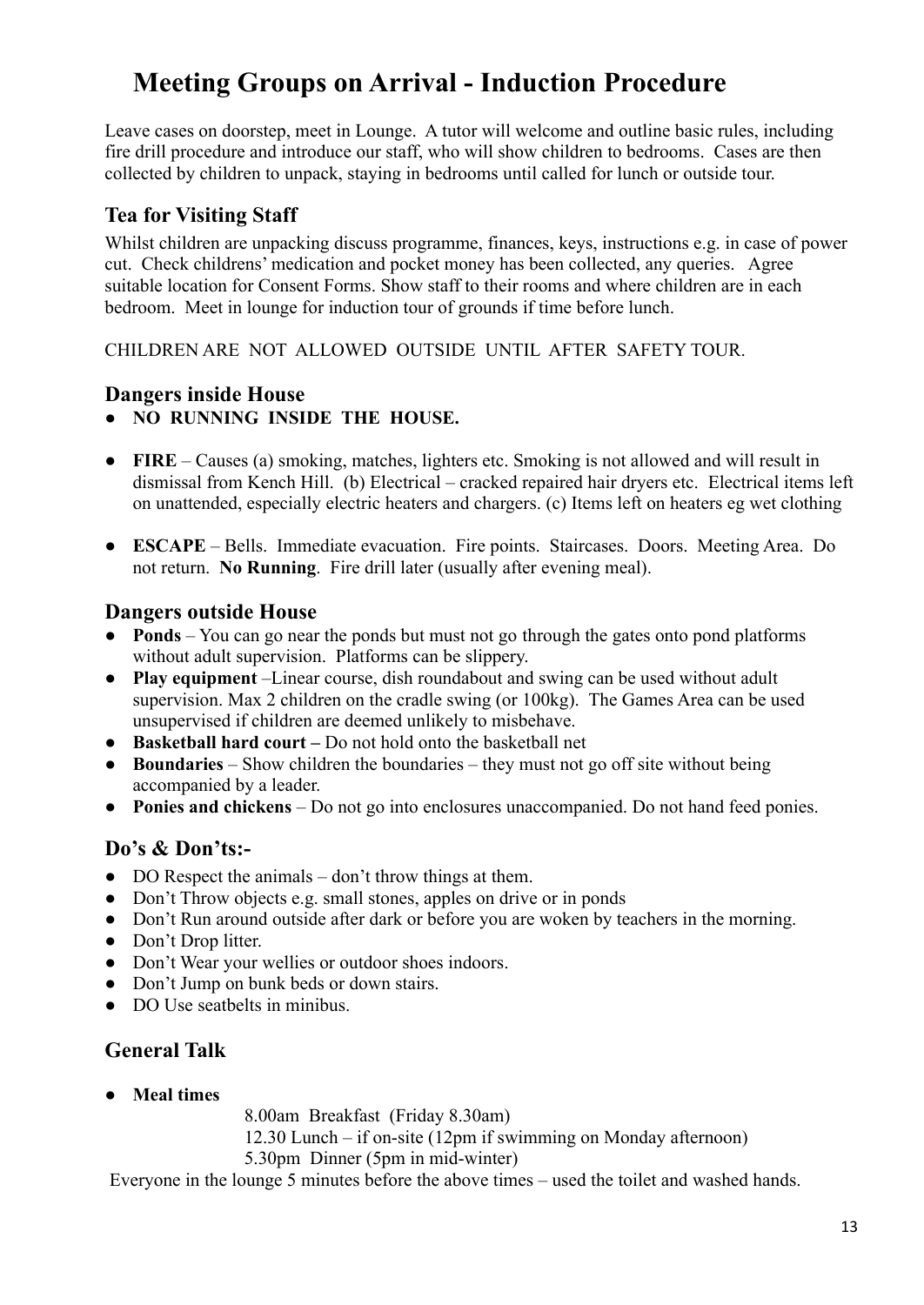#### ● **Bedrooms**

Keep tidy and before or after breakfast each morning:

- a. Make bed
- b. Tidy up including clothes away, towels hung to dry on racks in bathrooms.
- c. Clean floor as necessary
- d. Windows opened and condensation wiped away

Do not go into other people's bedrooms – respect people's privacy. Do not go onto the other floor. Do not jump off or bounce on bunk beds. Do not use bedrooms during playtime.

#### ● **Bathrooms**

Keep tidy. Showers – make sure shower curtain is inside before you turn on showers and bath mats in place– any excess water must be mopped up. Bath mats to be hung to dry after use.

#### ● **Looking after Kench Hill**

No damage, graffiti, running etc. No wellingtons or muddy shoes to be worn in house. During the day use downstairs toilets. If something does get broken, please tell us straight away.

#### **LEARN A LOT & ENJOY YOUR WEEK – HAVE FUN!**

After Lunch – wellingtons  $\&$  coat allocation if required. Dinner 5.30 Do fire drill at about 6.30pm after dinner. Evening – discuss with visiting teachers/adults locking up procedure. Evening snack & drinks.

#### **CHECK LIST**

Fire Drill Handbook and Safety Note Essential points Keys Doors Refreshment Lights/other electrics Washing up Thermostat Medicines and cupboard Telephone/office Childrens' medication Equipment for work session Emergency contacts

#### **Locking Up At Night**

It is the visiting teachers/leaders responsibility to ensure ground floor windows and doors are locked before they retire to bed. A member of the Kench Hill Centre staff will go through the locking up procedure on the first day.

#### **Windows**

Usually windows will be in the locked position when Kench Hill staff leave but, especially during the warm weather, some ground floor windows (e.g in the children's lounge) may remain open. These need to be closed and locked.

#### **Doors**

There are 4 ground floor doors that need to be locked.

- Front Door (Bolts from inside)
- Rear Hall Door by Staff Room (Yale lock, latch from inside)
- Side door at bottom of fire stairs (Yale lock, latch from inside)
- $\bullet$  End of cloakroom corridor (Lock in external door handle, key in staff lounge cupboard)

#### **Electrical Appliances**

Please ensure heaters, televisions and hot water boiler are turned off.

#### **Lights**

Please switch off all the lights. Plug-in night lights are available on request – bedroom doors should not be left ajar as they are fire doors.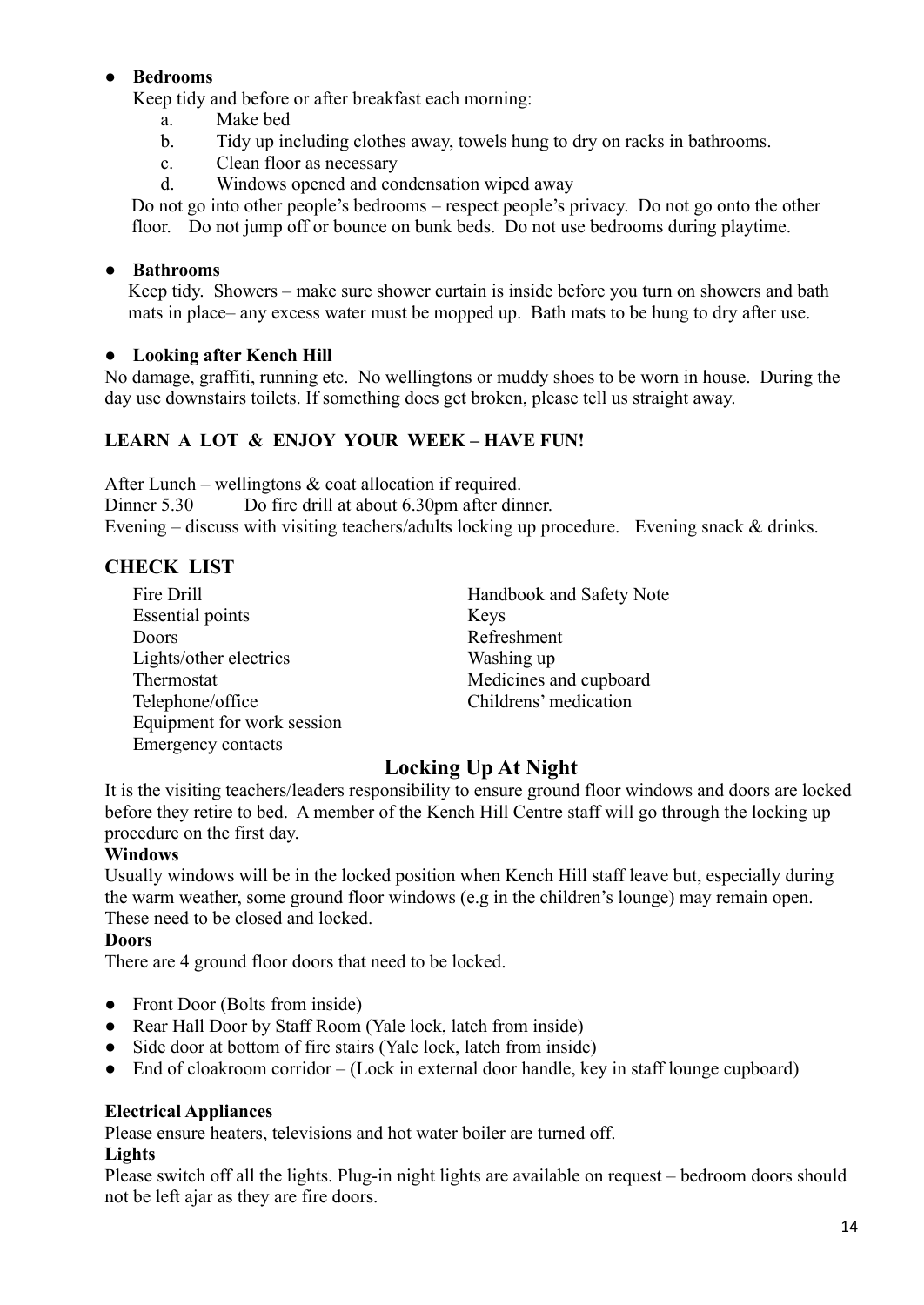Resident Tutors can be contacted on the internal telephone system, or a mobile telephone.

- Daytime hours  $-$  press 100 for office
- Night-time hours press 201 for Coach House or tel Head of Centre or duty manager as advised.



Kench Hill Charity Appledore Road, Tenterden, Kent, TN30 7DG Tel: 01580 762073 Fax: 01580 764666 www.kenchhill.co.uk

## **USE OF THE TELEPHONE**

Phones are located in the kitchen and offices. These phones receive and make external and internal calls. The phone in the visiting staffroom (Small Lounge) does not receive external calls, but can be used to call out. A cordless phone is available in the office, available on request.

No code is required to dial out. In the event of internet failure or power cut all incoming calls will be redirected to the Head of Centre's mobile telephone.

There is a direct line telephone in the office which can be used in the event of a power cut. Tel 01580 764666.

\*Please note that mobile phone reception is very limited. Please make a contribution towards costs if you use the phone for external calls. Phones are not available for use of pupils nor can they answer calls. We discourage parents from calling as there is only one phone line, but we will pass on brief messages.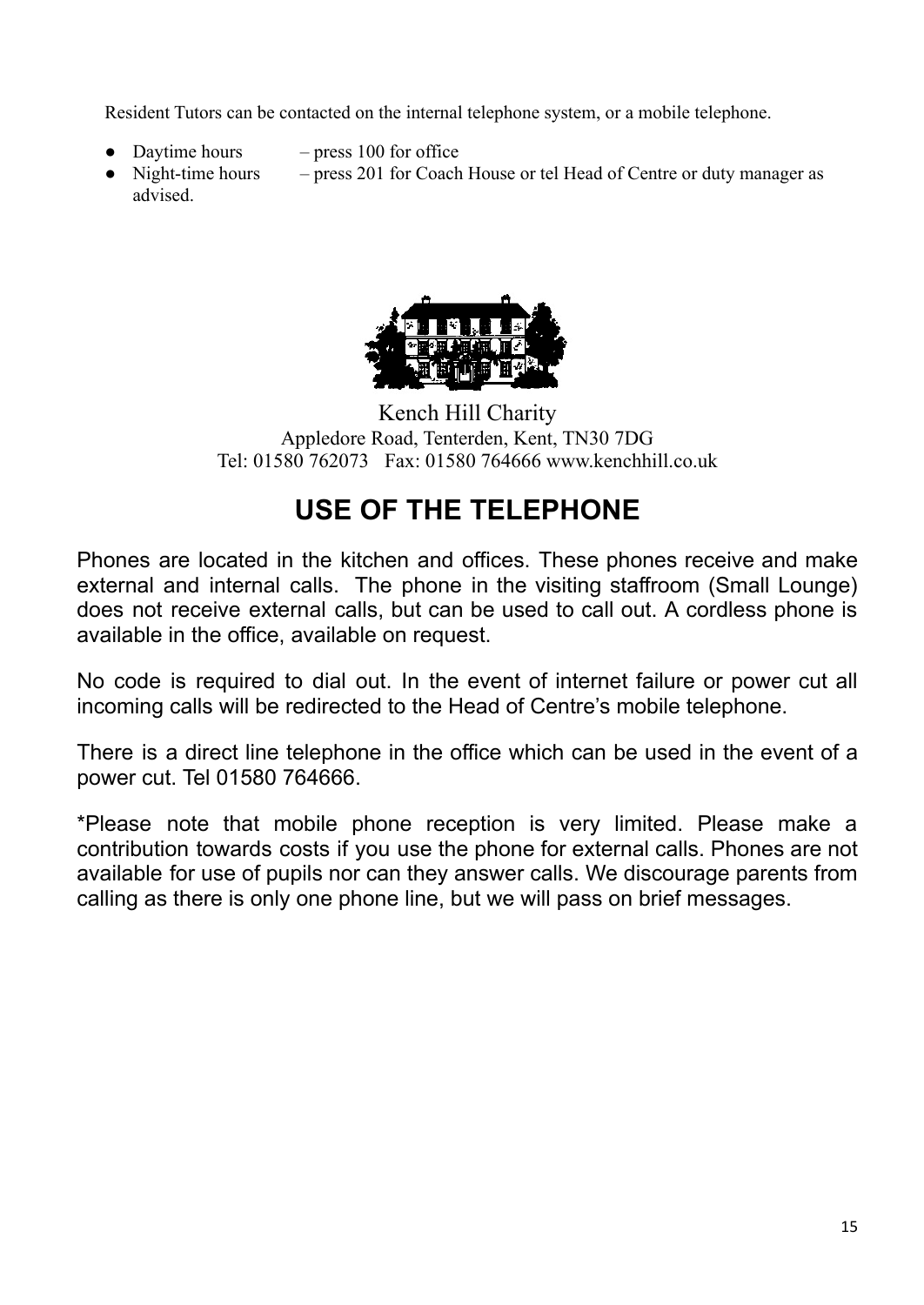## **Emergency Procedures for Kench Hill Visits**

#### **General**

Teachers in charge of pupils during a visit have a duty of care to make sure that the pupils are safe and healthy. They also have a common law duty to act as a reasonably prudent parent would. Teachers should not hesitate to act in an emergency and to take lifesaving action. Emergency procedures are an essential part of planning a school visit.

If an accident happens, the priorities are to:

- Assess the situation;
- Look after the uninjured members of the group;
- Attend to the casualty;
- Inform the emergency services and everyone who needs to know of the incident.

#### **Who will take charge in an emergency?**

The group leader would usually take charge and would need to ensure that emergency procedures are in place and that back up cover is arranged. If the emergency occurred at Kench Hill a senior member of the Centre's staff would normally be available to offer assistance and back-up cover. In the unlikely event that an emergency happened away from the Centre and with no member of Centre staff present the group leader should liaise with both the Centre and, of course, the school as soon as possible.

The school contact's main responsibility is to link the group with the school and the parents and to provide assistance if necessary. The named person will have all the information about the visit, including the emergency contact forms. The second teacher in the group would take charge if the situation required it.

#### **Emergency procedures framework during the visit**

If an emergency occurs on a school visit the group leader will:

- Establish the nature and extent of the emergency as quickly as possible
- Ensure that all the group are safe and looked after
- Establish the names of any casualties and get immediate medical attention for them
- Make sure all group members know of the incident and are following the emergency procedures
- Ensure that a teacher accompanies casualties (with their parental consent form) to hospital and that the rest of the group are adequately supervised at all times and kept together
- Notify the police if necessary
- Inform the school and Kench Hill contact, the Centre's number is written in the first aid kit. The school contact number should be accessible at all times during the visit
- Details of the incident to pass on to the school should include: nature, date and time of incident names of casualties and details of their injuries; names of others involved so that parents can be reassured; action taken so far; action yet to be taken and by whom
- Ascertain telephone numbers for future calls. Mobile phones, though useful, are subject to technical difficulties, and should not replace usual communication procedures
- Write down accurately and as soon as possible all relevant facts and witness details and preserve any vital evidence
- Keep a written account of all events, times and contacts after the incident
- Complete an accident report form as soon as possible
- No-one in the group should speak to the media. Names of those involved should not be given to the media. Media enquiries should be referred to the head teacher. All liaison with the media will be conducted by the head teacher
- No-one in the group should discuss legal liability with other parties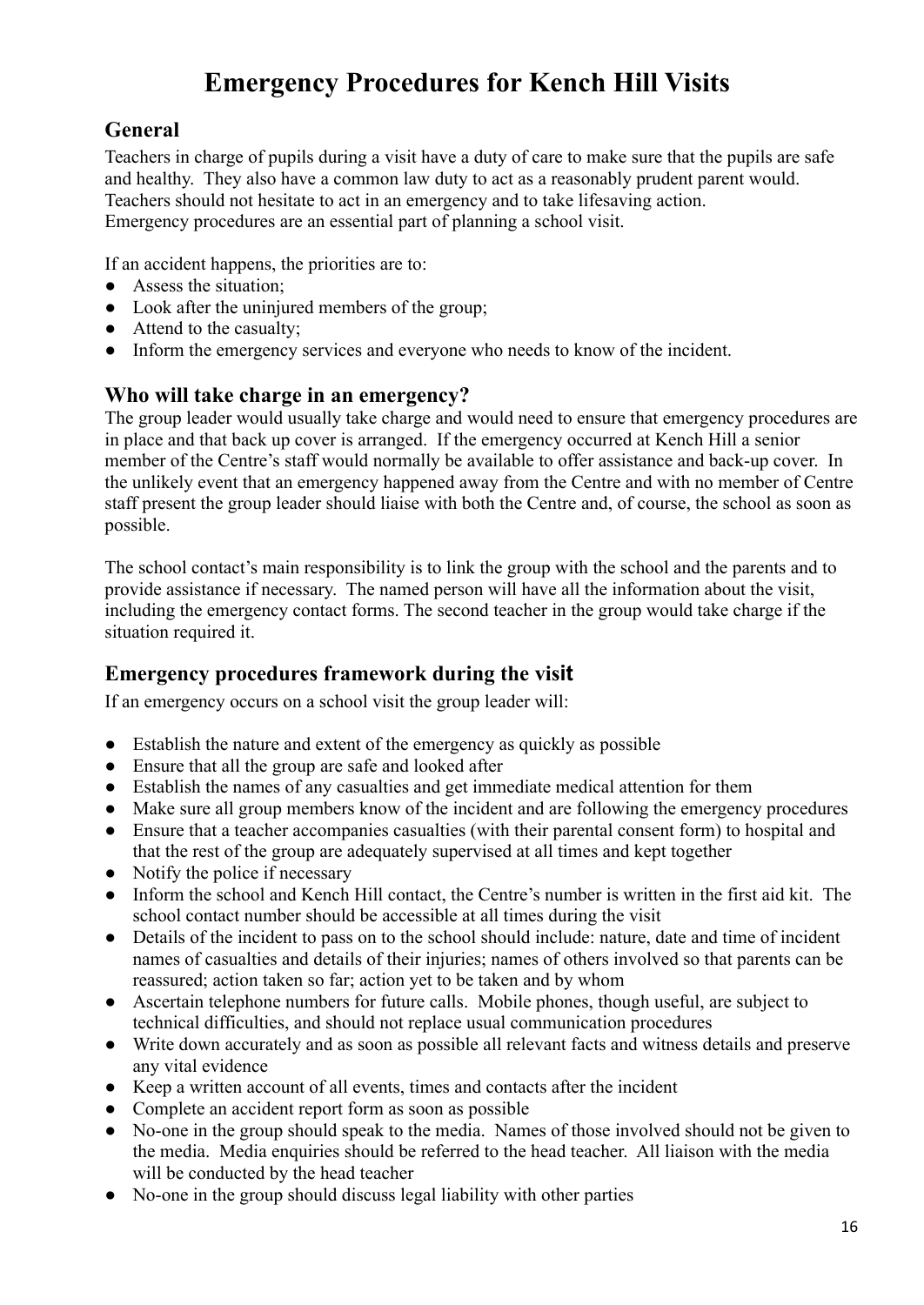#### **Emergency procedures framework for school base**

The school number is the main contact. The group leader will also have alternative contact numbers.

The main items for the school contact to consider are:

- Ensuring that the group leader is in control of the emergency and asking if any help is needed from the school base
- Contacting parents. Details of parents' contact numbers are available at all times while the group is on the visit. These details are on the parent/carer consent from KHM/1. The school contact should act as a link between the group and parents. Parents should be kept as well informed as possible at all stages of the emergency
- The reporting of the incident using appropriate forms if necessary

#### **After a serious accident**

It is not always possible to assess whether group members not injured or directly involved in the incident have been traumatised or whether other pupils or staff in the school have been affected. In some cases reactions do not surface immediately.

The above procedures are adapted from the HASLOC practice guide. In practice the group leader would receive substantial support from the experienced centre managers.

## **IN EMERGENCY**

Contact Head of Centre or Education manager: Ext 100 (Office) or Mobile: 0780 831 4521/ 0773 816 5869

### **OR**

Ext 201 (Coach House/Resident Tutor)

### **OR**

Local Doctors' Surgery: Ivy Court (01580) 763666 For appointments (01580) 764022

For Advice: NHS Direct 111 Or Emergency Services 999 Give name, address and telephone number:

> Kench Hill Centre Appledore Road (B2080) Tenterden, Kent TN30 7DG TEL: 01580 762073

William Harvey Hospital (Ashford TN24 0LZ) 01233 633331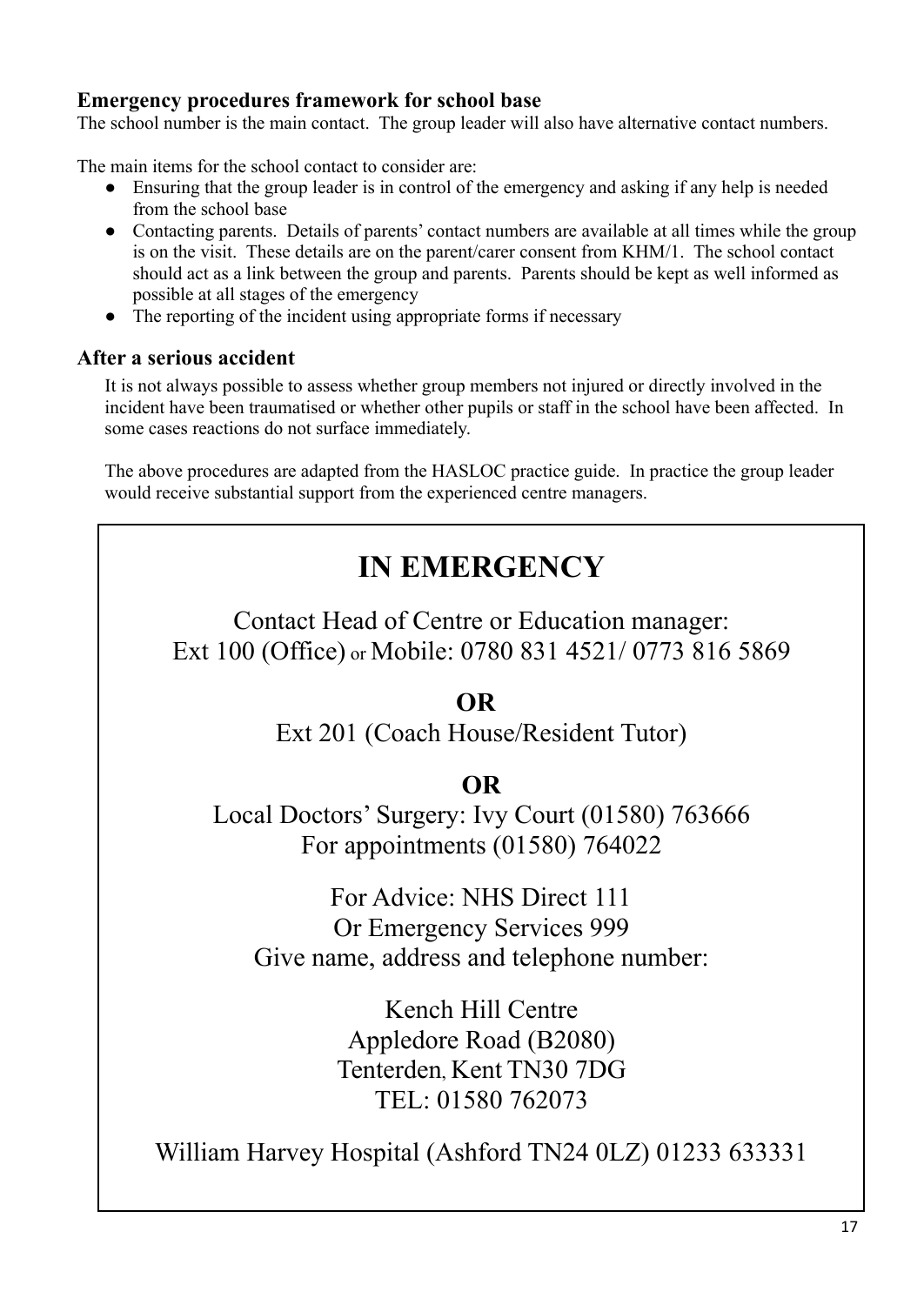## **IN THE EVENT OF A POWER CUT**

Power cuts are not uncommon in a rural location. The emergency lighting system will come on automatically to illuminate corridors, bedrooms and exits and will last for about 4 hours. It is not possible to turn off the lighting eg if a power cut occurs in the night, so rooms will be dimly lit.

Torches for such an emergency are kept in the cloakroom at back of house.

A plug-in emergency torch is located on each stair landing, plus small staff lounge. An emergency telephone is located in the Cloakroom which is connected to 01580 764666. The centre's telephone system does not work during a power cut. The heating will stop but the house normally remains warm for some time. Encourage children to wear lots of layers if cold. To retain as much heat as possible ensure main front door is closed and curtains or shutters are closed in all rooms including bedrooms.

Keep children contained in one room e.g lounge. There are plenty of games, cards etc to keep children occupied.

All children's bedrooms should be allocated a re-windable torch if required. **Teachers should remind children that this is an emergency and stress the need for caution and good sense.**

If the power cut happened during the day and seemed likely to continue into the hours of darkness the Head of Centre or Education Manager will discuss with the Party Leaders the possibility of returning children home.

In the event of the Head of Centre not being available – please telephone the electricity emergency line on: 0800 783 8866. You will be advised on duration of the power cut.

If Head of Centre or Education Manager is at home, they can access the internet to receive updated messages from the power supply company.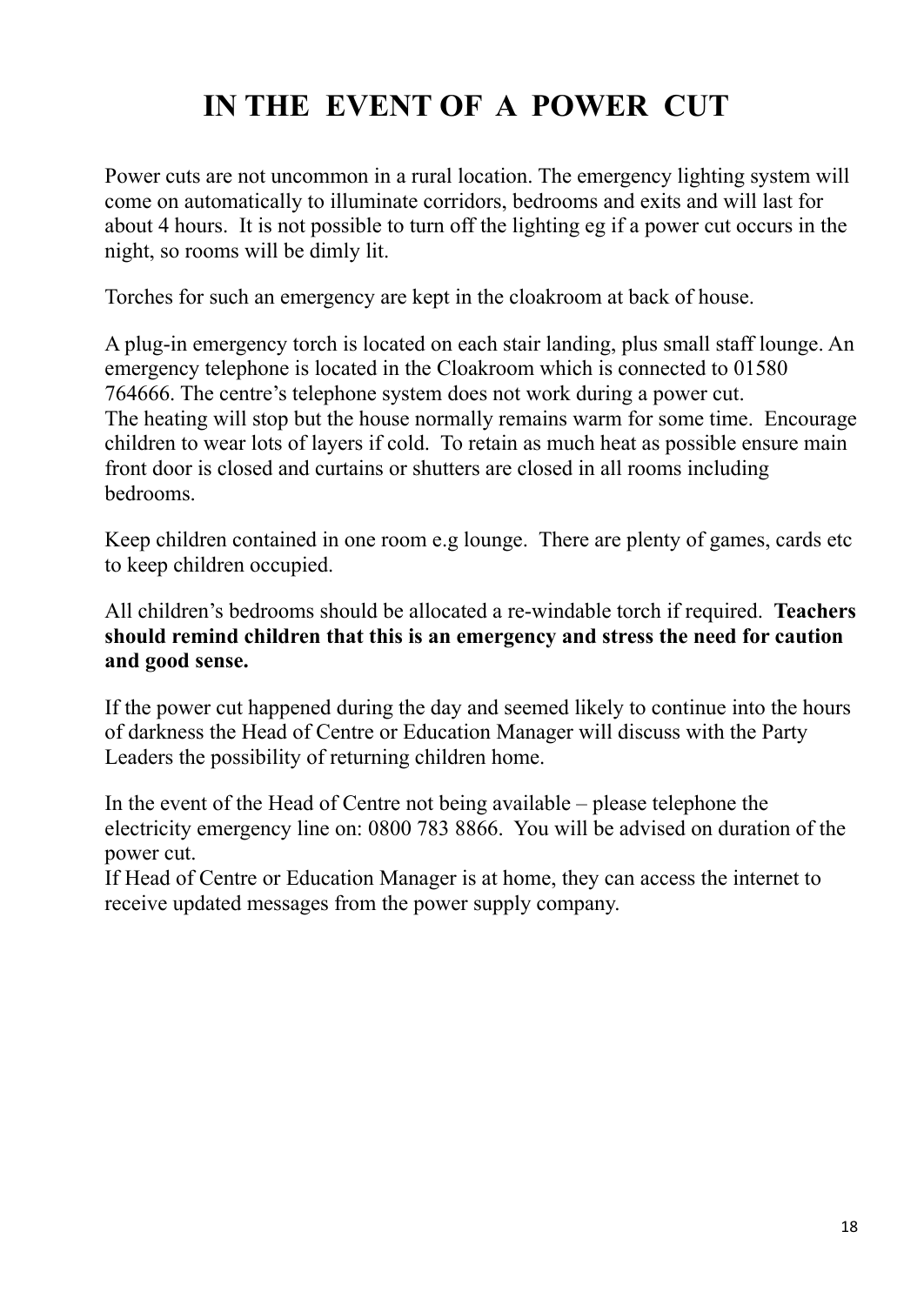#### **FIRE AUDIT AND RISK ASSESSMENT**

As the main building at the centre is old and contains flammable material, precautions are taken to prevent fires starting and to ensure the safe and prompt evacuation in the case of fire.

Visitors are advised not to leave on electrical appliances unattended (see "Locking up at night"). There is no smoking allowed in the house. Flame retardant materials are used when renewing furniture, curtains. All internal doors are fire doors with closers and rubber strips to prevent smoke spreading.

All rooms, corridors and stairwells have smoke detectors except the kitchen, cellar and boot room which have heat detectors. There are battery powered emergency lights throughout, inside and outside fire exits.

All areas have prominently displayed 'Fire Notices', relevant fire extinguishers and 'Alarm points' if automatic alarms were not activated. Equipment is maintained regularly by contract and reports written in the 'Fire Log Book'.

All visitors and staff are advised of the fire alarm system, emergency exits and meeting point and fire drills are carried out on the first day for each new intake of pupils. In this way all 'Alarm Points' are tested on a regular basis as are the emergency lights and automatic closing doors on the ground floor.

In the event of a power cut more difficulties need to be addressed, see separate sheet attached. N.B. The emergency lighting system will remain operational for 4 hours after electrical power is lost.

The fire notices give clear instruction on action to be taken in the event of fire and all visiting staff are aware of the Emergency Procedures.

#### **RISK ASSESSMENT: FIRE**

#### **RISKS**

- 1. Fire starting and spreading through building.
- 2. Smoke inhalation.
- 3. Difficulty in evacuating the building.
- 4. Person or persons missing when check made at Meeting Point.

#### **MINIMISING THE RISK**

- Robust anti-smoking policy. No candles allowed.
- All visitors, staff and contractors advised of dangers of unattended electrical appliances. Checks made at night.
- Smoke detectors throughout building LOUD ALARM. Visitors with hearing impairments should be assigned a 'buddy' in case of the alarm going off in the night.
- Fire doors and smoke preventers stop spread. Bedroom doors must be kept closed at night. Plug in night-lights are available for children afraid of the dark.
- Emergency lights throughout building and over exits.
- All exit doors easily opened from inside. Emergency staircase, kept clear of all obstructions.
- Emergency services contacted immediately.
- One adult to search (if safe) for missing person. Inform emergency services on arrival if anyone is missing.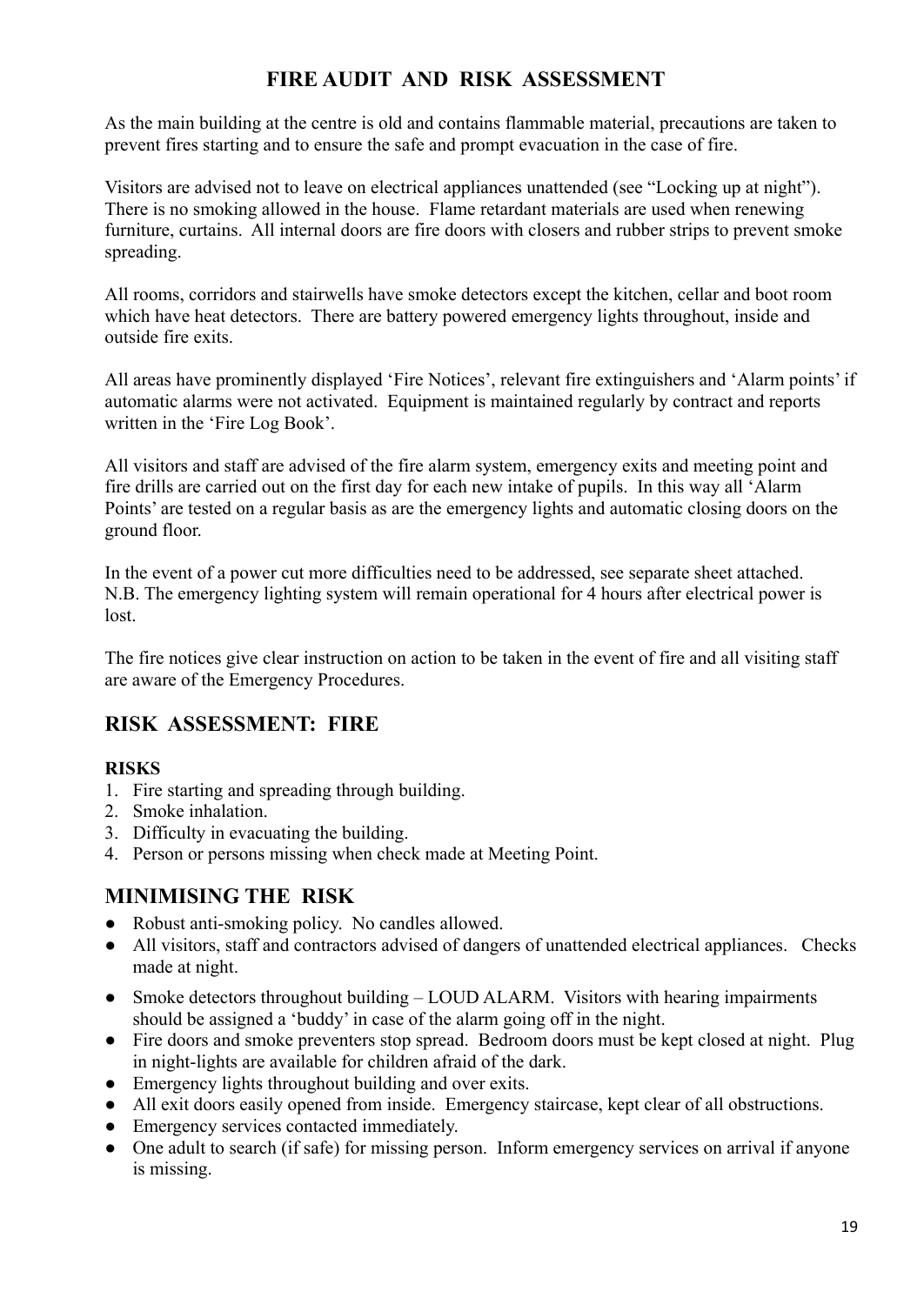## **RISK ASSESSMENT**

"*School trips are an important aspect of every pupil's education but safety has to remain the priority*" – *DFES August 2002*. Activities cannot be entirely risk free but we must aim to contain risks within acceptable levels. Risk assessment is about considering what can go wrong and how to avoid the risks. All activities on offer at Kench Hill and those carried out whilst on organised visits away from the Centre have been risk assessed. The following RAs are based on the understanding that:

- 1. The activity has been agreed with the Head of Centre especially in relation of the competence, fitness and temperament of the group's members and the correct ratio of staff to pupils and the conditions of weather and timing. It is especially important that details of any child or adult's special educational or medical needs or disabilities are discussed with centre staff well in advance of the commencement of the activity.
- 2. A hazard is anything with the potential to cause harm. Risk is the likelihood of harm from the hazard being realised. With teachers exercising correct judgement and control the risks in the following activities can be managed i.e. there is ongoing risk assessment by group leaders and Kench Hill staff

| <b>Risk Assessments for On-site Activities</b>                  | Page |
|-----------------------------------------------------------------|------|
| RA 1 – General House                                            | 21   |
| RA 2 – General Grounds – Covers Orienteering; Environmental Art | 24   |
| $RA$ 3 – Animal Handling                                        | 26   |
| RA4 – Cooking and Food Preparation                              | 28   |
| $RA 5 - Bread Making$                                           | 30   |
| RA 6 – Pond Dipping and Bug Hunting                             | 31   |
| RA 7 – Brick Making and Clay Play                               | 33   |
| $RA 8 - Woodwork$                                               | 34   |
| $RA 9 - Shelter Building$                                       | 35   |
| $RA 10 - Cyanotypes (Sun printing)$                             | 36   |
| $RA 11 - Craff activities$                                      | 38   |
| RA 12 - Night walk/obstacle course                              | 39   |
| RA 13 – Water challenge game                                    | 40   |
| $RA$ 14 – Gardening activities                                  | 41   |
| $RA 15 - Knot$ -tying activity                                  | 42   |
| RA16 - Raft-building                                            | 43   |
| $RA 17 - Orienteering$                                          | 45   |
| RA 18 - Wilderness First Aid                                    | 46   |
| RA 19 – Circus Skills                                           | 47   |
| $RA 20 - Archery$                                               | 48   |
| RA 21 - Swamp Crossing                                          | 49   |
| RA 22 – Forest School/shelter building area                     | 50   |
| <b>Risk Assessments for Off-site Activities</b>                 |      |
| RA 23– General Off-site Visits                                  | 51   |
| $RA 24 - Swimming$                                              | 53   |
| RA 25 – Countryside Walks                                       | 54   |
| RA 26 – Beach visits (Camber, Rye, Hastings etc)                | 57   |
| RA 27 – Castle visits (Bodiam, Dover, Camber etc)               | 59   |
| RA 28- Geography GCSE Coast Visit - Fairlight/Pett Level        | 60   |
| RA 29 - Geography GCSE Coast Visit - Greatstone/Dungeness       | 62   |
| Site-specific Risk Assessments by external agencies             | 63   |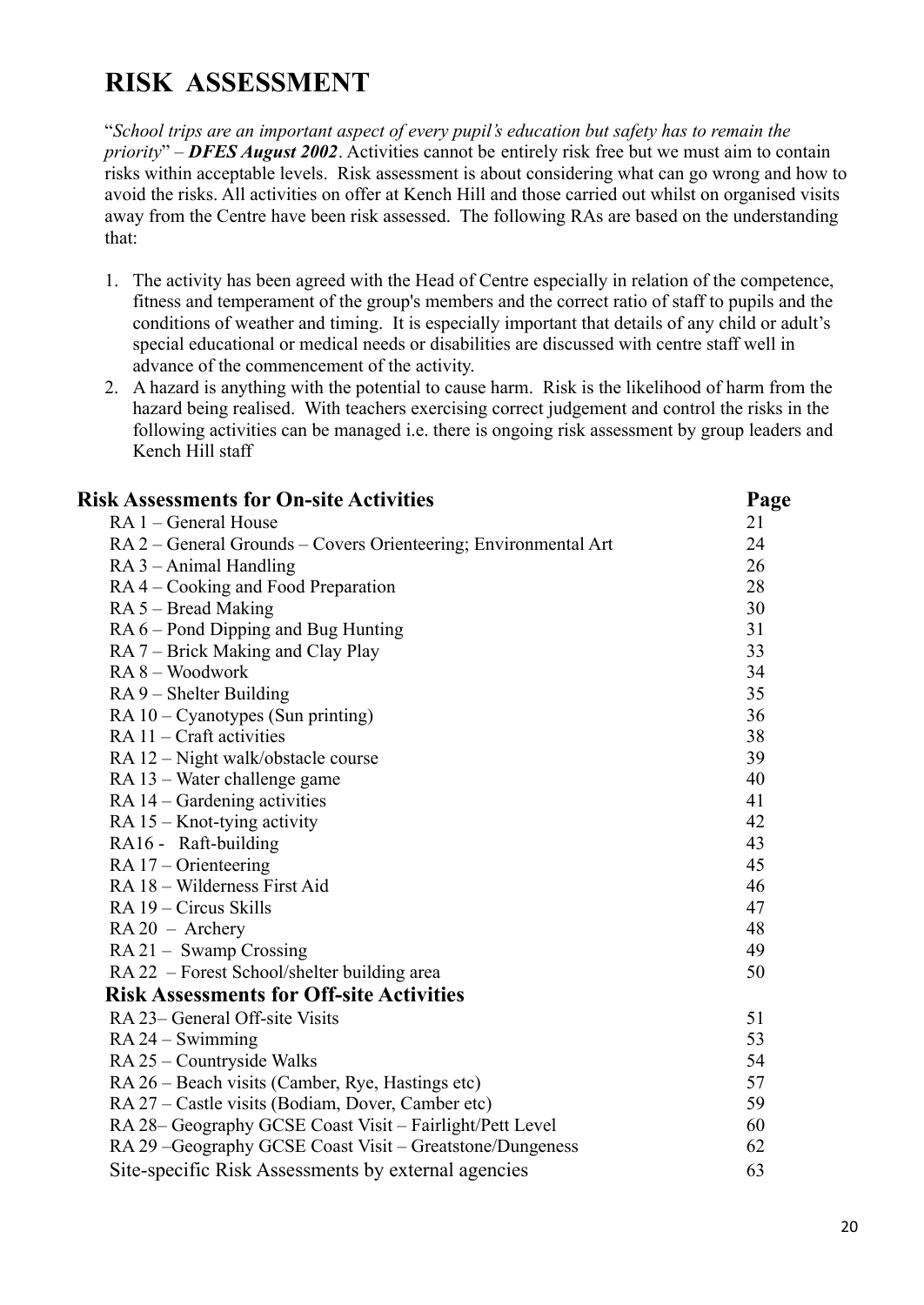#### **RISK ASSESSMENTS: ON-SITE ACTIVITIES**

#### **THE SITE IN GENERAL**

Regular Health and Safety meetings take place for Centre staff where potential hazards are discussed. All new employees receive an induction emphasising safe practices for themselves, fellow workers and visitors.

The leaders of visiting school parties/other groups should either have used the Centre before or made a preliminary visit to discuss the programme and issues concerning Health and Safety of their charges. Leaders are made aware that they are "in loco parentis". The Teachers' Guide contains the Centre's rules which are to be discussed with the children (and parents) before departure. Headteachers and leaders are also asked to consider carefully the inclusion of children with a serious disciplinary record.

On arrival at the Centre each group is welcomed by a Kench Hill manager and the fire escape procedure is explained, plus, for older children the confiscation of any potential hazards (matches etc). Once unpacking is complete and before the children are allowed outside, the whole group will receive an induction talk from the on-duty manager explaining health and safety and the educational objectives of the visit. Teachers and children can ask questions concerning the "rules" and where/what they are allowed to do and go. Children are introduced to all centre staff and teachers will be advised when visitors are on-site. Due to its isolated position and access policy it is very rare for unauthorised members of the public to be on-site: awareness of the risk and discouraging children speaking to strangers is the appropriate policy. Later on the first day there is a fire drill. Party leaders are shown locking-up procedure, the telephone system and contact details in case of emergency.

#### **Risk Assessment: Climbing apparatus at Kench Hill**

This play equipment is checked regularly and maintained to a high standard. With correct supervision this equipment should provide a popular and safe activity, but it is up to the teacher in charge to decide whether it is suitable or not. The children are not allowed to climb trees as an alternative! It is not recommended for under 5's.

#### **SUPERVISION**

#### a. **Linear fitness Course (Football Field)**

This is designed for primary age children and has a maximum height of 2m, with safety matting under the monkey bars. Visiting staff can decide whether they will allow children to use the structure with or without supervision.

- Care should be taken not to have too many children on each section of the apparatus. It is recommended that children follow a linear route travelling in the same direction.
- b. **Cradle Swing** Only 2 children (or max 100kg). Can be used without supervision.
- c. **Dish roundabout** Max 2 children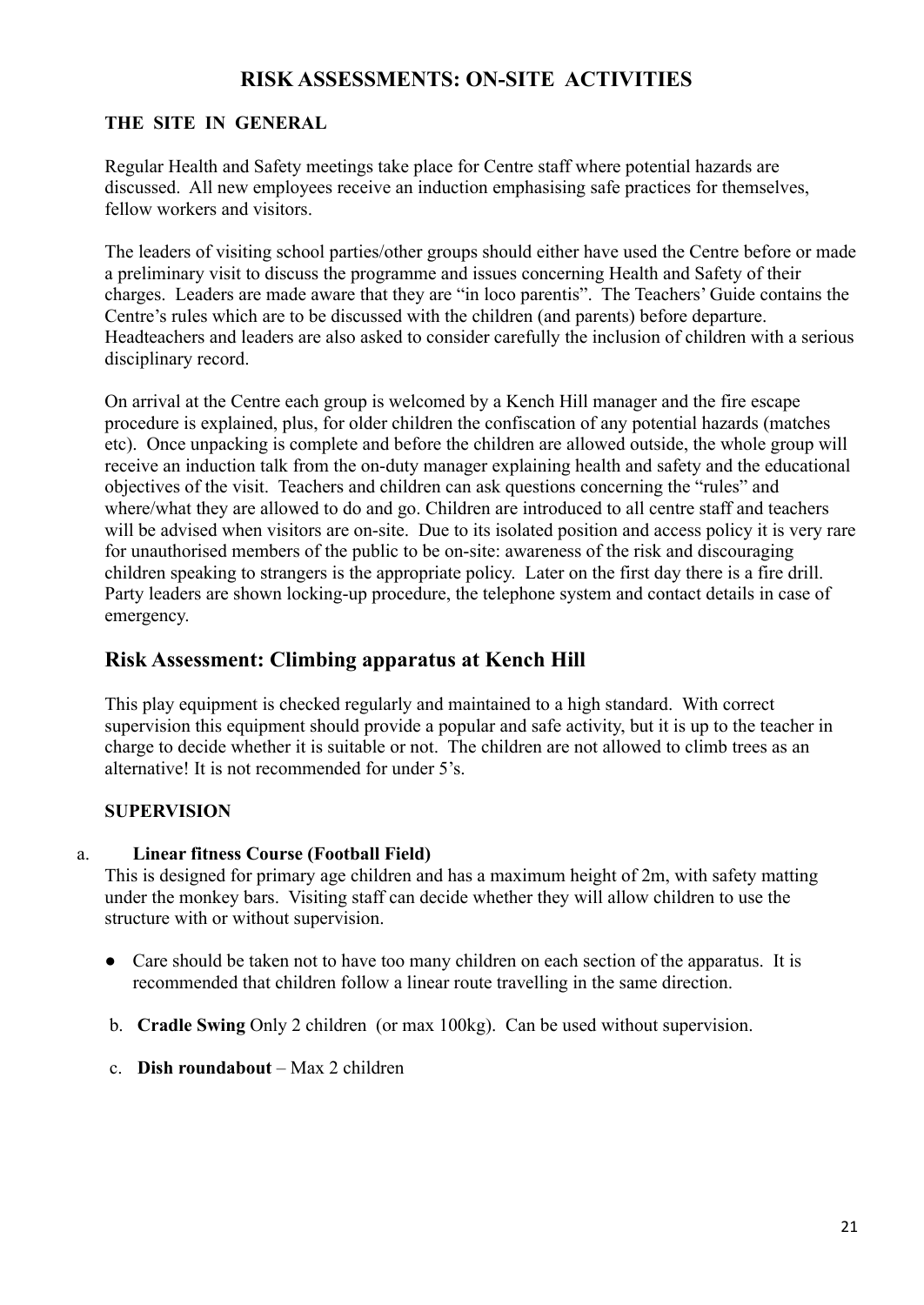#### **Activity** General House **Location** Kench Hill Centre

**Risk Assessment reviewed by**: Barney Clarke **Date** 20/12/2021 **Review date**: Dec 2022 **HAZARD -** Anything that can cause harm

**RISK -** The chance that someone can be harmed by the hazard

| <b>Hazards Identified</b>         | <b>Persons at</b><br>risk | <b>Outcome</b><br>A | <b>Probability</b><br>в | <b>Risk</b><br>Rating | <b>Risk</b><br>L/M/H |
|-----------------------------------|---------------------------|---------------------|-------------------------|-----------------------|----------------------|
| 1) Slips, trips and falls         | YP, VA, S                 | 3                   | 3                       | 9                     | M                    |
| 2) House fire                     | YP, VA, S                 | 5                   | $\overline{2}$          | 10                    | M                    |
| 3) Medicines                      | YP, VA, S                 | 3                   |                         | 3                     |                      |
| 4) Areas off limit                | YP, VA                    | 4                   |                         | 4                     |                      |
| 5) Power cut/electric equipment   | YP, VA, S                 | 4                   | 1                       | 4                     |                      |
| 6) Washing up room and kitchen    | YP, VA                    | 3                   | 3                       | 9                     | M                    |
| 7) Falling from top bunks         | YP                        | 3                   | 3                       | 9                     | M                    |
| 8) Falling from windows           | YP                        | 4                   |                         | 4                     |                      |
| 9) Glass picture frames           | YP, VA, S                 | 3                   | $\overline{2}$          | 6                     | M                    |
| 10) Injury from broken furniture  | YP, VA, S                 | 3                   | $\overline{2}$          | 6                     | M                    |
| 11) Injury from falling furniture | YP, VA, S                 | 4                   | $\overline{2}$          | 8                     | M                    |
| 12) Glass breakage                | YP, VA. S                 | $\overline{2}$      | 3                       | 6                     | M                    |
| 13) Asbestos                      | S                         | $\overline{4}$      | 1                       | 4                     |                      |
| 14) Injury from heavy doors       | YP, VA, S                 | $\overline{2}$      | 3                       | 6                     | M                    |
| 15) Intruders                     | YP                        | 3                   | $\overline{2}$          | 6                     | M                    |
| 16) Exposure to COVID-19          | All                       | 4/5                 | 3                       | $12 - 15$             | н                    |

|  | Persons at risk<br><b>YP</b> Young People | Potential seriousness of outcome (A)<br>5 Fatality<br><b>VA</b> Visiting adults   4 Major injury/Long term sickness<br><b>S</b> Kench Hill staff $\vert 3 \vert$ Injury – off work/school for 3 days<br>2 Minor injury needing attention<br>1 Very minor/no injury (eg nettle sting) | Probability (B)<br>5 Very likely, near certain<br>4 Probable<br>3 Possible<br>2 Remote low possibility<br>1 Unlikely | <b>Risk Rating (AxB)</b><br>$1 - 5$<br>Low<br>Medium<br>$6 - 11$<br>$12+$<br>High |
|--|-------------------------------------------|--------------------------------------------------------------------------------------------------------------------------------------------------------------------------------------------------------------------------------------------------------------------------------------|----------------------------------------------------------------------------------------------------------------------|-----------------------------------------------------------------------------------|
|--|-------------------------------------------|--------------------------------------------------------------------------------------------------------------------------------------------------------------------------------------------------------------------------------------------------------------------------------------|----------------------------------------------------------------------------------------------------------------------|-----------------------------------------------------------------------------------|

| <b>Hazard</b><br># | <b>Action required</b>                                           | <b>Completio</b><br>n by / date |
|--------------------|------------------------------------------------------------------|---------------------------------|
| All                | First aider on site at all times.                                |                                 |
| 1, 2, 7            | Safety talk includes:                                            | First day of                    |
|                    | • sensible walking in the house                                  | visit                           |
|                    | no running indoors<br>$\bullet$                                  |                                 |
|                    | • keep bedrooms and back corridor tidy                           |                                 |
|                    | • use ladders on bunk beds                                       |                                 |
| 1, 2               | Teachers lead a daily room inspection to ensure rooms are clear. | Daily                           |
|                    | Storage facilities provided ie drawers                           |                                 |
| 1, 2               | Hooks and racks provided in back corridor to be used to keep     | In place                        |
|                    | passage way clear.                                               |                                 |
| 1, 2               | Hooks and towel airers provided in bathrooms to keep area clear. | In place                        |
| 1, 2               | Review condition of carpet, replace if necessary.                | Termly                          |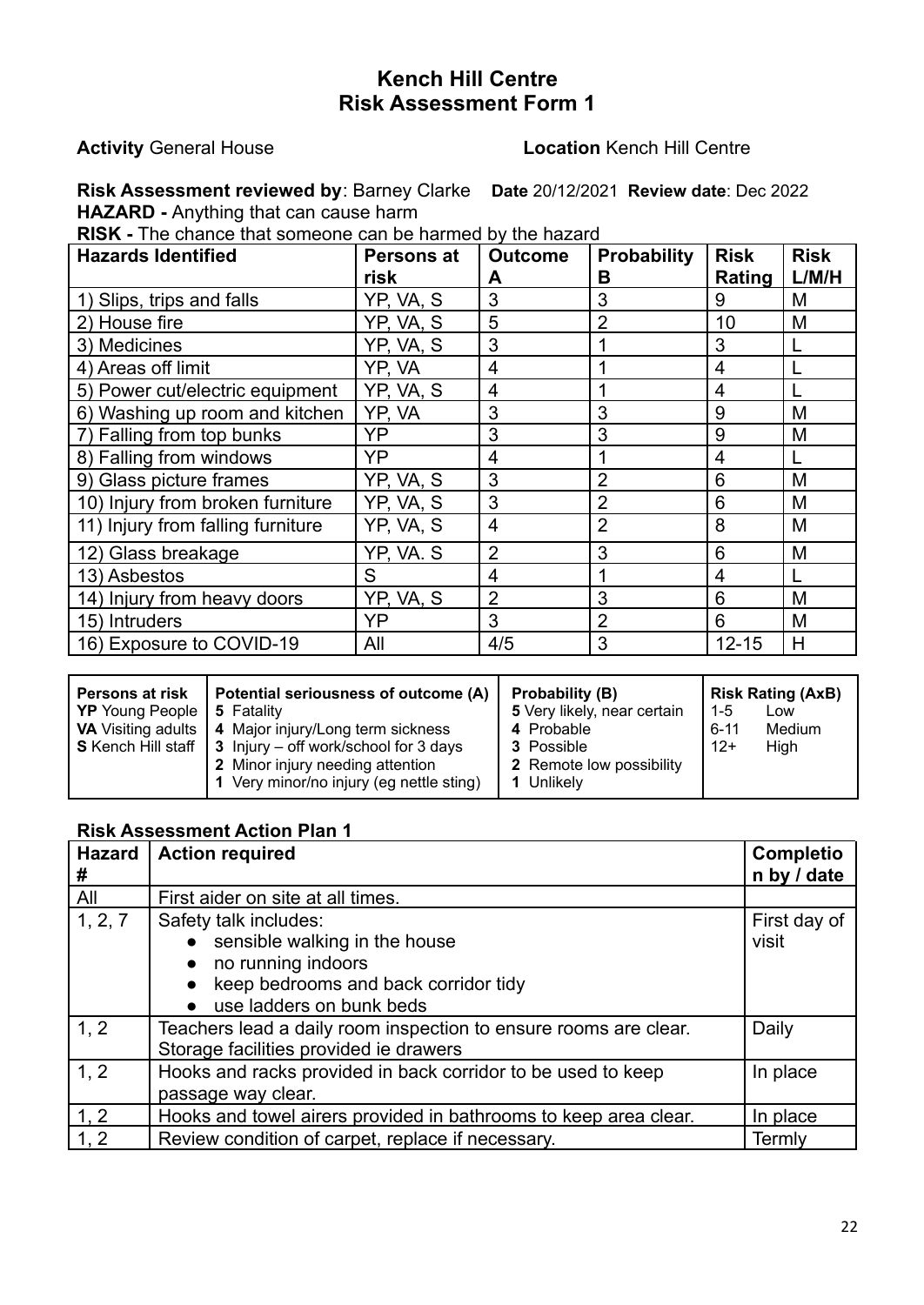| 1, 2           | All corridors and stairwells kept clear at all times. Any protruding<br>pipework clearly marked with hazard tape or similar e.g. outside store<br>/ wash room.                                   | In place                          |
|----------------|--------------------------------------------------------------------------------------------------------------------------------------------------------------------------------------------------|-----------------------------------|
| $\mathbf{1}$   | Mops provided in bathrooms to mop up any spillages.                                                                                                                                              | In place                          |
| $\overline{1}$ | Cloths and dust pans and brushes provided in dining room to mop up<br>any spillages.                                                                                                             | In place                          |
| 1              | When children are staying in ground floor bed/staff room portable<br>heaters, electrical equipment and breakable items are removed and<br>cupboards locked.                                      | When<br>needed                    |
| $\mathbf 1$    | All areas left tidy between activities.                                                                                                                                                          | In place                          |
| $\overline{2}$ | Fire drill. No candles or matches allowed in house. Fire doors<br>operational. Fire doors must not be propped or wedged open when<br>residents on site.                                          | First day of<br>visit             |
| 2              | Plug-in electrical heaters in teachers' rooms clearly marked with<br>warning - do not cover.                                                                                                     | In place                          |
| 2, 5           | All appliances PAT tested.<br>Smoke detectors and fire alarm system checked regularly.                                                                                                           | Biennial.<br><b>Bi-annually</b>   |
| 3              | Medicines brought with groups are kept and administered by the<br>group leaders. Centre medicines kept in medical cupboard in office,<br>must be signed for.                                     | In place                          |
| 4              | Warning signs clearly visible; doors kept shut/locked.                                                                                                                                           | In place                          |
| 5              | Nightlights available for bedrooms. Emergency lighting tested<br>regularly. Bedside lamps bought which don't allow children to touch<br>bulbs.                                                   | In place<br>Termly                |
| 6              | Young people must be supervised whilst in these areas and must not<br>operate the machinery.                                                                                                     | In place                          |
| $\overline{7}$ | Bed safety barriers are kept on open side of bed. Children not to<br>use bedrooms as play areas or rearrange furniture, no<br>unsupervised access during day.                                    | In place                          |
| 8              | Blocks are fitted to all first and second floor windows which limit<br>opening. Staff bedroom next to library does not have blocks fitted, no<br>children to stay in this room.                  | In place                          |
| 9              | No glass frames in bedrooms.                                                                                                                                                                     | In place                          |
| $10$           | Review condition of furniture, remove if necessary.                                                                                                                                              | Termly                            |
| 11             | Chairs stacked no more that 8 high, tables stacked no more than 2<br>high, camp beds stored securely.                                                                                            | In place                          |
| 12             | Window safety audit and remedial action                                                                                                                                                          | <b>Review</b><br>2021,<br>ongoing |
| 13             | Asbestos survey completed, hazardous materials identified in<br>report located in Office. Policy of gradual removal as required and<br>monitoring of condition of asbestos-containing materials. | Ongoing                           |
| 14             | Maintain door closers in good condition; wear indoor shoes or<br>slippers; no running.                                                                                                           |                                   |
| 15             | Door locking procedure at night. All visitors to be met and<br>accompanied at all times. Use of CCTV being reviewed.                                                                             | Ongoing<br>August<br>2019         |
| 16             | All CS, VS and YP to follow Centre COVID-19 policy/rules, social<br>distance and maintain personal hygiene, follow all current government<br>guidance. See KH Centre COVID-19 visitor RA         | Ongoing                           |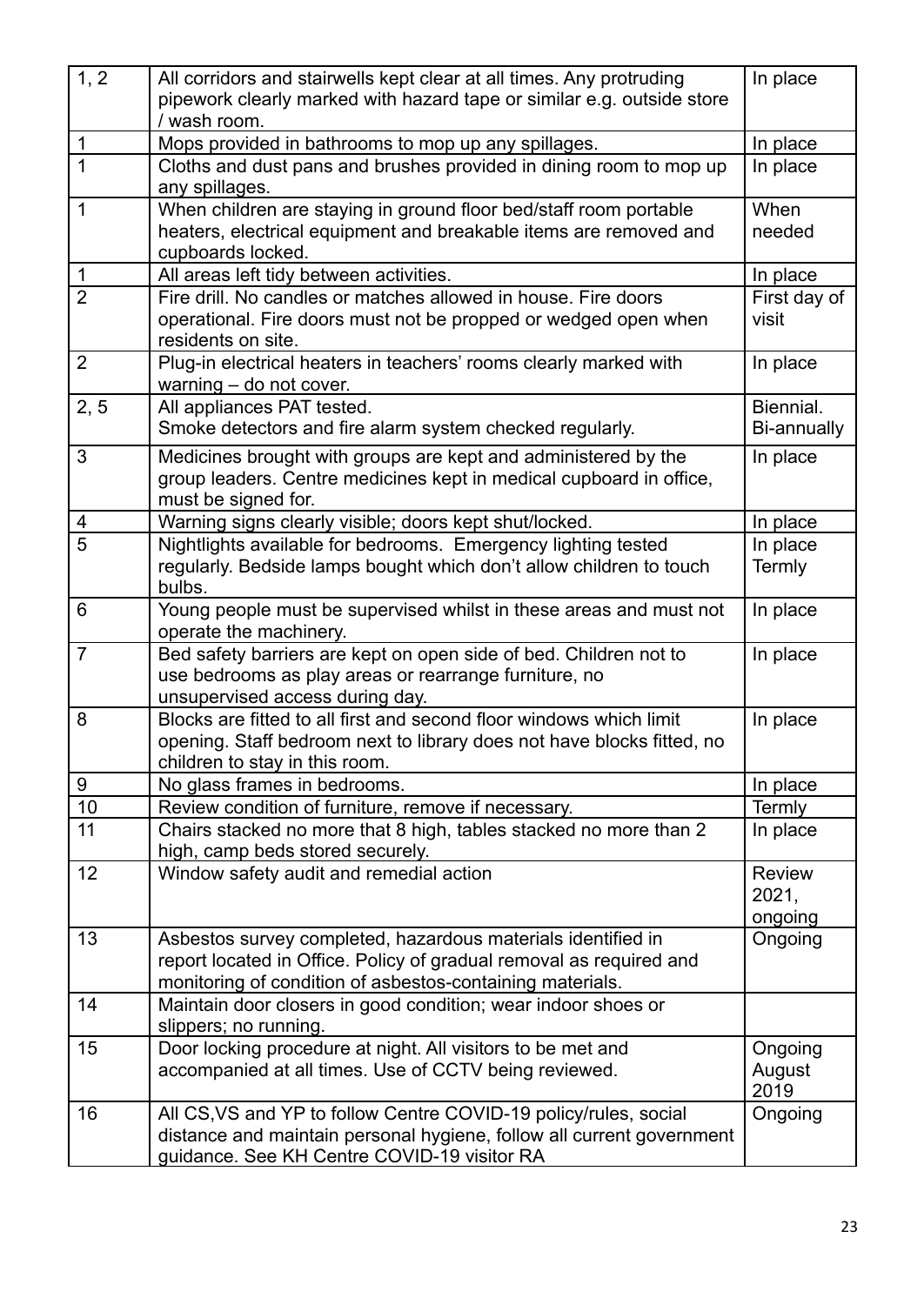#### **Activity** General Grounds **Location** Kench Hill Centre

| Risk Assessment reviewed by: Barney Clarke Date 20/12/2021 Review date: Dec 2022<br><b>HAZARD</b> - Anything that can cause harm<br>RISK - The chance that someone can be harmed by the hazard |                           |                       |                    |                       |                      |  |
|------------------------------------------------------------------------------------------------------------------------------------------------------------------------------------------------|---------------------------|-----------------------|--------------------|-----------------------|----------------------|--|
| <b>Hazards Identified</b>                                                                                                                                                                      | <b>Persons</b><br>at risk | <b>Outcome</b><br>(A) | Probability<br>(B) | <b>Risk</b><br>Rating | <b>Risk</b><br>L/M/H |  |
|                                                                                                                                                                                                | YP, VA, S                 | $\overline{2}$        | 4                  | 8                     | M                    |  |
| 1) Slips, trips on paths<br>2) Ponds                                                                                                                                                           | YP, VA, S                 | 5                     | $\overline{2}$     | 10                    | M                    |  |
|                                                                                                                                                                                                |                           | $\overline{2}$        | 3                  | 6                     | M                    |  |
| 3) Falls from rope course                                                                                                                                                                      | YP, VA                    | 3                     | 3                  | 9                     | M                    |  |
| 4) Chickens, ponies                                                                                                                                                                            | YP, VA, S                 |                       |                    | 12                    |                      |  |
| 5) Tools & garden machinery                                                                                                                                                                    | YP, VA, S                 | $\overline{4}$        | 3                  |                       | M                    |  |
| 6) Vehicles in car park                                                                                                                                                                        | YP, VA, S                 | $\overline{4}$        | $\overline{2}$     | 8                     | M                    |  |
| 7) Areas off limit                                                                                                                                                                             | YP, VA                    | $\overline{4}$        | $\overline{2}$     | 8                     | M                    |  |
| 8) Gravel on driveway                                                                                                                                                                          | YP                        | $\overline{2}$        | 3                  | 6                     | M                    |  |
| 9) Extreme weather conditions                                                                                                                                                                  | YP, VA, S                 | $\overline{3}$        | 3                  | 9                     | M                    |  |
| 10) Splinters                                                                                                                                                                                  | YP, VA                    | $\overline{2}$        | 3                  | 6                     | M                    |  |
| 11) Climbing trees                                                                                                                                                                             | YP                        | $\overline{4}$        | $\overline{1}$     | $\overline{4}$        | L                    |  |
| 12) Falling trees                                                                                                                                                                              | YP, VA, S                 | 5                     | $\overline{2}$     | 10                    | M                    |  |
| 13) Bonfire                                                                                                                                                                                    | YP                        | $\overline{4}$        | $\overline{2}$     | 8                     | M                    |  |
| 14) Thorns, prickles, stings                                                                                                                                                                   | YP, VA, S                 | 1                     | $\overline{4}$     | $\overline{4}$        | $\mathsf{L}$         |  |
| 15) Falling from cradle swing /                                                                                                                                                                | YP                        | 3                     | 3                  | 9                     | M                    |  |
| dish roundabout                                                                                                                                                                                |                           |                       |                    |                       |                      |  |
| 17) Injury from broken games<br>equipment                                                                                                                                                      | YP                        | $\overline{2}$        | 3                  | 6                     | M                    |  |
| 18) Danger from strangers                                                                                                                                                                      | YP                        | 5                     | 1                  | 5                     |                      |  |
| 19) Poison plants and fungi                                                                                                                                                                    | YP                        | 3                     | $\overline{2}$     | 6                     | M                    |  |
| 20) Football Goals                                                                                                                                                                             | YP. VA, S                 | $\overline{2}$        | 3                  | 6                     | M                    |  |
| 21) Sensory Garden                                                                                                                                                                             | YP. VA, S                 | $\overline{2}$        | 3                  | 6                     | M                    |  |
| 22) Ponies, Electric fencing                                                                                                                                                                   | YP, VA, S                 | 3                     | 3                  | 9                     | M                    |  |
| 23) Exposure to COVID-19                                                                                                                                                                       | <b>ALL</b>                | 4/5                   | 3                  | 12                    | M                    |  |

| Hazard #    | <b>Action required</b>                                             | <b>Completion by</b> |
|-------------|--------------------------------------------------------------------|----------------------|
| All         | First aider on site at all times.                                  | In place             |
| 1, 14       | All paths clearly visible, kept clear at all times. Edge of flower | In place             |
|             | beds and rough ground clearly visible. Algon sprayed on paths      |                      |
|             | and pond platforms as necessary. Ducks need to be chased           |                      |
|             | from platforms regularly to prevent build-up of faeces.            |                      |
| 1, 2, 3, 4, | Safety talk includes:                                              | First day of         |
| 7, 8,       | YP do not enter field or pond-dipping platforms alone              | visit                |
| 18,19       | YP do not climb trees                                              |                      |
|             | YP do not exit main gate unaccompanied<br>$\bullet$                |                      |
|             | Outdoor footwear to be worn when outside                           |                      |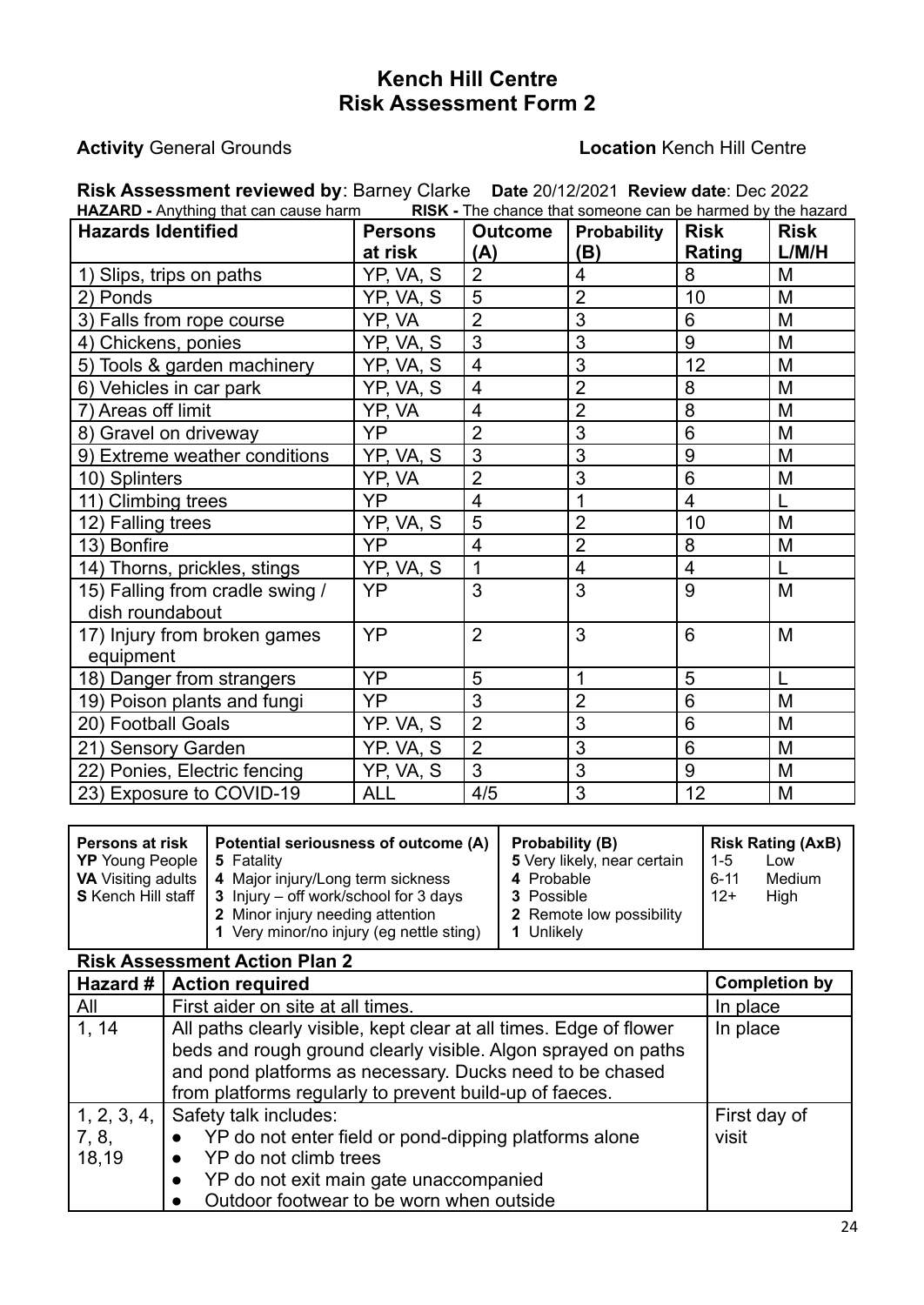|                | Do not pick up, throw or kick gravel<br>$\bullet$                   |            |
|----------------|---------------------------------------------------------------------|------------|
|                | Do not climb or lean on fences                                      |            |
|                | All visitors aware of holes in ground & exposed tree roots          |            |
|                | Visitors call at front door                                         |            |
|                | Do not pick or eat any plant without supervision                    |            |
|                | Importance of hand washing.                                         |            |
|                | Visitors must not enter fenced off or staff only areas              |            |
| 1              | Weekly winter check of grounds, very muddy areas roped off.         | Mondays    |
| 1              | All areas are kept clear between activities                         | In place   |
| $\mathbf{1}$   | Outdoor lights around Centre to aid safety at night                 | In place   |
| $\overline{2}$ | Throw line and life rings at pond edges.                            | In place   |
| 2, 4           | Fences are checked and replaced if needed                           | Termly     |
| 2, 7, 16       | Warning signs clearly visible, replaced as necessary. Gates         | In place   |
|                | /doors kept shut or locked. Children instructed not to enter        |            |
|                | surrounding farmland at any time. Advised to tell adult if football |            |
|                | kicked over hedge. Gaps in hedges plugged by dead-hedging           |            |
|                | and whip planting, monitored and managed accordingly.               |            |
| 3              | Rope course checked regularly and groups advised not to use         | In place   |
|                | in cold and wet weather.                                            |            |
| 5              | All site workers cordon off their work area and put away all tools  | In place   |
|                | and equipment when not in use.                                      |            |
| 6              | Clear sign of 5mph speed limit, speed bumps at entrance             | In place   |
| $\overline{9}$ | Monitor adequate clothing, including hats, sun protection,          | In place   |
|                | waterproof and warm clothing. When very wet, groups advised         |            |
|                | about slippery footpaths and muddy football pitch. Alternative      |            |
|                | play areas suggested.                                               |            |
| 10             | Wooden garden furniture checked, rubbed down and removed if         | Annually   |
|                | hazardous.                                                          |            |
| 11, 12         | Tree survey and low branches cut. Trees checked after heavy         | Annually/  |
|                | storms. Areas roped off and signed if dangerous until remedial      | biennially |
|                | work carried out                                                    |            |
| 13             | Adults only light fire. Area around fire kept clear. Young people   | In place   |
|                | supervised when bonfire lit. Benches located away from fire.        |            |
| 15             | Area under swings is soft surface. 2 YP max on swing. No            | Weekly     |
|                | standing on roundabout.                                             | inspection |
| 17             | Equipment checked and removed if hazardous.                         | Weekly     |
| 19             | Potentially dangerous plants include Hemlock Water-Dropwort,        | In place   |
|                | Thorn-apple, Foxglove, Arum Lily, Potato, Petty Spurge, Black       |            |
|                | Bryony, Snowberry, Spindle, Laburnum, Yew and Elder                 |            |
| 20             | Foam Post Protectors installed Jan 2014 to prevent / minimise       | In place   |
|                | injury from collision with goalposts.                               |            |
| 21             | Sensory Garden enclosed within picket fence to aid supervision      | In place   |
|                | of smaller children. Play house is locked when not in use and       |            |
|                | locked open when in use to stop children from locking others in.    |            |
|                | Prickly, thorny plants avoided in this area.                        |            |
| 22             | Allergies/ being bitten/ trampled/kicked. Letting loose. Warn       | In place   |
|                | visitors that ponies are on site. No hand-feeding allowed.          |            |
|                | Ponies kept in secure fenced area. Electric fencing clearly         |            |
|                | labelled. Visitors given clear instructions.                        |            |
| 23             | As for RA1                                                          | Ongoing    |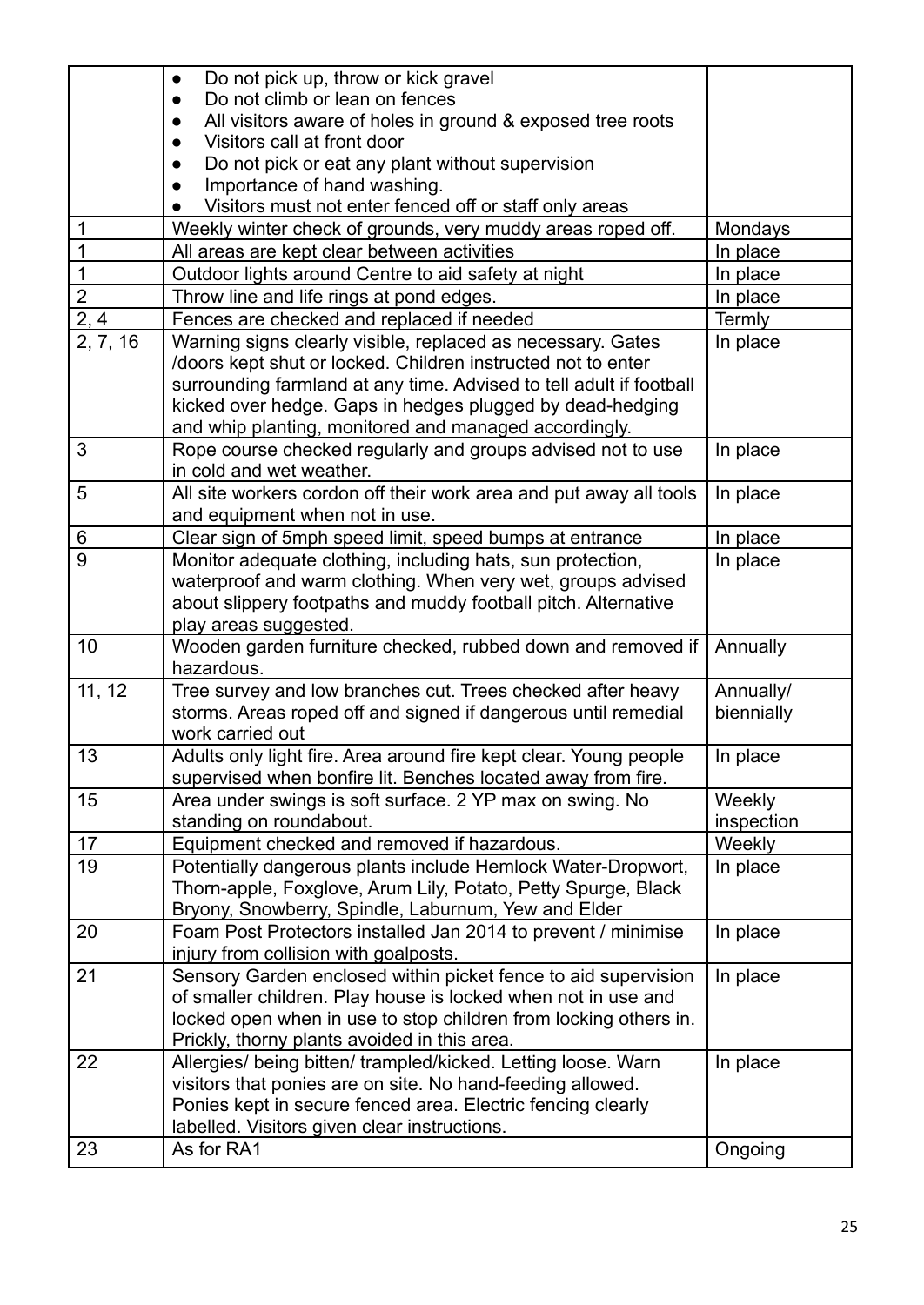### **Kench Hill Centre**

### **Risk Assessment Form 3**

**Activity** Animal Handling **Location** Lounge/Straw hall/Stable/Chicken run/dog walks

**Risk Assessment reviewed by**: Barney Clarke **Date** 20/12/2021 **Review date**: Dec 2022 **RISK** - The chance that someone can be harmed by the hazard

Ratio 1:15. Instructors to have in-house training.

| <b>Hazards Identified</b>            | <b>Persons</b><br>at risk | <b>Outcome</b><br>(A) | <b>Probability</b><br>(B) | <b>Risk</b><br>Rating | <b>Risk</b><br>L/M/H |
|--------------------------------------|---------------------------|-----------------------|---------------------------|-----------------------|----------------------|
| See RA Forms 1 and 2                 |                           |                       |                           |                       |                      |
| 1) Biting, jabbing and<br>scratching | YP, VA, S                 | $\overline{2}$        | 4                         | 8                     | M                    |
| 2) Transmission of pathogens         | YP, VA, S                 | 5                     | າ                         | 10                    | M                    |
| 3) Ramming                           | YP, VA, S                 | $\overline{2}$        | 3                         | 6                     | M                    |
| 4) Allergies                         | YP, VA, S                 | 3                     | 3                         | 9                     | M                    |
| 5) Slips, trips and falls in area    | YP, VA, S                 | 3                     | 3                         | 9                     | M                    |
| 6) Kicks, treading on (by pony)      | YP, VA, S                 | 3                     | 3                         | 9                     | M                    |

| Potential seriousness of outcome (A)<br><b>Persons at risk</b><br><b>YP</b> Young People   5 Fatality<br><b>VA</b> Visiting adults   4 Major injury/Long term sickness |                                                                                                             | <b>Probability (B)</b><br>5 Very likely, near certain<br>4 Probable | 1-5<br>$6 - 11$ | <b>Risk Rating (AxB)</b><br>Low<br>Medium |
|------------------------------------------------------------------------------------------------------------------------------------------------------------------------|-------------------------------------------------------------------------------------------------------------|---------------------------------------------------------------------|-----------------|-------------------------------------------|
|                                                                                                                                                                        | <b>S</b> Kench Hill staff $\vert$ 3 Injury – off work/school for 3 days<br>2 Minor injury needing attention | 3 Possible<br>2 Remote low possibility                              | $12+$           | High                                      |
|                                                                                                                                                                        | 1 Very minor/no injury (eg nettle sting)                                                                    | 1 Unlikely                                                          |                 |                                           |

| <b>Hazard</b><br># | <b>Action required</b>                                                                                                                                                                                                                | Completion by /<br>date                              |
|--------------------|---------------------------------------------------------------------------------------------------------------------------------------------------------------------------------------------------------------------------------------|------------------------------------------------------|
| 1, 2, 3,           | Adults supervise activities with animals. Children briefed before                                                                                                                                                                     | In place                                             |
| 4, 5, 6            | meeting any animals                                                                                                                                                                                                                   |                                                      |
|                    | Gloves to be worn when feeding chickens                                                                                                                                                                                               | In place                                             |
|                    | Towel on lap when holding guinea pigs                                                                                                                                                                                                 | In place                                             |
| 1                  | No one is to feed the ponies by hand. Signs up asking not to<br>feed the ponies. Before meeting the ponies visitors should be<br>told not to put their hands near the ponies mouths.                                                  | In place, at the<br>start of activity<br>and during. |
| $\overline{2}$     | Cover any open wounds with plasters/gloves and safety talk to<br>include no hands on face                                                                                                                                             | At start of<br>activity                              |
| $\overline{2}$     | Wash hands thoroughly after sessions                                                                                                                                                                                                  | At end of activity                                   |
| $\overline{2}$     | No eating or drinking when near animals                                                                                                                                                                                               | During activity                                      |
| $\overline{2}$     | Pregnant women should take medical/veterinary advice before                                                                                                                                                                           | If situation                                         |
|                    | touching some animals.                                                                                                                                                                                                                | occurs                                               |
| 1, 2, 5            | Treat any wounds immediately                                                                                                                                                                                                          | If injury occurs                                     |
| 3, 1, 2,<br>5      | Pupils do not access any animal enclosure unaccompanied.                                                                                                                                                                              | In place                                             |
| 5                  | Visitors should only walk ponies and Centre dog if accompanied<br>by Kench Hill staff. Children should not hold a pony on their own<br>unless experienced. Adults should help children walk the ponies<br>to avoid being pulled over. | In place, during<br>activity                         |
| $\overline{2}$     | Centre staff to keep informed of all DEFRA advice and warnings.                                                                                                                                                                       | In place                                             |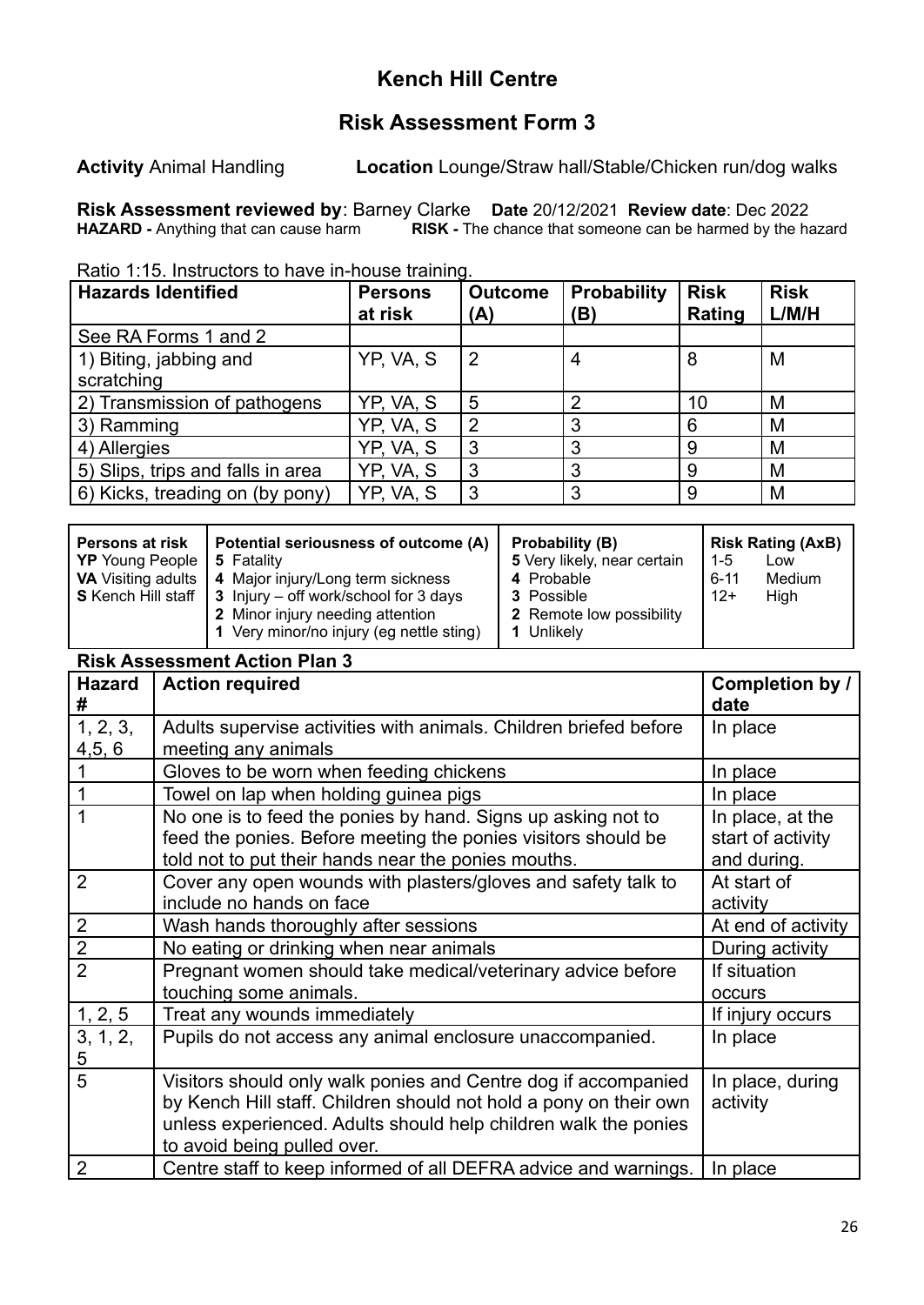| $\overline{4}$ | Check medical forms, ask group if any allergies. If serious<br>reaction (asthma) do not allow to take part. If minor, can observe<br>but not touch fur/feathers. Clean area after guinea pigs handled.<br>Guinea pigs can be handled if they stay on towels at all times.         | In place                                         |
|----------------|-----------------------------------------------------------------------------------------------------------------------------------------------------------------------------------------------------------------------------------------------------------------------------------|--------------------------------------------------|
|                | Do not allow cockerel out when children present unless he is<br>being carried by activity leader.                                                                                                                                                                                 | In place                                         |
| 1, 2, 5,<br>6  | Everyone to wear appropriate footwear when visiting chickens to<br>avoid slips and trips, cuts and scratches from chickens.<br>Appropriate footwear to be worn around the ponies. All who are<br>walking/meeting the ponies are to be briefed on behaviour and<br>where to stand. | In Place, at start<br>of activity and<br>during  |
| 6              | No one is to walk/stand behind the ponies. No visitors to go in<br>with the ponies or walk the ponies without a Kench Hill member<br>of staff present. All visitors to the ponies to be briefed before<br>entering the stable or meeting the ponies.                              | In place, at start<br>of activity and<br>during. |
| 6              | Very small children can be provided with helmets when meeting<br>the ponies if needed.                                                                                                                                                                                            | In place                                         |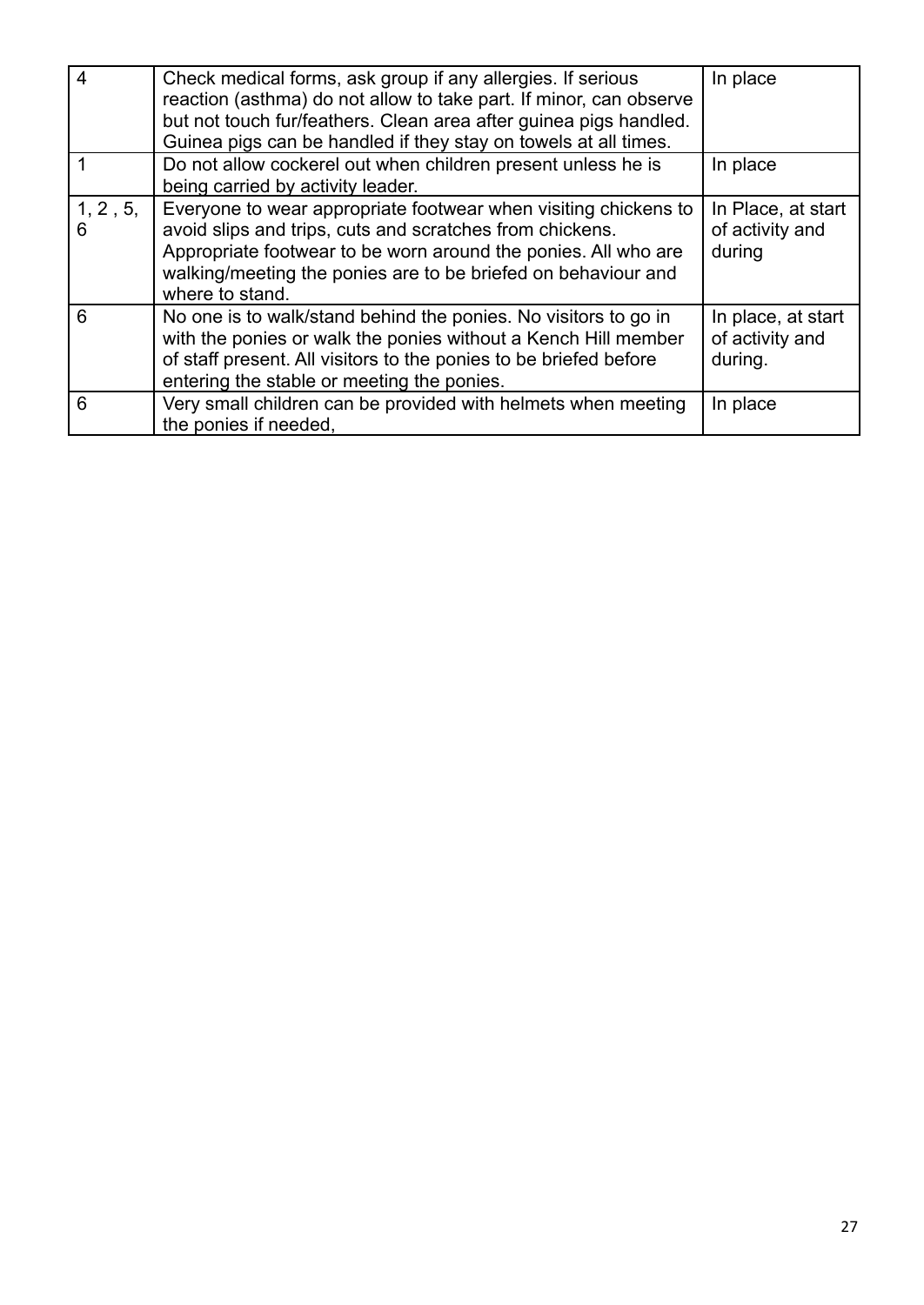#### **Activity** Cooking and Food Preparation **Location** Kitchen and Dining Room

**Risk Assessment reviewed by**: Barney Clarke **Date** 20/12/2021 **Review date**: Dec 2022 **RISK -** The chance that someone can be harmed by the hazard

Staff ratio 1:8 due to small area in kitchen and hot ovens

| <b>Hazards Identified</b>   | <b>Persons at</b><br>risk | <b>Outcome</b><br>(A) | <b>Probability</b><br>B) | <b>Risk</b><br>Rating | <b>Risk</b><br>L/M/H |
|-----------------------------|---------------------------|-----------------------|--------------------------|-----------------------|----------------------|
| See RA Form 1               |                           |                       |                          |                       |                      |
| 1) Danger from burns and    | YP, VA, S                 | 3                     | 3                        | 9                     | M                    |
| scalds                      |                           |                       |                          |                       |                      |
| 2) Cuts from sharp knives   | YP, VA, S                 | 3                     | $\overline{2}$           | 6                     | M                    |
| 3) Injury from other manual | YP, VA, S                 | $\overline{2}$        | $\overline{2}$           | 6                     | M                    |
| equipment                   |                           |                       |                          |                       |                      |
| 4) Slips and falls          | YP, VA, S                 | 3                     | 3                        | 9                     | M                    |
| 5) Infection from bacteria  | YP, VA, S                 | 3                     | 3                        | 9                     | M                    |
| spread in food              |                           |                       |                          |                       |                      |
| 6) Other food contamination | YP, VA, S                 | $\overline{2}$        | 3                        | 6                     |                      |
| 7) Danger from machinery    | YP, VA, S                 | 4                     | $\overline{2}$           | 8                     | M                    |
| 8) Allergic reactions       | YP, VA, S                 | 5                     | 3                        | 15                    | Н                    |

| <b>Persons at risk</b><br><b>YP</b> Young People   5 Fatality | Potential seriousness of outcome (A)<br><b>VA</b> Visiting adults   4 Major injury/Long term sickness<br><b>S</b> Kench Hill staff $\vert 3 \vert$ Injury – off work/school for 3 days<br>2 Minor injury needing attention | Probability (B)<br>5 Very likely, near certain<br>4 Probable<br><b>3</b> Possible<br>2 Remote low possibility | l 1-5<br>$6 - 11$<br>$12+$ | <b>Risk Rating (AxB)</b><br>Low<br><b>Medium</b><br>High |
|---------------------------------------------------------------|----------------------------------------------------------------------------------------------------------------------------------------------------------------------------------------------------------------------------|---------------------------------------------------------------------------------------------------------------|----------------------------|----------------------------------------------------------|
|                                                               | 1 Very minor/no injury (eg nettle sting)                                                                                                                                                                                   | 1 Unlikely                                                                                                    |                            |                                                          |

| <b>Hazard</b><br># | <b>Action required</b>                                                                                                                                                                          | <b>Completion by</b><br>/ date |
|--------------------|-------------------------------------------------------------------------------------------------------------------------------------------------------------------------------------------------|--------------------------------|
|                    | Warn YP of dangers and point out sources of heat. If hot<br>cupboard on, cover with a blanket. If oven on or still hot YP work<br>on 1 side of bench opposite ovens. YP do not use oven, hob or | In place                       |
|                    | hot cupboard. Staff use blanket or oven gloves to move hot<br>utensils or plates.                                                                                                               |                                |
| 1, 2, 3,<br>4, 7   | Ensure each YP has adequate room for working safely.<br>Maximum 8 children allowed in kitchen.                                                                                                  | Throughout<br>activity         |
| 1, 5               | Wear clean heat resistant aprons.                                                                                                                                                               | In place                       |
| 2                  | Use short blade knives with a supervision ratio of 1:2. Use large<br>bread knives with a supervision ratio of 1:1. Only allow YP to<br>use sandwich knives.                                     | In place                       |
| 1, 2, 3            | Give clear instructions and demonstrate how to use all<br>equipment.                                                                                                                            | Throughout<br>activity         |
| 2, 4, 5,<br>6      | Wear clean, indoor, closed shoes or foot covers.                                                                                                                                                | At start of<br>activity        |
| 4, 5, 6,<br>8      | All spills reported and wiped up immediately. Kitchen to be<br>cleaned down after activity.                                                                                                     | In place                       |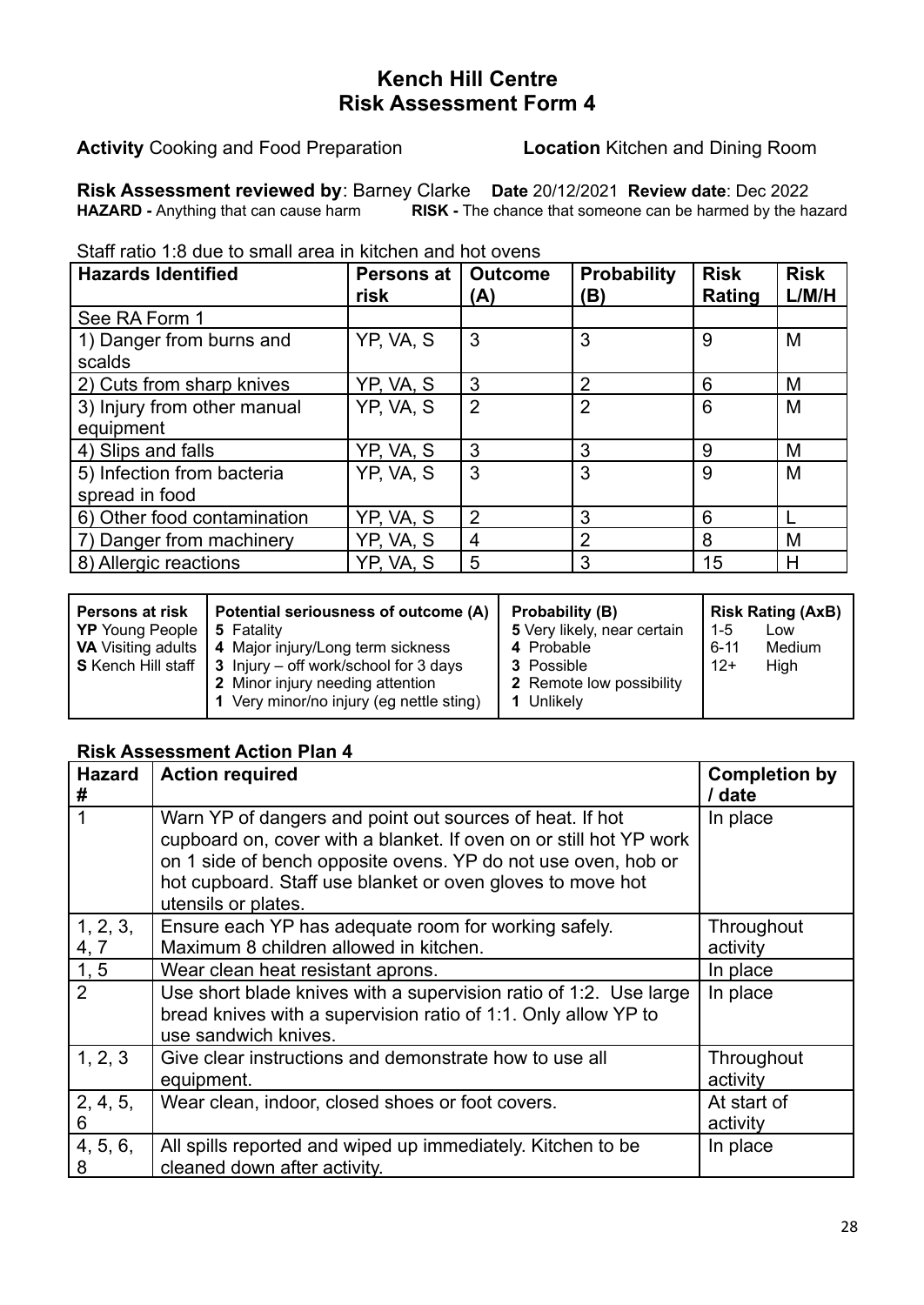| 5    | Wash hands thoroughly before activity. Check hands for open<br>sores and ringworm. Wear gloves if necessary. Wash hands<br>after activity.                 | At start of<br>activity |
|------|------------------------------------------------------------------------------------------------------------------------------------------------------------|-------------------------|
| 5    | Explain personal hygiene rules, sneezing/coughing to be done<br>away from food. If use hands to cover mouth then wash them<br>again before handling food.  | In place                |
| 6    | Long hair tied back.                                                                                                                                       | In place                |
|      | YP must not operate any machinery.                                                                                                                         | In place                |
| 8    | Check dietary & medical forms before activity. Avoid foods with<br>allergens e.g. nuts. Disallow pupils if allergic to essential<br>ingredients e.g. eggs. | In place                |
| 5, 6 | Follow food safety and hygiene guidelines for storing food. Staff<br>trained in food safety January 2014 (certificates up in kitchen).                     | In place                |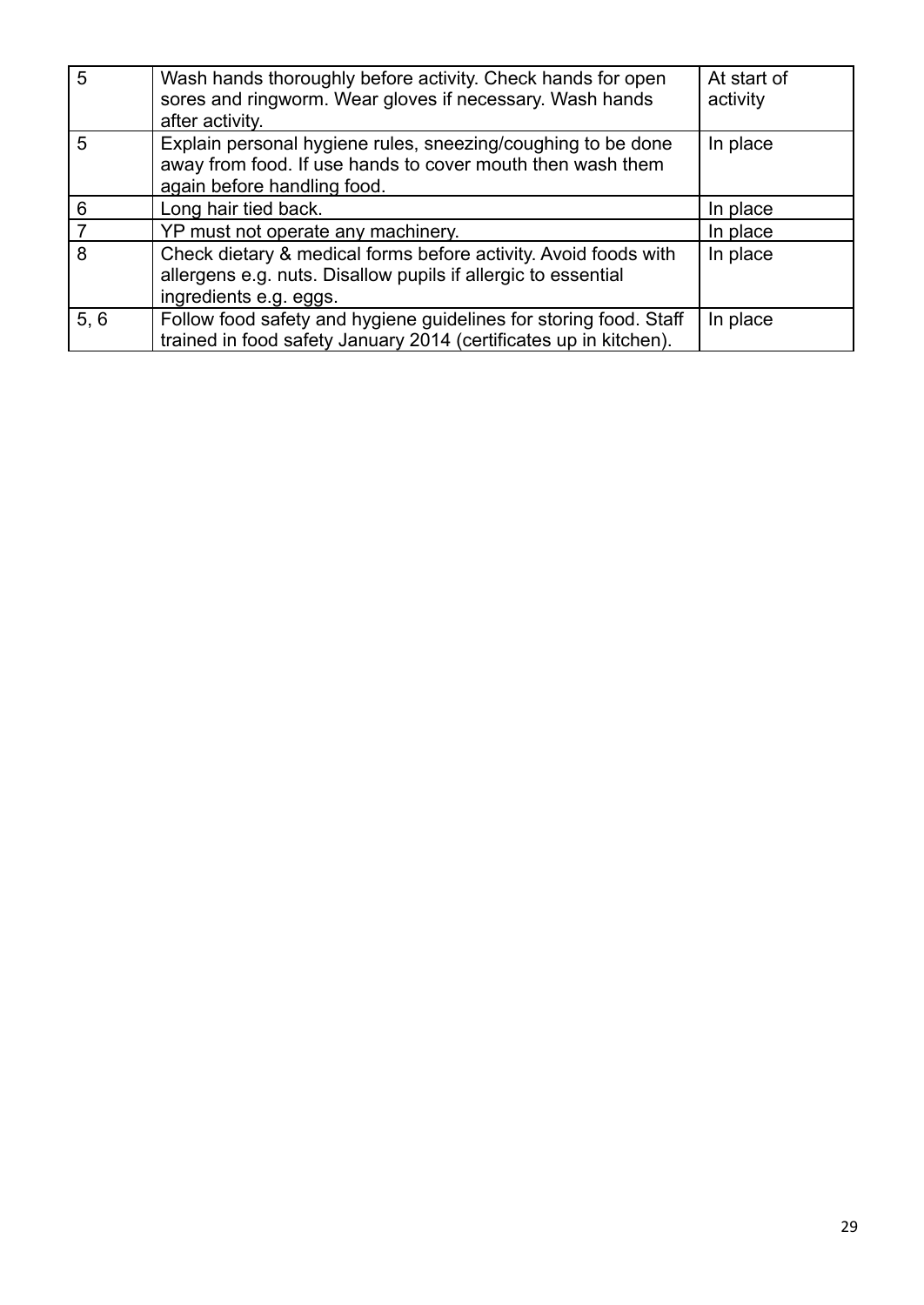**Activity** Bread Making **Location** Thatched hut and dining room

**Risk Assessment reviewed by**: Barney Clarke **Date** 20/12/2021 **Review date**: Dec 2022 **RISK -** The chance that someone can be harmed by the hazard

Staff Ratio 1:10

| <b>Hazards Identified</b>                            | <b>Persons</b><br>at risk | <b>Outcome</b><br>(A) | <b>Probability</b><br>(B) | <b>Risk</b><br>Rating | <b>Risk</b><br>L/M/H |
|------------------------------------------------------|---------------------------|-----------------------|---------------------------|-----------------------|----------------------|
| See RA Forms 1 and 2                                 |                           |                       |                           |                       |                      |
| 1. Transmission of pathogens                         | YP. VA                    | 3                     |                           | 6                     | M                    |
| 2. Broken equipment                                  | YP. VA                    | 2                     |                           | 2                     |                      |
| 3. Slips caused by spillages                         | YP, VA                    | າ                     | ⌒                         |                       |                      |
| 4. Fingers trapped in quern<br>stone (wheat grinder) | YP, VA                    | 3                     |                           | 3                     |                      |
| 5. Allergic reactions                                | YP. VA                    | 5                     | 3                         | 15                    |                      |

| Persons at risk<br>  YP Young People | Potential seriousness of outcome (A)<br>5 Fatality<br>  VA Visiting adults   4 Major injury/Long term sickness<br>$\mid$ S Kench Hill staff $\mid$ 3 Injury – off work/school for 3 days | Probability (B)<br>5 Very likely, near certain<br>4 Probable<br><b>3</b> Possible | $1 - 5$<br>6-11<br>$12+$ | <b>Risk Rating (AxB)</b><br>Low<br>Medium<br>High |
|--------------------------------------|------------------------------------------------------------------------------------------------------------------------------------------------------------------------------------------|-----------------------------------------------------------------------------------|--------------------------|---------------------------------------------------|
|                                      | 2 Minor injury needing attention<br>1 Very minor/no injury (eg nettle sting)                                                                                                             | 2 Remote low possibility<br>1 Unlikely                                            |                          |                                                   |

| <b>Hazard</b><br># | <b>Action required</b>                                                                                                                                                                     | <b>Completion by</b><br>/ date |
|--------------------|--------------------------------------------------------------------------------------------------------------------------------------------------------------------------------------------|--------------------------------|
| 1, 5               | Wash hands thoroughly before activity. Tie up hair. Wear clean<br>tabards. Wash hand thoroughly after activity.                                                                            | At start of<br>activity        |
| 1                  | Cover any open wounds with plasters/gloves and safety talk to<br>include no hands on face                                                                                                  | At start of<br>activity        |
| 1                  | Explain coughing/sneezing to be done away from food. Wash<br>hands if used to cover mouth when sneezing/coughing.                                                                          | Throughout<br>activity         |
| $\overline{2}$     | KH staff check equipment prior to activity, replace broken items.                                                                                                                          | Before activity                |
|                    | If any equipment breaks during activity (e.g. broken glass bowls)<br>clean the area thoroughly. Don't let children touch broken<br>equipment. Throw away any contaminated food.            | In place                       |
| 3                  | Clear up spillages straight away                                                                                                                                                           | If spillage<br>occurs          |
| 2, 3               | Appropriate footwear to be worn                                                                                                                                                            | In place                       |
| 4                  | Correct use demonstrated prior to use by children. One pupil at a<br>time using stone, supervised by an adult                                                                              | In place                       |
| 5                  | Any medical conditions notified before visit e.g. gluten/whear<br>allergy. If severe do not allow pupil to participate. Check allergy<br>info on medical forms. Provide gluten-free flour. | In place                       |
| 1                  | Only eat grain from a covered tin, don't use flour ground at the<br>quern stone as it is not kept sanitised. Flour and grain swept from<br>quern at the end of the day.                    | In place                       |
| 5                  | Anyone allergic should not try a grain from tin and should not<br>participate in quern stone activity.                                                                                     |                                |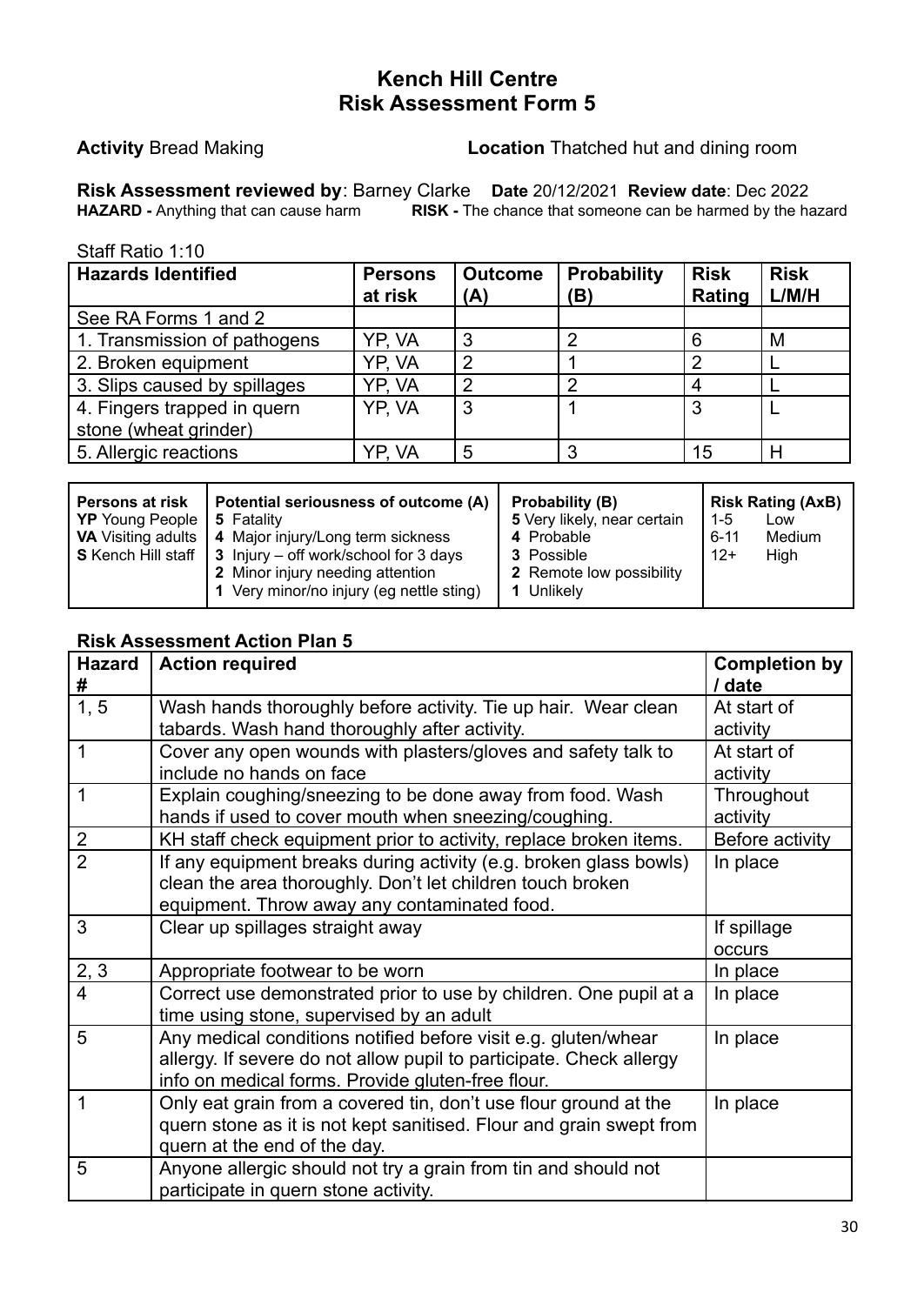**Activity** Pond Dipping and Bug Hunting **Location** Ponds and Garden

**Risk Assessment reviewed by**: Barney Clarke **Date** 20/12/2021 **Review date**: Dec 2022 **RISK -** The chance that someone can be harmed by the hazard Ratio 1:6 (ponds). Instructor should have in house training

| <b>Hazards Identified</b>                          | <b>Persons at</b><br>risk | <b>Outcome</b><br>(A) | <b>Probability</b><br>(B) | <b>Risk</b><br>Rating | <b>Risk</b><br>L/M/H |
|----------------------------------------------------|---------------------------|-----------------------|---------------------------|-----------------------|----------------------|
| See RA Form 2                                      |                           |                       |                           |                       |                      |
| 1) Falling into water<br>(drowning/hypothermia)    | YP, VA, S                 | 5                     | $\overline{2}$            | 10                    | M                    |
| 2) Transmission of pathogens<br>e.g. Leptospirosis | YP, VA, S                 | $\overline{4}$        | $\overline{2}$            | 8                     | M                    |
| 3) Slipping on dipping platforms                   | YP, VA, S                 | 3                     | 3                         | 9                     | M                    |
| 4) Carrying equipment (trips)                      | YP, VA, S                 | $\overline{2}$        | 3                         | 6                     | M                    |
| 5) Injury from broken<br>equipment (cuts)          | YP, VA, S                 | $\overline{2}$        | 3                         | 6                     | M                    |
| 6) Magnifying glasses (eye<br>injury)              | YP, VA, S                 | 3                     | 1                         | 3                     | L                    |
| 7) Injury from turning logs<br>(splinters/crushes) | YP, VA, S                 | 3                     | $\overline{2}$            | 6                     | M                    |
| 8) Thorns/branches at eye<br>height                | YP, VA, S                 | $\overline{2}$        | 3                         | 6                     | M                    |
| 9) Stings/thorns while<br>searching scrub          | YP, VA, S                 | $\overline{2}$        | 3                         | 3                     | M                    |

| <b>Persons at risk</b><br><b>YP</b> Young People   5 Fatality | Potential seriousness of outcome (A)<br>  VA Visiting adults   4 Major injury/Long term sickness<br>$\mid$ S Kench Hill staff $\mid$ 3 Injury – off work/school for 3 days<br>2 Minor injury needing attention | <b>Probability (B)</b><br>5 Very likely, near certain<br>4 Probable<br><b>3</b> Possible<br>2 Remote low possibility | 1-5<br>$6 - 11$<br>$12+$ | <b>Risk Rating (AxB)</b><br>LOW<br>Medium<br>High |
|---------------------------------------------------------------|----------------------------------------------------------------------------------------------------------------------------------------------------------------------------------------------------------------|----------------------------------------------------------------------------------------------------------------------|--------------------------|---------------------------------------------------|
|                                                               | 1 Very minor/no injury (eg nettle sting)                                                                                                                                                                       | 1 Unlikely                                                                                                           |                          |                                                   |

| <b>Hazard</b> | <b>Action required</b>                                              | <b>Completion by</b> |
|---------------|---------------------------------------------------------------------|----------------------|
| #             |                                                                     | / date               |
| All           | Young people are supervised at all times. Especially when on        | In place             |
|               | pond dipping platform!                                              |                      |
| 1, 2, 3,      | Safety talk includes:                                               | At start of          |
| 4, 6, 7,      | No pushing on platforms.<br>$\bullet$                               | activity             |
| 8, 9          | Limit of number of people on platforms.<br>$\bullet$                |                      |
|               | No running near pond edges.<br>$\bullet$                            |                      |
|               | Advise YP not to touch face during activity.<br>$\bullet$           |                      |
|               | No eating or drinking.<br>$\bullet$                                 |                      |
|               | Reinforce sensible and careful behaviour.<br>$\bullet$              |                      |
|               | Do not hold lens up to the sun.<br>$\bullet$                        |                      |
|               | Take care with logs, avoid heavy ones – adults to help<br>$\bullet$ |                      |
|               | with lifting / rolling logs.                                        |                      |
|               | Be careful of thorns/brambles if they might be present              |                      |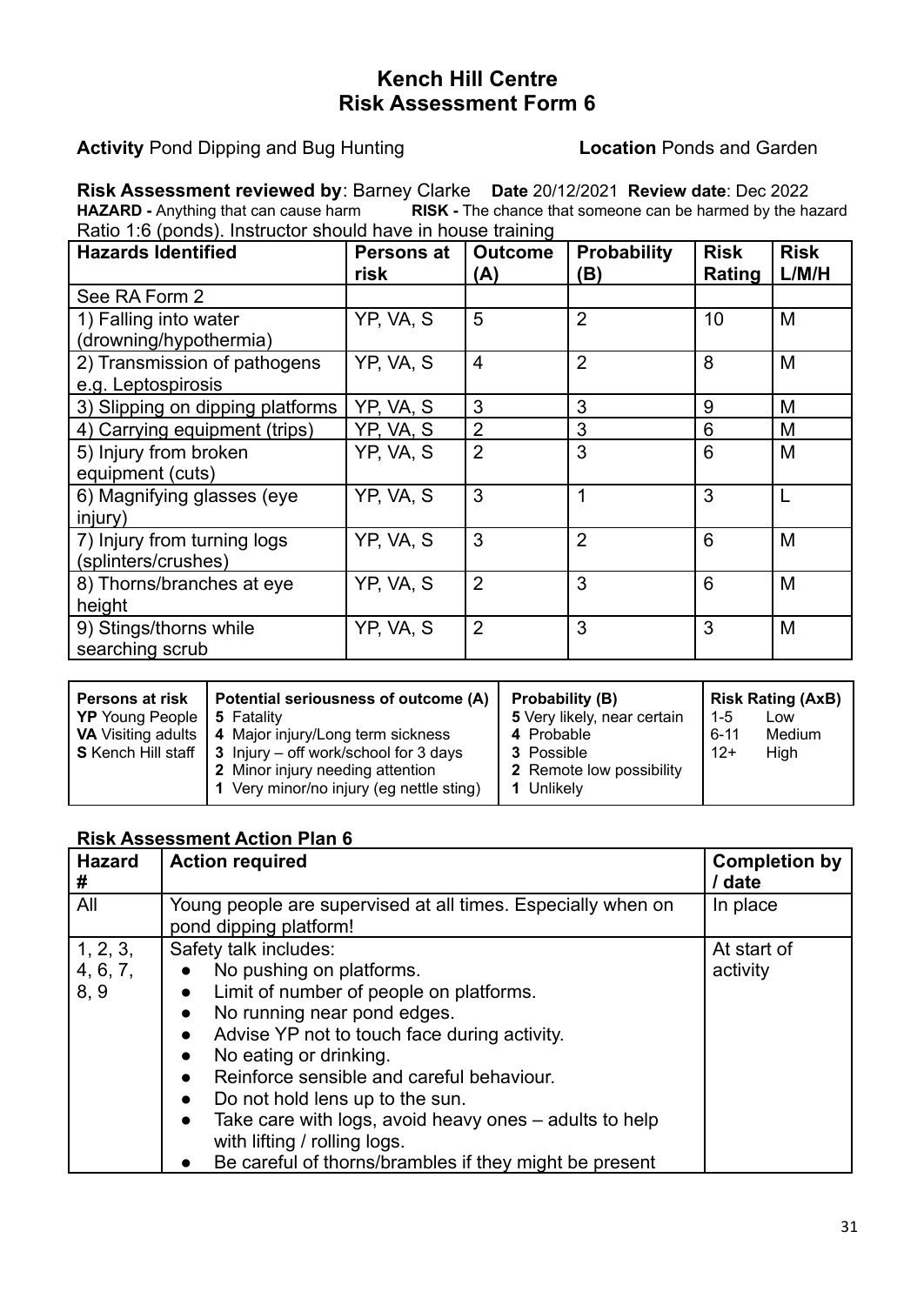| 1              | Dip from platforms. Max 6 children per platform in pairs, using 3<br>nets only. Other children stand behind trays, away from edge.<br>Kneel or lie down when dipping. New platform on Windmill pond<br>is narrower so only 3 children allowed at a time. | At start of<br>activity        |
|----------------|----------------------------------------------------------------------------------------------------------------------------------------------------------------------------------------------------------------------------------------------------------|--------------------------------|
| 1              | Throw Lines on banks (1 at each pond); Life Rings at each<br>pond. Platform timbers inspected. Coach House platform in<br>disuse 2021.                                                                                                                   | In place<br>Bi-annually        |
| $\overline{2}$ | Cover open wounds with plasters or gloves provided.                                                                                                                                                                                                      | At start of<br>activity        |
| $\overline{2}$ | Avoid contact with face (eyes, ears, nose, mouth) during<br>activity. Wash hands thoroughly after session.                                                                                                                                               | During / at end<br>of activity |
| 1, 2           | Should anyone fall into, or swallow the water, instructions on<br>Leptospirosis given - if flu-like symptoms develop contact GP.                                                                                                                         | When needed                    |
| 3              | Remove any disruptive pupils. Algon sprayed on pond platforms<br>as necessary. Duck faeces swept or cleaned away prior to<br>activity.                                                                                                                   | Throughout                     |
| 3              | Non-slip matting put down when necessary.                                                                                                                                                                                                                | When needed                    |
| $\overline{4}$ | Group shown how to carry equipment safely. No running whilst<br>carrying equipment.                                                                                                                                                                      | At start of<br>activity        |
| 5              | KH staff to check equipment prior to activity and replace any<br>broken items.                                                                                                                                                                           | Before activity                |
| 7, 9           | When turning or rolling heavy logs ensure 2 or more people. If<br>too large then get an adult or avoid turning log all together.                                                                                                                         | During activity.               |
| 8, 9           | Warn participants about hazard, especially when beating<br>bushes or pooting from trees / shrubs                                                                                                                                                         | During activity                |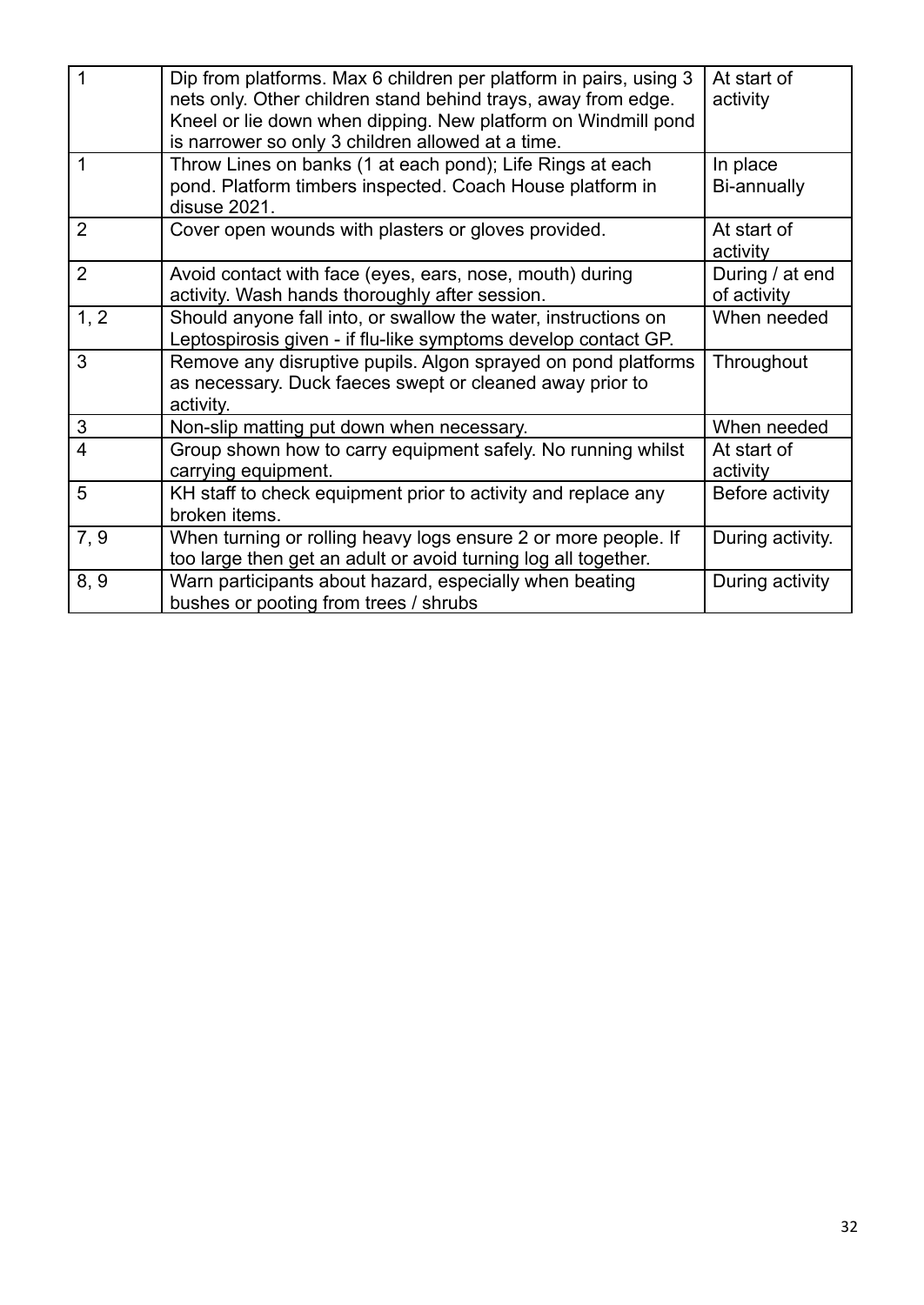**Activity** Clay Play **Location** Barn classroom/Picnic site/Forest School

#### **Risk Assessment reviewed by**: Barney Clarke **Date** 20/12/2021 **Review date**: Dec 2022

**HAZARD -** Anything that can cause harm **RISK -** The chance that someone can be harmed by the hazard Ratio 1:15. Instructor should have in house training

| <b>Hazards Identified</b>                         | <b>Persons</b><br>at risk | <b>Potential</b><br><b>Outcome A</b> | Likelihood/<br><b>Probability</b><br>в | <b>Risk</b><br><b>Rating (A</b><br>x B | <b>Risk</b><br>L/M/H |
|---------------------------------------------------|---------------------------|--------------------------------------|----------------------------------------|----------------------------------------|----------------------|
| See RA Form 2                                     |                           |                                      |                                        |                                        |                      |
| 1) Slips/trips                                    | YP, VA, S                 | -2                                   |                                        |                                        |                      |
| 2) Transmission of pathogens                      | YP, VA, S                 |                                      |                                        |                                        |                      |
| 3) Injury from misuse of equipment (eg)<br>crush) | YP, VA                    | 3                                    | 3                                      | 9                                      | М                    |
| 4) Injury from broken equipment (eg<br>cut/crush) | YP, VA, S                 | - 3                                  | 3                                      | 9                                      | M                    |
| 5) Injury from collapsing brick structures        | YP                        | 3                                    |                                        |                                        |                      |

| <b>Persons at risk</b><br><b>YP</b> Young People   5 Fatality | Potential seriousness of outcome (A)<br><b>VA</b> Visiting adults   4 Major injury/Long term sickness<br><b>S</b> Kench Hill staff $\vert 3 \vert$ Injury – off work/school for 3 days<br>2 Minor injury needing attention | Probability (B)<br>5 Very likely, near certain<br>4 Probable<br><b>3</b> Possible<br>2 Remote low possibility | <b>Risk Rating</b><br>  (AxB)<br>$1 - 5$<br>Low<br>Medium<br>$6 - 11$<br>$12+$<br>High |
|---------------------------------------------------------------|----------------------------------------------------------------------------------------------------------------------------------------------------------------------------------------------------------------------------|---------------------------------------------------------------------------------------------------------------|----------------------------------------------------------------------------------------|
|                                                               | 1 Very minor/no injury (eg nettle sting)                                                                                                                                                                                   | 1 Unlikely                                                                                                    |                                                                                        |

| Hazard # | <b>Action required</b>                                                                                                                    | Completion by /<br>date |
|----------|-------------------------------------------------------------------------------------------------------------------------------------------|-------------------------|
| 1, 3, 5  | Clear implicit instructions given with demonstration and constant reinforcement<br>of key points. Children to be supervised at all times. | Throughout<br>activity  |
|          | Ensure ground area is clear. Instruct participants not to run in area.                                                                    | At start of activity    |
| 1,4,5,   | All participating in the activity should be wearing appropriate footwear i.e.<br>closed, non-slippery shoes.                              |                         |
|          | Cover any open wounds with plasters/gloves and wash hands thoroughly after<br>session. Record Tetanus status on medical forms.            | In place                |
|          | KH staff check equipment prior to activity and replace any broken items.                                                                  | In place                |
| 3        | All use of pug mill under close supervision of an adult. Guard kept on during<br>operation. Pupils DO NOT put hands inside.               | In place                |
| 5        | Do not build brick structures above chest height, supervise and monitor, restrict<br>group size in area.                                  | During activity         |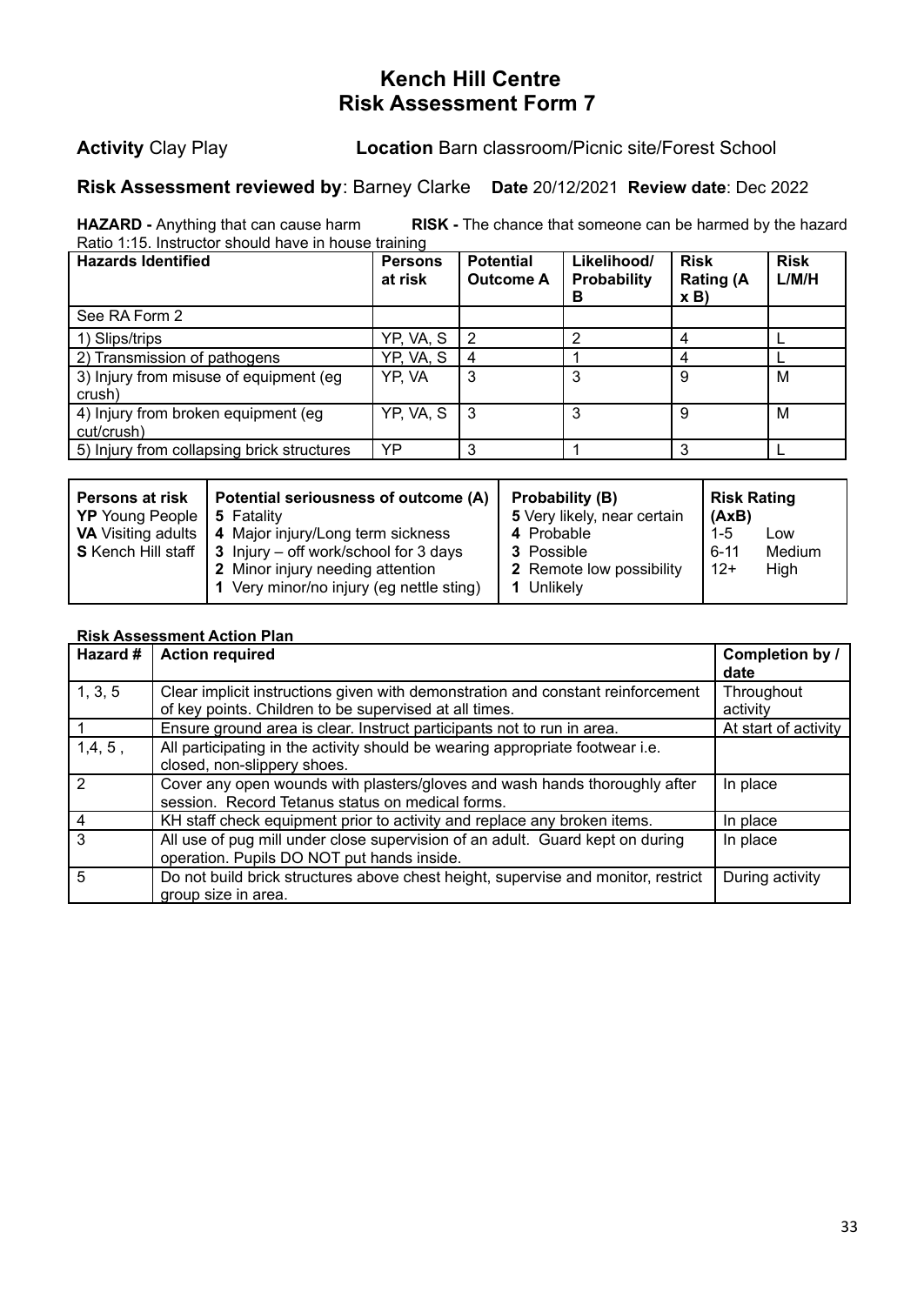**Activity** Woodwork**/**bushcraft **Location** Outdoor Barn / Forest School

**Risk Assessment reviewed by**: Barney Clarke **Date** 20/12/2021 **Review date**: Dec 2022 **HAZARD -** Anything that can cause harm **RISK -** The chance that someone can be harmed by the hazard

| <b>Hazards Identified</b>          | <b>Persons</b><br>at risk | <b>Potential</b><br><b>Outcome A</b> | Likelihood<br>(B) | <b>Risk</b><br>Rating<br>$(A \times B)$ | <b>Risk</b><br>L/M/H |
|------------------------------------|---------------------------|--------------------------------------|-------------------|-----------------------------------------|----------------------|
| See RA Forms 1 and 2               |                           |                                      |                   |                                         |                      |
| 1) Sharp tools                     | YP, VA                    | 3                                    | 3                 | 9                                       | M                    |
| 2) Heavy, hitting tools            | YP, VA                    | $\overline{2}$                       | 3                 | 6                                       | M                    |
| 3) Injury from splinters and nails | YP, VA                    | $\overline{2}$                       | 4                 | 8                                       | M                    |
| 4) Injury from electrical          | YP, VA                    | 3                                    | $\overline{2}$    | 6                                       | M                    |
| equipment                          |                           |                                      |                   |                                         |                      |
| 5) Burns from glue guns            | VA                        | 2                                    | $\overline{2}$    | 4                                       |                      |
| 6) Broken equipment                | YP, VA                    | 3                                    | 3                 | 9                                       | M                    |
| 7) Misuse of equipment             | YP. VA                    | 4                                    | 3                 | 12                                      | н                    |

| <b>Persons at risk</b> | Potential seriousness of outcome (A)                                                                                                                                                                                    | Probability (B)                                                  | <b>Risk Rating</b>                                  |
|------------------------|-------------------------------------------------------------------------------------------------------------------------------------------------------------------------------------------------------------------------|------------------------------------------------------------------|-----------------------------------------------------|
| YP Young People        | 5 Fatality                                                                                                                                                                                                              | 5 Very likely, near certain                                      | (AxB)                                               |
|                        | <b>VA</b> Visiting adults   4 Major injury/Long term sickness<br>$\mid$ S Kench Hill staff $\mid$ 3 Injury – off work/school for 3 days<br>2 Minor injury needing attention<br>1 Very minor/no injury (eg nettle sting) | 4 Probable<br>3 Possible<br>2 Remote low possibility<br>Unlikely | $1-5$<br>Low<br>Medium<br>$6 - 11$<br>$12+$<br>High |

| <b>Hazard</b><br># | <b>Action required</b>                                                                                                                                                                                                                                                                                                                                                                            | <b>Completion</b><br>by / date |
|--------------------|---------------------------------------------------------------------------------------------------------------------------------------------------------------------------------------------------------------------------------------------------------------------------------------------------------------------------------------------------------------------------------------------------|--------------------------------|
| 1, 2, 3,<br>6, 7   | YP are supervised at all times. A supervision ratio of 1:4 per<br>table. 1:1 with a bow saw in woodland. Maximum of 2 hand tools<br>per table. Participants asked to keep hands and body clear when<br>sawing / hand-drilling/ body position (legs away from blade).<br>Demonstrations throughout activity to remind participants on<br>correct use - do not rely solely on initial instructions. | In place                       |
| 1, 2, 3,<br>4, 7   | Give a clear safety talk to include instructions and demonstrate<br>how to use all tools and equipment.                                                                                                                                                                                                                                                                                           | At start of<br>activity        |
| 1, 2, 3, 7         | Use appropriate size fixings dependant on task.                                                                                                                                                                                                                                                                                                                                                   | In place                       |
| 1, 3               | Secure wood using available bench vices or clamps, saw horse                                                                                                                                                                                                                                                                                                                                      | In place                       |
| 1, 3               | Pre-cut or partially cut timber for under 10's, or balsa wood.<br>Remove any very rough edges prior to activity. Encourage                                                                                                                                                                                                                                                                        | Before /<br>during activity.   |
|                    | participants to handle wood carefully.                                                                                                                                                                                                                                                                                                                                                            |                                |
| $\overline{2}$     | Use appropriate size tools dependant on age group.                                                                                                                                                                                                                                                                                                                                                | In place                       |
| 3                  | Wear goggles when sawing wood. Leader to check recycled<br>wood for old nails and splinters beforehand.                                                                                                                                                                                                                                                                                           | In place                       |
| $\overline{4}$     | Adults only to use power tools or a supervision ratio of 1:1. KH<br>staff ONLY to use jigsaw / fret-saw. No power tools should be left<br>plugged in/accessible whilst a session is in progress i.e. use<br>beforehand to prepare any necessary materials.                                                                                                                                        | In place                       |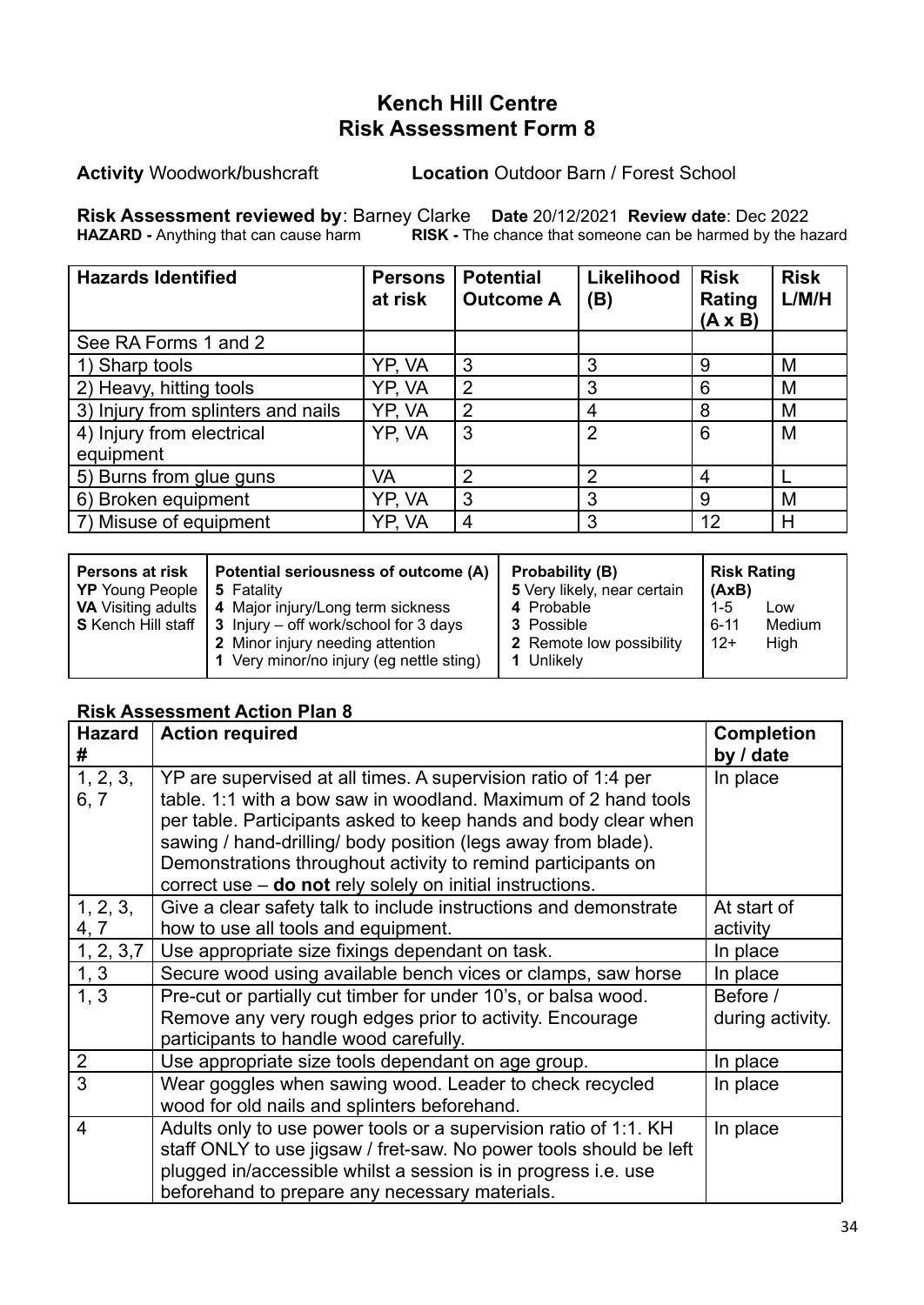|                    | All equipment PAT tested.                                         | Annually        |
|--------------------|-------------------------------------------------------------------|-----------------|
| 5                  | Adults only to use glue guns. Use on a separate table to pupils.  | In place        |
|                    | Do not leave unattended.                                          |                 |
|                    | First aid kit kept in Barn classroom/ FS kit.                     | In place        |
| $1, 2, 3,$<br>4, 5 |                                                                   |                 |
| 1, 2, 3,           | Remove disruptive pupils from area immediately.                   | During activity |
| 4, 5               |                                                                   |                 |
| 6                  | KH staff check equipment prior to activity and replace any broken | Before /        |
|                    | tools. Session leader needs to remove any tools broken during     | during activity |
|                    | session.                                                          |                 |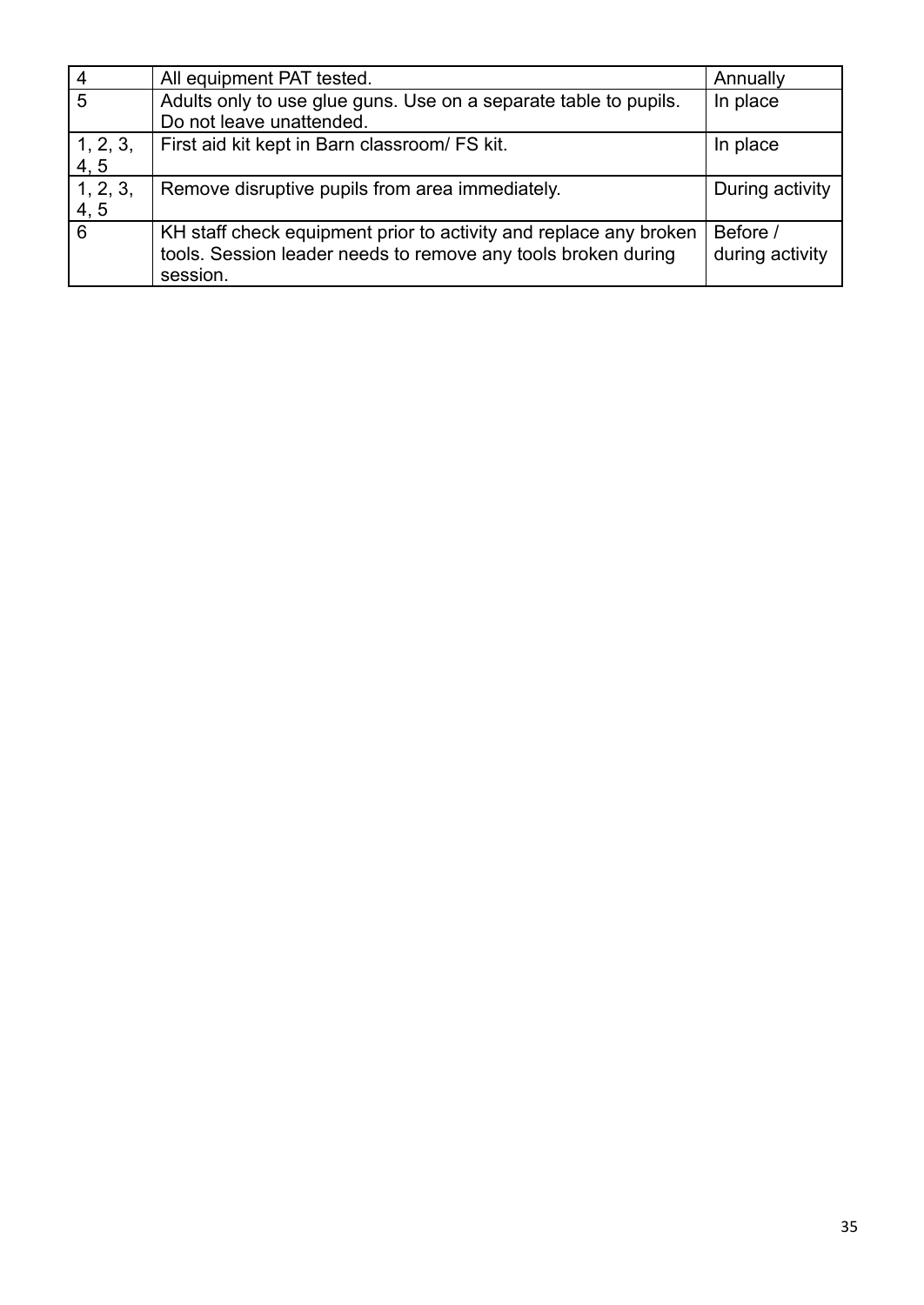#### **Activity** Shelter Building **Location** Forest school or woodland

#### **Risk Assessment reviewed by**: Barney Clarke **Date** 20/12/21 **Review date**: Dec 2022

**HAZARD -** Anything that can cause harm **RISK -** The chance that someone can be harmed by the hazard Ratio 1:15. Instructor should have in-house training

| <b>Hazards Identified</b> | Persons at<br>risk | Outcome<br>(A) | Likelihood<br>(B) | <b>Risk</b><br>Rating | <b>Risk</b><br>L/M/H |
|---------------------------|--------------------|----------------|-------------------|-----------------------|----------------------|
| 1) Long and heavy poles   | YP, VA, S          |                |                   |                       | м                    |
| 2) Splinters              | YP, VA, S          | n              |                   |                       | M                    |
| 3) Trips and falls        | YP, VA, S          |                |                   |                       | M                    |
| 4) Shelters collapsing    | YP. VA             |                |                   | 12                    |                      |
| 5) Ropes                  | YP, VA, S          |                |                   |                       | M                    |

| Potential seriousness of outcome (A)<br>Persons at risk<br><b>YP</b> Young People   5 Fatality |                                                                                                                                                                                                                  | Probability (B)<br>5 Very likely, near certain                          | <b>Risk Rating</b><br>  (AxB)                       |
|------------------------------------------------------------------------------------------------|------------------------------------------------------------------------------------------------------------------------------------------------------------------------------------------------------------------|-------------------------------------------------------------------------|-----------------------------------------------------|
|                                                                                                | VA Visiting adults   4 Major injury/Long term sickness<br>$\mid$ S Kench Hill staff $\mid$ 3 Injury – off work/school for 3 days<br>2 Minor injury needing attention<br>1 Very minor/no injury (eg nettle sting) | 4 Probable<br><b>3</b> Possible<br>2 Remote low possibility<br>Unlikelv | $1-5$<br>Low<br>Medium<br>$6 - 11$<br>$12+$<br>High |

| <b>Hazard</b><br># | Action required to minimise risk                                                                                                                                                                                                                                                                                                                                                                                                                | <b>Completion by</b><br>/ date |
|--------------------|-------------------------------------------------------------------------------------------------------------------------------------------------------------------------------------------------------------------------------------------------------------------------------------------------------------------------------------------------------------------------------------------------------------------------------------------------|--------------------------------|
| 1, 2, 3,<br>4.5    | Introductory talk. Main risks from wooden stakes/branches.<br>Participants only carry when necessary, with point downwards by the<br>side of the body, never over shoulder or with point held horizontally.<br>Drag poles along the floor. Never lift poles above head height.<br>Children are encouraged to help each other if poles are too heavy.<br>Do not rub hands on stakes to avoid splinters. 'If it's bigger than you<br>it takes 2'. | At start of activity           |
| 3,4                | Choose a flat area for the activity to avoid trips and to make building<br>easier                                                                                                                                                                                                                                                                                                                                                               | In place                       |
| $1-5$              | Children are supervised at all times by a leader or visiting teacher.                                                                                                                                                                                                                                                                                                                                                                           | In place                       |
| 1, 2, 3            | Correct carrying procedure demonstrated.                                                                                                                                                                                                                                                                                                                                                                                                        | In place                       |
|                    | Smooth poles used. KH staff to check equipment prior to activity and<br>replace / discard any broken items. Check for, and remove any nails<br>in poles before using them for activity.                                                                                                                                                                                                                                                         | In place                       |
| 3, 5               | Replace materials neatly. Make sure there is nothing left on the floor<br>that could be a trip hazard.                                                                                                                                                                                                                                                                                                                                          | At end of activity             |
| 3, 4, 5            | Remove disruptive pupils                                                                                                                                                                                                                                                                                                                                                                                                                        | Throughout<br>activity         |
| 1, 4               | Activity leaders must ensure structures are sound enough for YP to<br>sit in. Avoid using very heavy poles.                                                                                                                                                                                                                                                                                                                                     | Throughout<br>activity         |
| 1, 4               | VA, S to hold up poles whilst YP get into shelter to ensure they are<br>not knocked over when they get into shelter.                                                                                                                                                                                                                                                                                                                            |                                |
| 2, 3               | Appropriate footwear to be worn to avoid poles falling on feet and to<br>avoid slips and trips.                                                                                                                                                                                                                                                                                                                                                 | In place                       |
| 4, 3               | Stop activity if heavy rainfall or high winds                                                                                                                                                                                                                                                                                                                                                                                                   | Throughout<br>activity         |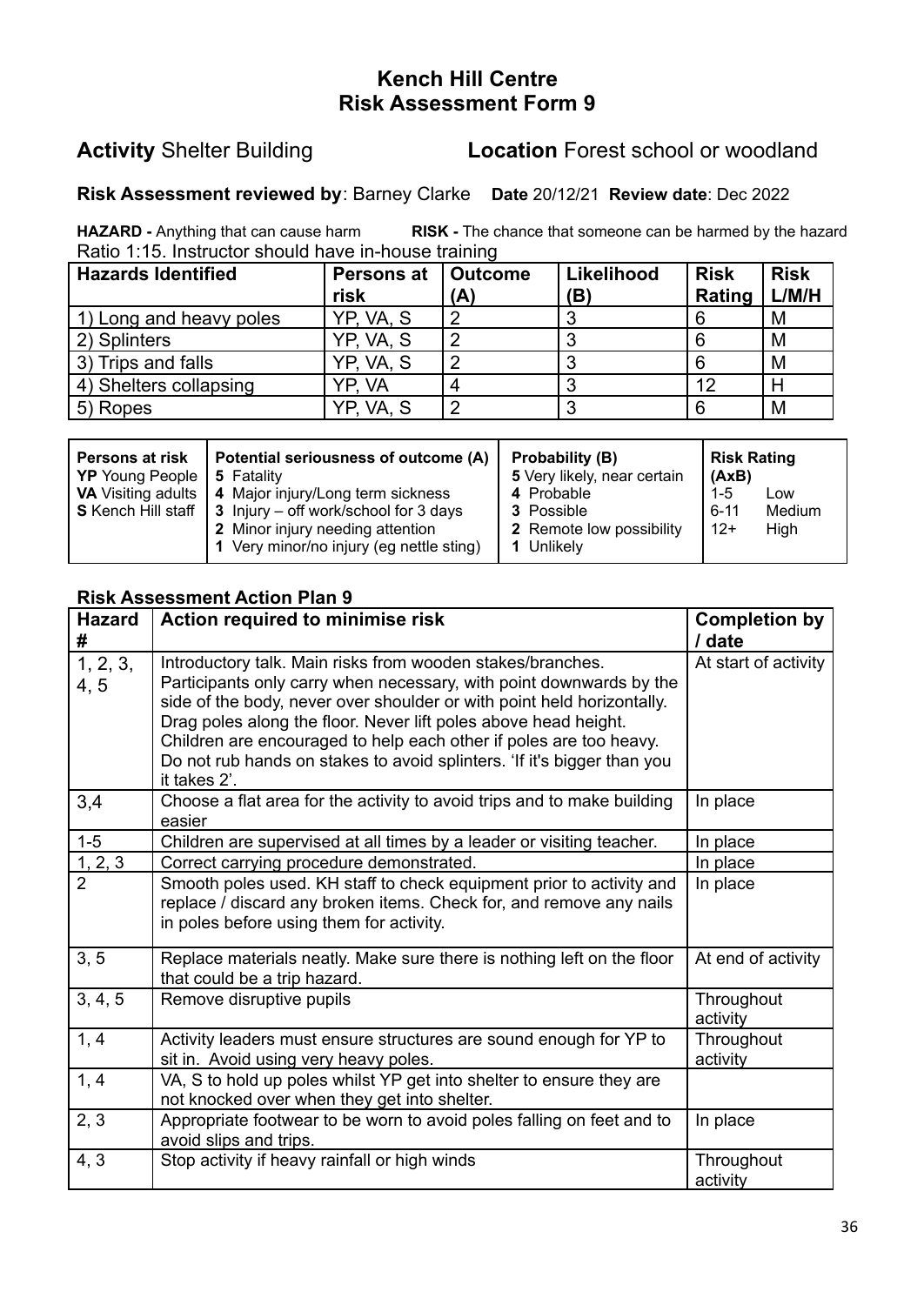| ۰<br>٠<br>I           |  |
|-----------------------|--|
| I<br>×<br>×<br>×<br>v |  |

### **Activity** Cyanotypes **Location** Dark Room/Garden

**Risk Assessment reviewed by**: Barney Clarke **Date** 20/12/2021 **Review date**: Dec 2022

**HAZARD -** Anything that can cause harm **RISK -** The chance that someone can be harmed by the hazard Ratio 1:7 due to small area in dark room and reduced light.

| <b>Hazards Identified</b>                                          | <b>Persons</b><br>at risk | <b>Potential</b><br><b>Outcome A</b> | Likelihood<br>В | <b>Risk</b><br>Rating<br>(AxB) | <b>Risk</b><br>L/M/H |
|--------------------------------------------------------------------|---------------------------|--------------------------------------|-----------------|--------------------------------|----------------------|
| See RA Form 1                                                      |                           |                                      |                 |                                |                      |
| 1) Reaction from contact or<br>ingestion of hazardous<br>chemicals | YP, VA,S                  | <u>  5</u>                           |                 | 5                              |                      |
| 2) Accident (eg trip/bump)<br>from difficulty in low light         | YP, VA, S                 | l 2                                  | 3               | 6                              | M                    |
| 3) Broken glass                                                    | All                       | っ                                    | ર               | 6                              | M                    |

| Potential seriousness of outcome (A)<br><b>Persons at risk</b><br><b>YP</b> Young People<br><b>5 Fatality</b><br><b>VA</b> Visiting adults   4 Major injury/Long term sickness<br><b>S</b> Kench Hill staff $\vert$ 3 Injury – off work/school for 3 days |                                          | Probability (B)<br>5 Very likely, near certain<br>4 Probable<br><b>3</b> Possible | <b>Risk Rating</b><br>  (AxB)<br>$1-5$<br>Low<br>Medium<br>6-11 |
|-----------------------------------------------------------------------------------------------------------------------------------------------------------------------------------------------------------------------------------------------------------|------------------------------------------|-----------------------------------------------------------------------------------|-----------------------------------------------------------------|
|                                                                                                                                                                                                                                                           | 2 Minor injury needing attention         | 2 Remote low possibility                                                          | l 12+                                                           |
|                                                                                                                                                                                                                                                           | 1 Very minor/no injury (eg nettle sting) | 1 Unlikely                                                                        | High                                                            |

| <b>Hazard</b><br># | <b>Action required</b>                                                                                                                                                                                                                                  | <b>Completion</b><br>by / date |
|--------------------|---------------------------------------------------------------------------------------------------------------------------------------------------------------------------------------------------------------------------------------------------------|--------------------------------|
|                    | Tongs provided to prevent skin contact. No naked flames. State<br>that children must not put hands near mouth after use of<br>chemicals and ensure that hand washing takes place after<br>activity. Children to be supervised by KH staff at all times. | In place                       |
|                    | Ensure appropriate footwear is worn throughout activity                                                                                                                                                                                                 | In place                       |
|                    | Safety talk, adjust gradually to low light, advise limited<br>movement. Keep floor areas clear. Use safety lights. Small group<br>sizes (up to 6) to ensure space is not overcrowded.                                                                   | In place                       |
| 3                  | Use thick safety glass as protective cover during exposure<br>period. Adults to place and remove glass for younger children.                                                                                                                            | To be sourced<br>by Sept 21    |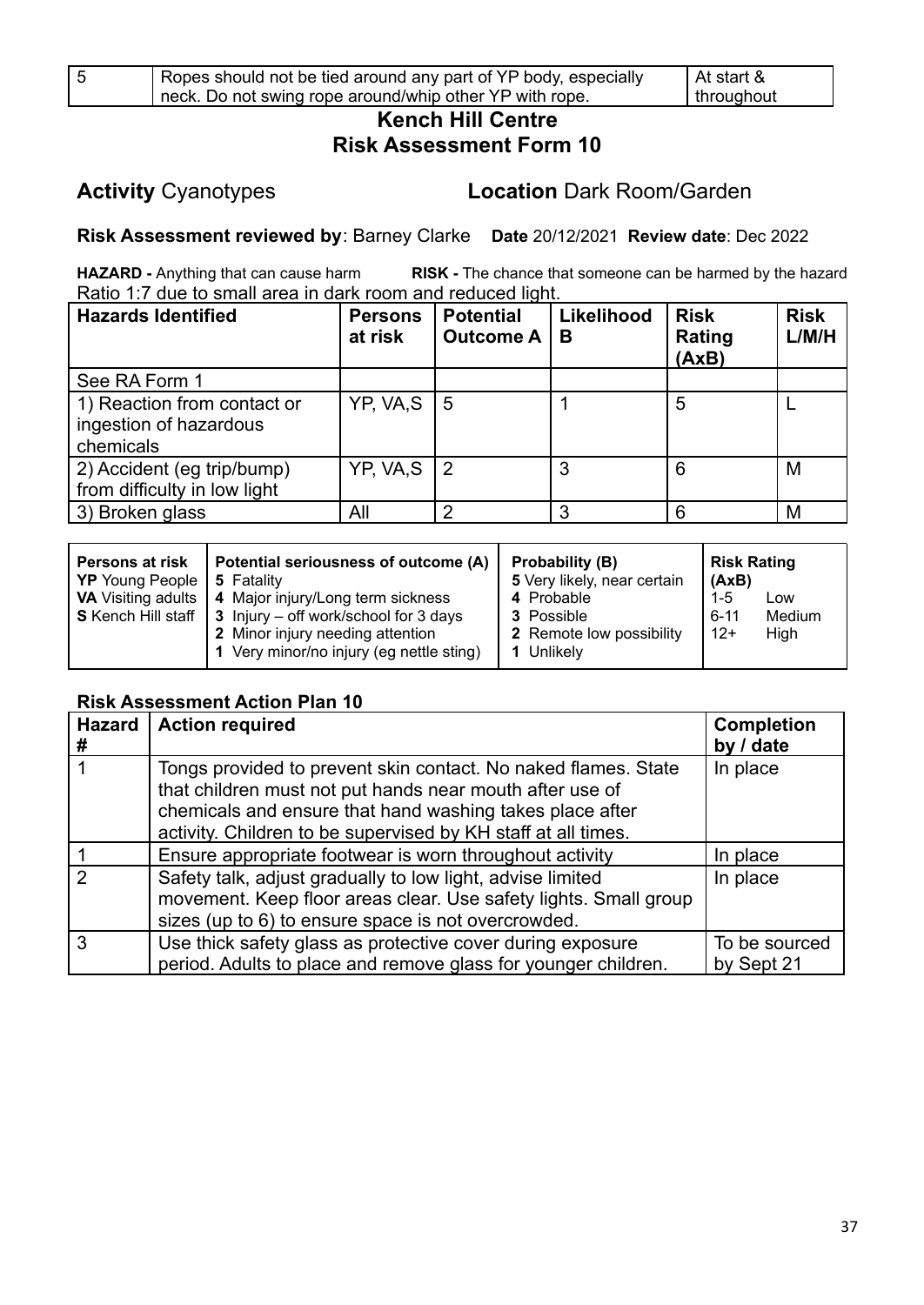**Activity** Craft Activities (Paper, model making and dyeing) **Location** Barn/Classroom/FS

**Risk Assessment reviewed by**: Barney Clarke **Date** 20/12/21 **Review date**: Dec 2022

**HAZARD -** Anything that can cause harm **RISK -** The chance that someone can be harmed by the hazard Ratio up to 1:30.

| <b>Hazards Identified</b>                                       | <b>Persons</b><br>at risk | <b>Outcome</b><br>(A) | <b>Probability</b><br>(B) | <b>Risk</b><br>Rating<br>(AxB) | <b>Risk</b><br>L/M/H |
|-----------------------------------------------------------------|---------------------------|-----------------------|---------------------------|--------------------------------|----------------------|
| See RA Form 1                                                   |                           |                       |                           |                                |                      |
| 1) Electrical equipment                                         | YP                        | 3                     |                           | 3                              |                      |
| 2) Chemicals and glues                                          | YP, VA,S                  | $\overline{2}$        | ົ                         | 2                              |                      |
| 3) Sharp knives/scissors                                        | YP                        | 3                     | 2                         | 6                              | M                    |
| 4) Ingestion of harmful<br>substances, transfer of<br>pathogens | $YP$ , VA, S              | -3                    | $\overline{2}$            | 6                              | M                    |
| 5) Hot water, hob                                               | YP, VA                    | 4                     | 2                         | 8                              | M                    |
| 6) Slips, trips and falls                                       | YP, VA,S                  | 3                     | 3                         | 9                              | M                    |

| Potential seriousness of outcome (A)<br>Persons at risk<br><b>YP</b> Young People   5 Fatality<br><b>VA</b> Visiting adults   4 Major injury/Long term sickness<br><b>S</b> Kench Hill staff $\vert$ 3 Injury – off work/school for 3 days<br>2 Minor injury needing attention<br>1 Very minor/no injury (eg nettle sting) | Probability (B)<br>5 Very likely, near certain<br>4 Probable<br>3 Possible<br>2 Remote low possibility<br>1 Unlikely | <b>Risk Rating</b><br>(AxB)<br>$1-5$<br>Low<br>Medium<br>6-11<br>l 12+<br>High |
|----------------------------------------------------------------------------------------------------------------------------------------------------------------------------------------------------------------------------------------------------------------------------------------------------------------------------|----------------------------------------------------------------------------------------------------------------------|--------------------------------------------------------------------------------|
|----------------------------------------------------------------------------------------------------------------------------------------------------------------------------------------------------------------------------------------------------------------------------------------------------------------------------|----------------------------------------------------------------------------------------------------------------------|--------------------------------------------------------------------------------|

| <b>Hazard</b> | <b>Action required</b>                                                                                                                                                                                                                                                                                                               | <b>Completion</b> |
|---------------|--------------------------------------------------------------------------------------------------------------------------------------------------------------------------------------------------------------------------------------------------------------------------------------------------------------------------------------|-------------------|
| #             |                                                                                                                                                                                                                                                                                                                                      | by / date         |
|               | Adults only to operate equipment and supervise carefully.                                                                                                                                                                                                                                                                            | In place          |
| 2, 6          | Non-toxic glues used where practical, adults only to use hot<br>glue guns. Cover wounds with latex gloves or plasters. Use<br>natural cold-water dyes and mordants, or adults prepare hot<br>fixatives away from work area. Replace lids after using<br>chemicals and glues. Wear correct PPE, appropriate clothing<br>and footwear. | In place          |
| 3, 4, 5, 6    | Supervise use of craft knives, 1:2. Keep work area tidy.                                                                                                                                                                                                                                                                             | In place          |
| 4             | Tell YP to keep hands away from mouths and to wash their<br>hands after the session.                                                                                                                                                                                                                                                 | In place          |
| 5, 6          | Keep electric hot plates in a clear area, supervised by adult.                                                                                                                                                                                                                                                                       | In place          |
| 5,6           | Adults only to carry/pour hot water and use the hob. Ensure hob<br>turned off when not in use. Keep hot water out the way.                                                                                                                                                                                                           | In place          |
| 1,6           | Keep work areas tidy and electrical wires out of the way.<br>Everyone to wear appropriate clothing and footwear.                                                                                                                                                                                                                     | In Place          |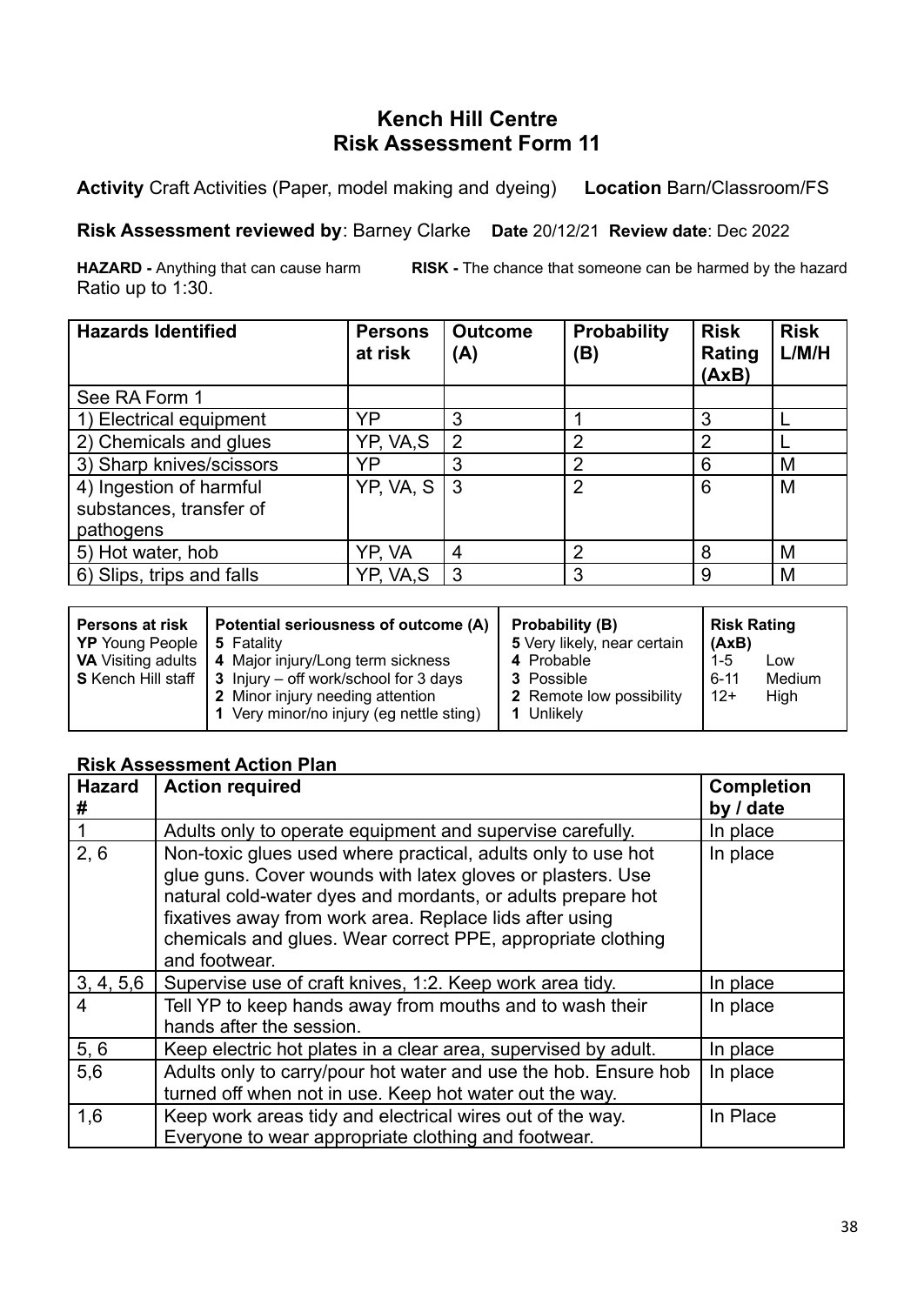#### **Night Walk/Obstacle Course Location** KH grounds and surrounding woodland/lane

#### **Risk Assessment reviewed by**: Barney Clarke **Date** 20/12/21 **Review date**: Dec 2022

**HAZARD -** Anything that can cause harm **RISK -** The chance that someone can be harmed by the hazard

| <b>Hazards Identified</b>              | <b>Persons</b><br>at risk | <b>Outcome</b><br>(A) | Probability<br>(B) | <b>Risk Rating</b><br>A xB | <b>Risk</b><br>L/M/H |
|----------------------------------------|---------------------------|-----------------------|--------------------|----------------------------|----------------------|
| 1.) Various obstacles eg. hoops,       | YP, VA, S                 | 2                     | 4                  | 8                          | M                    |
| barrels, trees.                        |                           |                       |                    |                            |                      |
| 2.) Slips/trips on uneven ground, mud, | YP                        | າ                     | 3                  | 6                          | M                    |
| holes or obstacles                     |                           |                       |                    |                            |                      |
| 3.) Brambles/ thorns                   | YP, VA, S                 | 2                     |                    | 6                          | M                    |
| 4.) Children get lost/scared on walk.  | YP                        |                       |                    |                            |                      |
| 5.) Vehicles                           | YP, VA, S                 |                       | ◠                  | 12                         | н                    |

| Potential seriousness of outcome (A)<br><b>Persons at risk</b><br>  YP Young People  <br>5 Fatality<br>4 Major injury/Long term sickness<br><b>VA</b> Visiting adults  <br>$\mid$ S Kench Hill staff $\mid$ 3 Injury – off work/school for 3 days<br>2 Minor injury needing attention<br>1 Very minor/no injury (eg nettle sting) | Probability (B)<br>5 Very likely, near certain<br>4 Probable<br><b>3</b> Possible<br>2 Remote low possibility<br>1 Unlikely | <b>Risk Rating</b><br>  (AxB)<br>1-5<br>6-11<br>l 12+ | Low<br>Medium<br>High |  |
|-----------------------------------------------------------------------------------------------------------------------------------------------------------------------------------------------------------------------------------------------------------------------------------------------------------------------------------|-----------------------------------------------------------------------------------------------------------------------------|-------------------------------------------------------|-----------------------|--|
|-----------------------------------------------------------------------------------------------------------------------------------------------------------------------------------------------------------------------------------------------------------------------------------------------------------------------------------|-----------------------------------------------------------------------------------------------------------------------------|-------------------------------------------------------|-----------------------|--|

| <b>Hazard</b><br># | <b>Action required</b>                                                                                                                                                                                                                                                                                                                                                                        | <b>Completion</b><br>by / date |
|--------------------|-----------------------------------------------------------------------------------------------------------------------------------------------------------------------------------------------------------------------------------------------------------------------------------------------------------------------------------------------------------------------------------------------|--------------------------------|
| $1 - 5$            | Communication. Explain how to safely lead and be blindfolded to<br>group with demo. Practice being blindfolded in pairs first, taking<br>turns to lead each other. Supervise/be aware of groups as they<br>go to/go on course. Staff to take torches in case of accident.<br>Warn group of uneven ground and mud. Take special care<br>negotiating stones around car park / orchard entrance. | Before/during<br>activity      |
| 2,4                | Ensure everyone is well prepared and calm going onto course.<br>Explain the need to take time. Staff to check course beforehand.                                                                                                                                                                                                                                                              | Before/during<br>activity      |
| 3                  | Check for new growth and cut back any brambles or dangerous<br>plants before any walk. Tell everyone to wear thick clothing that<br>covers legs and arms.                                                                                                                                                                                                                                     | Before activity                |
| $\overline{4}$     | Ensure groups are committed to looking after and out for each<br>other by ensuring leader of group knows all of the people in<br>group and knows to check/or have pairs to look out for partners.<br>Supervising adults to keep aware.                                                                                                                                                        | Before and<br>during activity  |
| 5                  | Have to cross car park. Supervising adults to be ahead of group<br>and in front of entrance to be aware of any possible cars that<br>may enter. To tell YP that we will be crossing car park and they<br>need to take blindfolds off if we tell them there is a car<br>approaching.                                                                                                           | Before/during<br>activity      |
| 1, 5               | Staff members to wear hi-visibility clothing and carry torches<br>which could be used if required e.g. if car approaches/if child is<br>scared of dark/for administering First Aid.                                                                                                                                                                                                           | Before and<br>during activity  |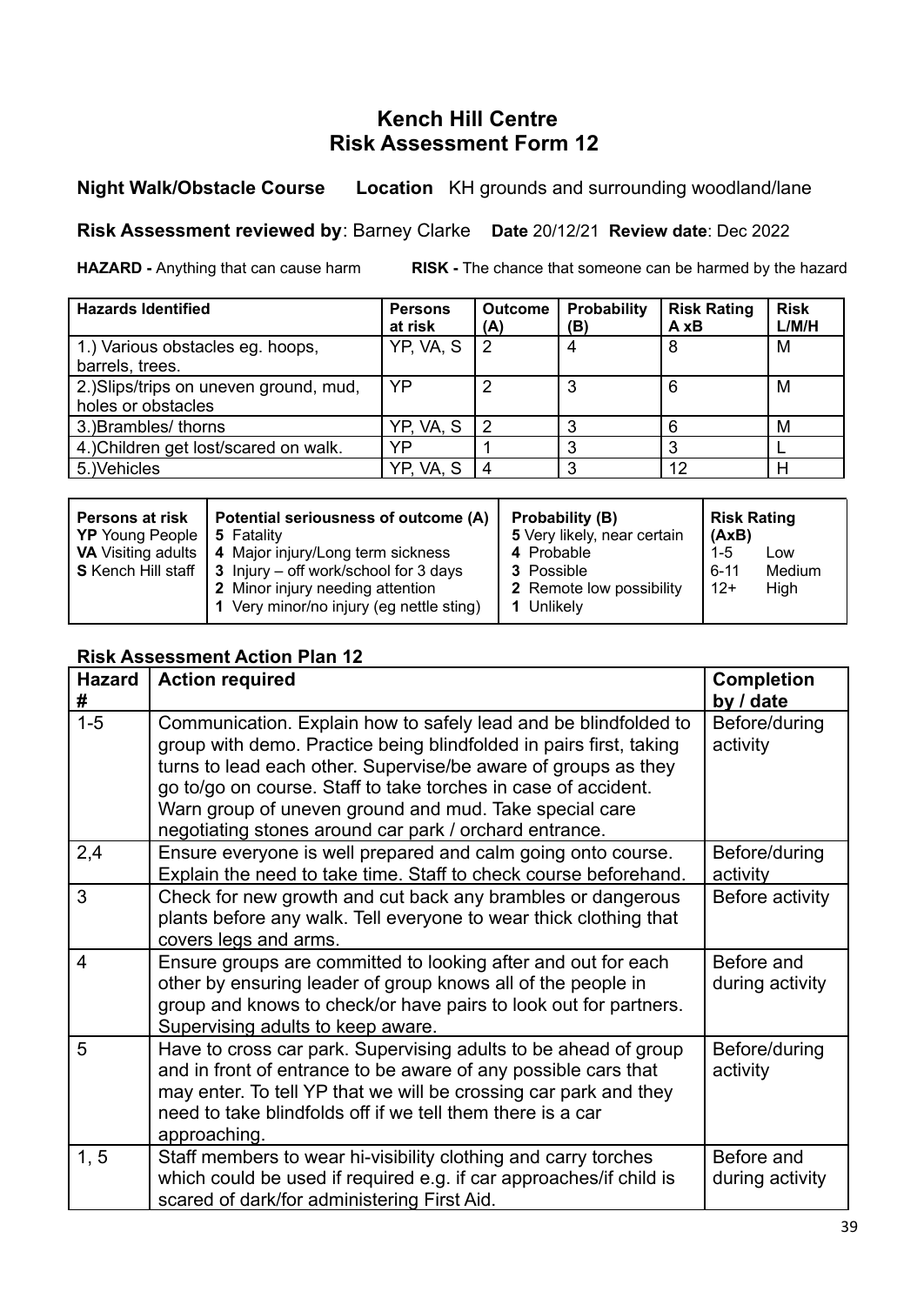#### **Activity Water collection challenge game Location Lawn/Ponds**

**Risk Assessment reviewed by**: Barney Clarke **Date** 20/12/2021 **Review date**: Dec 2022

| RISK - The chance that someone can be harmed by the hazard<br>HAZARD - Anything that can cause harm |                           |                       |                           |                                |                      |
|-----------------------------------------------------------------------------------------------------|---------------------------|-----------------------|---------------------------|--------------------------------|----------------------|
| <b>Hazards Identified</b>                                                                           | <b>Persons</b><br>at risk | <b>Outcome</b><br>(A) | <b>Probability</b><br>(B) | <b>Risk</b><br>Rating<br>(AxB) | <b>Risk</b><br>L/M/H |
| 1.) Slippery platform by pond<br>causing fall into water                                            | YP, VS, S                 | 5                     | 3                         | 15                             | Н                    |
| 2.) Lifting heavy water                                                                             | YP                        | 3                     |                           |                                |                      |
| 3.) Falling over running<br>between ponds                                                           | YP                        | 3                     | 3                         | 9                              | M                    |
| 4.) Getting wet and cold                                                                            | YP, VS, S                 | $\overline{2}$        | 3                         | 6                              | M                    |
| 5.) Ingesting dirty water                                                                           | YP, VS, S                 | 3                     | $\overline{2}$            | 9                              | M                    |

| <b>Persons at risk</b>              | Potential seriousness of outcome (A)                                    | Probability (B)             | <b>Risk Rating (AxB)</b> |
|-------------------------------------|-------------------------------------------------------------------------|-----------------------------|--------------------------|
| <b>YP</b> Young People   5 Fatality |                                                                         | 5 Very likely, near certain | $1 - 5$<br>Low           |
|                                     | <b>VA</b> Visiting adults   4 Major injury/Long term sickness           | 4 Probable                  | Medium<br>6-11           |
|                                     | <b>S</b> Kench Hill staff $\vert$ 3 Injury – off work/school for 3 days | <b>3</b> Possible           | $12+$<br>High            |
|                                     | 2 Minor injury needing attention                                        | 2 Remote low possibility    |                          |
|                                     | 1 Very minor/no injury (eg nettle sting)                                | 1 Unlikely                  |                          |

| <b>Hazard</b><br># | <b>Action required</b>                                                                                                                                                                                                                                                                                                                                                     | <b>Completion by</b><br>/ date           |
|--------------------|----------------------------------------------------------------------------------------------------------------------------------------------------------------------------------------------------------------------------------------------------------------------------------------------------------------------------------------------------------------------------|------------------------------------------|
|                    | Explain and model with staff how to collect water safely. Kneel<br>(not stand) when close to edge to aid balance and to take care at<br>all stages of water collection. Supervise water collection at both<br>ponds throughout activity. Algon treatment as necessary.<br>Ensure ropes and lift floats are in proximity. Check water depth is<br>suitable before activity. | Before and<br>during activity            |
| $\overline{2}$     | Explain and model how to lift water safely out of pond and with<br>poles, using legs to lift. Explain buckets do not need to be full,<br>both share weight lifting out of pond and give teams poles that<br>they can use to carry bucket in pairs. Staff stationed at ponds<br>ensure everyone is lifting safely.                                                          | Before and<br>during activity            |
| 3                  | Ensure that everyone knows not to run/to take care between<br>ponds and that supervising staff in the middle of lawn is<br>monitoring this.                                                                                                                                                                                                                                | Before and<br>during activity            |
| $\overline{4}$     | Explain the need to take care in spilling water over self and<br>others. This is not completely avoidable so need to ensure any<br>children that get wet, change into dry clothes as soon as possible<br>(especially if conditions are cold)                                                                                                                               | Before, during<br>and after<br>activity  |
| 5                  | Explain that the water in the ponds is not safe to drink and that<br>people should not put their hands in mouth after touching. Ensure<br>everyone washes hands afterwards.                                                                                                                                                                                                | Before, during<br>and after<br>activity. |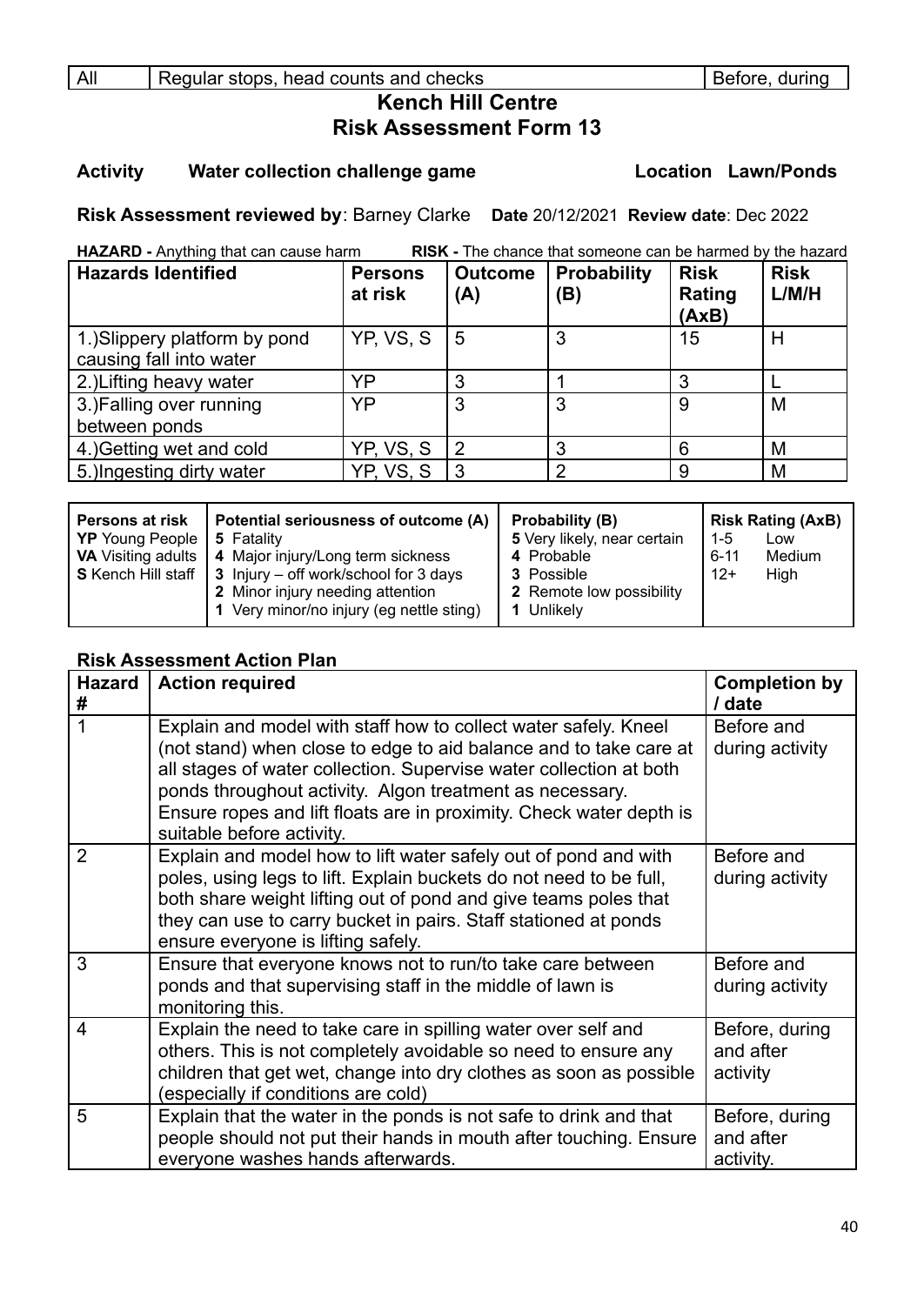### **Activity** Gardening **Location** Kitchen Garden/polytunnel

#### **Risk Assessment reviewed by**: Barney Clarke **Date** 20/12/21 **Review date**: Dec 2022

Ratio 1:15.

**HAZARD -** Anything that can cause harm **RISK -** The chance that someone can be harmed by the hazard

| <b>Hazards Identified</b>             | <b>Persons</b><br>at risk | <b>Outcome</b><br>(A) | <b>Probability</b><br>(B) | <b>Risk</b><br>Rating<br>(AxB) | <b>Risk</b><br>L/M/H |
|---------------------------------------|---------------------------|-----------------------|---------------------------|--------------------------------|----------------------|
| See RA Form 1 and 2                   |                           |                       |                           |                                |                      |
| 1) Injury from tool use               | YP, VA,S                  | $\overline{2}$        | 3                         | 6                              |                      |
| 2) Carrying equipment                 | YP, VA, S                 | 2                     | 3                         | 6                              |                      |
| 3) Slips and trips                    | YP, VA, S                 | 2                     | 3                         | 6                              |                      |
| 4) Allergic reactions                 | YP, VA                    | 5                     | $\mathcal{P}$             | 10                             | M                    |
| 5) Infection from bacteria in<br>soil | YP, VA, S                 | 3                     | 3                         | 9                              | M                    |
| 6) Broken equipment                   | YP,VA, S                  | 2                     | 3                         | 6                              |                      |
| 7) Effects of heat in<br>polytunnel   | YP, VA, S                 | $\overline{2}$        | $\overline{2}$            | 4                              |                      |

| Persons at risk<br><b>YP</b> Young People | Potential seriousness of outcome (A)<br>5 Fatality<br><b>VA</b> Visiting adults   4 Major injury/Long term sickness<br><b>S</b> Kench Hill staff $\vert$ 3 Injury – off work/school for 3 days | Probability (B)<br>5 Very likely, near certain<br>4 Probable<br><b>3</b> Possible | l 1-5<br>$6 - 11$<br>$12+$ | <b>Risk Rating (AxB)</b><br>Low<br>Medium<br>High |
|-------------------------------------------|------------------------------------------------------------------------------------------------------------------------------------------------------------------------------------------------|-----------------------------------------------------------------------------------|----------------------------|---------------------------------------------------|
|                                           | 2 Minor injury needing attention<br>1 Very minor/no injury (eg nettle sting)                                                                                                                   | 2 Remote low possibility<br>1 Unlikely                                            |                            |                                                   |

| <b>Hazard</b><br>#      | <b>Action required</b>                                                                                                                                                                                                                 | <b>Completion by</b><br>/ date |
|-------------------------|----------------------------------------------------------------------------------------------------------------------------------------------------------------------------------------------------------------------------------------|--------------------------------|
| All                     | Young people are supervised at all times                                                                                                                                                                                               | In place                       |
| 1,2,3                   | Give clear instructions and demonstrate how to use all<br>equipment/tools. Ensure each YP has adequate room for working<br>safely. Maximum 6 children with tools at one time. Keep work<br>area tidy.                                  | Throughout<br>activity         |
| 1, 2, 3                 | Everyone to be wearing appropriate footwear and correct PPE<br>during activity.                                                                                                                                                        | In place                       |
| $\overline{\mathbf{4}}$ | Check dietary & medical forms before activity. Avoid plants with<br>allergens e.g. nuts. Check for bee/wasp nests or activity. Disallow<br>pupils if allergic to essential components.                                                 | In place                       |
| 5                       | Check hands for open sores and ringworm. Wear gloves if<br>necessary. Wash hands after activity. Wash produce before<br>consumption. Pregnant women to wear gloves if in contact with<br>soil. Record Tetanus status on medical forms. | In place                       |
| 6                       | KH staff check equipment prior to activity and replace any broken<br>items                                                                                                                                                             | In place                       |
| $\overline{7}$          | Minimise time spent in polytunnel in very hot weather.                                                                                                                                                                                 | In place                       |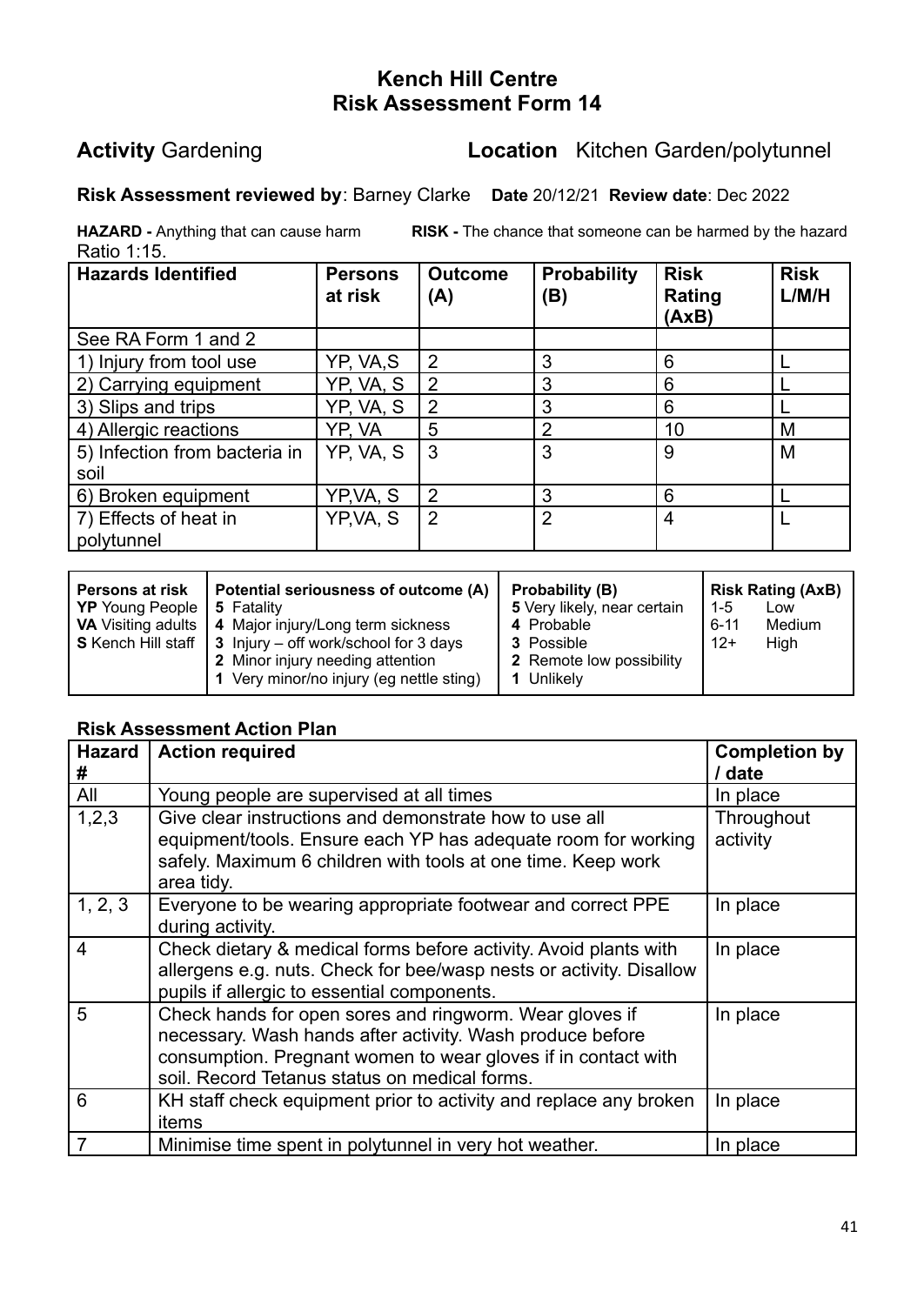#### **Activity: Knot Tying Location: Kench Hill grounds/classroom**

**Risk Assessment reviewed by**: Barney Clarke **Date** 20/12/21 **Review date**: Dec 2022

**HAZARD -** Anything that can cause harm **RISK -** The chance that someone can be harmed by the hazard

| <b>Hazards Identified</b> | <b>Persons</b><br>at risk | Outcom<br>e(A) | <b>Probability</b><br>(B) | <b>Risk Rating</b><br>(AxB) | <b>Risk</b><br>L/M/H |
|---------------------------|---------------------------|----------------|---------------------------|-----------------------------|----------------------|
| Rope burn                 | YP, VA, S                 |                |                           |                             |                      |
| Strangulation             | yp, va,                   |                |                           |                             |                      |
| Allergic reaction         | YP, VA, S                 |                |                           |                             |                      |
| Rope trip hazard          | YP, VA, S                 |                |                           |                             | M                    |
| Being hit by rope         | VA.S<br>YP.               |                |                           |                             | m                    |

| <b>Persons at risk</b><br>  YP Young People   5 Fatality | Potential seriousness of outcome (A)<br>VA Visiting adults   4 Major injury/Long term sickness<br><b>S</b> Kench Hill staff $\vert 3 \vert$ Injury – off work/school for 3 days<br>2 Minor injury needing attention | Probability (B)<br>5 Very likely, near certain<br>4 Probable<br>3 Possible<br>2 Remote low possibility | <b>Risk Rating (AxB)</b><br>l 1-5<br>Low<br>Medium<br>$6 - 11$<br>High<br>$12+$ |
|----------------------------------------------------------|---------------------------------------------------------------------------------------------------------------------------------------------------------------------------------------------------------------------|--------------------------------------------------------------------------------------------------------|---------------------------------------------------------------------------------|
|                                                          | 1 Very minor/no injury (eg nettle sting)                                                                                                                                                                            | 1 Unlikely                                                                                             |                                                                                 |

| <b>Hazard</b><br># | <b>Action required</b>                                                                                                                        | <b>Completion by</b><br>/ date |
|--------------------|-----------------------------------------------------------------------------------------------------------------------------------------------|--------------------------------|
|                    | Warn pupils about rope burn if they choose to do any games like<br>tug-of-war afterwards.                                                     | During activity                |
| $\mathcal{P}$      | Ropes not to be draped around neck / head / looped around<br>hands or legs or used for any other body use.                                    | During activity                |
| 3                  | Ask class if anyone is allergic to rope fibres. Gloves available if<br>needed.                                                                | Just before<br>activity        |
| 4                  | Tidy away all ropes after activity and supervise activity at all<br>times to ensure no danger is posed.                                       | During activity                |
| 5                  | Warn children about spinning rope around fast/ whipping ropes<br>as could hit someone especially dangerous if they get hit in face<br>or eyes | Before and<br>during activty   |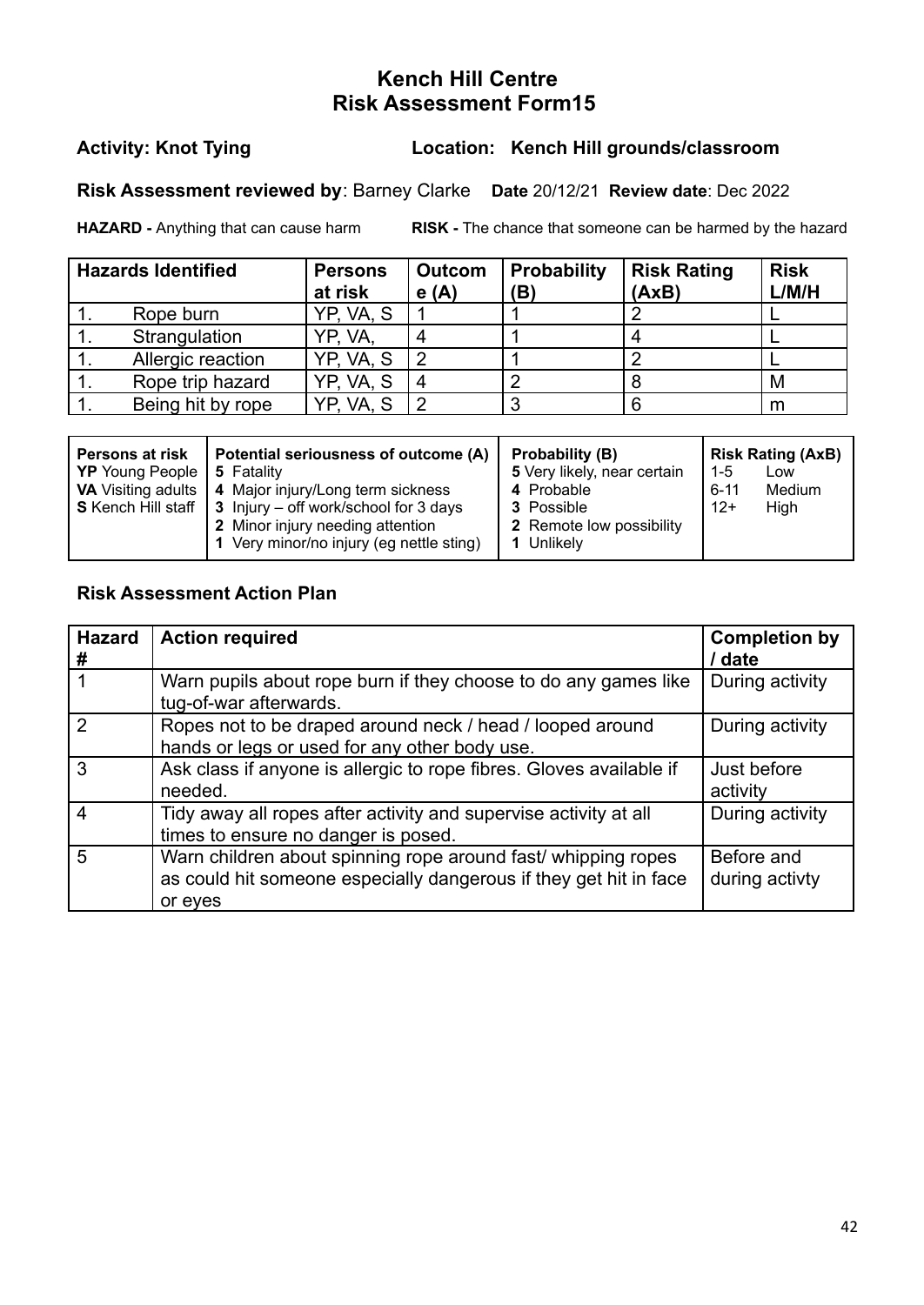#### **Activity:** Rafting **Location:** Windmill Pond (Kench Hill Grounds)

#### **Risk Assessment reviewed by**: Barney Clarke **Date** 20/12/21 **Review date**: Dec 2022

**HAZARD -** Anything that can cause harm **RISK -** The chance that someone can be harmed by the hazard **Ratio** 1:15. Instructor should have in-house training ( manager sign off) before leading activity

| <b>Hazards Identified</b>                                                                | <b>Persons</b><br>at risk | <b>Outcome</b><br>(A) | <b>Probability</b><br>(B) | <b>Risk</b><br>Rating | <b>Risk</b><br>L/M/H |
|------------------------------------------------------------------------------------------|---------------------------|-----------------------|---------------------------|-----------------------|----------------------|
| 1.) Deep, Cold Water<br>(Drowning/hypothermia)                                           | YP, VA, S                 | 5                     | 3                         | 15                    | H                    |
| 2. Slippery Decking (Slip /Trips)                                                        | YP, VA, S                 | 3                     | 4                         | 12                    | H                    |
| 3. Splinters / Cuts                                                                      | YP, VA, S                 | $\overline{2}$        | 4                         | 8                     | M                    |
| 4. Movement of equipment<br>(crush injury/sprain or strain<br>from lifting)              | YP, VA, S                 | 3                     | 3                         | 9                     | M                    |
| 5. Rope Burns                                                                            | YP, VA, S                 | $\overline{2}$        | 3                         | 6                     | M                    |
| 6. Overcrowding on Platform<br>(pushing into water)                                      | YP, VA, S                 | 3                     | 3                         | 9                     | M                    |
| 7. Getting on / off Raft<br>(splinters/falling into water)                               | YP, VA, S                 | 3                     | 3                         | 9                     | M                    |
| 8. Extreme Weather Conditions<br>(sun burn/hypothermia)                                  | YP, VA, S                 | 3                     | $\overline{2}$            | 6                     | M                    |
| 9. Weil's & Other Infections                                                             | YP, VA, S                 | $\overline{4}$        | 3                         | 12                    | H                    |
| 10. Raft Overturning/Falling<br>apart (bumps/falling into<br>water/trapping under water) | YP, VA, S                 | 3                     | 3                         | 9                     | M                    |

| <b>Persons at risk</b><br><b>YP</b> Young People<br><b>VA</b> Visiting adults<br><b>S</b> Kench Hill staff | Potential seriousness of outcome (A)<br>5 Fatality<br>4 Major injury/Long term sickness<br>3 Injury – off work/school for 3 days<br>2 Minor injury needing attention<br>1 Very minor/no injury (eg nettle sting) | Probability (B)<br>5 Very likely, near certain<br>4 Probable<br><b>3</b> Possible<br>2 Remote low possibility<br>Unlikely | $1-5$<br>$6 - 11$<br>$12+$ | <b>Risk Rating (AxB)</b><br>Low<br>Medium<br>High |
|------------------------------------------------------------------------------------------------------------|------------------------------------------------------------------------------------------------------------------------------------------------------------------------------------------------------------------|---------------------------------------------------------------------------------------------------------------------------|----------------------------|---------------------------------------------------|
|                                                                                                            |                                                                                                                                                                                                                  |                                                                                                                           |                            |                                                   |

| <b>Hazard</b><br># | <b>Action required</b>                                                                                                                                                                                                                                                                                                                                                                             | <b>Completion</b><br>by / date         |
|--------------------|----------------------------------------------------------------------------------------------------------------------------------------------------------------------------------------------------------------------------------------------------------------------------------------------------------------------------------------------------------------------------------------------------|----------------------------------------|
| All                | All participants to be briefed on the health and safety, how to use<br>the raft correctly and what to do if they fall in before taking part in<br>the activity. Ensure everyone is clear on what to do.                                                                                                                                                                                            | <b>Before</b>                          |
|                    | One individual per raft at any time; individuals MUST wear<br>buoyancy aid + head protection at ALL times when on raft. Activity<br>must be voluntary. Minimum 2 adults must be present at all times.                                                                                                                                                                                              | Before /<br>during /<br>After activity |
|                    | Participants advised to float on back and wait for help if fall in, not to<br>attempt to stand on bottom of pond. Life ring and pole or throw rope<br>to be on standby. Rafts pulled back to platform using tow-line which<br>is attached to raft at all times when afloat via carabiner. Individuals<br>taken inside to warm up / change immediately if they enter water /<br>shower if possible. | During<br>activity/ if<br>needed.      |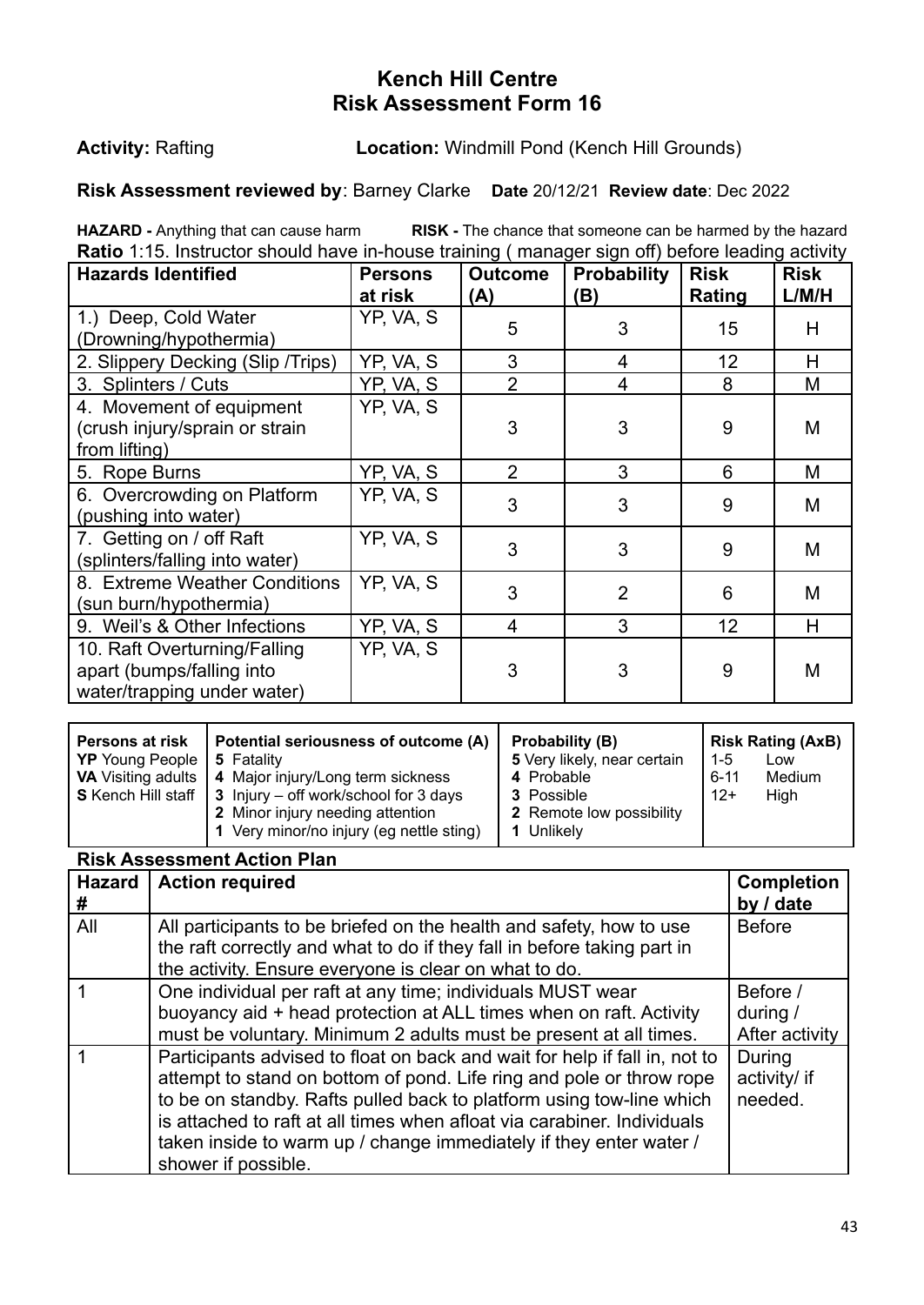| $\mathbf{1}$            | Ensure that life ring and throw rope are available/close to activity.                                                                                       | Before &      |
|-------------------------|-------------------------------------------------------------------------------------------------------------------------------------------------------------|---------------|
|                         | They should be checked every time before the activity starts.                                                                                               | during        |
| 2, 6, 7                 | All participants warned prior to activity of slippery surfaces. Suitable                                                                                    | Before /      |
|                         | footwear to be worn by all participants – e.g. pumps, lightweight                                                                                           | during        |
|                         | trainers or water shoes provided by KH staff (or barefoot in warmer                                                                                         | activity      |
|                         | months). Decking brushed / sprayed with Algon as required.                                                                                                  |               |
| 2, 4, 6,                | Limit number of individuals on platform at any one time - only 2                                                                                            | During        |
| 7                       | supervising adults plus 2 individuals boarding / disembarking rafts                                                                                         |               |
|                         | allowed on lower decking i.e. those wearing buoyancy aids.                                                                                                  |               |
| 3                       | Rafts filed / sanded to minimise rough edges. Participants warned                                                                                           | Before /      |
|                         | not to rub hands on timbers. Gloves available if required. Equipment                                                                                        | during        |
|                         | inspection carried out before and after every use.                                                                                                          | activity      |
| 3,4,6,                  | Any potentially harmful vegetation e.g. bramble, blackthorn, rose to                                                                                        | <b>Before</b> |
| 7                       | be kept clear of site through regular management.                                                                                                           | activity      |
| $\overline{\mathbf{4}}$ | Fingers and toes at most risk of crushing. Raft carrying to be kept to                                                                                      | Before /      |
|                         | a minimum and supervised at all times. Barrels rolled when                                                                                                  | during/after  |
|                         | possible, otherwise at least 2 children to carry. Whole raft to be                                                                                          | activity      |
|                         | moved by adults only, dragged where possible rather than lifted, KH                                                                                         |               |
|                         | staff must be present to supervise raft movement, sturdy shoes to                                                                                           |               |
|                         | be worn by raft-moving staff with no open toes. Launching and                                                                                               |               |
|                         | retrieving rafts to be done by adults only.                                                                                                                 |               |
| 5                       | Participants advised not to run rope through hands. Gloves                                                                                                  | Before/       |
|                         | available if required. Rope state checked regularly.                                                                                                        | during        |
| $6\phantom{1}$          | Only individuals about to board allowed on lower platform plus                                                                                              | Before /      |
|                         | supervising adults. This is highlighted in the health & safety talk                                                                                         | during        |
|                         | prior to activity commencing and strictly enforced throughout.                                                                                              | activity      |
| $\overline{7}$          | Rafts can tip from side to side so held by leader /staff to steady                                                                                          | Before /      |
|                         | when individuals boarding and disembarking. Correct technique                                                                                               | during        |
|                         | demonstrated prior to any individuals participating. Kneeling is the                                                                                        | activity      |
|                         | best technique, moving into the centre of the raft and staying here at                                                                                      |               |
|                         | all times. Rafts to be moored until individual safely balanced (use                                                                                         |               |
|                         | carabiners and mooring eye-bolts on raft and pond platform to                                                                                               |               |
|                         | secure raft). Any racing activity should not include getting on/off raft.                                                                                   |               |
| 8                       | Be aware that weather can change rapidly. Activity to be aborted                                                                                            | Before /      |
|                         | and safe shelter sought if weather becomes too severe. Activity not                                                                                         | during        |
|                         | tobe done in cold temperatures i.e. Winter months. Ideally only                                                                                             | activity      |
|                         | during March to October season when weather / water warmer.                                                                                                 |               |
| 9                       | Advice given to participants prior to activity. No eating or drinking                                                                                       | Before /      |
|                         | during activity, individuals urged not to place fingers in mouth / eyes                                                                                     | during        |
|                         | etc. at any point. Hands to be thoroughly washed following activity. If                                                                                     | activity      |
|                         | any individuals have cuts on their hands, gloves are to be worn.                                                                                            |               |
| 9                       | If participant falls into the water, they should immediately shower. If water<br>is swallowed, then they should be monitored closely for a period after the | If needed.    |
|                         | activity. If any illness occurs then they should be taken to the doctors/A&E                                                                                |               |
| 10                      | Participants advised to remain in centre of raft at all times. Demonstration                                                                                | Before /      |
|                         | given prior to activity and individuals observed at all times, given further                                                                                | during        |
|                         | encouragement / advice as necessary. Individuals not to lean out when on                                                                                    | activity      |
|                         | raft. Correct knots to be demonstrated to group before activity with time for                                                                               |               |
|                         | them to practice. Reef knot used primarily as simple to learn. All knots to                                                                                 |               |
|                         | be checked thoroughly prior to any participants boarding raft. If child is                                                                                  |               |
|                         | trapped under raft, staff to pull raft out way with attached rope or swim out                                                                               |               |
|                         | to support with a safety aid as a last resort.                                                                                                              |               |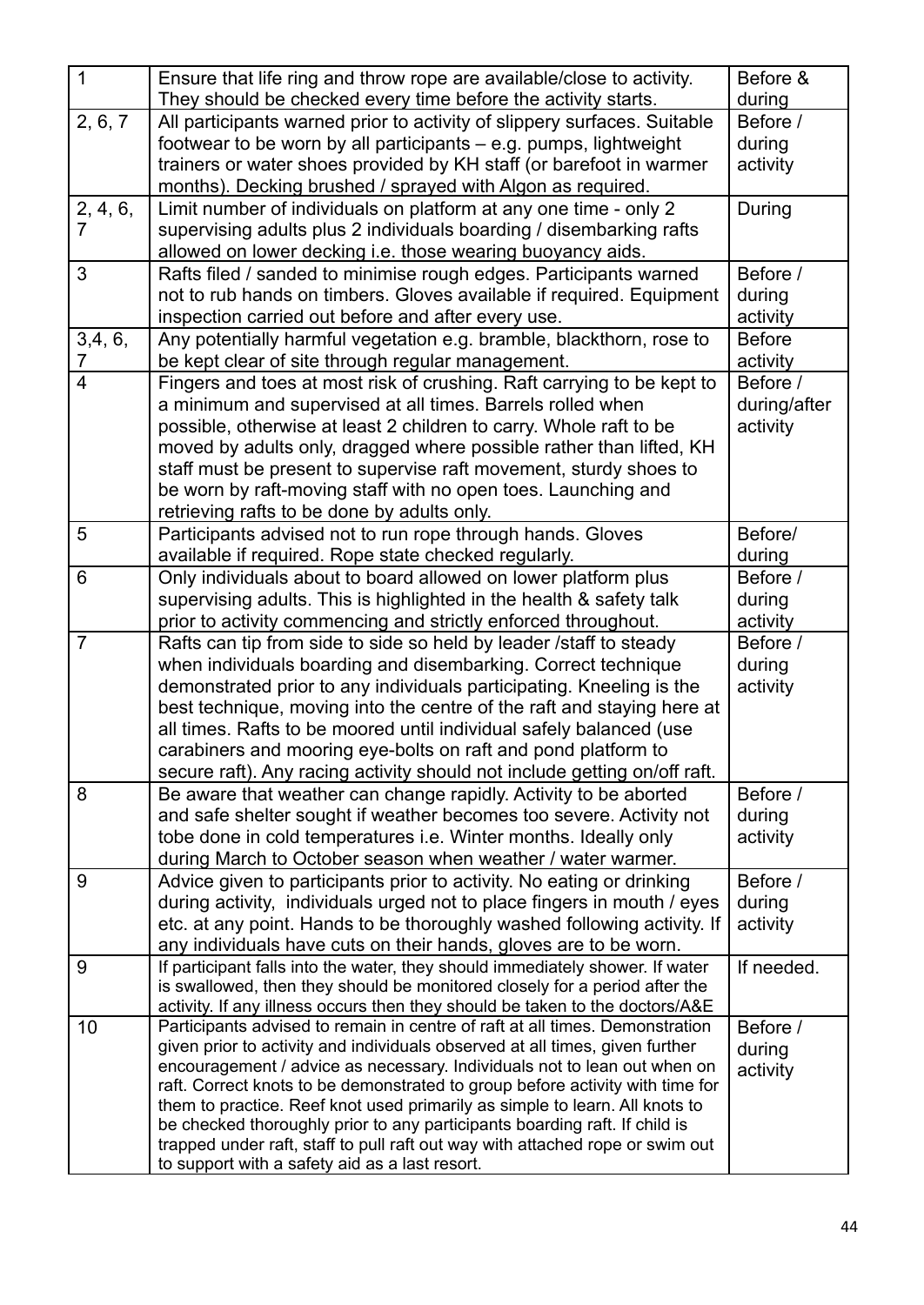#### **Activity:** Orienteering: Centre courses and WW2 trail **Location:** Kench Hill grounds

#### **Risk Assessment reviewed by**: Barney Clarke **Date** 20/12/21 **Review date**: Dec 2022

**HAZARD -** Anything that can cause harm **RISK -** The chance that someone can be harmed by the hazard **1:15**

| <b>Hazards Identified</b>       | <b>Persons</b><br>at risk | <b>Worst Likely</b><br><b>Outcome (A)</b> | <b>Probability</b><br>(B) | <b>Risk</b><br>Rating | <b>Risk</b><br>L/M/H |
|---------------------------------|---------------------------|-------------------------------------------|---------------------------|-----------------------|----------------------|
| 1 Children getting              | YP, VA                    |                                           |                           |                       |                      |
| lost or going out of            |                           |                                           |                           |                       |                      |
| bounds                          |                           |                                           |                           |                       |                      |
| 2 Trips, slips, falls           | YP. VA                    |                                           |                           | 6                     | M                    |
| 3 Vehicles in car<br>park       | YP, VA                    |                                           |                           | 8                     | M                    |
| 4 Extreme Weather<br>Conditions | YP, VA, S                 |                                           |                           |                       |                      |

| <b>Hazard</b><br># | <b>Action required</b>                                                                                                                                                                                                                                                                                                                                                                                                                                                             | Completion by /<br>date     |
|--------------------|------------------------------------------------------------------------------------------------------------------------------------------------------------------------------------------------------------------------------------------------------------------------------------------------------------------------------------------------------------------------------------------------------------------------------------------------------------------------------------|-----------------------------|
|                    | Remind YP of boundaries before starting the course, not to enter out of<br>bound areas, forest school or pond areas, tell them to travel in groups.                                                                                                                                                                                                                                                                                                                                | Before / during<br>activity |
| $\mathcal{P}$      | Ensure all children are wearing appropriate shoes. Explain to children<br>about running safely and looking where they are going. Explain to<br>children that they should not need to climb over any fences etc. to<br>reach control points. If control points are attached to a fence around a<br>pond they should not lean on the fence. When crossing the car park<br>explain that the gravel can be slippery, so can mud. Children should not<br>go into areas with animals in. | Before / during<br>activity |
| 3                  | Explain to children how to cross the car park safely and make sure they<br>look before crossing it.                                                                                                                                                                                                                                                                                                                                                                                | Before / during<br>activity |
| 4                  | Ensure children wear weather appropriate clothing. In hot sun make<br>sure children have sun cream. Make sure water is available throughout<br>activity.                                                                                                                                                                                                                                                                                                                           | Before / during<br>activity |
|                    | Regular group and sub group headcounts                                                                                                                                                                                                                                                                                                                                                                                                                                             | Before/during/aft<br>er     |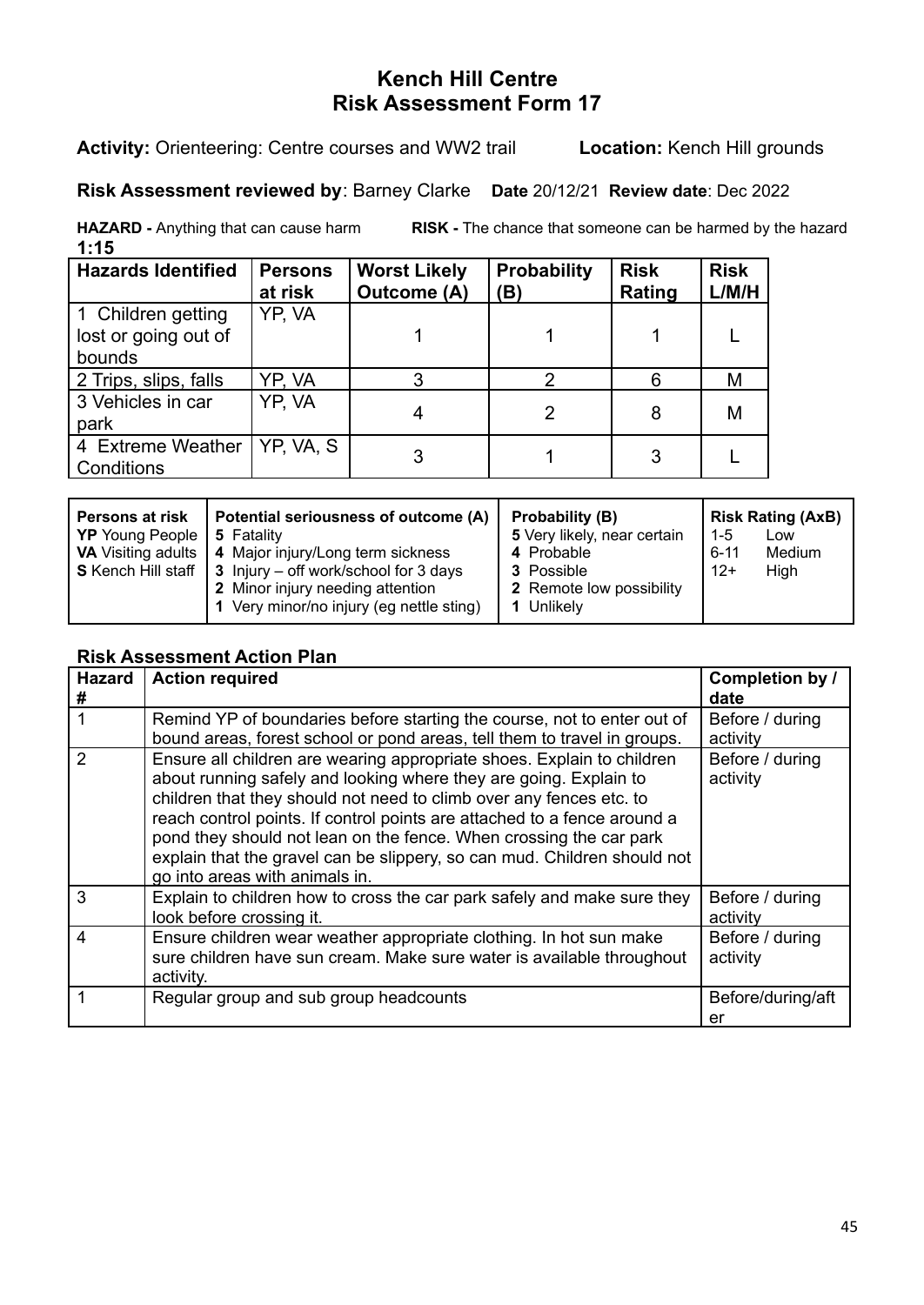#### **Activity:** Wilderness First Aid **Location** Hall/front or rear lawn

#### **Risk Assessment reviewed by**: Barney Clarke **Date** 20/12/21 **Review date**: Dec 2022

**HAZARD -** Anything that can cause harm **RISK -** The chance that someone can be harmed by the hazard

| 1:20                                |                           |                      |                          |                       |                      |
|-------------------------------------|---------------------------|----------------------|--------------------------|-----------------------|----------------------|
| <b>Hazards</b><br><b>Identified</b> | <b>Persons at</b><br>risk | <b>Outcome</b><br>A) | <b>Probability</b><br>B) | <b>Risk</b><br>Rating | <b>Risk</b><br>L/M/H |
| 1) falling off<br>stretcher         | YP                        | $\overline{2}$       | 3                        | 6                     | M                    |
| 2) strangling from<br>bandages      | YP                        | 4                    |                          |                       |                      |
| 3) injury from lifting<br>stretcher | YP                        | 3                    | $\overline{2}$           | 6                     | M                    |

| <b>Persons at risk</b><br>YP Young People<br><b>VA</b> Visiting adults | Potential seriousness of outcome (A)<br>5 Fatality<br>4 Major injury/Long term sickness<br>$\mid$ S Kench Hill staff $\mid$ 3 Injury – off work/school for 3 days<br>2 Minor injury needing attention<br>1 Very minor/no injury (eg nettle sting) | Probability (B)<br>5 Very likely, near certain<br>4 Probable<br>3 Possible<br>2 Remote low possibility<br>1 Unlikely | <b>Risk Rating (AxB)</b><br>l 1-5<br>Low<br>$6 - 11$<br>Medium<br>$12+$<br>High |
|------------------------------------------------------------------------|---------------------------------------------------------------------------------------------------------------------------------------------------------------------------------------------------------------------------------------------------|----------------------------------------------------------------------------------------------------------------------|---------------------------------------------------------------------------------|
|                                                                        |                                                                                                                                                                                                                                                   |                                                                                                                      |                                                                                 |

| <b>Hazard</b><br># | <b>Action required</b>                                                                                                                                                 | Completion by /<br>date            |
|--------------------|------------------------------------------------------------------------------------------------------------------------------------------------------------------------|------------------------------------|
| 1, 2, 3            | Introductory talk to include a discussion about the<br>risks and clear demonstrations of each technique<br>with time for Q/A to check understanding before<br>starting | At start of<br>activity/throughout |
| 1,2                | YP supervised at all times, by kench hill staff and<br>school staff                                                                                                    | In place                           |
|                    | Activity leader must ensure stretcher is strong<br>enough for YP to lay on                                                                                             | At start of activity               |
| 1,3                | Make sure YP are evenly distributed when<br>carrying stretcher                                                                                                         | Throughout activity                |
| 3                  | S to show YP how to lift stretcher properly                                                                                                                            | Throughout activity                |
| $\overline{2}$     | Remove disruptive pupils                                                                                                                                               | Throughout activity                |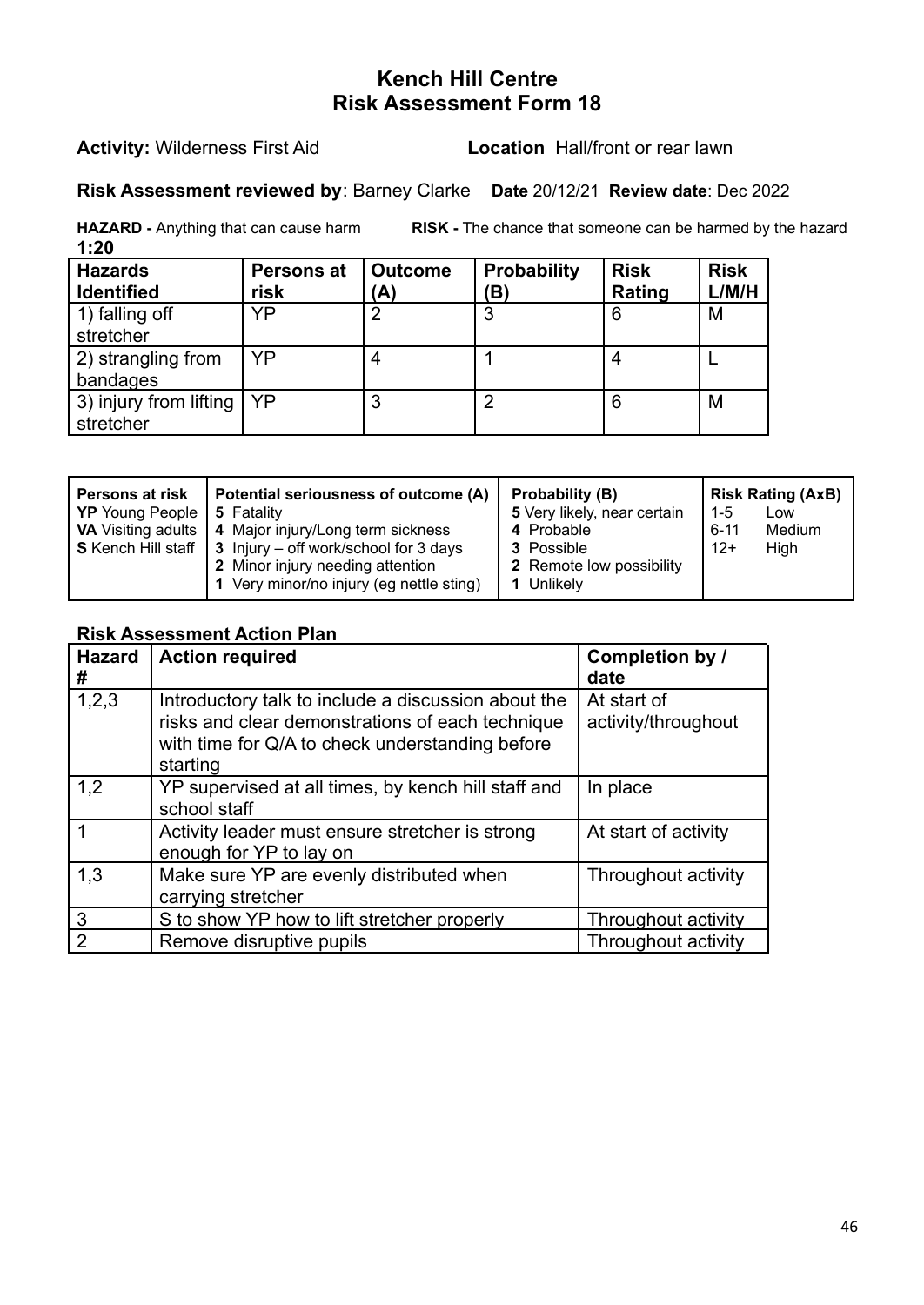**Activity:** Circus Skills, including stilts and unicycle **Location** Front lawn, rear lawn, hall

#### **Risk Assessment reviewed by**: Barney Clarke **Date** 20/12/21 **Review date**: Dec 2022

**HAZARD -** Anything that can cause harm **RISK -** The chance that someone can be harmed by the hazard **Ratio 1:15**

| <b>Hazards Identified</b>                            | <b>Persons</b><br>at risk | Potential<br>Outcome A | Likelihood/<br>Probability<br>B | <b>Risk</b><br>Rating | <b>Risk</b><br>L/M/H |
|------------------------------------------------------|---------------------------|------------------------|---------------------------------|-----------------------|----------------------|
| See RA Form 2                                        |                           |                        |                                 |                       |                      |
| 1) trips, slips, falls                               | YP                        | 3                      | 3                               | 9                     | M                    |
| 2) knocks from flying<br>objects (juggling<br>balls) | YP, VA, S                 | 2                      | 3                               | 6                     | M                    |
| 3) pointed sticks<br>(spinning plates)               | YP                        | 2                      | 3                               | 6                     | M                    |
| 4) injuries from<br>broken equipment                 | YP                        | 2                      | 3                               | 6                     | M                    |

| <b>Persons at risk</b>              | Potential seriousness of outcome (A)                                    | Probability (B)             |          | <b>Risk Rating (AxB)</b> |
|-------------------------------------|-------------------------------------------------------------------------|-----------------------------|----------|--------------------------|
| <b>YP</b> Young People   5 Fatality |                                                                         | 5 Very likely, near certain | $1 - 5$  | Low                      |
|                                     | <b>VA</b> Visiting adults   4 Major injury/Long term sickness           | 4 Probable                  | $6 - 11$ | Medium                   |
|                                     | <b>S</b> Kench Hill staff $\vert$ 3 Injury – off work/school for 3 days | <b>3</b> Possible           | $12+$    | High                     |
|                                     | 2 Minor injury needing attention                                        | 2 Remote low possibility    |          |                          |
|                                     | 1 Very minor/no injury (eg nettle sting)                                | 1 Unlikely                  |          |                          |

| <b>Hazard</b><br># | Action required to minimise risk                                                                                                                                                                                                     | Completion by /<br>date                              |
|--------------------|--------------------------------------------------------------------------------------------------------------------------------------------------------------------------------------------------------------------------------------|------------------------------------------------------|
|                    | Make sure activities are done on level ground and<br>grass not on concrete.                                                                                                                                                          | In place                                             |
| 1,2,3              | Children supervised at all times by leader or visiting<br>teacher.                                                                                                                                                                   | In place                                             |
| 1, 2, 3            | Demonstrate correct use of all equipment before<br>activity. Ensure that pupils and staff aid young<br>people when they are on stilts and unicycle to get<br>their balance. Don't do near rocks or walls in case<br>child falls off. | In place                                             |
| 2,3                | Explain need for space when using things like<br>diablos, juggling balls, spinning plates and poi balls.<br>Have supervising adult make sure children have<br>enough space throughout activity.                                      | In place and<br>throughout activity                  |
| 4                  | Check equipment before and after use for any<br>damage. Replace or remove broken equipment as<br>soon as fault is noticed                                                                                                            | Before, throughout<br>and at the end of<br>activity. |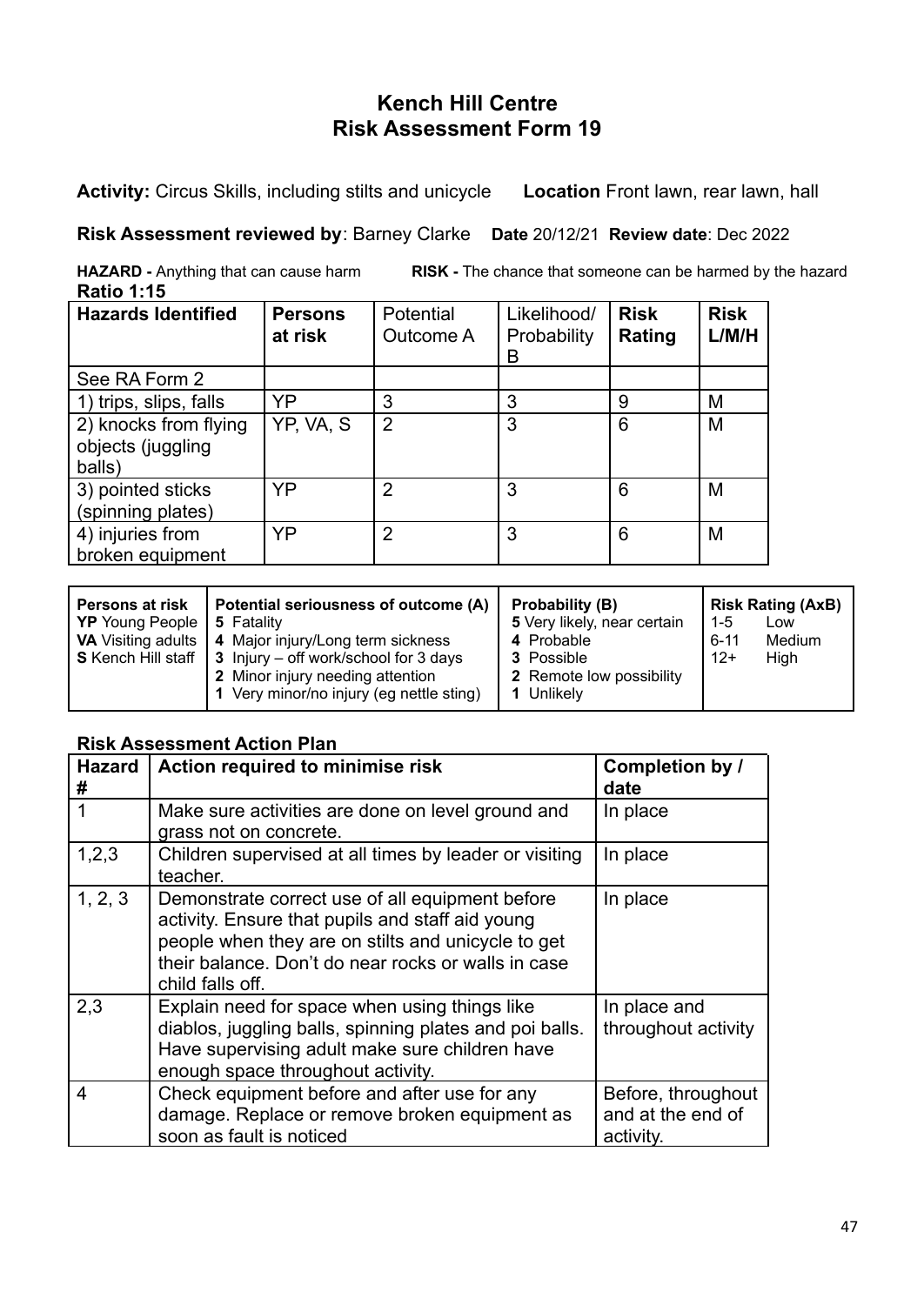| Activity                                     | <b>Archery</b>         |                              | Written By                                                                                                                                                                                                                                                                                                                                           | <b>Barney Clarke</b>                                                                                |
|----------------------------------------------|------------------------|------------------------------|------------------------------------------------------------------------------------------------------------------------------------------------------------------------------------------------------------------------------------------------------------------------------------------------------------------------------------------------------|-----------------------------------------------------------------------------------------------------|
| Reviewed                                     | Dec 2021               | <b>Review</b><br>Dec<br>2022 | Checked By                                                                                                                                                                                                                                                                                                                                           | <b>Kirsty Baker</b>                                                                                 |
| qualifications matrix.                       |                        |                              | Recommended Ratio 1:15. The instructor in charge should be qualified as per the                                                                                                                                                                                                                                                                      |                                                                                                     |
|                                              |                        |                              | Other adults need not be qualified but should be capable of supervising the group should                                                                                                                                                                                                                                                             |                                                                                                     |
| a problem occur.                             |                        |                              |                                                                                                                                                                                                                                                                                                                                                      |                                                                                                     |
| <b>Hazard</b>                                | Who may<br>be at risk? | <b>Risk</b>                  | <b>Control Measures</b>                                                                                                                                                                                                                                                                                                                              | <b>Comments</b>                                                                                     |
| Being struck<br>by arrow or<br>bow string    | All                    | Low                          | As part of the session introduction, a<br>safety briefing is given by the instructor<br>which will emphasise;                                                                                                                                                                                                                                        | First aid kit available<br>Arm Guard                                                                |
|                                              |                        |                              | No-one allowed to cross the 'shooting<br>line' whilst shooting is taking place. Only<br>cross the shooting line at the direction<br>from the instructor.<br>How to load and shoot the bow with clear<br>demonstration                                                                                                                                | Regular refresh<br>rules on crossing<br>shooting line                                               |
| Rebounding<br>arrows                         | All                    | Low                          | Shooting line is set at a safe distance<br>from target.<br>Safety net positioned behind targets.                                                                                                                                                                                                                                                     | Coaching throughout<br>for aim and power                                                            |
| Retrieving<br>arrows                         | Participants           | Low                          | Participants retrieve arrows under the<br>guidance of the instructor.<br>Demonstration by instructor of safe<br>technique for removal and carrying<br>arrows.                                                                                                                                                                                        |                                                                                                     |
| Un-Safe<br>practice at<br>shooting line      | All                    | Low                          | Loaded bows pointing forwards towards<br>target or the floor.<br>Students are instructed on bow grip and<br>correct stance.<br>Shooting line monitored by instructor-<br>consider restricting number of<br>participants at the line if there are<br>concerns about maturity/behaviour/ability.<br>Archery session cones put out in<br>overshoot area | If participants cannot<br>be trusted and are<br>deemed unsafe then<br>should be asked to<br>sit out |
| Un-Safe<br>practice<br>while not<br>shooting | All                    | Low                          | 'Waiting area' is marked up and seating<br>provided. Safety brief given at start of<br>session for participants to remain within<br>the waiting zone until instructed.<br>Safety sign set up at entrances to the<br>range; anyone wanting access to the<br>range waits outside the red roped area<br>until the instructor permits access.            | Distracting<br>behaviour must be<br>managed by<br>supporting school<br>staff                        |
| Equipment<br>failure                         | Participants           | Low                          | All equipment is visually checked by the<br>instructor prior to the start of each<br>session. Condition of equipment is<br>recorded and faulty items are withdrawn<br>and repaired/replaced as necessary.                                                                                                                                            | Equipment<br>checked termly<br>and signed off                                                       |
| Slip, trips<br>and falls                     | All                    | Low                          | Floor area is kept clear of tripping<br>hazards. Unused equipment is tidied<br>away before session begins. Part of initial<br>safety brief to walk during session.                                                                                                                                                                                   |                                                                                                     |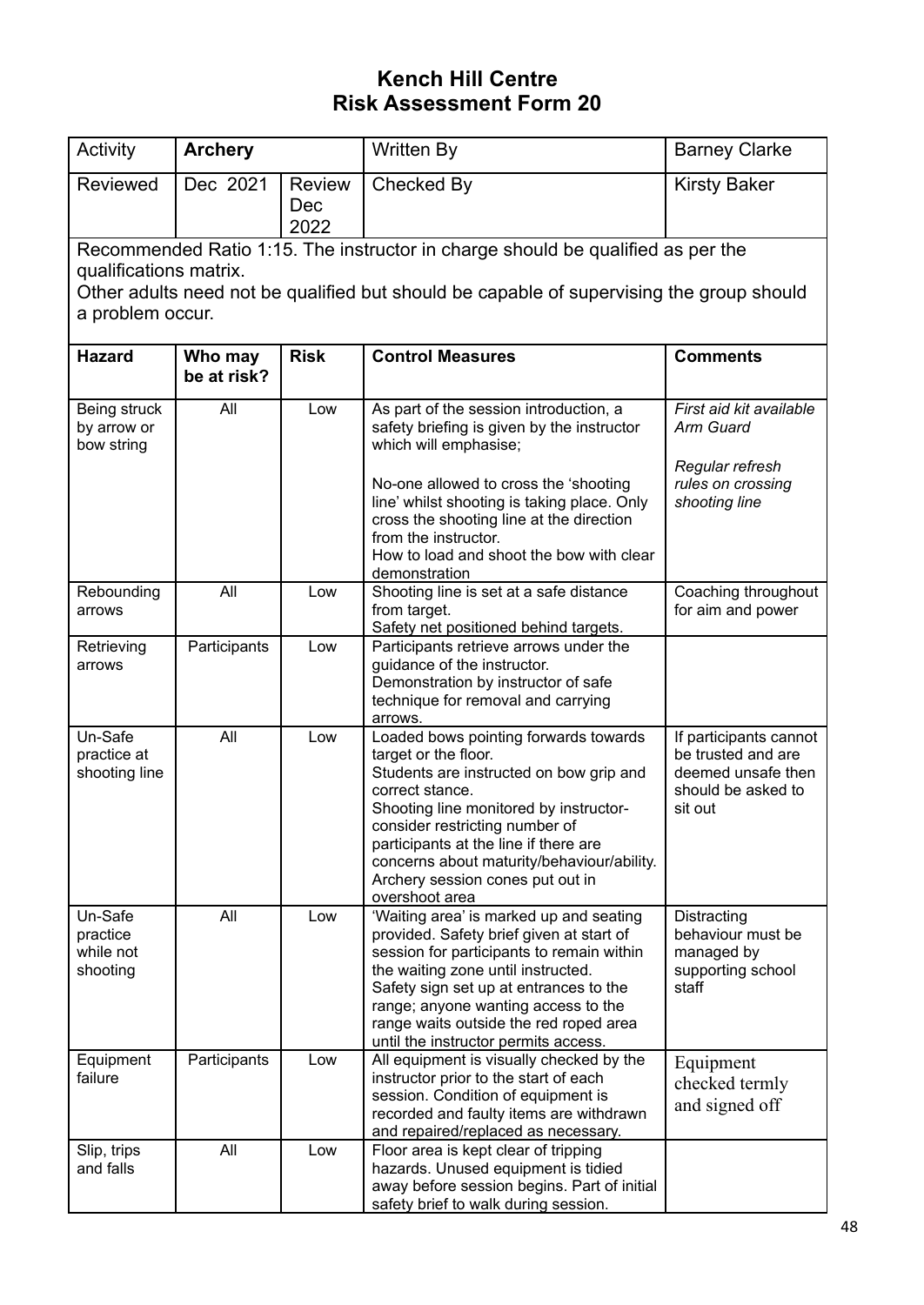| Activity                                                                                                                                                                                                                  | <b>Swamp</b><br>crossing                |             | Written By                                                                                                                                                                                             | <b>Barney Clarke</b>                                           |
|---------------------------------------------------------------------------------------------------------------------------------------------------------------------------------------------------------------------------|-----------------------------------------|-------------|--------------------------------------------------------------------------------------------------------------------------------------------------------------------------------------------------------|----------------------------------------------------------------|
| <b>Reviewed</b>                                                                                                                                                                                                           | 20/12/2021<br><b>Review Dec</b><br>2022 |             | <b>Checked By</b>                                                                                                                                                                                      | <b>Brian Chapman/Kirsty</b><br><b>Baker</b>                    |
| Recommended Ratio 1:12. The instructor in charge should be qualified as per the<br>qualifications matrix.<br>Other adults need not be qualified but should be capable of supervising the group should<br>a problem occur. |                                         |             |                                                                                                                                                                                                        |                                                                |
| <b>Hazard</b>                                                                                                                                                                                                             | Who may<br>be hurt?                     | <b>Risk</b> | <b>Control Measures</b>                                                                                                                                                                                | <b>Comments</b>                                                |
| Injury from miss<br>use of planks:<br>Struck/hit by<br>planks<br>Planks dropped<br>on feet or hands<br>Fingers trapped<br>under planks                                                                                    | All                                     | Low         | Group briefing given at the start of<br>every lesson so all participants<br>are made aware of safety rules<br>and potential hazards.<br>Demonstration on how to hold, lift<br>and lower planks safety. | First aid kit available<br>Arm Guard                           |
| Sprained or<br>twisted ankles<br>from jumping into<br>swamp (mattress<br>area)                                                                                                                                            | All                                     | Low         | Course layout and obstacles<br>explained and pointed out during<br>safety briefing                                                                                                                     |                                                                |
| Injury from<br>slipping down<br>mud banks                                                                                                                                                                                 | Participants                            | Low         | Course layout and obstacles<br>explained and pointed out during<br>safety briefing                                                                                                                     |                                                                |
| <b>Tyre Tunnel</b><br>injuries to limbs,<br>back, head                                                                                                                                                                    | All                                     | Low         | Instructor demonstrates how to<br>enter and leave the tyre tunnels<br>during introduction, staff member<br>asked to oversee tunnel areas<br>throughout the session.                                    | Tyre tunnel checked weekly<br>for sharp wire or sharp<br>edges |
| Stings from<br>nettles, cuts from<br>thorn bushes                                                                                                                                                                         | All                                     | Low         | Area checked and maintained<br>regular by grounds and teaching<br>team. Participant briefed on any<br>hazardous area.                                                                                  | Checked weekly                                                 |
| Equipment<br>failure leading to<br>injury                                                                                                                                                                                 | Participants                            | Low         | All equipment and course<br>structures checked before and<br>after use. Planks and ropes<br>stored away when not in use.                                                                               |                                                                |
| Slip, trips and<br>falls                                                                                                                                                                                                  | All                                     | Low         | Participants briefed on uneven<br>ground and slippery surfaces,<br>instructed not to run down banks.                                                                                                   |                                                                |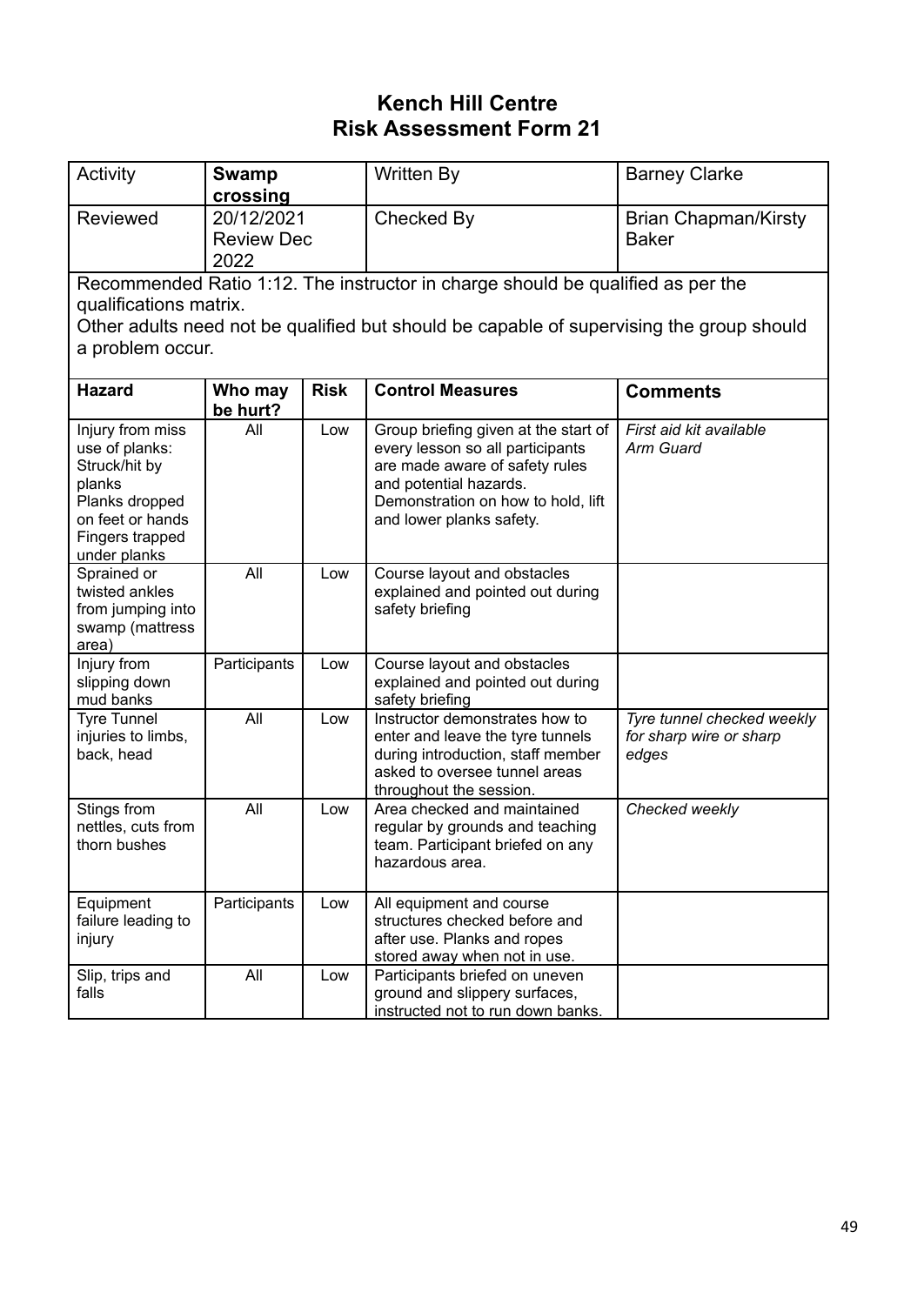| Activity                                                                                                | <b>Forest</b>                     |             | Written By                                                                                                                                                                                                                                                                                                                                                        | <b>Barney Clarke</b>                                                   |  |
|---------------------------------------------------------------------------------------------------------|-----------------------------------|-------------|-------------------------------------------------------------------------------------------------------------------------------------------------------------------------------------------------------------------------------------------------------------------------------------------------------------------------------------------------------------------|------------------------------------------------------------------------|--|
|                                                                                                         | <b>School</b>                     |             |                                                                                                                                                                                                                                                                                                                                                                   |                                                                        |  |
|                                                                                                         | sessions                          |             |                                                                                                                                                                                                                                                                                                                                                                   |                                                                        |  |
| Reviewed                                                                                                | 20/12/2021<br>Review: Dec<br>2022 |             | Checked By                                                                                                                                                                                                                                                                                                                                                        | Brian Chapman                                                          |  |
|                                                                                                         |                                   |             | Recommended Ratio 1:15. The instructor in charge should be qualified as per the qualifications                                                                                                                                                                                                                                                                    |                                                                        |  |
| matrix.                                                                                                 |                                   |             | Other adults need not be qualified but should be capable of supervising the group should a problem                                                                                                                                                                                                                                                                |                                                                        |  |
| occur.                                                                                                  |                                   |             |                                                                                                                                                                                                                                                                                                                                                                   |                                                                        |  |
| <b>Hazard</b>                                                                                           | Who is<br>at<br>risk?             | <b>Risk</b> | <b>Control Measures</b>                                                                                                                                                                                                                                                                                                                                           | <b>Comments</b>                                                        |  |
| Being struck by falling<br>dead wood                                                                    | All                               | Low         | Initial staff site walk to check for<br>hazards before each session, dead<br>wood removed or roped off, site<br>management and environmental<br>impact assessment reviewed<br>seasonally                                                                                                                                                                          | Initial staff site walk<br>to check for hazards<br>before each session |  |
| Slip, trips and falls                                                                                   | All                               | Medium      | Group are briefed before entering<br>woodland on uneven ground layer and<br>animal burrows/dips. Floor area is<br>kept clear of tripping hazards. Unused<br>equipment is tidied away before<br>session begins. Part of initial safety<br>brief to walk during session.                                                                                            | First aid kit available                                                |  |
| Cuts, splinters,<br>rashes, thorns and<br>stings from brambles,<br>nettles, thistles and<br>shrub layer | All                               | Medium      | Area cleared regularly and all hazards<br>pointed out to all participants at start<br>of each session                                                                                                                                                                                                                                                             | First aid kit available                                                |  |
| Stings or bites from<br>wildlife                                                                        | All                               | Low         | Site check before sessions, wildlife<br>habitats to be roped off                                                                                                                                                                                                                                                                                                  |                                                                        |  |
| Injury from misuse of<br>shelter building and<br>forest school<br>equipment                             | All                               | Low         | All activities using equipment need<br>demo and appropriate adult ratios<br>before starting. 'If its bigger than you it<br>takes two' with moving logs/branches                                                                                                                                                                                                   |                                                                        |  |
| Injury from misuse of<br>FS tools                                                                       | Particip<br>ants                  | Low         | All tools will be introduced to the<br>group when appropriate with clear<br>demonstration and instructions for<br>use. Child: Adult Ratios set for each<br>tool/group age and ability                                                                                                                                                                             | Tools to be kept in<br>locked store/box                                |  |
| Minor burns from<br>base camp fire and<br>cooking                                                       | Particip<br>ants                  | Low         | Fire pit area at base camp built with<br>clear entrance and exit. Small raised<br>fire bowl only to be used for fires, to<br>ensure safe, small, controlled camp<br>fires. No more than 4 participants<br>around the fire pit cooking at one time.<br>Seating over 2 meter from sides of fire<br>pit. Fires always fully extinguished<br>before leaving fire pit. | Water barrel and fire<br>blanket                                       |  |
| Sickness and vomiting<br>from ingestion of<br>poisonous berries/<br>mushrooms/nuts                      | All                               | Low         | Participants dietary needs checked<br>before all cooking sessions, no<br>foraging allowed unless the group<br>have been on the activity and all food<br>is checked before consumption                                                                                                                                                                             | Hand washing basin<br>next to fire pit area                            |  |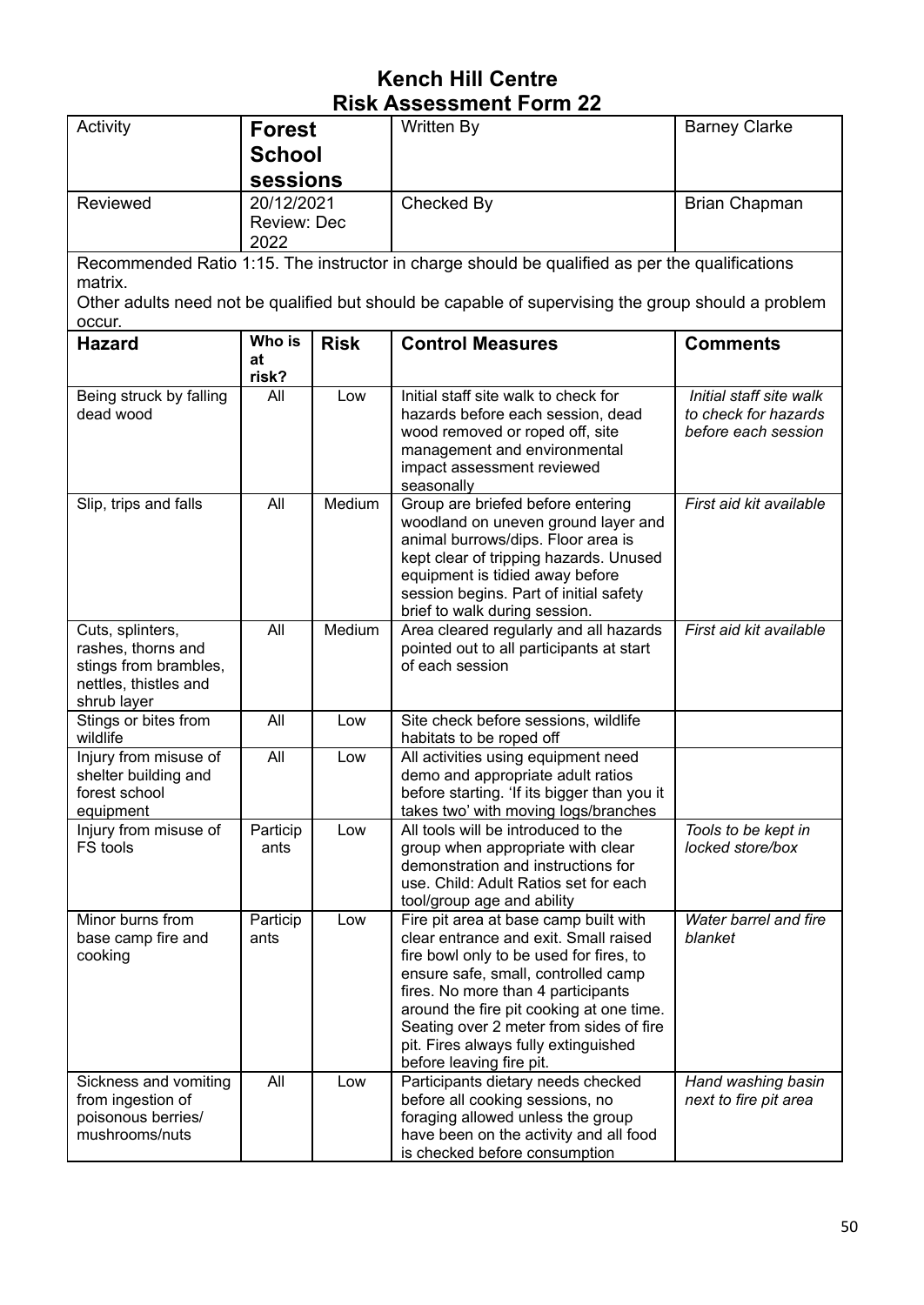#### **RISK ASSESSMENTS: OFF-SITE ACTIVITIES**

#### **Kench Hill Centre Risk Assessment Form 23**

**Activity** General Off-site Visits **Location** Various

**Risk Assessment reviewed by**: Barney Clarke **Date** 20/12/2021 **Review date**: Dec 2022

**HAZARD -** Anything that can cause harm **RISK -** The chance that someone can be harmed by the hazard

| <b>Hazards Identified</b>              | <b>Persons</b><br>at risk | <b>Outcome</b><br>(A) | <b>Probability</b><br>ΈI) | <b>Risk</b><br>Rating | <b>Risk</b><br>L/M/H |
|----------------------------------------|---------------------------|-----------------------|---------------------------|-----------------------|----------------------|
| 1) Travelling by minibus<br>or coach   | YP, VA, S                 | 5                     |                           | 5                     |                      |
| 2) Walking along roads                 | YP, VA, S                 | 5                     | $\overline{2}$            | 10                    | M                    |
| 3) Being separated from<br>group       | YP. VA                    | 3                     | 3                         | 9                     | M                    |
| 4) Slips, trips and falls              | YP, VA, S                 | 3                     | 3                         | 9                     | M                    |
| 5) Farm animals and<br>dogs            | YP, VA, S                 | $\overline{4}$        | $\overline{2}$            | 8                     | M                    |
| 6) Farm machinery                      | YP, VA, S                 | $\overline{4}$        | 1                         | $\overline{4}$        |                      |
| 7) Open water                          | YP, VA, S                 | 5                     | 1                         | 5                     |                      |
| 8) Harm from strangers                 | YP                        | 5                     | 1                         | 5                     |                      |
| 9) Extreme weather<br>conditions       | YP, VA, S                 | $\overline{4}$        | $\overline{2}$            | 8                     | M                    |
| 10) Poisonous plants,<br>biohazards    | YP                        | 3                     | $\overline{2}$            | 6                     | M                    |
| 11) Accidents in public<br>playgrounds | YP                        | $\overline{4}$        | 3                         | 12                    | H                    |
| 12) Exposure to<br>COVID-19            | All                       | 4/5                   | 3                         | 12                    | M                    |

| <b>Persons at risk</b><br><b>YP</b> Young People<br><b>VA</b> Visiting adults | Potential seriousness of outcome (A)<br>5 Fatality<br>4 Major injury/Long term sickness<br><b>S</b> Kench Hill staff $\vert$ 3 Injury – off work/school for 3 days | Probability (B)<br>5 Very likely, near certain<br>4 Probable<br><b>3</b> Possible | $1 - 5$<br>$6 - 11$<br>$12+$ | <b>Risk Rating (AxB)</b><br>Low<br><b>Medium</b><br>High |
|-------------------------------------------------------------------------------|--------------------------------------------------------------------------------------------------------------------------------------------------------------------|-----------------------------------------------------------------------------------|------------------------------|----------------------------------------------------------|
|                                                                               | 2 Minor injury needing attention<br>1 Very minor/no injury (eg nettle sting)                                                                                       | 2 Remote low possibility<br>1 Unlikely                                            |                              |                                                          |

| <b>Hazard</b>             | <b>Action required</b>                                                                                                                                                                            | <b>Completion</b> |
|---------------------------|---------------------------------------------------------------------------------------------------------------------------------------------------------------------------------------------------|-------------------|
| #                         |                                                                                                                                                                                                   | by / date         |
|                           | Seatbelts to be worn at all times. No eating. Take instruction from<br>driver. Sensible behaviour at all times, no loud shouting etc. Belts<br>checked every use. Only qualified drivers allowed. | In place          |
|                           | Ensure all bags and luggage stored safely and cannot move<br>around when minibus/coach is in motion.                                                                                              | In place          |
| 1, 2, 4,<br>5, 6, 7,<br>9 | At least 1 first aider accompanies the group. Mobile<br>phones/numbers issued. Carry a first aid kit on all trips. Make<br>sure staff know the emergency procedures.                              | In place          |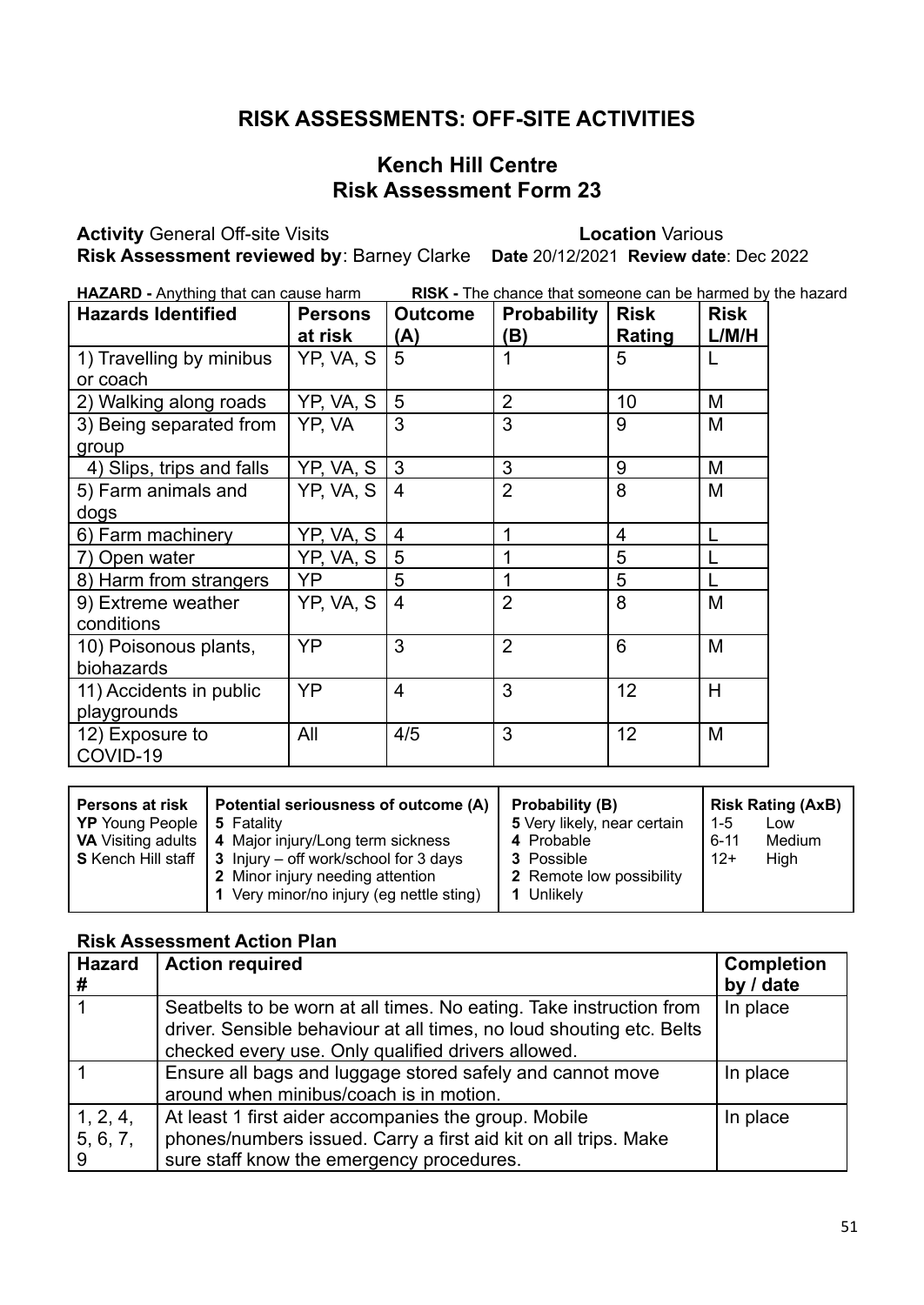| 2              | Check suitability for walking on road with Head of Centre prior to<br>visit. Avoid unpaved roads. Wear high-visibility tops at front and<br>back of line AT LEAST. Walk in single file at all times.                                                                                                                                                                                                                                                                                                                                                                                                                                                                                                                                                                                                                                                                                                                                                                                                                                                                     | In place             |
|----------------|--------------------------------------------------------------------------------------------------------------------------------------------------------------------------------------------------------------------------------------------------------------------------------------------------------------------------------------------------------------------------------------------------------------------------------------------------------------------------------------------------------------------------------------------------------------------------------------------------------------------------------------------------------------------------------------------------------------------------------------------------------------------------------------------------------------------------------------------------------------------------------------------------------------------------------------------------------------------------------------------------------------------------------------------------------------------------|----------------------|
| 2              | Strict supervision of group, alertness to traffic. No shouting/loud<br>talking so traffic can be heard at all times.                                                                                                                                                                                                                                                                                                                                                                                                                                                                                                                                                                                                                                                                                                                                                                                                                                                                                                                                                     | In place             |
| 2, 3, 8        | At least 3 adults accompany group. Walkie-talkies kept charged<br>and used by leader and backmarker (or another member of staff).<br>Use mobile phones if no walkie-talkies.                                                                                                                                                                                                                                                                                                                                                                                                                                                                                                                                                                                                                                                                                                                                                                                                                                                                                             | In place             |
| 2, 3, 8        | Perform regular head counts and group leaders at front and back.<br>YP told of contingency plan if lost.                                                                                                                                                                                                                                                                                                                                                                                                                                                                                                                                                                                                                                                                                                                                                                                                                                                                                                                                                                 | In place             |
| 2, 4           | Keep to footpaths or walk on the right hand side of road taking<br>extra precaution on blind corners, possibly changing sides.                                                                                                                                                                                                                                                                                                                                                                                                                                                                                                                                                                                                                                                                                                                                                                                                                                                                                                                                           | In place             |
| 4, 9           | Suitable footwear (trainers, wellies, walking boots etc.) and<br>clothing to be worn.                                                                                                                                                                                                                                                                                                                                                                                                                                                                                                                                                                                                                                                                                                                                                                                                                                                                                                                                                                                    | In place             |
| 5              | Keep calm, quiet and do not touch or approach animals. Brief<br>group before entering livestock fields. If a group cannot be trusted<br>to behave safely, change route or turn back. See separate RA for<br>Rare Breeds Centre.                                                                                                                                                                                                                                                                                                                                                                                                                                                                                                                                                                                                                                                                                                                                                                                                                                          | In place             |
| 6              | Keep clear of all machinery.                                                                                                                                                                                                                                                                                                                                                                                                                                                                                                                                                                                                                                                                                                                                                                                                                                                                                                                                                                                                                                             | In place             |
| $\overline{7}$ | Do not enter any open water without prior consultation with Head<br>of Centre. See separate RA for Beach Visits.                                                                                                                                                                                                                                                                                                                                                                                                                                                                                                                                                                                                                                                                                                                                                                                                                                                                                                                                                         | In place             |
| $\overline{7}$ | Check suitability for paddling with Head of Centre prior to visit.<br>Adult must be in place between any YP and open water. YP not to<br>enter water over knee height and not at all if rough conditions.<br>Towels and spare clothing to be carried. See RA for Beach Visits.                                                                                                                                                                                                                                                                                                                                                                                                                                                                                                                                                                                                                                                                                                                                                                                           | In place             |
| 9              | Check weather forecast with the Head of Centre prior to visit.                                                                                                                                                                                                                                                                                                                                                                                                                                                                                                                                                                                                                                                                                                                                                                                                                                                                                                                                                                                                           | In place             |
| 9              | Weather appropriate clothing to be worn.                                                                                                                                                                                                                                                                                                                                                                                                                                                                                                                                                                                                                                                                                                                                                                                                                                                                                                                                                                                                                                 | In place             |
| 9              | Carry an adequate supply of water.                                                                                                                                                                                                                                                                                                                                                                                                                                                                                                                                                                                                                                                                                                                                                                                                                                                                                                                                                                                                                                       | In place             |
| 10             | Warn YP not to eat anything unless under advice from Head of<br>Centre.                                                                                                                                                                                                                                                                                                                                                                                                                                                                                                                                                                                                                                                                                                                                                                                                                                                                                                                                                                                                  | In place             |
| 11<br>12       | Instructional talk about safety and apparent risks at each<br>site/piece of equipment. Close supervision by adults. First aider<br>and kit must be present. Any manoeuvre is at child's own volition<br>e.g. climbing/swinging/jumping. If in doubt about physical ability<br>e.g. to hold their own weight, child should demonstrate at low<br>level first. Avoid chasing games on high equipment. Ensure<br>number of children on each piece of equipment does not exceed<br>safe levels and is age-appropriate. Wear suitable clothes. Grip<br>gloves can be worn on ropes.<br>Emergency number noted if applicable (e.g. Bedgebury Pinetum<br>01580 879820) and accidents reported to site manager. Any child<br>who acts irresponsibly to be pulled out of activity. Behaviour of<br>other children on site to be monitored, group removed if they<br>represent a risk.<br>All CS, VS and YP to follow site COVID-19 policy/rules, social<br>distance and maintain personal hygiene, follow all current<br>government guidance, see KH Centre COVID-19 visitor risk | In place<br>On going |
| $1 - 11$       | assessment<br>Individual risk assessments for Off-site visits should be                                                                                                                                                                                                                                                                                                                                                                                                                                                                                                                                                                                                                                                                                                                                                                                                                                                                                                                                                                                                  | In place             |
|                | carried out and followed accordingly.                                                                                                                                                                                                                                                                                                                                                                                                                                                                                                                                                                                                                                                                                                                                                                                                                                                                                                                                                                                                                                    |                      |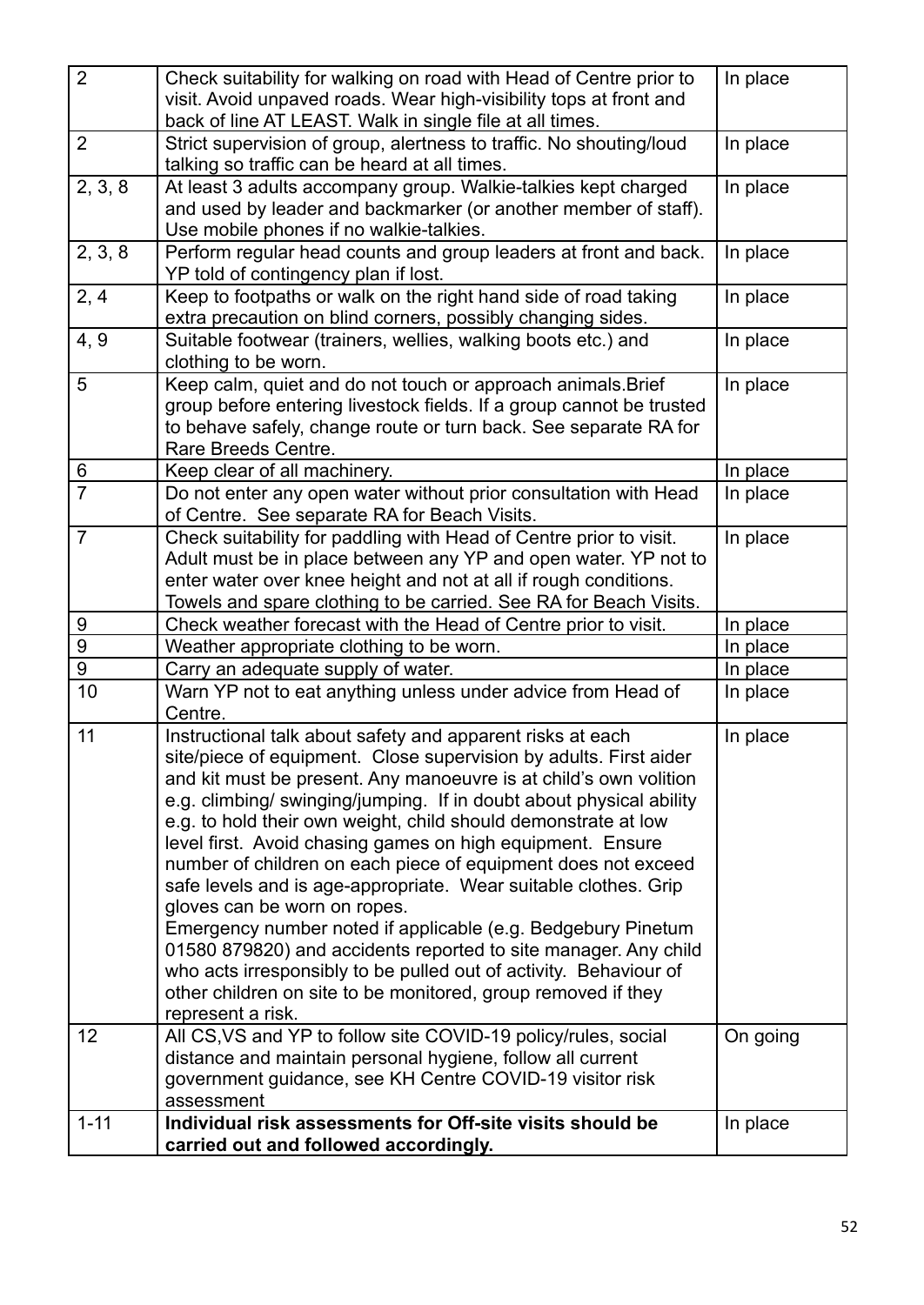#### **Activity** Swimming **Location** Tenterden Leisure Centre

#### **Risk Assessment reviewed by**: Barney Clarke **Date** 20/12/21 **Review date**: Dec 2022

**HAZARD -** Anything that can cause harm **RISK -** The chance that someone can be harmed by the hazard

| <b>Hazards Identified</b> | <b>Persons</b><br>at risk | <b>Outcome</b><br>(A) | Probability<br>(B) | <b>Risk</b><br>Rating | <b>Risk</b><br>L/M/H |
|---------------------------|---------------------------|-----------------------|--------------------|-----------------------|----------------------|
| See RA Form 19            |                           |                       |                    |                       |                      |
| 1) Drowning               | YP.                       | 5                     | 3                  | 15                    | Н                    |
| 2) Slipping on wet floor  | YP. VA                    | ◠                     | 3                  |                       | M                    |
| 3) Transmission of        | YP                        | າ                     | $\overline{2}$     |                       |                      |
| Pathogens e.g. colds      |                           |                       |                    |                       |                      |
| and verrucas              |                           |                       |                    |                       |                      |
| 4) Car Park               | YP. VA                    | 5                     | 2                  | 10                    | M                    |

| <b>Persons at risk</b><br><b>YP</b> Young People   5 Fatality | Potential seriousness of outcome (A)                                    | Probability (B)<br>5 Very likely, near certain | <b>Risk Rating</b><br>(AxB) |        |
|---------------------------------------------------------------|-------------------------------------------------------------------------|------------------------------------------------|-----------------------------|--------|
|                                                               | <b>VA</b> Visiting adults   4 Major injury/Long term sickness           | 4 Probable                                     | $1 - 5$                     | Low    |
|                                                               | <b>S</b> Kench Hill staff $\vert$ 3 Injury – off work/school for 3 days | <b>3</b> Possible                              | $6 - 11$                    | Medium |
|                                                               | 2 Minor injury needing attention                                        | 2 Remote low possibility                       | $12+$                       | High   |
|                                                               | 1 Very minor/no injury (eg nettle sting)                                | 1 Unlikely                                     |                             |        |

| <b>Hazard</b><br># | <b>Action required</b>                                                                                                                                                                                   | Completion by /<br>date |
|--------------------|----------------------------------------------------------------------------------------------------------------------------------------------------------------------------------------------------------|-------------------------|
| 1                  | Identify non-swimmers, provide arm bands and advise them to<br>stay within shallow area. Parental consent must be given for<br>activity                                                                  | At start of activity    |
|                    | 1 VA to supervise from within the pool.                                                                                                                                                                  | Throughout<br>activity  |
| 1                  | 1 VA to supervise from the observation area.                                                                                                                                                             | Throughout<br>activity  |
|                    | Remove YP from pool in event of dangerous behaviour                                                                                                                                                      | When needed             |
|                    | VA ensure that they do not block lifeguards view of YP.                                                                                                                                                  | Throughout<br>activity  |
| $\overline{2}$     | Advise YP not to run or push on slide. Signs clearly visible                                                                                                                                             | At start of activity    |
| 3                  | Screen pupils for infections e.g. ringworm, verrucas. Do not<br>allow into pool or provide barrier protection, e.g. rubber sock                                                                          | At start of activity    |
| $\overline{4}$     | Minibus to pull up outside centre doors for dropping off and<br>picking up whenever possible. Groups advised to stay in foyer<br>until bus arrives so children are not playing close to the car<br>park. | At start of activity    |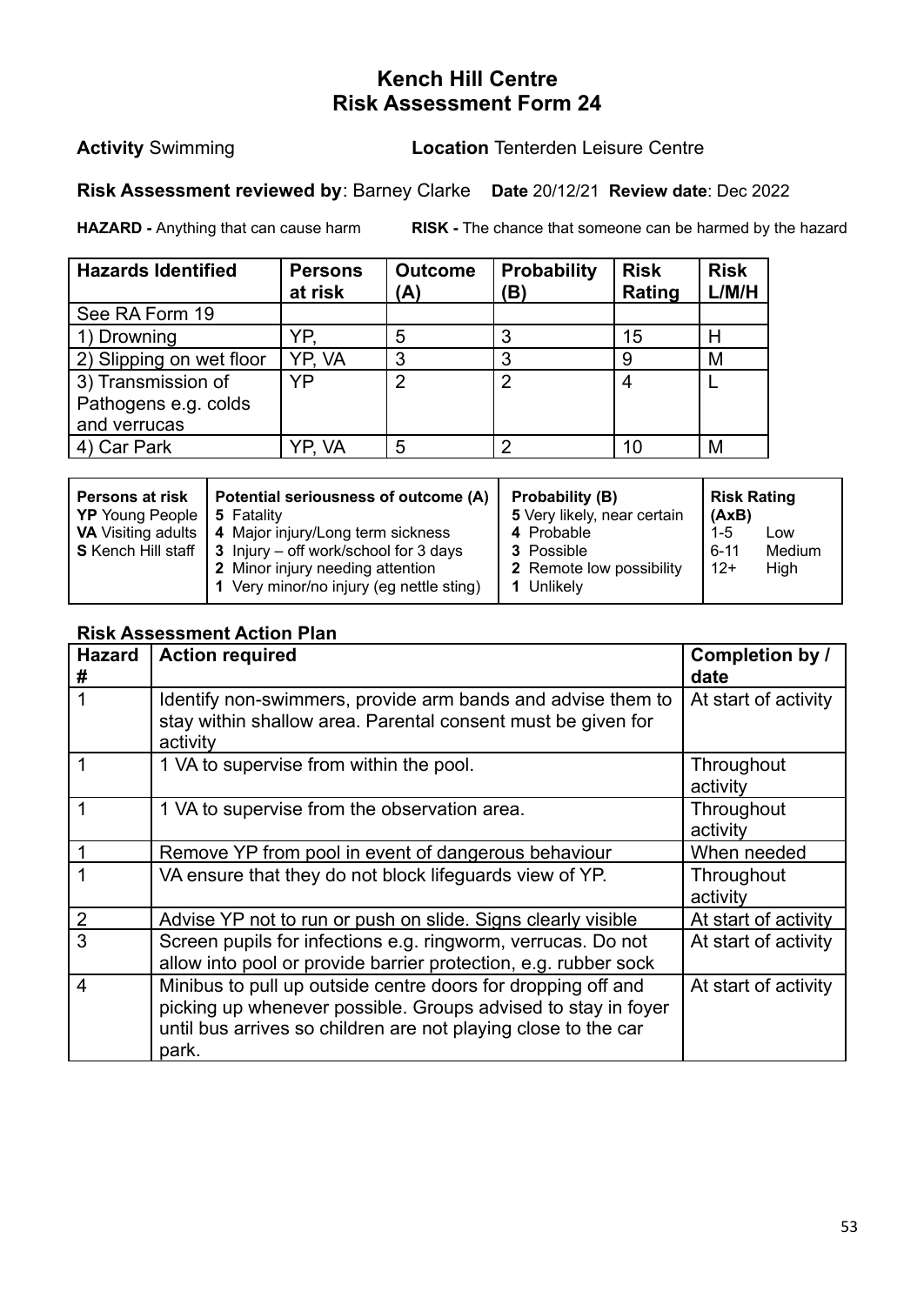**Activity** Countryside / Woodland Walks **Location** Parkwood, Tilder Gill

**Risk Assessment reviewed by**: Barney Clarke **Date** 20/12/21 **Review date**: Dec 2022

**HAZARD -** Anything that can cause harm **RISK -** The chance that someone can be harmed by the hazard

| <b>Hazards Identified</b>      | <b>Persons</b><br>at risk | <b>Outcome</b><br>(A) | <b>Probability</b><br>(B) | <b>Risk</b><br>Rating | <b>Risk</b><br>L/M/H |
|--------------------------------|---------------------------|-----------------------|---------------------------|-----------------------|----------------------|
| See RA Form 17 (General        |                           |                       |                           |                       |                      |
| off-site activities)           |                           |                       |                           |                       |                      |
| 1) Getting lost                | YP, VA                    | 2                     | $\overline{2}$            | 4                     |                      |
| 2) Trips, falls and scratches  | YP, VA                    | 2                     | 4                         | 8                     | M                    |
| 3) Dogs and animals            | <b>YP</b>                 | 3                     | $\overline{2}$            | 6                     | M                    |
| 4) Transmission of pathogens   | YP. VA                    | 4                     | $\overline{2}$            | 8                     | M                    |
| 5) Falling branches and trees  | YP, VA                    | 4                     | $\overline{2}$            | 8                     | M                    |
| 6) Narrow, muddy slopes and    | YP, VA, S                 | 3                     | 3                         | 9                     | M                    |
| steps                          |                           |                       |                           |                       |                      |
| 7) Electric / barbed fencing   | YP, VA, S                 | $\overline{2}$        | 4                         | 8                     | M                    |
| 8) Farm machinery / animals    | YP, VA, S                 | 3                     | 3                         | 9                     | M                    |
| 9) Stream (Tilder Gill) -      | YP, VA, S                 | 3                     | 3                         | 9                     | M                    |
| slipping / tripping leading to |                           |                       |                           |                       |                      |
| sprain / head injury           |                           |                       |                           |                       |                      |
| 10 Walking alongside road      | YP, VA, S                 | 5                     | 3                         | 15                    | H                    |

| Potential seriousness of outcome (A)<br><b>Persons at risk</b><br><b>YP</b> Young People   5 Fatality<br><b>VA</b> Visiting adults   4 Major injury/Long term sickness<br><b>S</b> Kench Hill staff $\vert$ 3 Injury – off work/school for 3 days<br>2 Minor injury needing attention<br>1 Very minor/no injury (eg nettle sting) | Probability (B)<br>5 Very likely, near certain<br>4 Probable<br>3 Possible<br>2 Remote low possibility<br>Unlikely | $1 - 5$<br>$6 - 11$<br>$12+$ | <b>Risk Rating (AxB)</b><br>Low<br>Medium<br>High |
|-----------------------------------------------------------------------------------------------------------------------------------------------------------------------------------------------------------------------------------------------------------------------------------------------------------------------------------|--------------------------------------------------------------------------------------------------------------------|------------------------------|---------------------------------------------------|
|-----------------------------------------------------------------------------------------------------------------------------------------------------------------------------------------------------------------------------------------------------------------------------------------------------------------------------------|--------------------------------------------------------------------------------------------------------------------|------------------------------|---------------------------------------------------|

| <b>Hazard</b><br># | <b>Action required</b>                                               | <b>Completion</b><br>by/date |
|--------------------|----------------------------------------------------------------------|------------------------------|
| all                | Do not allow groups to attempt walk without a KH member of staff     | <b>Before</b>                |
|                    | who is experienced with the walk.                                    | activity                     |
| 1, 2, 3            | Safety talk extras include:                                          | <b>Before</b>                |
|                    | Keep together, stay still if get lost.                               | activity                     |
|                    | Do not run with large sticks or wave them around.                    |                              |
|                    | Stay on footpaths and walk single file along narrow paths            |                              |
|                    | Warn of dog faeces                                                   |                              |
|                    | Ratio 1:32 with 3 VS or 2:32 with 2 VS, split group if necessary     |                              |
|                    | Take a whistle and walkie-talkies to stay in touch with back marker. | In place                     |
|                    | Use mobile phones if no walkie-talkies. High vis staff at front and  |                              |
|                    | back of group to keep group together, use of what3words app          |                              |
|                    | If using GPS, set car park/start of walk as 'Home'. W3W for          | When                         |
|                    | emergency location                                                   | needed                       |
| 1, 3               | Adults to lead at front of group and as a back marker (both with     | In place                     |
|                    | walkie-talkies/ mobiles).                                            |                              |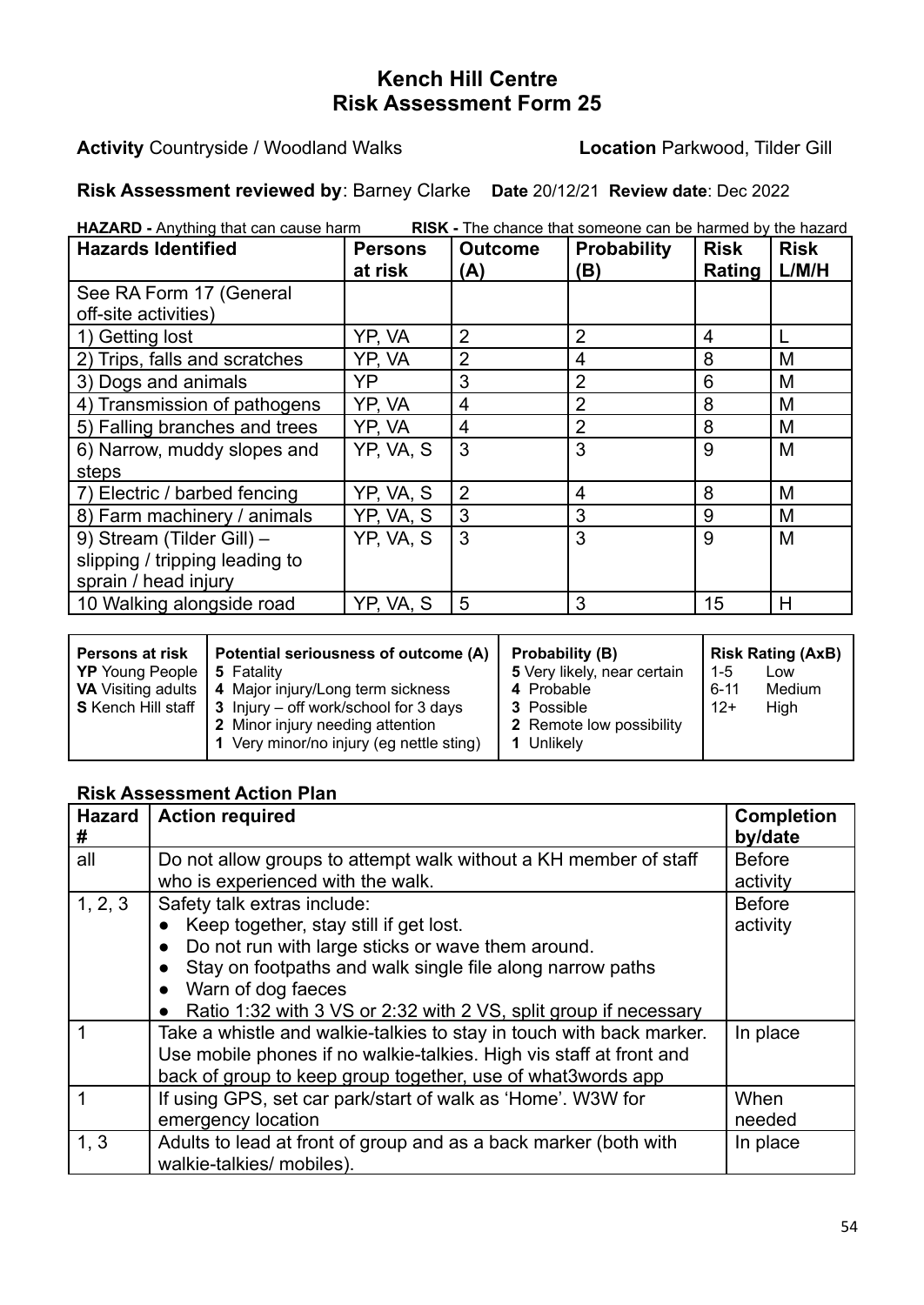| all            | After walk leader should record any changes to area/ new hazards<br>etc. to allow other people/ next walk leader to prepare for this<br>hazards/changes beforehand. All walk leaders should check route/                                                                                                                                                                                                                                                                                                                                                                                                                                                                                                                                                                                                                                                                                                                                                                                                                                                                                        | Before and<br>after activity   |
|----------------|-------------------------------------------------------------------------------------------------------------------------------------------------------------------------------------------------------------------------------------------------------------------------------------------------------------------------------------------------------------------------------------------------------------------------------------------------------------------------------------------------------------------------------------------------------------------------------------------------------------------------------------------------------------------------------------------------------------------------------------------------------------------------------------------------------------------------------------------------------------------------------------------------------------------------------------------------------------------------------------------------------------------------------------------------------------------------------------------------|--------------------------------|
|                | area for any new hazards of changes to the area before setting off<br>on walk.                                                                                                                                                                                                                                                                                                                                                                                                                                                                                                                                                                                                                                                                                                                                                                                                                                                                                                                                                                                                                  |                                |
| $\overline{2}$ | VA and S ensure safe behaviour. Keep both hands free - avoid<br>carrying items in hands e.g. water bottles, cameras.                                                                                                                                                                                                                                                                                                                                                                                                                                                                                                                                                                                                                                                                                                                                                                                                                                                                                                                                                                            | In place                       |
| 2, 4           | Ensure appropriate clothing worn, long sleeves, trousers and<br>sensible closed footwear. Weather appropriate clothing should be<br>worn. Ensure wellingtons are suitable if entering stream.                                                                                                                                                                                                                                                                                                                                                                                                                                                                                                                                                                                                                                                                                                                                                                                                                                                                                                   | In place                       |
| 3              | Check for signs of recent animal activity (NB wild boar in area). In<br>field of livestock, stay together as one group and give animals a<br>wide berth, remaining as quiet as possible (explain this to children<br>beforehand). Do not encourage animals to approach you.                                                                                                                                                                                                                                                                                                                                                                                                                                                                                                                                                                                                                                                                                                                                                                                                                     | In place                       |
| $\overline{4}$ | Take water and cleaning wipes to clean off any animal faeces.                                                                                                                                                                                                                                                                                                                                                                                                                                                                                                                                                                                                                                                                                                                                                                                                                                                                                                                                                                                                                                   | In place                       |
| 1, 2,<br>10    | When near the road ensure everyone is in a single file line. Explain<br>dangers of the road. Adults to wear hi- vis jackets and spread out<br>along the group. In winter ensure adults have torches or lights so<br>they can be seen by traffic.                                                                                                                                                                                                                                                                                                                                                                                                                                                                                                                                                                                                                                                                                                                                                                                                                                                |                                |
| 5              | Do not allow trip in strong winds/storms. Consider alternative<br>locations if possible or reschedule.                                                                                                                                                                                                                                                                                                                                                                                                                                                                                                                                                                                                                                                                                                                                                                                                                                                                                                                                                                                          | <b>Before</b><br>activity      |
| 6              | When clay footpaths very wet, warn group in advance to take extra<br>care. Group to walk in single file on muddiest, narrowest sections,<br>especially when walking alongside stream. Point out slippery rocks<br>and banks.                                                                                                                                                                                                                                                                                                                                                                                                                                                                                                                                                                                                                                                                                                                                                                                                                                                                    | During<br>activity             |
| $\overline{7}$ | Steer group away from electric fences, warn children of the danger<br>to them e.g. at Forstal Farm. Warn individuals about barbed wire<br>when crossing stiles or walking along field edges.                                                                                                                                                                                                                                                                                                                                                                                                                                                                                                                                                                                                                                                                                                                                                                                                                                                                                                    | During<br>activity             |
| 8              | Advise group that Forstal Farm is a working farm and not to touch<br>any machinery / animals. Give way to moving machinery and await<br>instructions / signals before proceeding.                                                                                                                                                                                                                                                                                                                                                                                                                                                                                                                                                                                                                                                                                                                                                                                                                                                                                                               | During<br>activity             |
| 9              | Only enter stream with group when it is safe to do so. Resist<br>pressure from individuals if it is not safe. Observe weather forecast<br>on days preceding activity and only make final decision when at the<br>stream itself. Ensure all children are wearing suitable (long)<br>wellingtons and emphasise that entering stream is voluntary<br>(teachers can walk with anxious / ill-prepared children along<br>neighbouring path). Stream walkers to be given a safety talk<br>immediately prior to entering water. Young persons to enter the<br>water one at a time with no pushing. To include: always stay in<br>single file (no overtaking, running or pushing). Be aware of<br>obstacles underfoot (rocks, branches, slippery surfaces). Use sticks<br>to help balance if present. Listen for instruction from leader at front<br>of line (messages can be passed back along line as to how best<br>negotiate each particular obstacle). Teachers to space themselves<br>out along line and assist children whenever required. Abort stream<br>walk early if going becomes dangerous. | Before /<br>during<br>activity |
| 9              | Staff and Younger persons to help each other in and out of the<br>stream as banks can become slippery. Use nearby trees to hold<br>onto if possible.                                                                                                                                                                                                                                                                                                                                                                                                                                                                                                                                                                                                                                                                                                                                                                                                                                                                                                                                            | During<br>activity             |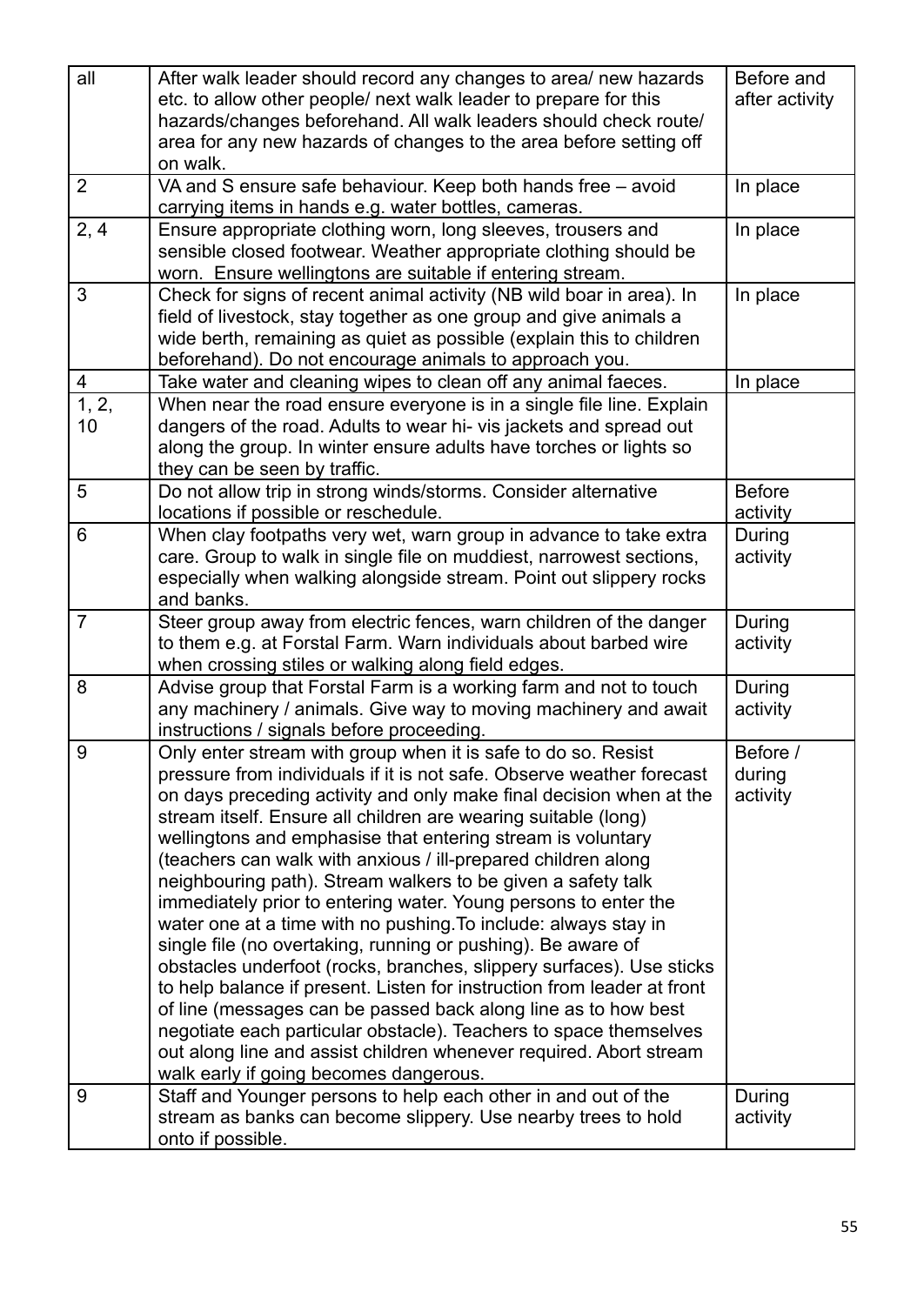| See RA Form 17 (General off-site activities)                            | Before / |
|-------------------------------------------------------------------------|----------|
|                                                                         | during   |
| For stream walk, clear, precise, safety instructions given at bottom    | activity |
| of track (outside Tassels) prior to walking along road. High visibility |          |
| tops worn by leader, backmarker and individuals in line if sufficient   |          |
| number. Group told to stay in single file at all times, not to run, not |          |
| to push, not to talk to person in front or behind but just to           |          |
| concentrate on where they are walking, keeping away from the road       |          |
| as much as possible. Have visiting staff space themselves out along     |          |
| line.                                                                   |          |

## **Emergency evacuation point notes:**

- Download what 3 words app
- Follow emergency accident plan.
- Forstal Farm point pick up: local farm fields, what 3 words (abruptly.broth.display)
- Tilden-Gill, stream walk section, large field pick up (introduce.disarmed.scorecard)
- Farm past Shrubcote Rd(crate.protester.tulip)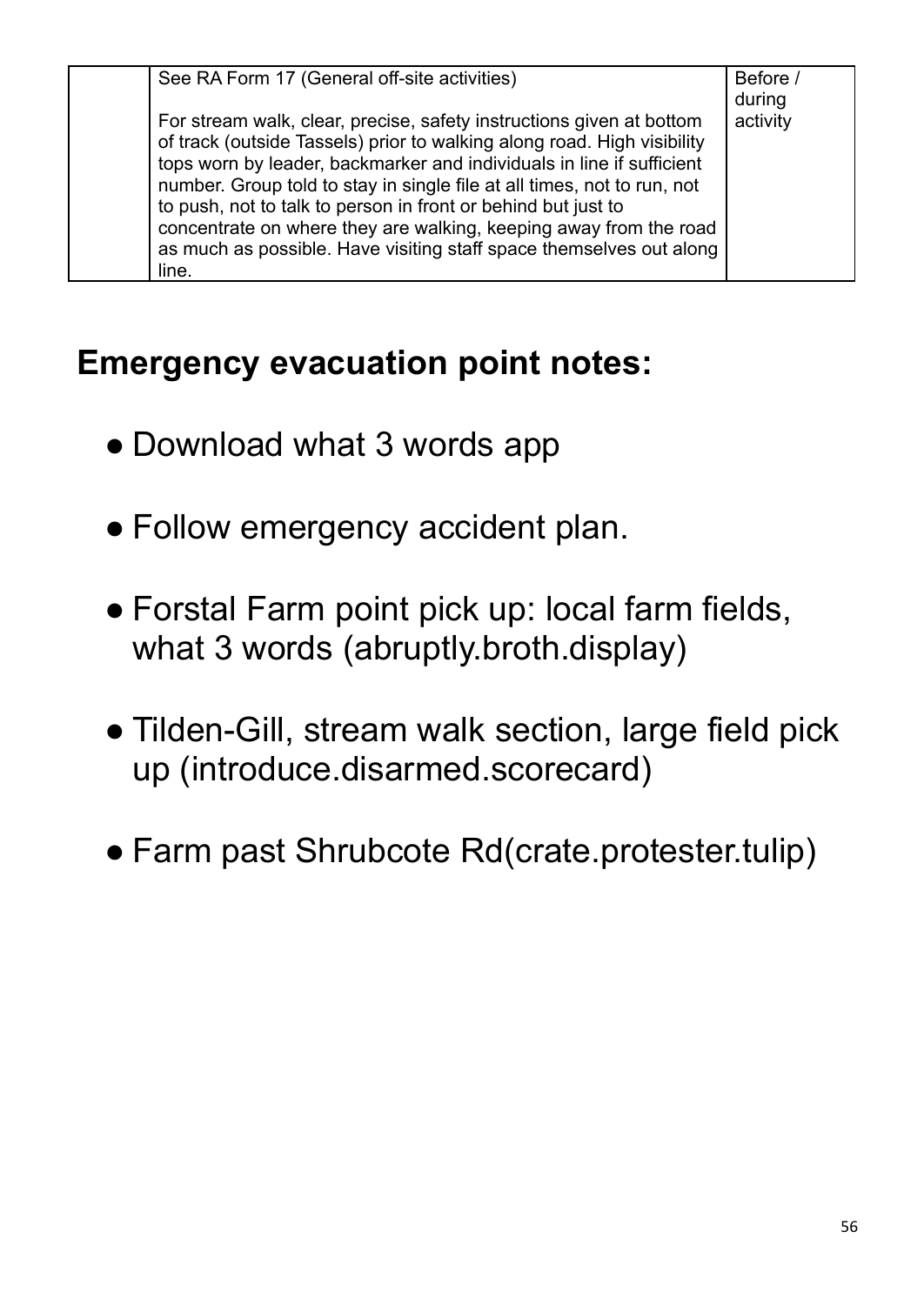**Activity** Beach Visit **Location** Camber Sands, Rye Harbour, Hastings etc

**Risk Assessment reviewed by**: Barney Clarke **Date** 20/12/2021 **Review date**: Dec 2022

**HAZARD -** Anything that can cause harm **RISK -** The chance that someone can be harmed by the hazard

| <b>Hazards Identified</b> | <b>Persons at</b><br>risk | <b>Outcome</b><br>(A) | <b>Probability</b><br>(B) | <b>Risk</b><br>Rating | <b>Risk</b><br>L/M/H |
|---------------------------|---------------------------|-----------------------|---------------------------|-----------------------|----------------------|
| See RA Form 17            |                           |                       |                           |                       |                      |
| 1) Deep, cold water       | YP, VA, S                 | 5                     | 3                         | 15                    | Н                    |
| 2) Pebbles and sand       | YP, VA, S                 | $\overline{2}$        | 4                         | 8                     | M                    |
| 3) Biohazards -           | YP, VA, S                 | $\overline{2}$        | 3                         | 6                     | M                    |
| venoms and toxins         |                           |                       |                           |                       |                      |
| 4) Cliffs                 | YP, VA, S                 | 5                     | 2                         | 10                    | M                    |
| 5) Litter, flotsam and    | YP, VA, S                 | $\overline{2}$        | 3                         | 6                     | M                    |
| ietsam                    |                           |                       |                           |                       |                      |
| 6) Extreme weather        | YP, VA, S                 | $\overline{2}$        | 3                         | 6                     | M                    |
| conditions                |                           |                       |                           |                       |                      |
| 7) Cuts from shells       | YP, VA, S                 | 2                     | 2                         | 4                     |                      |
| 8) Getting Lost           | YP, VA                    | 2                     | 3                         | 6                     | M                    |

| <b>Persons at risk</b><br>YP Young People<br><b>VA</b> Visiting adults | Potential seriousness of outcome (A)<br>5 Fatality<br>4 Major injury/Long term sickness<br>$\mid$ S Kench Hill staff $\mid$ 3 Injury – off work/school for 3 days<br>2 Minor injury needing attention<br>1 Very minor/no injury (eg nettle sting) | Probability (B)<br>5 Very likely, near certain<br>4 Probable<br><b>3</b> Possible<br>2 Remote low possibility<br>1 Unlikely | 1-5<br>6-11<br>$12+$ | <b>Risk Rating (AxB)</b><br>Low<br>Medium<br>High |
|------------------------------------------------------------------------|---------------------------------------------------------------------------------------------------------------------------------------------------------------------------------------------------------------------------------------------------|-----------------------------------------------------------------------------------------------------------------------------|----------------------|---------------------------------------------------|
|                                                                        |                                                                                                                                                                                                                                                   |                                                                                                                             |                      |                                                   |

| <b>Hazard</b><br># | <b>Action required</b>                                                                                                                                                                                                                                                                                                                                                                                                                                                                                                                                                                                                                                         | <b>Completion</b><br>by / date |
|--------------------|----------------------------------------------------------------------------------------------------------------------------------------------------------------------------------------------------------------------------------------------------------------------------------------------------------------------------------------------------------------------------------------------------------------------------------------------------------------------------------------------------------------------------------------------------------------------------------------------------------------------------------------------------------------|--------------------------------|
|                    | Safety talk. Do not enter water EXCEPT at Camber Sands, where<br>paddling only is allowed. 1+ adult swimmers to accompany YP in<br>water, who stay between YP and open sea at all times. 1+ adults<br>to watch from water's edge. Do not allow children to push<br>others in water. Wear appropriate clothing - take towels, change<br>of clothes if intending to paddle. DO NOT wear heavy clothing in<br>water eg denim. Take notice of local warnings, flags, tidal times.<br>Incoming tide particularly dangerous at Camber as it comes in<br>quickly and from the side cutting people off on higher ground. Stay<br>particularly vigilant at these times. | Before/during<br>activity      |
| 2                  | Safety talk - beware of sand in eyes, be careful when digging, do<br>not throw sand. Do not throw pebbles, except into water when no<br>one is in front.                                                                                                                                                                                                                                                                                                                                                                                                                                                                                                       | Before/during<br>activity      |
| 3                  | Beware of venomous fish/jelly fish etc. Advise to wear<br>sandals/jelly shoes if possible when paddling. Treat by rinsing<br>with fresh water if possible. Beware of dog faeces at car parks<br>and walkways to and from beach.                                                                                                                                                                                                                                                                                                                                                                                                                                | During activity                |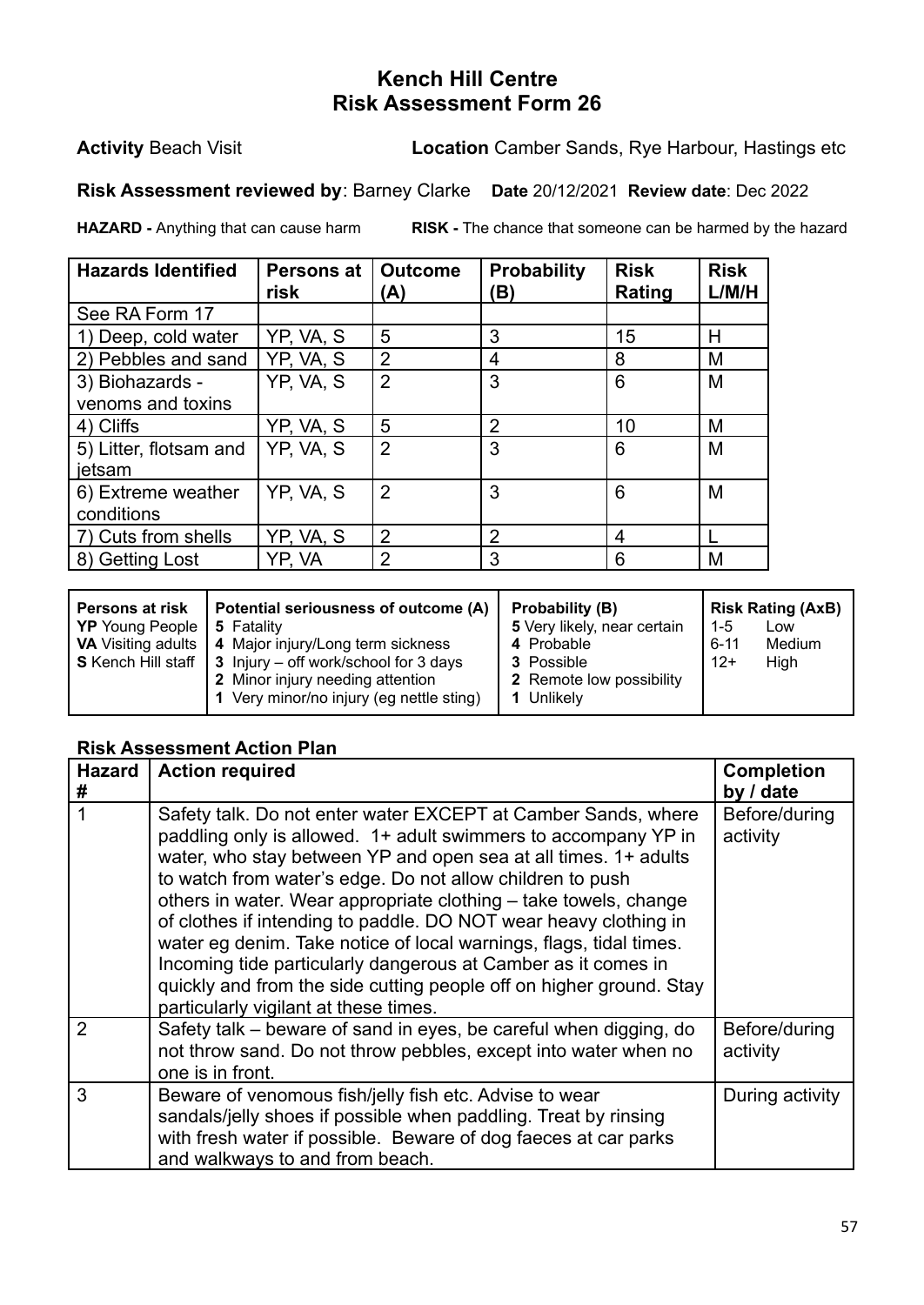| 4    | Avoid cliff edges, take advice from Head of Centre, local warning<br>notices. Stay away from areas below crumbling cliffs (eg)<br>Samphire Hoe, Folkestone beach), do not climb.                                                                                                                                                                                 | Before activity,<br>during activity |
|------|------------------------------------------------------------------------------------------------------------------------------------------------------------------------------------------------------------------------------------------------------------------------------------------------------------------------------------------------------------------|-------------------------------------|
| 5, 7 | Warn children to take care when picking up objects – risks from<br>sharps, rusty items, nails in wood, glass etc. Leave any<br>washed-up containers alone. Warn about cuts from razor shells.<br>Take first aid kit in minibus.                                                                                                                                  | Before activity                     |
| 6    | Be aware that coastal weather can change rapidly. Strong winds<br>can mask risk of sunburn. Take hats, sunscreen, layers of<br>clothing, plenty of drinking water etc. Wear sleeved tops on beach.<br>Be aware of flag system: Red flag = Do not enter water; Orange<br>flag = No inflatables (including balls). If flags are flying, include in<br>safety talk. | Before/during<br>activity           |
| 8    | Try to position 'base camp' next to a flag or zone marker and<br>highlight this during safety talk so children can identify group if<br>they become separated and /or disorientated, especially when<br>beach is busy or tide is out.                                                                                                                            | Before activity                     |
| 8    | Make sure children are always in sight of adults. Make sure no<br>one runs off into sand dunes etc. Adults to be extra aware when<br>with children with SEN                                                                                                                                                                                                      | Throughout<br>activity              |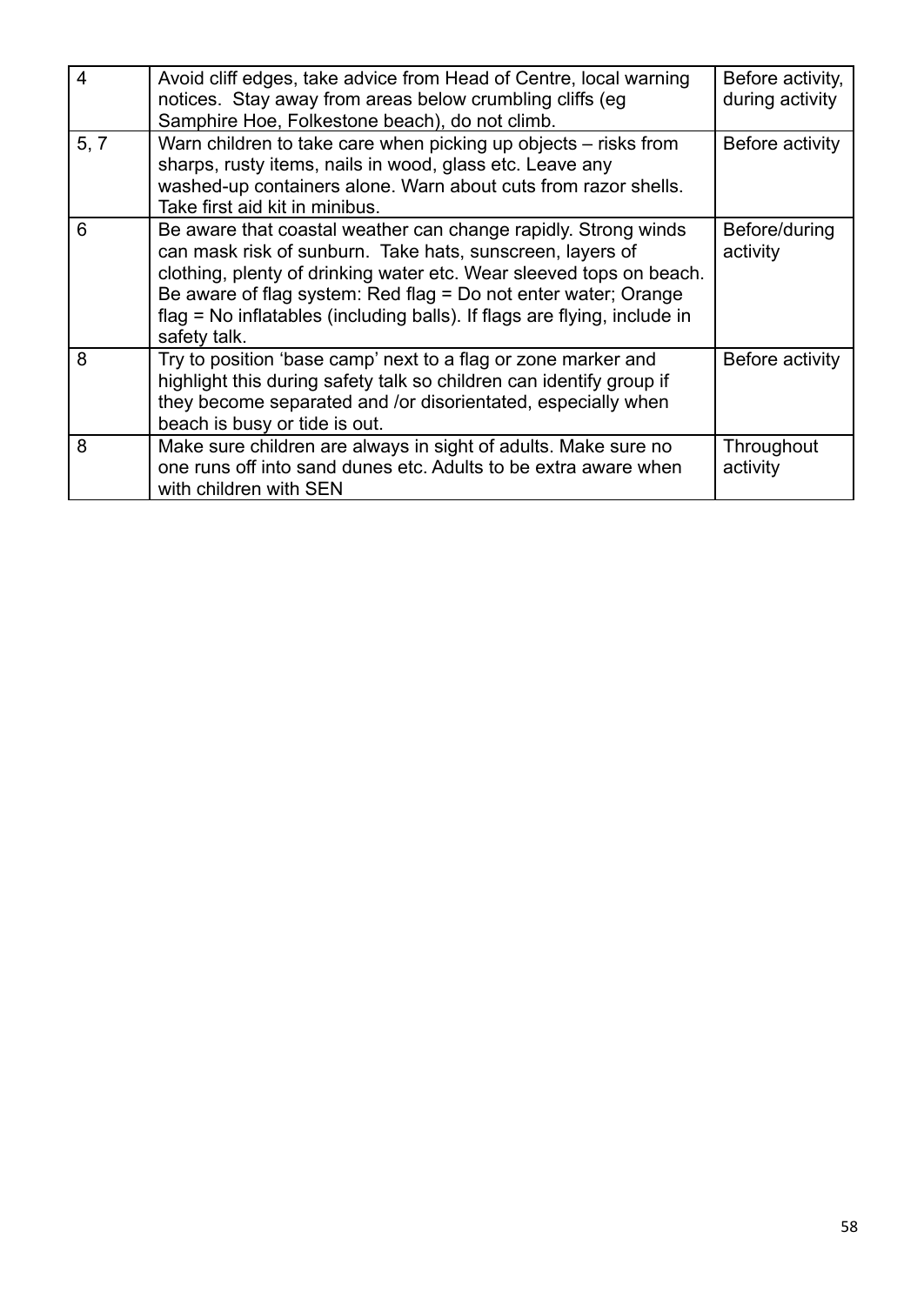**Activity** Castle Visits **Location** Dover, Bodiam, Hever, Camber etc

**Risk Assessment reviewed by**: Barney Clarke **Date** 20/12/2021 **Review date**: Dec 2022

| <b>HAZARD</b> - Anything that can cause harm RISK - The chance that someone can be harmed by the hazard |  |  |  |
|---------------------------------------------------------------------------------------------------------|--|--|--|
|                                                                                                         |  |  |  |

| <b>Hazards Identified</b> | <b>Persons</b><br>at risk | <b>Outcome</b><br>(A) | <b>Probability</b><br>B) | <b>Risk</b><br>Rating | <b>Risk</b><br>L/M/H |
|---------------------------|---------------------------|-----------------------|--------------------------|-----------------------|----------------------|
| See RA Form 19            |                           |                       |                          |                       |                      |
| 1) Steep steps            | YP, VA, S                 | 3                     | 3                        | 9                     | M                    |
| 2) Moats                  | YP, VA, S                 | 4                     |                          | 4                     |                      |
| 3) High drops (roofs,     | YP                        | 5                     |                          | 5                     |                      |
| walls)                    |                           |                       |                          |                       |                      |
| 4) Steep slopes           | YP, VA, S                 | 3                     | $\overline{2}$           | 6                     | M                    |
| 5) Other visitors         | YP                        | $\overline{2}$        | $\overline{2}$           | 4                     |                      |
| 6) Vehicles,              | YP                        | 3                     | $\overline{2}$           | 6                     | M                    |
| machinery                 |                           |                       |                          |                       |                      |
| 7) Crumbling              | YP, VA, S                 | 3                     |                          | 3                     |                      |
| masonry                   |                           |                       |                          |                       |                      |

| Persons at risk<br><b>YP</b> Young People<br><b>VA</b> Visiting adults | Potential seriousness of outcome (A)<br>5 Fatality<br>4 Major injury/Long term sickness<br><b>S</b> Kench Hill staff $\vert$ 3 Injury – off work/school for 3 days<br>2 Minor injury needing attention | Probability (B)<br>5 Very likely, near certain<br>4 Probable<br><b>3</b> Possible<br>2 Remote low possibility | 1-5<br>$6 - 11$<br>$12+$ | <b>Risk Rating (AxB)</b><br>Low<br><b>Medium</b><br>High |
|------------------------------------------------------------------------|--------------------------------------------------------------------------------------------------------------------------------------------------------------------------------------------------------|---------------------------------------------------------------------------------------------------------------|--------------------------|----------------------------------------------------------|
|                                                                        | 1 Very minor/no injury (eg nettle sting)                                                                                                                                                               | 1 Unlikely                                                                                                    |                          |                                                          |

| <b>Hazard</b><br># | <b>Action required</b>                                                                                                                                                                                            | <b>Completion by</b><br>/ date |
|--------------------|-------------------------------------------------------------------------------------------------------------------------------------------------------------------------------------------------------------------|--------------------------------|
|                    | 1 adult at front, 1 adult at rear of group on steps. No pushing,<br>overtaking. Use hands to climb up if necessary. Carry items in<br>rucksacks, keep hands free.                                                 | Before/during<br>activity      |
| $\overline{2}$     | Take care around moats, stay 1m from edge. (Bodiam, Hever)                                                                                                                                                        | During activity                |
| 3                  | Supervise closely and do not climb on parapets, walls etc. Do<br>not drop or throw any item from high walls etc. Take care with<br>belongings e.g. cameras/phones.                                                | During activity                |
| 4                  | Do not climb steep slopes; take note of warning notices (Dover).                                                                                                                                                  | During activity                |
| 5, 6               | Do not allow children to wander off unsupervised e.g. to shops,<br>toilets. Advise of safe place to meet if get lost, identify site staff.<br>Control children at all times, clear up all litter etc after lunch. | Before/during<br>activity      |
| 6                  | Warn of site traffic, keep group in order and stay aware of<br>access roads. Take especial care in car park areas, supervise<br>children across any roads. No running in car park.                                | Before/during<br>activity      |
| 3,7                | Get advice on weather, check with site staff before departure if<br>winds predicted. Some sites may close if too windy, prepare<br>contingency plan. Do not allow children to climb or pick at walls.             | In place                       |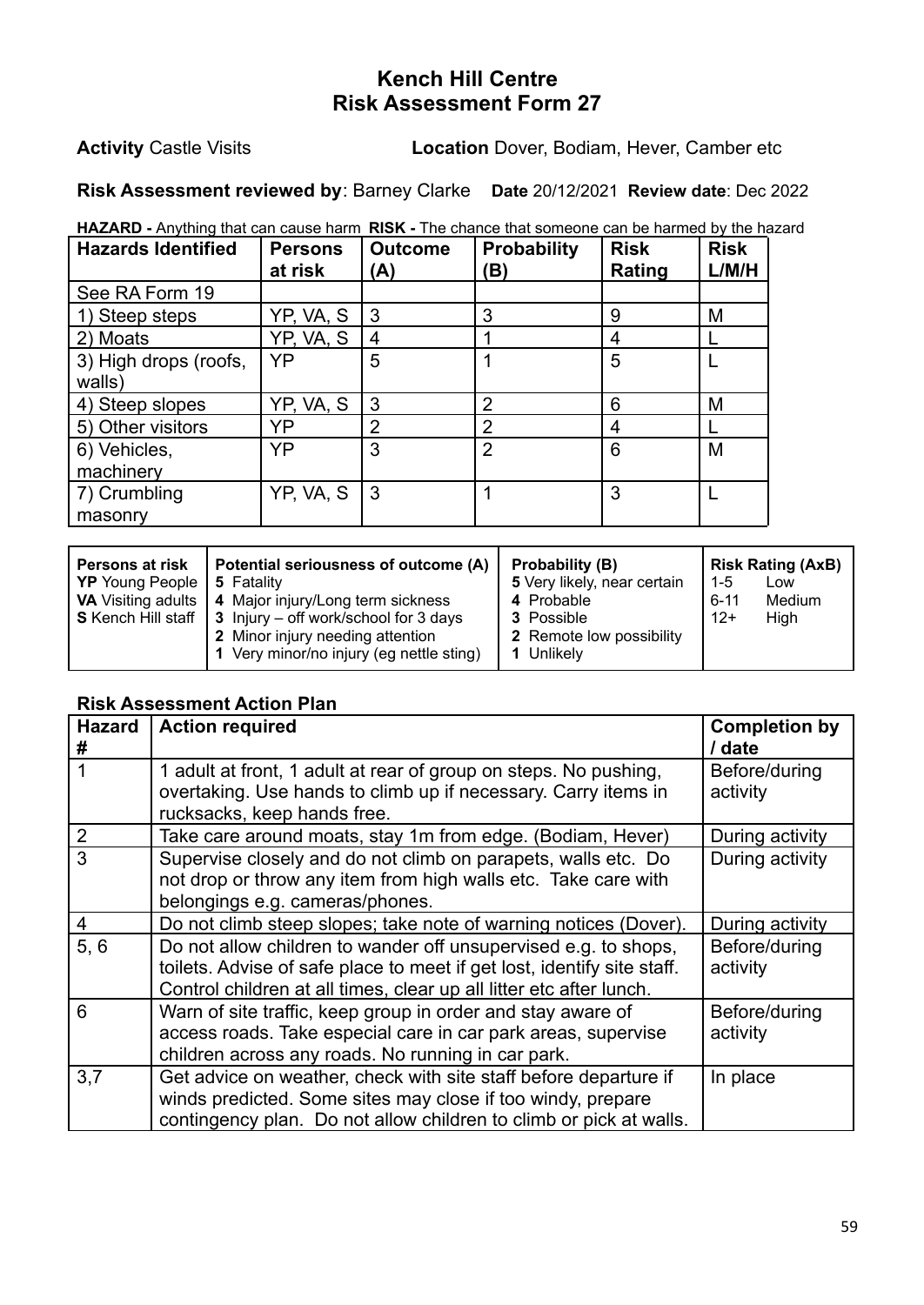**Activity:** Geography GCSE Coast Visit

**Location:** Fairlight Cove / Pett Level – **TQ 890 135** (Smuggler Pub car park)

**Risk Assessment reviewed by**: Barney Clarke **Date** 20/12/2021 **Review date**: Dec 2022

**HAZARD -** Anything that can cause harm **RISK -** The chance that someone can be harmed by the hazard **Nearest A & E:** Conquest Hospital (Hastings) - 6.3 miles The Ridge, St Leonards-on-Sea, East Sussex TN37 7RD

| <b>Hazards Identified</b>        | <b>Persons</b><br>at risk | <b>Outcome</b><br>(A) | <b>Probability</b><br>(B) | <b>Risk</b><br>Rating | <b>Risk</b><br>L/M/H |
|----------------------------------|---------------------------|-----------------------|---------------------------|-----------------------|----------------------|
| Deep, cold water                 | YP, VA, S                 | 5                     |                           | 5                     |                      |
| 2 Tides                          | YP, VA, S                 | 5                     | $\overline{2}$            | 10                    | M                    |
| 3 Unstable cliffs /<br>rockfalls | YP, VA, S                 | 5                     | $\overline{2}$            | 10                    | M                    |
| 4 Slippery Rocks                 | YP, VA, S                 | 3                     | 3                         | 9                     | M                    |
| 5 Soft Mud                       | YP, VA, S                 | 2                     | 3                         | 6                     | M                    |
| 6 Equipment (Ranging<br>Poles)   | YP, VA, S                 | $\overline{4}$        | $\overline{2}$            | 8                     | M                    |
| 7 Road Crossing from<br>Car Park | YP, VA, S                 | 5                     | 3                         | 15                    | H                    |
| 8 Extreme weather<br>conditions  | YP, VA, S                 | 2                     | 3                         | 6                     | M                    |
| 9 Pebbles and sand               | YP, VA, S                 | $\sqrt{2}$            | 4                         | 8                     | M                    |
| 10 Litter, flotsam and<br>jetsam | YP, VA, S                 | $\overline{2}$        | 3                         | 6                     | M                    |
| 11 Other Users (Public)          | YP, VA, S                 | l 3                   | 1                         | 3                     |                      |

| <b>Hazard</b><br># | <b>Action required</b>                                                                                                                                                                                                                                     | <b>Completion by</b><br>/ date |
|--------------------|------------------------------------------------------------------------------------------------------------------------------------------------------------------------------------------------------------------------------------------------------------|--------------------------------|
|                    | Make sure mobile phones taken in case of emergency. Staff to<br>be aware of emergency procedures. Download app what3words                                                                                                                                  | Before and<br>during activity  |
|                    | to alert necessary services to your location.                                                                                                                                                                                                              |                                |
|                    | Students will not be entering water at any time during the activity<br>other than paddling at the water's edge in wellingtons (during<br>longshore drift investigation). Activities timed to minimise risk of<br>being cut off by rising tide (see below). | Before / during<br>activity    |
|                    | Activity planned to coincide with low tide. Session will begin as<br>the tide falls to maximise time available for interpretative walk<br>(route around headland is still accessible 2 hours after low tide).                                              | Before / during<br>activity    |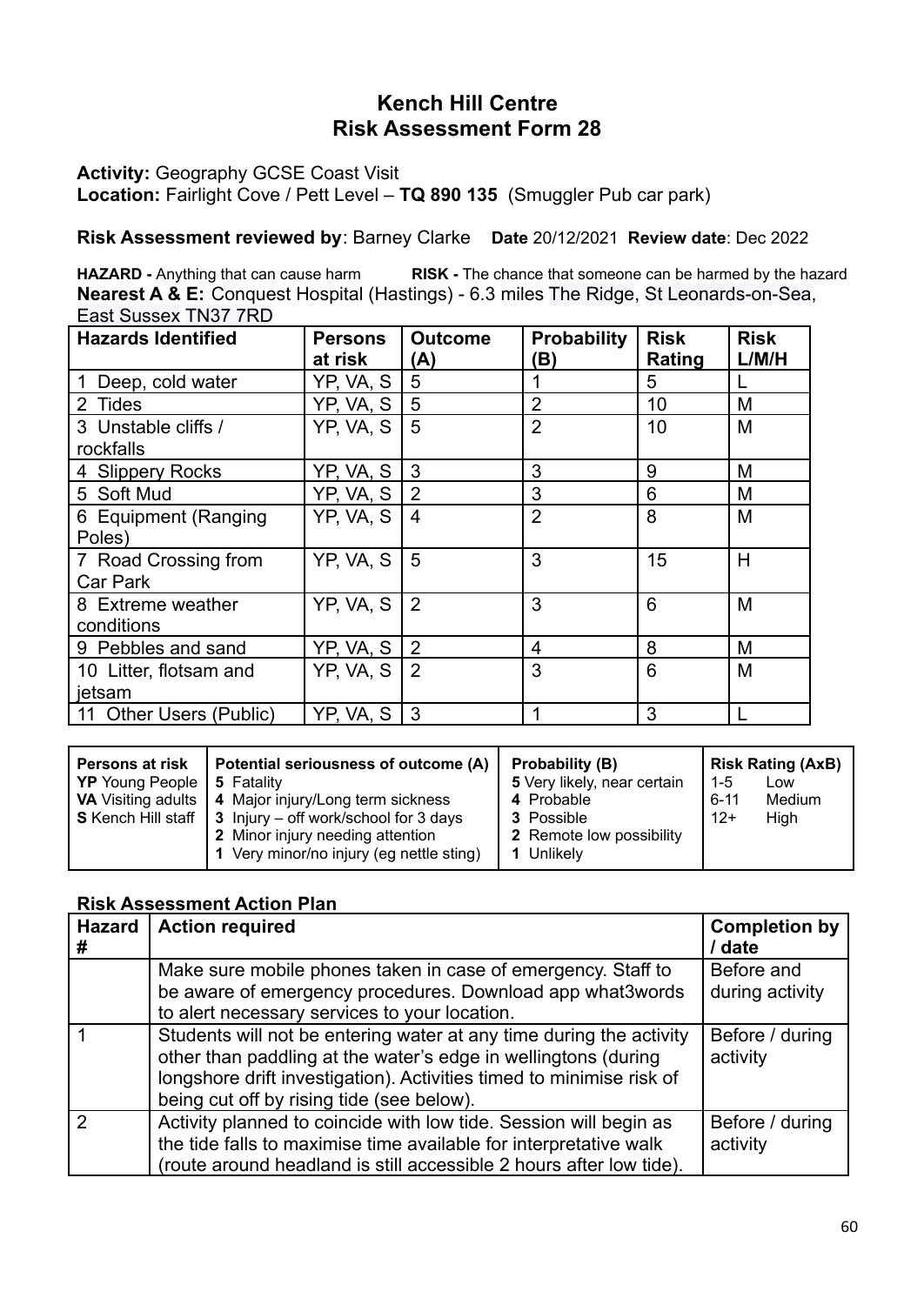| 3              | Take advice from group leader and local warning notices. Stay<br>at least 10 metres away from cliffs at all times. Where access to<br>bottom of cliff is required e.g. to place tape measure during<br>beach profile, group leader ONLY will approach whilst wearing a<br>hard hat.                                                                                                                                                                                                                                                                                                                                            | Before / during<br>activity |
|----------------|--------------------------------------------------------------------------------------------------------------------------------------------------------------------------------------------------------------------------------------------------------------------------------------------------------------------------------------------------------------------------------------------------------------------------------------------------------------------------------------------------------------------------------------------------------------------------------------------------------------------------------|-----------------------------|
| 4 & 5          | All participants to wear wellington boots or sturdy walking boots.<br>No pumps, trainers, sandals etc. to be worn. Extra time built in to<br>activity to allow for slow progress to and from Fairlight Cove.<br>Group to follow leader's advice on safe route between Cliff End<br>and Fairlight Cove. Preliminary visit by group leader to identify<br>safe route in advance and to avoid worst areas of slippery rocks /<br>soft mud. Group leader to brief all participants re: potential<br>hazards both the evening before and at the site on the day.<br>Students advised to take care if walking over any sea defences, | Before / during<br>activity |
| 6              | especially rock armour at Fairlight to minimise risk of slips / falls<br>Minimum equipment to be carried when visiting Fairlight Cove to<br>reduce weight and free up hands for balancing and steadying<br>where necessary. i.e. ranging poles in particular will be left in the<br>minibus for later use. Participants advised beforehand to bring a<br>rucksack to carry clipboards / notebooks in so their hands are<br>empty.<br>Prior to ranging poles being carried, all participants to be briefed<br>on their dangers and safe handling i.e. carry vertically with point<br>downwards.                                 | Before / during<br>activity |
| $\overline{7}$ | Prior permission sought from 'Smuggler's' Pub to park minibuses<br>in their car park (the closest possible access to the site itself).<br>Crossing of busy Pett Level road to be done as one group with<br>leaders wearing high-vis vests.                                                                                                                                                                                                                                                                                                                                                                                     | Before / during<br>activity |
| 8              | Be aware that coastal weather can change rapidly. Strong winds<br>can mask risk of sunburn. Take hats, sunscreen, layers of<br>clothing, plenty of drinking water etc. Activity to be aborted and<br>safe shelter sought if weather becomes too severe.                                                                                                                                                                                                                                                                                                                                                                        | Before / during<br>activity |
| 9              | Students advised not to throw any rocks, sand or pebbles at any<br>time.                                                                                                                                                                                                                                                                                                                                                                                                                                                                                                                                                       | Before / during<br>activity |
| 10             | Warn students to take care when picking up objects – risks from<br>sharps, rusty items, nails in wood, glass etc.                                                                                                                                                                                                                                                                                                                                                                                                                                                                                                              | Before / during<br>activity |
| 11             | All students advised to stay away from other members of the<br>public during the activity and report any suspicious behaviour<br>immediately to a teacher or group leader.                                                                                                                                                                                                                                                                                                                                                                                                                                                     | Before / during<br>activity |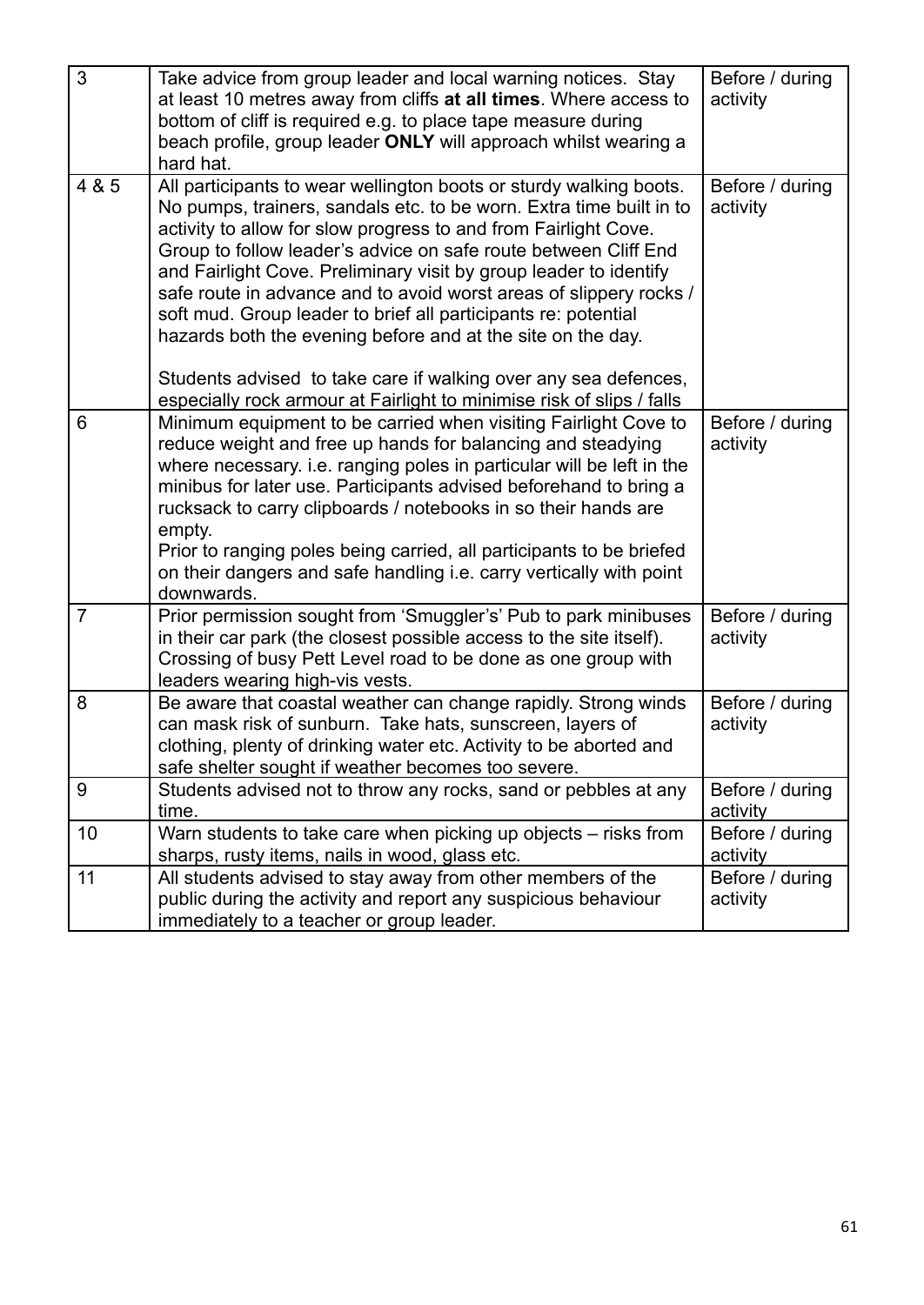**Activity:** Geography GCSE Coast Visit **Location:** Greatstone/Dungeness/Rye Harbour TR 085208

**Risk Assessment reviewed by**: Barney Clarke **Date** 20/12/2021 **Review date**: Dec 2022

**HAZARD -** Anything that can cause harm **RISK -** The chance that someone can be harmed by the hazard Use what3words app **Dungeness - TR 088 169** (lighthouse café car park)

**Nearest A & E from Greatstone / Dungeness:** William Harvey Hospital (Ashford) – 20miles Kennington Road, Ashford, Kent TN24 0LZ **Nearest A & E from Rye:** Conquest Hospital (Hastings) – 12 miles

The Ridge, St Leonards-on-Sea, East Sussex TN37 7RD

| <b>Hazards Identified</b>       | <b>Persons at</b><br>risk | <b>Outcome</b><br>(A) | <b>Probability</b><br>(B) | <b>Risk Rating</b> | <b>Risk</b><br>L/M/H |
|---------------------------------|---------------------------|-----------------------|---------------------------|--------------------|----------------------|
| Deep, cold water                | YP, VA, S                 | 5                     |                           | 5                  |                      |
| 2 Tides                         | YP, VA, S                 | 5                     | 2                         | 10                 | M                    |
| 3 Slips / Trips / Falls         | YP, VA, S                 | 3                     | 3                         | 9                  | M                    |
| 4 Equipment (Ranging<br>Poles)  | YP, VA, S                 | 4                     | $\overline{2}$            | 8                  | M                    |
| 5 Road Crossing / Car<br>Parks  | YP, VA, S                 | 5                     | 3                         | 15                 | Н                    |
| 6 Extreme weather<br>conditions | YP, VA, S                 | $\overline{2}$        | 3                         | 6                  | M                    |
| 7 Pebbles and sand              | YP, VA, S                 | $\overline{2}$        | 4                         | 8                  | M                    |
| 8 Litter, flotsam and<br>ietsam | YP, VA, S                 | $\overline{2}$        | 3                         | 6                  | M                    |
| 9 Other Users (Public)          | YP, VA, S                 | 3                     |                           | 3                  |                      |

| <b>Persons at risk</b><br><b>YP</b> Young People   5 Fatality | Potential seriousness of outcome (A)<br><b>VA</b> Visiting adults   4 Major injury/Long term sickness<br><b>S</b> Kench Hill staff $\vert$ 3 Injury – off work/school for 3 days<br>2 Minor injury needing attention | Probability (B)<br>5 Very likely, near certain<br>4 Probable<br><b>3</b> Possible<br>2 Remote low possibility | $1 - 5$<br>$6 - 11$<br>$12+$ | <b>Risk Rating (AxB)</b><br>Low<br>Medium<br>High |
|---------------------------------------------------------------|----------------------------------------------------------------------------------------------------------------------------------------------------------------------------------------------------------------------|---------------------------------------------------------------------------------------------------------------|------------------------------|---------------------------------------------------|
|                                                               | 1 Very minor/no injury (eg nettle sting)                                                                                                                                                                             | 1 Unlikely                                                                                                    |                              |                                                   |

| <b>Hazard</b> | <b>Action required</b>                                                                                                                                                                                                                                     | <b>Completion</b><br>by / date |
|---------------|------------------------------------------------------------------------------------------------------------------------------------------------------------------------------------------------------------------------------------------------------------|--------------------------------|
|               | Ensure group leaders/staff have mobiles and know the<br>necessary numbers in case of emergency. Make sure staff<br>are aware of emergency procedures.                                                                                                      |                                |
|               | Students will not be entering water at any time during the activity<br>other than paddling at the water's edge in wellingtons (during<br>longshore drift investigation). Activities timed to minimise risk of<br>being cut off by rising tide (see below). | Before / during<br>activity    |
|               | Activity / fieldwork planned to coincide with low tide to maximise<br>safe access if necessary. Any interpretative walk at Dungeness                                                                                                                       | Before / during<br>activity    |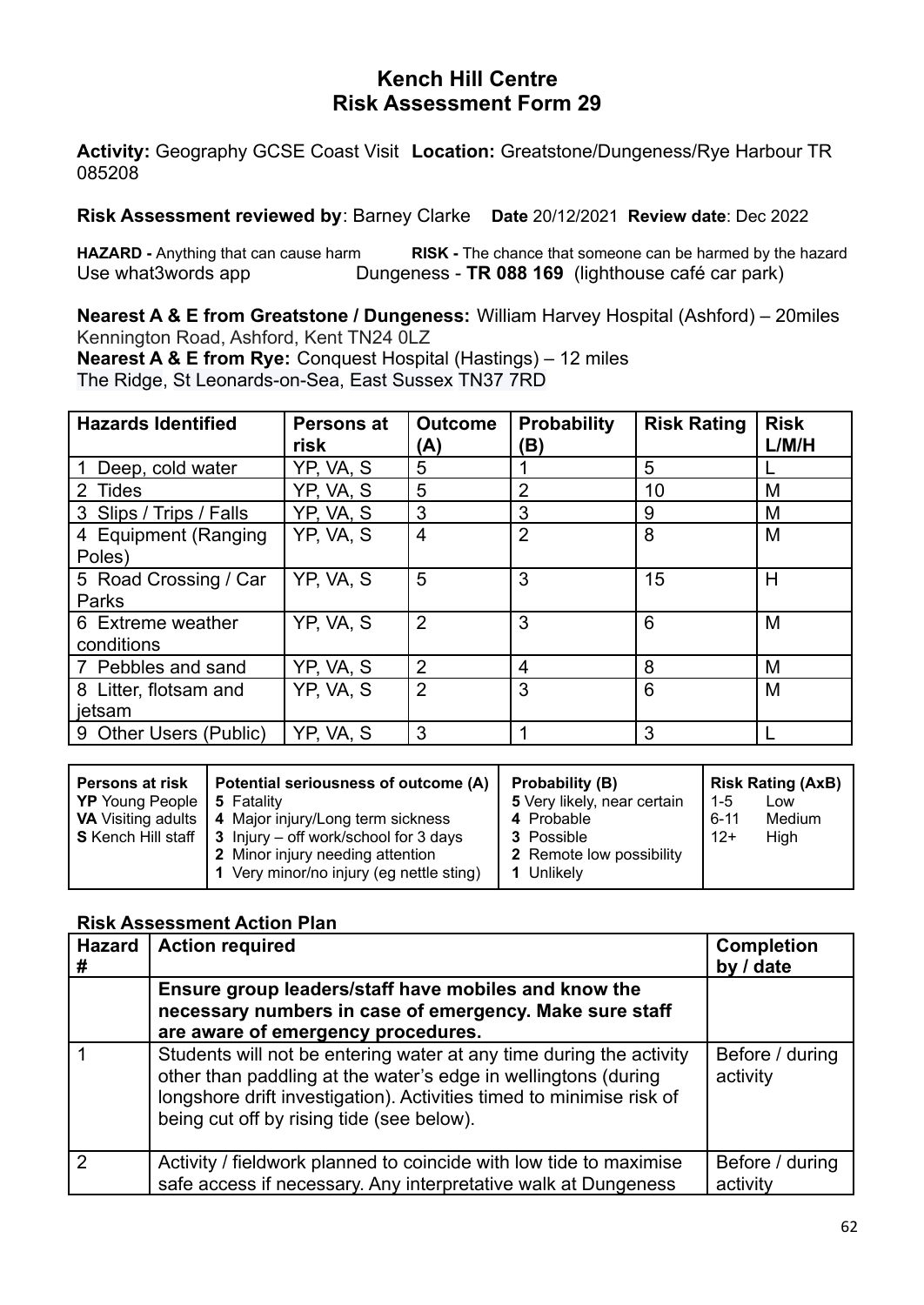|                | will not rely on tides as this will be done from above high tide<br>mark.                                                                                                                                                                                                                                                                                                                                                                                                                                                                                                     |                             |
|----------------|-------------------------------------------------------------------------------------------------------------------------------------------------------------------------------------------------------------------------------------------------------------------------------------------------------------------------------------------------------------------------------------------------------------------------------------------------------------------------------------------------------------------------------------------------------------------------------|-----------------------------|
| 3              | All participants to wear wellington boots or sturdy walking boots.<br>No pumps, trainers, sandals etc. to be worn. Extra time built in to<br>activity to allow for slow progress walking on sand and shingle (a<br>tiring exercise). Group to follow leader's advice on safest route.<br>Preliminary visit by group leader to identify safe route in advance<br>and to avoid any hazardous areas (e.g. areas used by kite<br>surfers, fishermen etc.). Group leader to brief all participants re:<br>potential hazards both the evening before and at the site on the<br>day. | Before / during<br>activity |
| $\overline{4}$ | Participants advised beforehand to bring a rucksack to carry<br>clipboards / notebooks in so their hands are empty.<br>Prior to ranging poles being carried, all participants to be briefed<br>on their dangers and safe handling i.e. carry vertically with point<br>downwards.                                                                                                                                                                                                                                                                                              | Before / during<br>activity |
| 5              | Car Park at Dungeness Lighthouse to be used (the closest<br>possible access to the site itself). Roads at Dungeness and Rye<br>very quiet but care must be taken and group leader to advise<br>when and where to cross.                                                                                                                                                                                                                                                                                                                                                       | Before / during<br>activity |
| 6              | Be aware that coastal weather can change rapidly. Strong winds<br>can mask risk of sunburn. Take hats, sunscreen, layers of<br>clothing, plenty of drinking water etc. Activity to be aborted and<br>safe shelter sought if weather becomes too severe.                                                                                                                                                                                                                                                                                                                       | Before / during<br>activity |
| 7              | Students advised not to throw any rocks, sand or pebbles at any<br>time.                                                                                                                                                                                                                                                                                                                                                                                                                                                                                                      | Before / during<br>activity |
| 8              | Warn students to take care when picking up objects – risks from<br>sharps, rusty items, nails in wood, glass etc.                                                                                                                                                                                                                                                                                                                                                                                                                                                             | Before / during<br>activity |
| 9              | All students advised to stay away from other members of the<br>public during the activity and report any suspicious behaviour<br>immediately to a teacher or group leader.                                                                                                                                                                                                                                                                                                                                                                                                    | Before / during<br>activity |

#### **RISK ASSESSMENTS – OTHER PROVIDERS**

Other venues and activity providers have their own risk assessments eg Swattenden Centre, Rye WaterSports. These are usually updated on their own websites. For example, the RA for Rare Breeds Centre can be downloaded at:

[https://www.rarebreeds.org.uk/health-safety-groups.](https://www.rarebreeds.org.uk/health-safety-groups)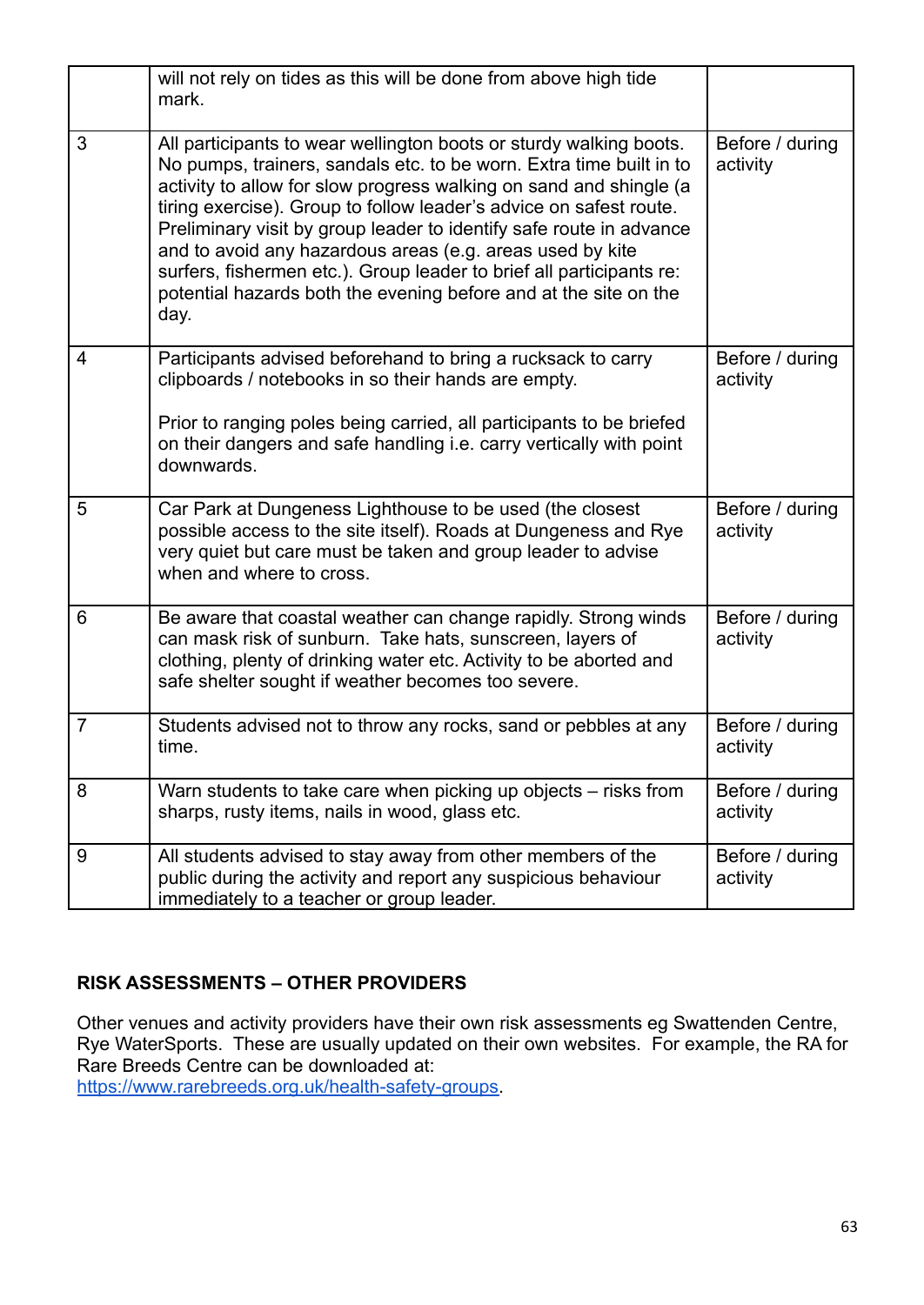## **COVID-19 Centre visits Risk Assessment**

| <b>Activity All Centre visits</b><br><b>Location</b> The Kench Hill Centre house and grounds<br>Carried out by Barney Clarke |                                                                           |                                                                                                                                                                                                                                                                                                                                                                                                                                                                                                                                                                                                                                                                                                                                                                                                                                                                                                                                                                  |                                         |                                                                                                                    |  |
|------------------------------------------------------------------------------------------------------------------------------|---------------------------------------------------------------------------|------------------------------------------------------------------------------------------------------------------------------------------------------------------------------------------------------------------------------------------------------------------------------------------------------------------------------------------------------------------------------------------------------------------------------------------------------------------------------------------------------------------------------------------------------------------------------------------------------------------------------------------------------------------------------------------------------------------------------------------------------------------------------------------------------------------------------------------------------------------------------------------------------------------------------------------------------------------|-----------------------------------------|--------------------------------------------------------------------------------------------------------------------|--|
| <b>Hazard</b>                                                                                                                | Persons at<br>risk?                                                       | Date: 20/12//2021 Review date: Ongoing/Dec 2022<br><b>Control Measures</b>                                                                                                                                                                                                                                                                                                                                                                                                                                                                                                                                                                                                                                                                                                                                                                                                                                                                                       | Who?                                    | When?                                                                                                              |  |
| Exposure<br>to<br><b>COVID</b><br>19                                                                                         | Staff,<br>volunteers<br>pupils, self<br>catered<br>groups,<br>contractors | All Visitors: All teaching staff complete lateral flow tests weekly<br>and report results to line manager.<br>Vigilant monitoring of staff/visitors who are<br>symptomatic:<br>a high temperature – this means you feel hot to<br>touch on your chest or back (you do not need to<br>measure your temperature)<br>a new, continuous cough – this means coughing a<br>lot for more than an hour, or 3 or more coughing<br>episodes in 24 hours (if you usually have a cough,<br>it may be worse than usual)<br>Anyone with these symptoms should not come to site<br>and will be sent home if they develop symptoms on<br>site.<br>Advise staff and pupils to follow guidance about<br>self-isolation, which says:<br>If they live alone, they must self-isolate for 7 days<br>from when they first experience symptoms.<br>If they live with others, then they must again<br>self-isolate for 7 days but anyone they live with<br>must self-isolate for 14 days. | All staff/<br>Kench<br>Hill<br>visitors | When visitors<br>use Kench Hill<br>for key<br>workers,<br>holiday clubs,<br>day trips and<br>school<br>residential |  |
|                                                                                                                              |                                                                           | Reinforce good hand washing routines. As a<br>minimum:<br>All staff will wash their hands when they arrive at<br>Kench Hill in the morning.<br>All staff and pupils will wash their hands before<br>and after each lesson, break and meal times<br>break.                                                                                                                                                                                                                                                                                                                                                                                                                                                                                                                                                                                                                                                                                                        | All                                     | all<br>During<br>visits<br>Washroom<br>checked<br>daily                                                            |  |
|                                                                                                                              |                                                                           | Maintain normal cleaning routines. Additional deep<br>cleaning will be taking place during this period.<br>Cleaning staff will wear disposable gloves and wash<br>hands after removing the gloves.<br>All surfaces in areas of use will be disinfected daily<br>with the cleaning products normally used. Paying<br>particular attention to frequently touched areas and<br>surfaces, such as toilets and washrooms, desks,<br>grab-rails in corridors and stairwells and door<br>handles.                                                                                                                                                                                                                                                                                                                                                                                                                                                                       | Domestic<br>staff                       | Daily<br>cleaning and<br>weekend<br>deep clean                                                                     |  |
|                                                                                                                              |                                                                           | Personal Protective Equipment (PPE) to be used by<br>staff as normally required for their role.<br>Continue to monitor advice regarding additional PPE<br>for teachers and other educational support staff<br>which is currently not advised.                                                                                                                                                                                                                                                                                                                                                                                                                                                                                                                                                                                                                                                                                                                    | All staff<br>Sandi /<br><b>Brian</b>    | During all<br>visits<br>PPE checked<br>monthly                                                                     |  |